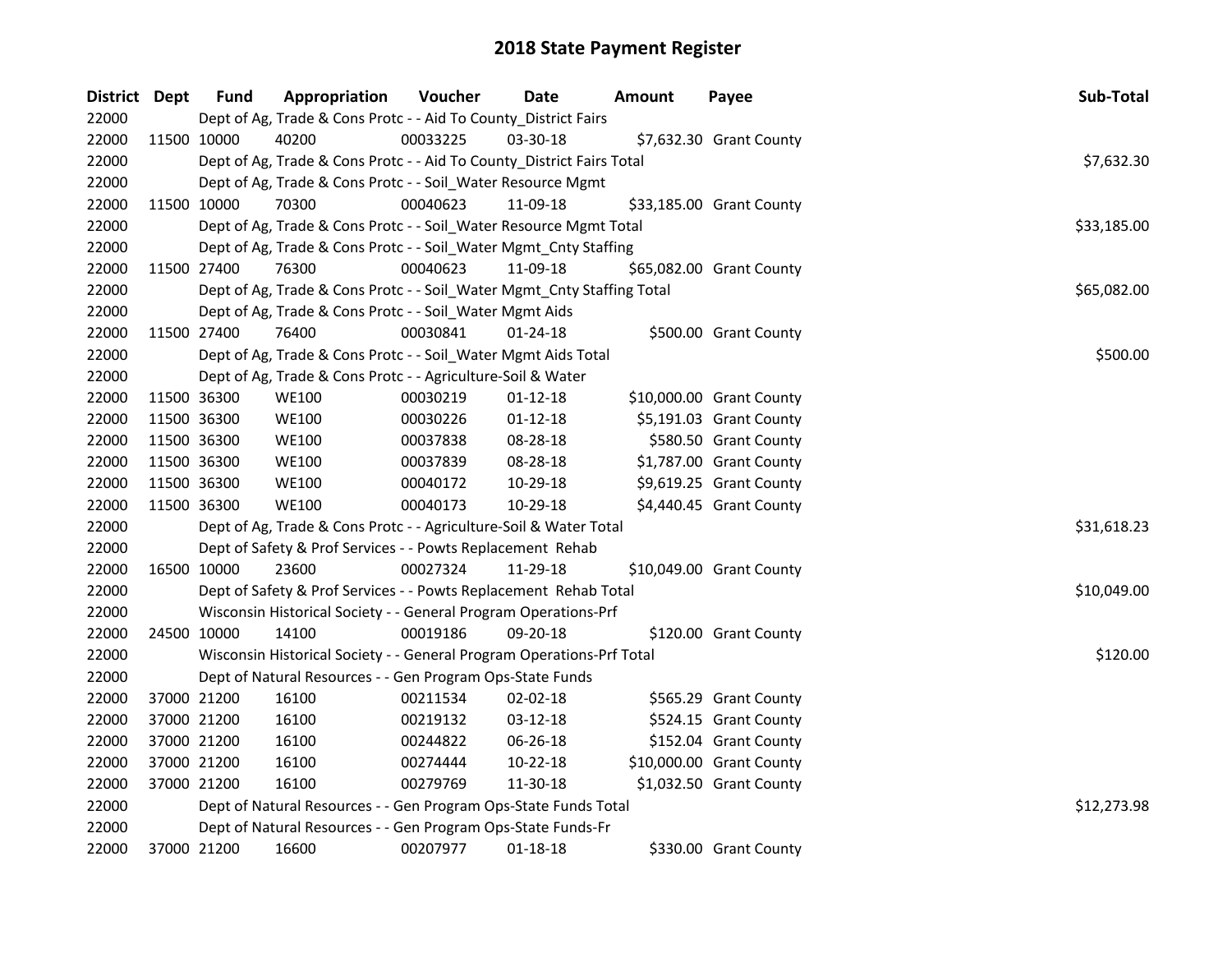| District Dept |             | <b>Fund</b> | Appropriation                                                      | Voucher    | <b>Date</b>    | Amount | Payee                    | Sub-Total   |
|---------------|-------------|-------------|--------------------------------------------------------------------|------------|----------------|--------|--------------------------|-------------|
| 22000         |             |             | Dept of Natural Resources - - Gen Program Ops-State Funds-Fr Total |            |                |        |                          | \$330.00    |
| 22000         |             |             | Dept of Natural Resources - - General Program Operations --        |            |                |        |                          |             |
| 22000         |             | 37000 21200 | 25400                                                              | 00218693   | 03-07-18       |        | \$330.00 Grant County    |             |
| 22000         |             | 37000 21200 | 25400                                                              | 00252054   | $07-13-18$     |        | \$60.00 Grant County     |             |
| 22000         |             | 37000 21200 | 25400                                                              | 00282761   | 12-06-18       |        | \$300.00 Grant County    |             |
| 22000         |             | 37000 21200 | 25400                                                              | 00285709   | 12-17-18       |        | \$360.00 Grant County    |             |
| 22000         |             |             | Dept of Natural Resources - - General Program Operations -- Total  |            |                |        |                          | \$1,050.00  |
| 22000         |             |             | Dept of Natural Resources - - Venison Processing                   |            |                |        |                          |             |
| 22000         |             | 37000 21200 | 54900                                                              | 00219187   | 03-12-18       |        | \$3,114.23 Grant County  |             |
| 22000         | 37000 21200 |             | 54900                                                              | 00252000   | 07-11-18       |        | \$147.87 Grant County    |             |
| 22000         | 37000 21200 |             | 54900                                                              | 00280897   | 11-28-18       |        | \$137.22 Grant County    |             |
| 22000         |             |             | Dept of Natural Resources - - Venison Processing Total             | \$3,399.32 |                |        |                          |             |
| 22000         |             |             | Dept of Natural Resources - - Wildlife Damage Claims & Abat        |            |                |        |                          |             |
| 22000         |             | 37000 21200 | 55300                                                              | 00219187   | 03-12-18       |        | \$3,574.11 Grant County  |             |
| 22000         |             | 37000 21200 | 55300                                                              | 00252000   | $07-11-18$     |        | \$3,509.94 Grant County  |             |
| 22000         |             | 37000 21200 | 55300                                                              | 00274509   | 10-19-18       |        | \$3,532.26 Grant County  |             |
| 22000         | 37000 21200 |             | 55300                                                              | 00280897   | 11-28-18       |        | \$3,794.51 Grant County  |             |
| 22000         |             |             | Dept of Natural Resources - - Wildlife Damage Claims & Abat Total  |            |                |        |                          | \$14,410.82 |
| 22000         |             |             | Dept of Natural Resources - - Resaids - County Cons Aids           |            |                |        |                          |             |
| 22000         |             | 37000 21200 | 56300                                                              | 00239098   | 06-04-18       |        | \$612.84 Grant County    |             |
| 22000         |             |             | Dept of Natural Resources - - Resaids - County Cons Aids Total     |            |                |        |                          | \$612.84    |
| 22000         |             |             | Dept of Natural Resources - - Ra- Snowmobile Trail Areas           |            |                |        |                          |             |
| 22000         | 37000 21200 |             | 57500                                                              | 00208630   | $01-19-18$     |        | \$73,536.93 Grant County |             |
| 22000         |             |             | Dept of Natural Resources - - Ra- Snowmobile Trail Areas Total     |            |                |        |                          | \$73,536.93 |
| 22000         |             |             | Dept of Natural Resources - - Resaids - Pymt In Lieu Tax Fed       |            |                |        |                          |             |
| 22000         | 37000 21200 |             | 58400                                                              | 00270431   | $10 - 01 - 18$ |        | \$22,380.00 Grant County |             |
| 22000         |             |             | Dept of Natural Resources - - Resaids - Pymt In Lieu Tax Fed Total |            |                |        |                          | \$22,380.00 |
| 22000         |             |             | Dept of Natural Resources - - Petrostorage Envr Remd Awards        |            |                |        |                          |             |
| 22000         |             | 37000 27200 | 66700                                                              | 00209618   | $01 - 23 - 18$ |        | \$879.06 Grant County    |             |
| 22000         | 37000 27200 |             | 66700                                                              | 00237368   | 05-17-18       |        | \$5,770.81 Grant County  |             |
| 22000         |             |             | Dept of Natural Resources - - Petrostorage Envr Remd Awards Total  |            |                |        |                          | \$6,649.87  |
| 22000         |             |             | Dept of Natural Resources - - Gpo - Environmental Fund             |            |                |        |                          |             |
| 22000         |             | 37000 27400 | 27500                                                              | 00208685   | $01-19-18$     |        | \$30.00 Grant County     |             |
| 22000         |             |             | Dept of Natural Resources - - Gpo - Environmental Fund Total       |            |                |        |                          | \$30.00     |
| 22000         |             |             | Dept of Natural Resources - - Gpo-Environmental Fund               |            |                |        |                          |             |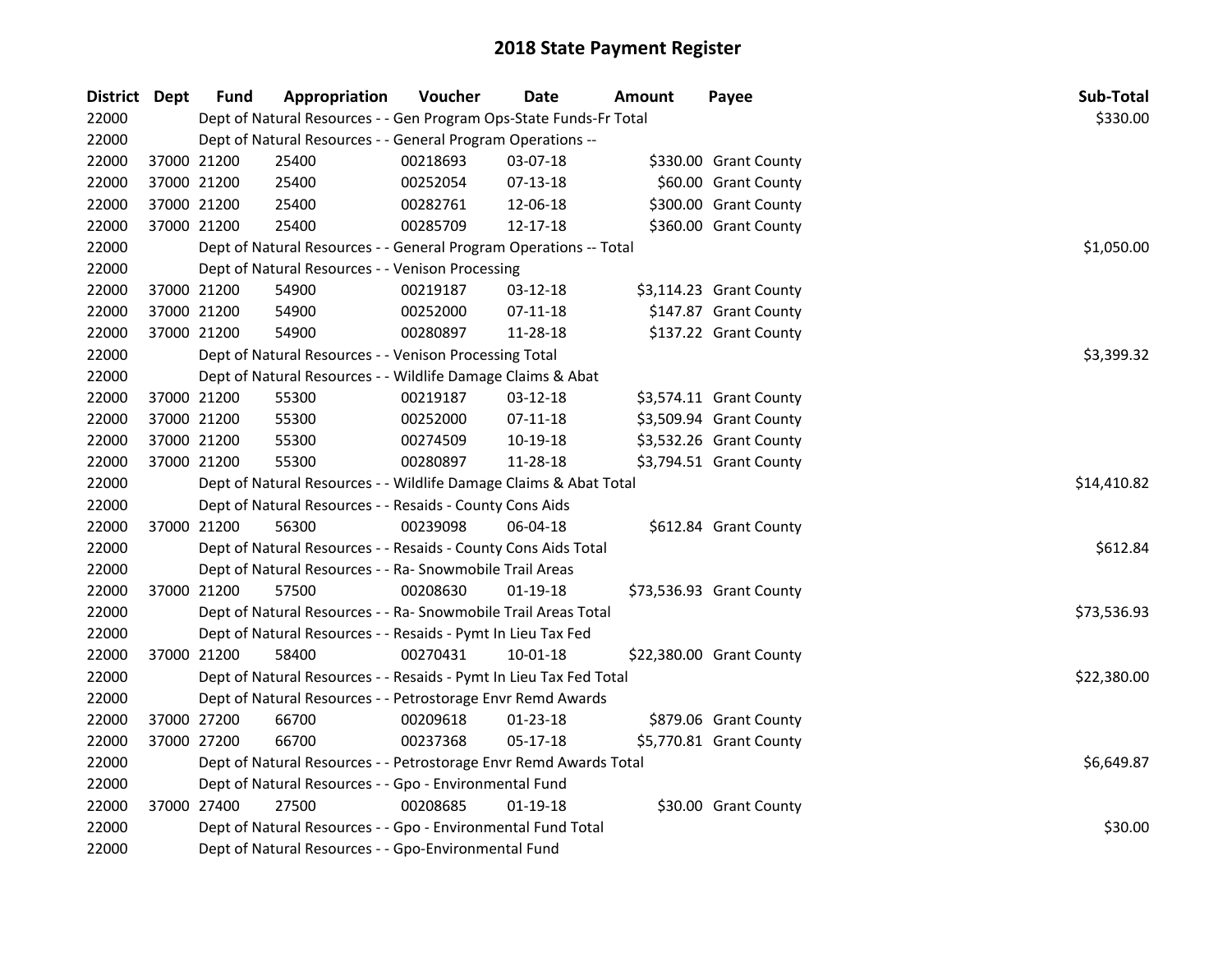| District Dept |             | <b>Fund</b> | Appropriation                                              | Voucher  | <b>Date</b>    | <b>Amount</b> | Payee                     | Sub-Total    |
|---------------|-------------|-------------|------------------------------------------------------------|----------|----------------|---------------|---------------------------|--------------|
| 22000         | 37000 27400 |             | 46100                                                      | 00258967 | 08-09-18       |               | \$30.00 Grant County      |              |
| 22000         |             |             | Dept of Natural Resources - - Gpo-Environmental Fund Total |          |                |               |                           | \$30.00      |
| 22000         |             |             | Dept of Natural Resources - - Land Acquisition             |          |                |               |                           |              |
| 22000         | 37000 36300 |             | <b>TA100</b>                                               | 00206780 | $01 - 12 - 18$ |               | \$30.00 Grant County      |              |
| 22000         |             | 37000 36300 | <b>TA100</b>                                               | 00210006 | 01-26-18       |               | \$30.00 Grant County      |              |
| 22000         | 37000 36300 |             | <b>TA100</b>                                               | 00216051 | 02-22-18       |               | \$30.00 Grant County      |              |
| 22000         | 37000 36300 |             | <b>TA100</b>                                               | 00217322 | 03-06-18       |               | \$3.00 Grant County       |              |
| 22000         |             | 37000 36300 | <b>TA100</b>                                               | 00236118 | 05-16-18       |               | \$30.00 Grant County      |              |
| 22000         | 37000 36300 |             | <b>TA100</b>                                               | 00238452 | 05-23-18       |               | \$10.00 Grant County      |              |
| 22000         | 37000 36300 |             | <b>TA100</b>                                               | 00249104 | 07-03-18       |               | \$30.00 Grant County      |              |
| 22000         | 37000 36300 |             | <b>TA100</b>                                               | 00270642 | 10-03-18       |               | \$30.00 Grant County      |              |
| 22000         | 37000 36300 |             | <b>TA100</b>                                               | 00276880 | 10-31-18       |               | \$30.00 Grant County      |              |
| 22000         |             |             | Dept of Natural Resources - - Land Acquisition Total       |          |                |               |                           | \$223.00     |
| 22000         |             |             | WI Dept of Transportation - - Eldly&Disa Co/Aid Sf         |          |                |               |                           |              |
| 22000         | 39500 21100 |             | 16800                                                      | 00238273 | 04-05-18       |               | \$121,256.00 Grant County |              |
| 22000         |             |             | WI Dept of Transportation - - Eldly&Disa Co/Aid Sf Total   |          |                |               |                           | \$121,256.00 |
| 22000         |             |             | WI Dept of Transportation - - Tc, Trns Oper Aid Sf         |          |                |               |                           |              |
| 22000         | 39500 21100 |             | 17700                                                      | 00262830 | 06-14-18       |               | \$2,751.00 Grant County   |              |
| 22000         | 39500 21100 |             | 17700                                                      | 00289467 | 08-27-18       |               | \$8,252.00 Grant County   |              |
| 22000         | 39500 21100 |             | 17700                                                      | 00327050 | 11-28-18       |               | \$874.00 Grant County     |              |
| 22000         |             |             | WI Dept of Transportation - - Tc, Trns Oper Aid Sf Total   |          |                |               |                           | \$11,877.00  |
| 22000         |             |             | WI Dept of Transportation - - Trnst/Trns-Rel Aid F         |          |                |               |                           |              |
| 22000         |             | 39500 21100 | 18200                                                      | 00226374 | 03-01-18       |               | \$7,223.85 Grant County   |              |
| 22000         | 39500 21100 |             | 18200                                                      | 00323520 | $11 - 15 - 18$ |               | \$9,086.61 Grant County   |              |
| 22000         | 39500 21100 |             | 18200                                                      | 00323521 | 11-15-18       |               | \$8,790.58 Grant County   |              |
| 22000         | 39500 21100 |             | 18200                                                      | 00323575 | $11 - 15 - 18$ |               | \$9,523.00 Grant County   |              |
| 22000         |             |             | WI Dept of Transportation - - Trnst/Trns-Rel Aid F Total   |          |                |               |                           | \$34,624.04  |
| 22000         |             |             | WI Dept of Transportation - - Hwy Sfty Loc Aid Ffd         |          |                |               |                           |              |
| 22000         |             | 39500 21100 | 18500                                                      | 00291908 | 08-29-18       |               | \$711.92 Grant County     |              |
| 22000         |             | 39500 21100 | 18500                                                      | 00304842 | 10-01-18       |               | \$1,781.08 Grant County   |              |
| 22000         | 39500 21100 |             | 18500                                                      | 00333466 | 12-19-18       |               | \$3,264.83 Grant County   |              |
| 22000         |             |             | WI Dept of Transportation - - Hwy Sfty Loc Aid Ffd Total   |          |                |               |                           | \$5,757.83   |
| 22000         |             |             | WI Dept of Transportation - - Trans Aids To Co.-Sf         |          |                |               |                           |              |
| 22000         |             | 39500 21100 | 19000                                                      | 00203634 | 01-02-18       |               | \$345,578.74 Grant County |              |
| 22000         | 39500 21100 |             | 19000                                                      | 00267842 | 07-02-18       |               | \$691,157.48 Grant County |              |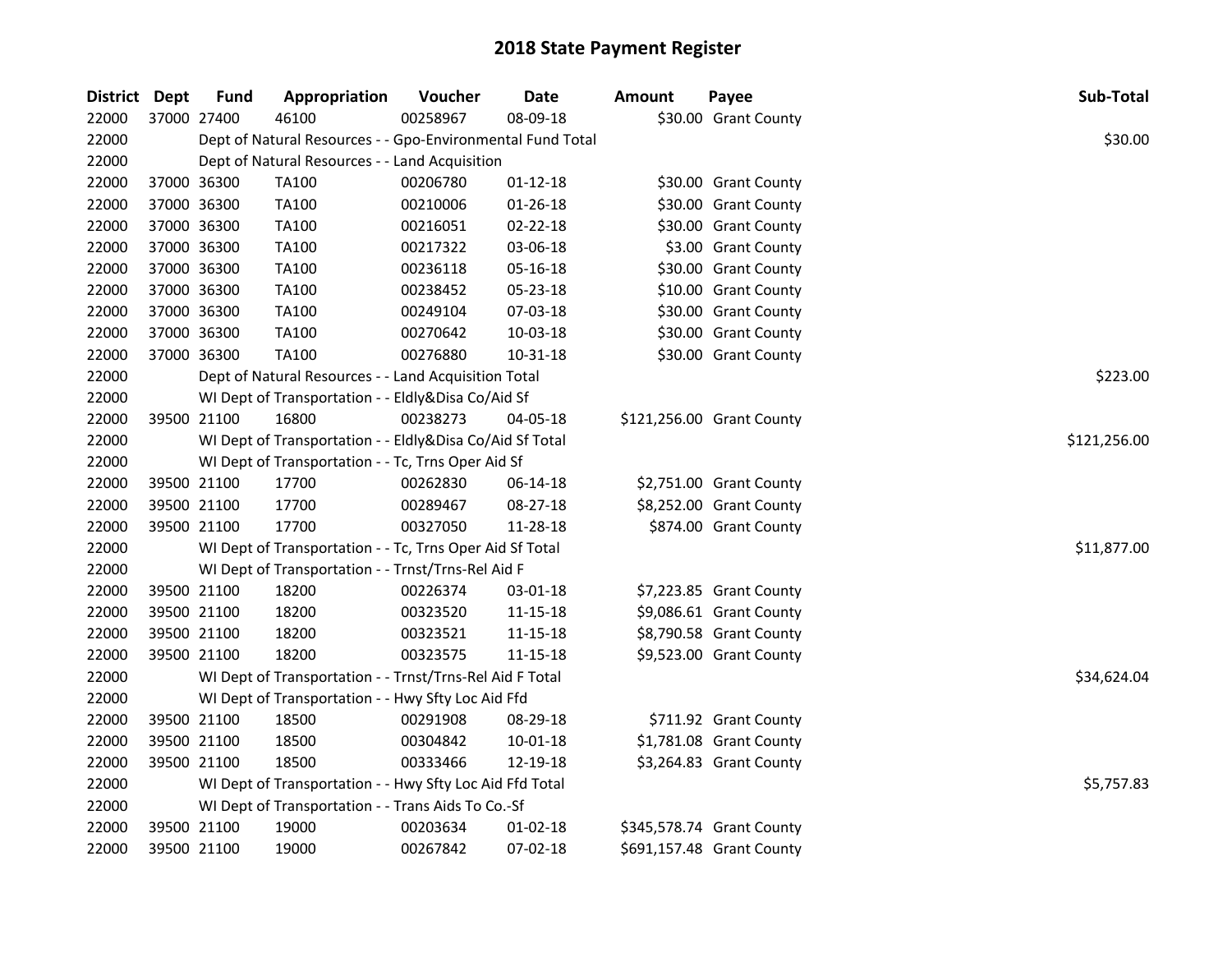| <b>District Dept</b> |             | <b>Fund</b> | Appropriation                                            | Voucher  | <b>Date</b>    | <b>Amount</b> | Payee                     | Sub-Total      |  |
|----------------------|-------------|-------------|----------------------------------------------------------|----------|----------------|---------------|---------------------------|----------------|--|
| 22000                | 39500 21100 |             | 19000                                                    | 00301894 | $10 - 01 - 18$ |               | \$345,578.74 Grant County |                |  |
| 22000                |             |             | WI Dept of Transportation - - Trans Aids To Co.-Sf Total |          |                |               |                           | \$1,382,314.96 |  |
| 22000                |             |             | WI Dept of Transportation - - Loc Rd Imp Prg St Fd       |          |                |               |                           |                |  |
| 22000                |             | 39500 21100 | 27800                                                    | 00278461 | 07-25-18       |               | \$7,996.00 Grant County   |                |  |
| 22000                |             |             | WI Dept of Transportation - - Loc Rd Imp Prg St Fd Total |          |                |               |                           | \$7,996.00     |  |
| 22000                |             |             | WI Dept of Transportation - - St Hwy Rehab, Sf           |          |                |               |                           |                |  |
| 22000                |             | 39500 21100 | 36300                                                    | 00231262 | 03-22-18       |               | \$25.00 Grant County      |                |  |
| 22000                | 39500 21100 |             | 36300                                                    | 00237671 | 03-30-18       |               | \$100.00 Grant County     |                |  |
| 22000                | 39500 21100 |             | 36300                                                    | 00277121 | 07-27-18       |               | \$50.00 Grant County      |                |  |
| 22000                |             |             | WI Dept of Transportation - - St Hwy Rehab, Sf Total     |          |                |               |                           | \$175.00       |  |
| 22000                |             |             | WI Dept of Transportation - - Hwy Mgmt & Opers Sf        |          |                |               |                           |                |  |
| 22000                | 39500 21100 |             | 36500                                                    | 00213934 | 01-22-18       |               | \$8,041.93 Grant County   |                |  |
| 22000                | 39500 21100 |             | 36500                                                    | 00219843 | 02-08-18       |               | \$1,901.12 Grant County   |                |  |
| 22000                | 39500 21100 |             | 36500                                                    | 00230473 | 03-15-18       |               | \$5,119.28 Grant County   |                |  |
| 22000                |             | 39500 21100 | 36500                                                    | 00233683 | 03-23-18       |               | \$17,622.89 Grant County  |                |  |
| 22000                | 39500 21100 |             | 36500                                                    | 00253743 | 05-16-18       |               | \$20,105.59 Grant County  |                |  |
| 22000                | 39500 21100 |             | 36500                                                    | 00253744 | 05-16-18       |               | \$14,797.05 Grant County  |                |  |
| 22000                | 39500 21100 |             | 36500                                                    | 00265038 | 06-20-18       |               | \$5,462.37 Grant County   |                |  |
| 22000                | 39500 21100 |             | 36500                                                    | 00282678 | 08-06-18       |               | \$17,609.48 Grant County  |                |  |
| 22000                | 39500 21100 |             | 36500                                                    | 00286883 | 08-15-18       |               | \$3,023.20 Grant County   |                |  |
| 22000                | 39500 21100 |             | 36500                                                    | 00306425 | 10-03-18       |               | \$109,264.60 Grant County |                |  |
| 22000                | 39500 21100 |             | 36500                                                    | 00306824 | 10-05-18       |               | \$119,825.28 Grant County |                |  |
| 22000                | 39500 21100 |             | 36500                                                    | 00318811 | 11-05-18       |               | \$158,595.23 Grant County |                |  |
| 22000                | 39500 21100 |             | 36500                                                    | 00327872 | 12-03-18       |               | \$86,755.20 Grant County  |                |  |
| 22000                | 39500 21100 |             | 36500                                                    | 00334010 | 12-28-18       |               | \$113,823.68 Grant County |                |  |
| 22000                |             |             | WI Dept of Transportation - - Hwy Mgmt & Opers Sf Total  |          |                |               |                           | \$681,946.90   |  |
| 22000                |             |             | WI Dept of Transportation - - Routine Maint Sf           |          |                |               |                           |                |  |
| 22000                |             | 39500 21100 | 36800                                                    | 00207754 | 01-03-18       |               | \$1,321.37 Grant County   |                |  |
| 22000                |             | 39500 21100 | 36800                                                    | 00207755 | 01-03-18       |               | \$1,937.50 Grant County   |                |  |
| 22000                | 39500 21100 |             | 36800                                                    | 00213934 | 01-22-18       |               | \$101,425.01 Grant County |                |  |
| 22000                | 39500 21100 |             | 36800                                                    | 00219843 | 02-08-18       |               | \$154,201.11 Grant County |                |  |
| 22000                | 39500 21100 |             | 36800                                                    | 00230473 | 03-15-18       |               | \$412,001.75 Grant County |                |  |
| 22000                | 39500 21100 |             | 36800                                                    | 00233683 | 03-23-18       |               | \$9,761.33 Grant County   |                |  |
| 22000                | 39500 21100 |             | 36800                                                    | 00253743 | 05-16-18       |               | \$212,707.47 Grant County |                |  |
| 22000                |             | 39500 21100 | 36800                                                    | 00253744 | 05-16-18       |               | \$254,530.07 Grant County |                |  |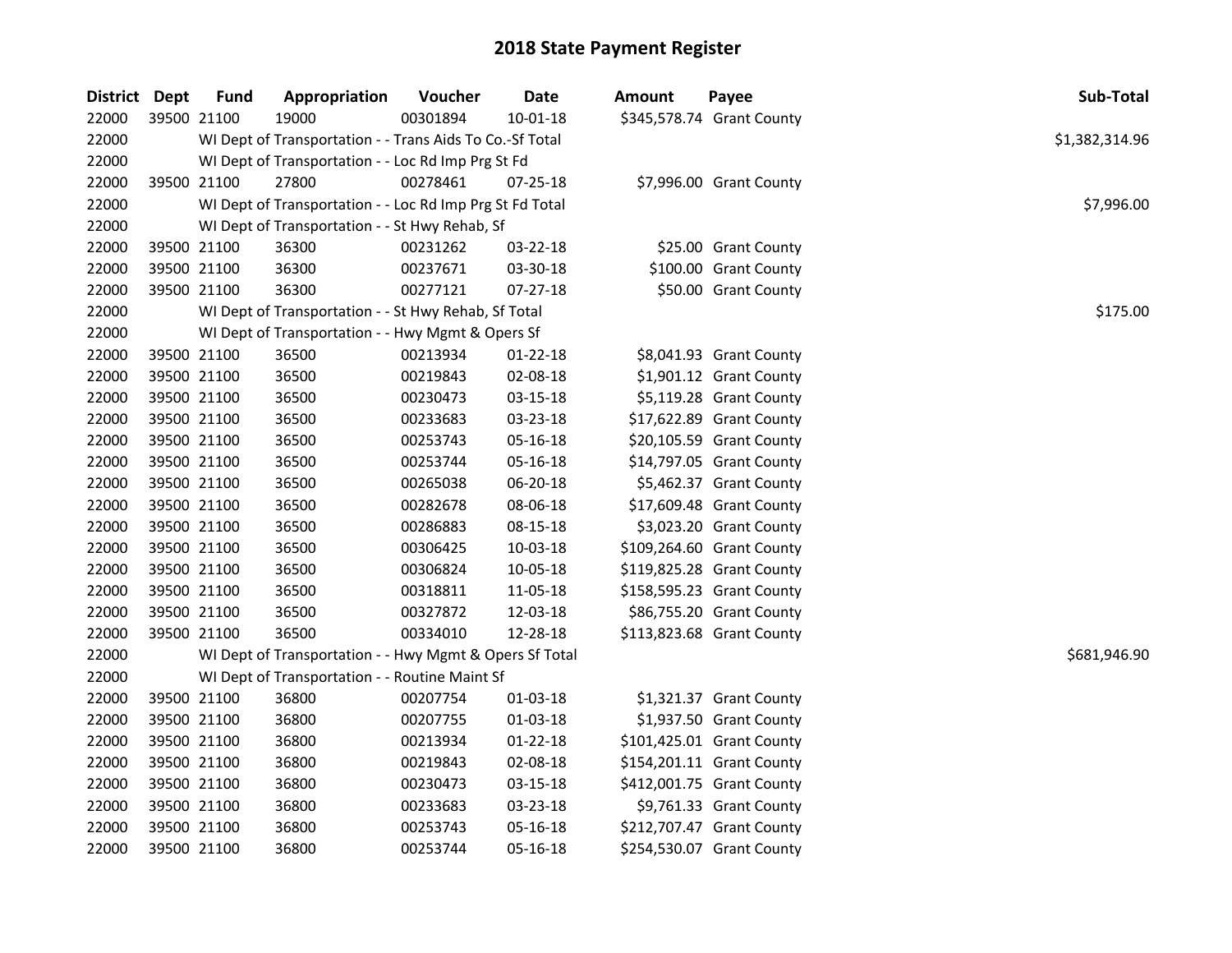| District Dept |             | <b>Fund</b> | Appropriation                                                      | Voucher  | <b>Date</b>    | Amount | Payee                     | Sub-Total      |
|---------------|-------------|-------------|--------------------------------------------------------------------|----------|----------------|--------|---------------------------|----------------|
| 22000         |             | 39500 21100 | 36800                                                              | 00265038 | 06-20-18       |        | \$153,924.85 Grant County |                |
| 22000         |             | 39500 21100 | 36800                                                              | 00282678 | 08-06-18       |        | \$282,189.92 Grant County |                |
| 22000         |             | 39500 21100 | 36800                                                              | 00286883 | 08-15-18       |        | \$166,870.45 Grant County |                |
| 22000         |             | 39500 21100 | 36800                                                              | 00288505 | 08-20-18       |        | \$193,936.84 Grant County |                |
| 22000         |             | 39500 21100 | 36800                                                              | 00306425 | 10-03-18       |        | \$40,719.40 Grant County  |                |
| 22000         |             | 39500 21100 | 36800                                                              | 00306824 | 10-05-18       |        | \$39,742.78 Grant County  |                |
| 22000         |             | 39500 21100 | 36800                                                              | 00312298 | $10 - 18 - 18$ |        | \$11,354.75 Grant County  |                |
| 22000         |             | 39500 21100 | 36800                                                              | 00318811 | 11-05-18       |        | \$58,259.90 Grant County  |                |
| 22000         |             | 39500 21100 | 36800                                                              | 00327872 | 12-03-18       |        | \$43,020.86 Grant County  |                |
| 22000         |             | 39500 21100 | 36800                                                              | 00328080 | 12-03-18       |        | \$134.38 Grant County     |                |
| 22000         |             | 39500 21100 | 36800                                                              | 00332571 | 12-17-18       |        | \$1,589.64 Grant County   |                |
| 22000         |             | 39500 21100 | 36800                                                              | 00333048 | 12-18-18       |        | \$2,751.16 Grant County   |                |
| 22000         | 39500 21100 |             | 36800                                                              | 00334010 | 12-28-18       |        | \$63,464.53 Grant County  |                |
| 22000         |             |             | WI Dept of Transportation - - Routine Maint Sf Total               |          |                |        |                           | \$2,205,845.07 |
| 22000         |             |             | WI Dept of Transportation - - Hwy Mgmt & Opers Lf                  |          |                |        |                           |                |
| 22000         |             | 39500 21100 | 37500                                                              | 00282678 | 08-06-18       |        | \$7,538.39 Grant County   |                |
| 22000         |             | 39500 21100 | 37500                                                              | 00306425 | 10-03-18       |        | \$48.36 Grant County      |                |
| 22000         |             |             | WI Dept of Transportation - - Hwy Mgmt & Opers Lf Total            |          |                |        |                           | \$7,586.75     |
| 22000         |             |             | WI Dept of Transportation - - Transpor Safety Ff                   |          |                |        |                           |                |
| 22000         |             | 39500 21100 | 58200                                                              | 00253399 | $05 - 15 - 18$ |        | \$83.42 Grant County      |                |
| 22000         |             |             | WI Dept of Transportation - - Transpor Safety Ff Total             |          |                |        |                           | \$83.42        |
| 22000         |             |             | Department of Corrections - - General Program Operations           |          |                |        |                           |                |
| 22000         |             | 41000 10000 | 10100                                                              | 00221198 | $07-11-18$     |        | \$23.00 Grant County      |                |
| 22000         |             |             | Department of Corrections - - General Program Operations Total     |          |                |        |                           | \$23.00        |
| 22000         |             |             | Department of Corrections - - Services For Drunken Driving O       |          |                |        |                           |                |
| 22000         |             | 41000 10000 | 10300                                                              | 00209256 | 05-16-18       |        | \$350.00 Grant County     |                |
| 22000         |             | 41000 10000 | 10300                                                              | 00237335 | 09-25-18       |        | \$350.00 Grant County     |                |
| 22000         |             |             | Department of Corrections - - Services For Drunken Driving O Total |          |                |        |                           | \$700.00       |
| 22000         |             |             | Department of Corrections - - Reimbursement Claims Of Counti       |          |                |        |                           |                |
| 22000         |             | 41000 10000 | 10400                                                              | 00225893 | 08-02-18       |        | \$1,779.91 Grant County   |                |
| 22000         |             |             | Department of Corrections - - Reimbursement Claims Of Counti Total |          |                |        |                           | \$1,779.91     |
| 22000         |             |             | Department of Corrections - - Institutional Repair And Maint       |          |                |        |                           |                |
| 22000         |             | 41000 10000 | 11000                                                              | 00200297 | 04-06-18       |        | \$2,311.30 Grant County   |                |
| 22000         |             | 41000 10000 | 11000                                                              | 00250618 | 12-14-18       |        | \$1,710.17 Grant County   |                |
| 22000         |             |             | Department of Corrections - - Institutional Repair And Maint Total |          |                |        |                           | \$4,021.47     |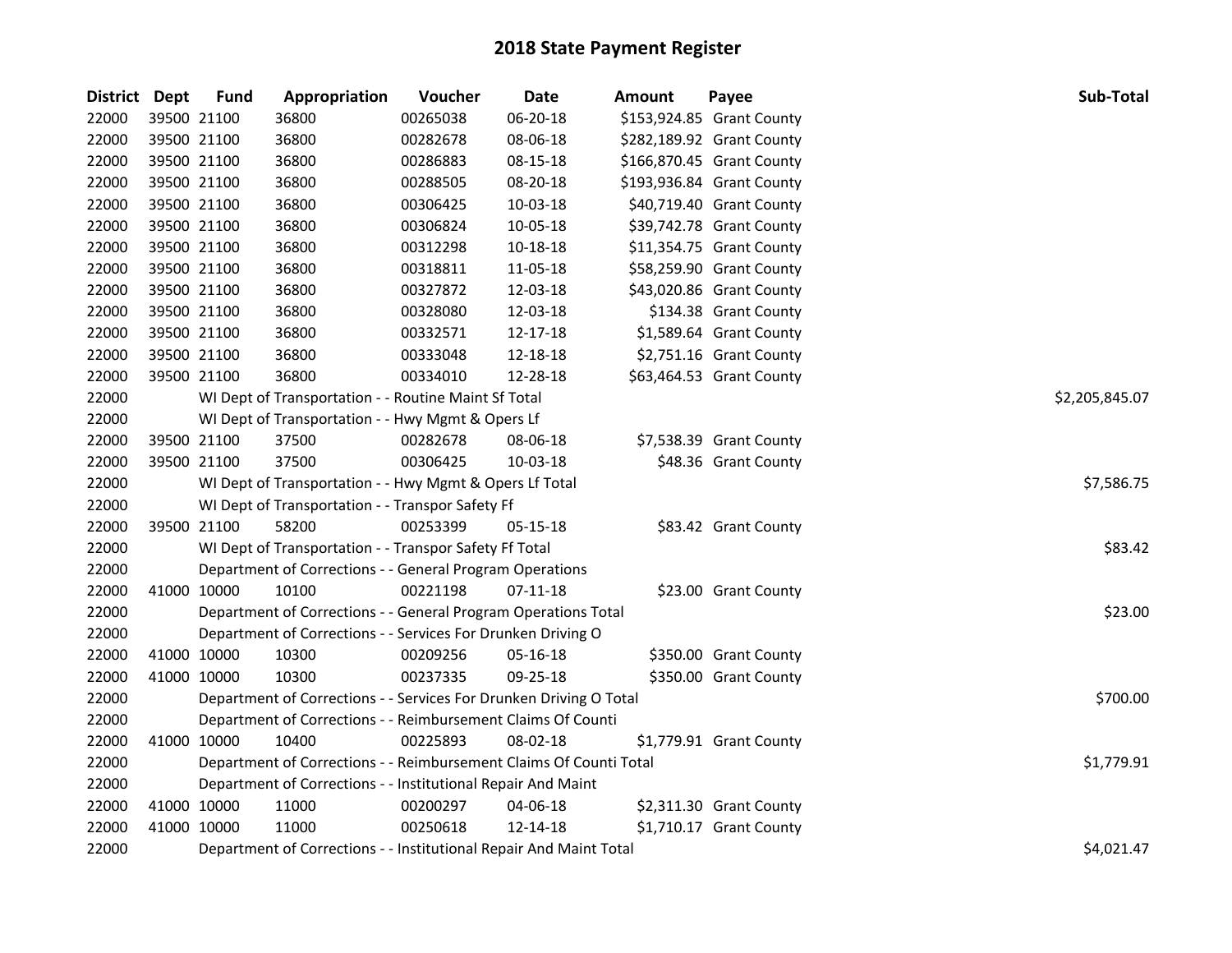| District Dept |             | <b>Fund</b> | Appropriation                                                        | Voucher  | <b>Date</b> | <b>Amount</b> | Payee                                                                                                         | Sub-Total   |
|---------------|-------------|-------------|----------------------------------------------------------------------|----------|-------------|---------------|---------------------------------------------------------------------------------------------------------------|-------------|
| 22000         |             |             | Department of Corrections - - Corrections Contracts And Agre         |          |             |               |                                                                                                               |             |
| 22000         |             | 41000 10000 | 11400                                                                | 00186210 | 02-20-18    |               | \$1,595.26 Grant County                                                                                       |             |
| 22000         |             | 41000 10000 | 11400                                                                | 00191893 | 03-01-18    |               | \$1,646.72 Grant County                                                                                       |             |
| 22000         |             | 41000 10000 | 11400                                                                | 00197427 | 03-23-18    |               | \$2,367.16 Grant County                                                                                       |             |
| 22000         |             | 41000 10000 | 11400                                                                | 00204754 | 04-26-18    |               | \$1,801.10 Grant County                                                                                       |             |
| 22000         |             | 41000 10000 | 11400                                                                | 00212252 | 05-31-18    |               | \$3,087.60 Grant County                                                                                       |             |
| 22000         |             | 41000 10000 | 11400                                                                | 00218705 | 07-02-18    |               | \$1,749.64 Grant County                                                                                       |             |
| 22000         |             | 41000 10000 | 11400                                                                | 00220826 | $07-10-18$  |               | \$2,006.94 Grant County                                                                                       |             |
| 22000         |             | 41000 10000 | 11400                                                                | 00231340 | 08-28-18    |               | \$4,528.48 Grant County                                                                                       |             |
| 22000         |             | 41000 10000 | 11400                                                                | 00237207 | 10-19-18    |               | \$2,933.22 Grant County                                                                                       |             |
| 22000         |             | 41000 10000 | 11400                                                                | 00246419 | 11-07-18    |               | \$1,492.34 Grant County                                                                                       |             |
| 22000         |             | 41000 10000 | 11400                                                                | 00251921 | 11-29-18    |               | \$2,624.46 Grant County                                                                                       |             |
| 22000         |             |             | Department of Corrections - - Corrections Contracts And Agre Total   |          |             |               |                                                                                                               | \$25,832.92 |
| 22000         |             |             |                                                                      |          |             |               | Department of Corrections - - Reimbursing Counties For Probation, Extended Supervision And Parole Holds       |             |
| 22000         |             | 41000 10000 | 11600                                                                | 00246253 | 11-02-18    |               | \$9,932.40 Grant County                                                                                       |             |
| 22000         |             |             |                                                                      |          |             |               | Department of Corrections - - Reimbursing Counties For Probation, Extended Supervision And Parole Holds Total | \$9,932.40  |
| 22000         |             |             | Department of Corrections - - Probation, Parole And Extended         |          |             |               |                                                                                                               |             |
| 22000         |             | 41000 10000 | 18700                                                                | 00246253 | 11-02-18    |               | \$747.60 Grant County                                                                                         |             |
| 22000         |             |             | Department of Corrections - - Probation, Parole And Extended Total   |          |             |               |                                                                                                               | \$747.60    |
| 22000         |             |             | Bd on Aging & Long Term Care - - General Program Operations          |          |             |               |                                                                                                               |             |
| 22000         |             | 43200 10000 | 10100                                                                | 00002347 | 10-25-18    |               | \$15.00 Grant County                                                                                          |             |
| 22000         |             |             | Bd on Aging & Long Term Care - - General Program Operations Total    |          |             |               |                                                                                                               | \$15.00     |
| 22000         |             |             | Bd on Aging & Long Term Care - - Contracts With State Agencies       |          |             |               |                                                                                                               |             |
| 22000         |             | 43200 10000 | 13100                                                                | 00002347 | 10-25-18    |               | \$85.00 Grant County                                                                                          |             |
| 22000         |             |             | Bd on Aging & Long Term Care - - Contracts With State Agencies Total |          |             |               |                                                                                                               | \$85.00     |
| 22000         |             |             | Department of Health Services - - State/Federal Aids                 |          |             |               |                                                                                                               |             |
| 22000         |             | 43500 10000 | 00000                                                                | 90808    | 01-02-18    |               | \$74,917.00 Grant County                                                                                      |             |
| 22000         |             | 43500 10000 | 00000                                                                | 90809    | 02-01-18    |               | \$13,809.00 Grant County                                                                                      |             |
| 22000         |             | 43500 10000 | 00000                                                                | 90810    | 03-01-18    |               | \$43,961.00 Grant County                                                                                      |             |
| 22000         |             | 43500 10000 | 00000                                                                | 90811    | 03-02-18    |               | \$18,284.00 Grant County                                                                                      |             |
| 22000         |             | 43500 10000 | 00000                                                                | 90812    | 04-02-18    |               | \$127,035.00 Grant County                                                                                     |             |
| 22000         |             | 43500 10000 | 00000                                                                | 90813    | 05-01-18    |               | \$60,272.00 Grant County                                                                                      |             |
| 22000         |             | 43500 10000 | 00000                                                                | 90814    | 06-01-18    |               | \$88,692.00 Grant County                                                                                      |             |
| 22000         |             | 43500 10000 | 00000                                                                | 90900    | 07-02-18    |               | \$44,372.00 Grant County                                                                                      |             |
| 22000         | 43500 10000 |             | 00000                                                                | 90901    | 08-01-18    |               | \$43,984.00 Grant County                                                                                      |             |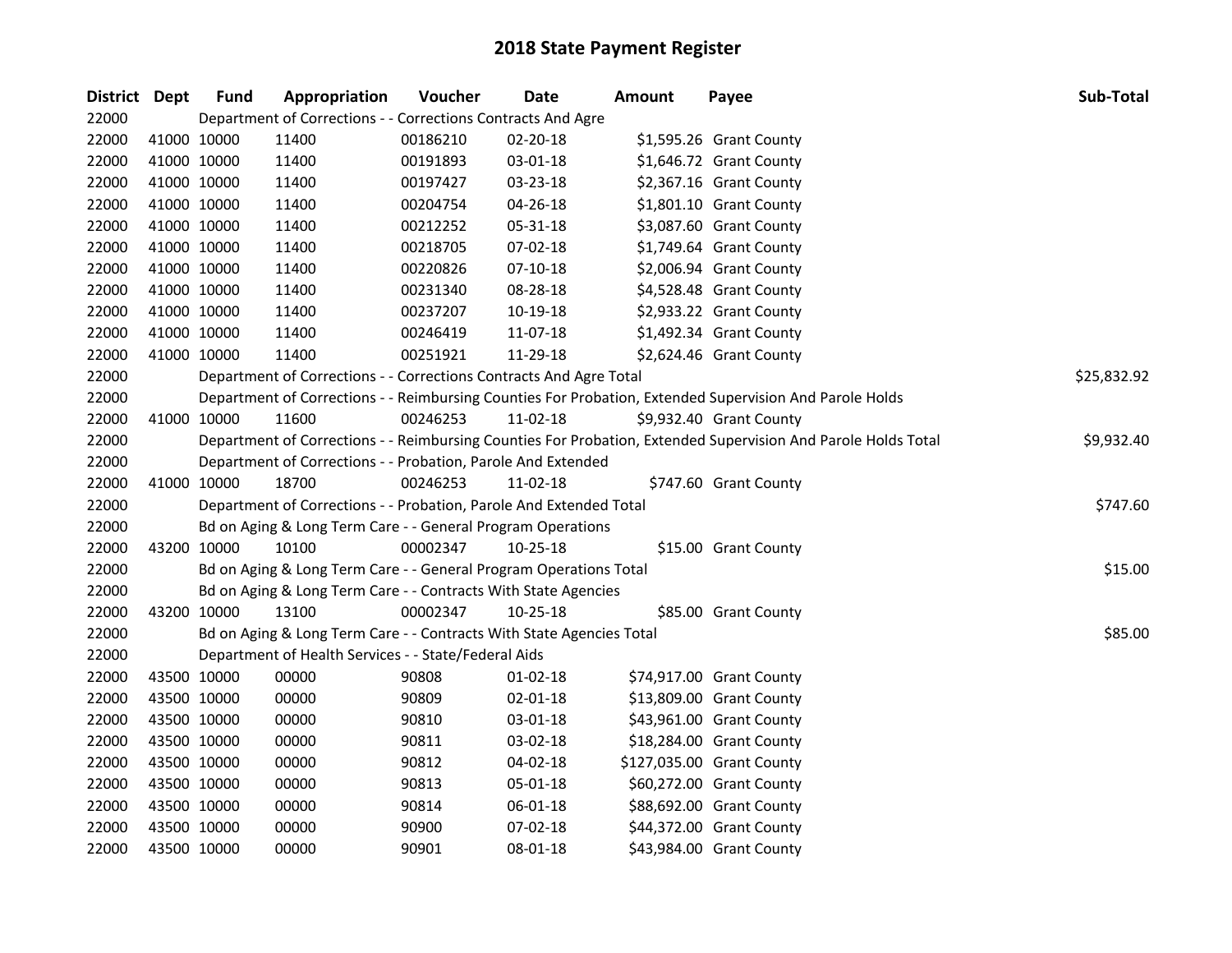| <b>District Dept</b> |             | <b>Fund</b> | Appropriation                                                          | Voucher  | Date           | Amount | Payee                     | Sub-Total    |
|----------------------|-------------|-------------|------------------------------------------------------------------------|----------|----------------|--------|---------------------------|--------------|
| 22000                |             | 43500 10000 | 00000                                                                  | 90902    | 09-04-18       |        | \$31,906.00 Grant County  |              |
| 22000                |             | 43500 10000 | 00000                                                                  | 90903    | $10 - 01 - 18$ |        | \$25,412.00 Grant County  |              |
| 22000                |             | 43500 10000 | 00000                                                                  | 90904    | 11-01-18       |        | \$51,119.00 Grant County  |              |
| 22000                |             | 43500 10000 | 00000                                                                  | 90905    | 12-03-18       |        | \$209,221.00 Grant County |              |
| 22000                |             |             | Department of Health Services - - State/Federal Aids Total             |          |                |        |                           | \$832,984.00 |
| 22000                |             |             | Department of Health Services - - Federal Block Grant Aids -- Pr       |          |                |        |                           |              |
| 22000                |             | 43500 10000 | 19200                                                                  | 00239429 | 11-02-18       |        | \$4,500.00 Grant County   |              |
| 22000                |             |             | Department of Health Services - - Federal Block Grant Aids -- Pr Total |          |                |        |                           | \$4,500.00   |
| 22000                |             |             | Department of Health Services - - General Program Operations           |          |                |        |                           |              |
| 22000                |             | 43500 10000 | 40100                                                                  | 00179794 | $01-10-18$     |        | \$1.50 Grant County       |              |
| 22000                | 43500 10000 |             | 40100                                                                  | 00183436 | $01 - 31 - 18$ |        | \$1.50 Grant County       |              |
| 22000                |             | 43500 10000 | 40100                                                                  | 00187961 | 02-21-18       |        | \$1.50 Grant County       |              |
| 22000                |             | 43500 10000 | 40100                                                                  | 00189047 | 02-28-18       |        | \$1.00 Grant County       |              |
| 22000                |             | 43500 10000 | 40100                                                                  | 00189048 | 02-28-18       |        | \$15.00 Grant County      |              |
| 22000                |             | 43500 10000 | 40100                                                                  | 00191131 | 03-07-18       |        | \$15.00 Grant County      |              |
| 22000                |             | 43500 10000 | 40100                                                                  | 00197268 | 04-04-18       |        | \$1.00 Grant County       |              |
| 22000                |             | 43500 10000 | 40100                                                                  | 00201993 | 04-25-18       |        | \$1.50 Grant County       |              |
| 22000                |             | 43500 10000 | 40100                                                                  | 00209155 | 05-30-18       |        | \$1.50 Grant County       |              |
| 22000                |             | 43500 10000 | 40100                                                                  | 00209156 | 05-30-18       |        | \$1.00 Grant County       |              |
| 22000                |             | 43500 10000 | 40100                                                                  | 00209157 | 05-30-18       |        | \$15.00 Grant County      |              |
| 22000                |             | 43500 10000 | 40100                                                                  | 00209161 | 05-30-18       |        | \$1.50 Grant County       |              |
| 22000                | 43500 10000 |             | 40100                                                                  | 00218565 | $07-11-18$     |        | \$1.00 Grant County       |              |
| 22000                | 43500 10000 |             | 40100                                                                  | 00218566 | $07-11-18$     |        | \$15.00 Grant County      |              |
| 22000                | 43500 10000 |             | 40100                                                                  | 00222711 | 08-01-18       |        | \$1.50 Grant County       |              |
| 22000                | 43500 10000 |             | 40100                                                                  | 00226092 | 08-16-18       |        | \$1.50 Grant County       |              |
| 22000                |             | 43500 10000 | 40100                                                                  | 00226094 | 08-16-18       |        | \$1.50 Grant County       |              |
| 22000                |             | 43500 10000 | 40100                                                                  | 00230602 | 09-05-18       |        | \$1.00 Grant County       |              |
| 22000                |             | 43500 10000 | 40100                                                                  | 00230603 | 09-05-18       |        | \$15.00 Grant County      |              |
| 22000                |             | 43500 10000 | 40100                                                                  | 00239483 | $10-17-18$     |        | \$1.50 Grant County       |              |
| 22000                |             | 43500 10000 | 40100                                                                  | 00249638 | 12-06-18       |        | \$1.50 Grant County       |              |
| 22000                |             |             | Department of Health Services - - General Program Operations Total     |          |                |        |                           | \$96.50      |
| 22000                |             |             | Department of Health Services - - Medical Assistance State Admin       |          |                |        |                           |              |
| 22000                |             | 43500 10000 | 44000                                                                  | 00179794 | $01-10-18$     |        | \$1.50 Grant County       |              |
| 22000                |             | 43500 10000 | 44000                                                                  | 00183436 | $01 - 31 - 18$ |        | \$1.50 Grant County       |              |
| 22000                |             | 43500 10000 | 44000                                                                  | 00187961 | 02-21-18       |        | \$1.50 Grant County       |              |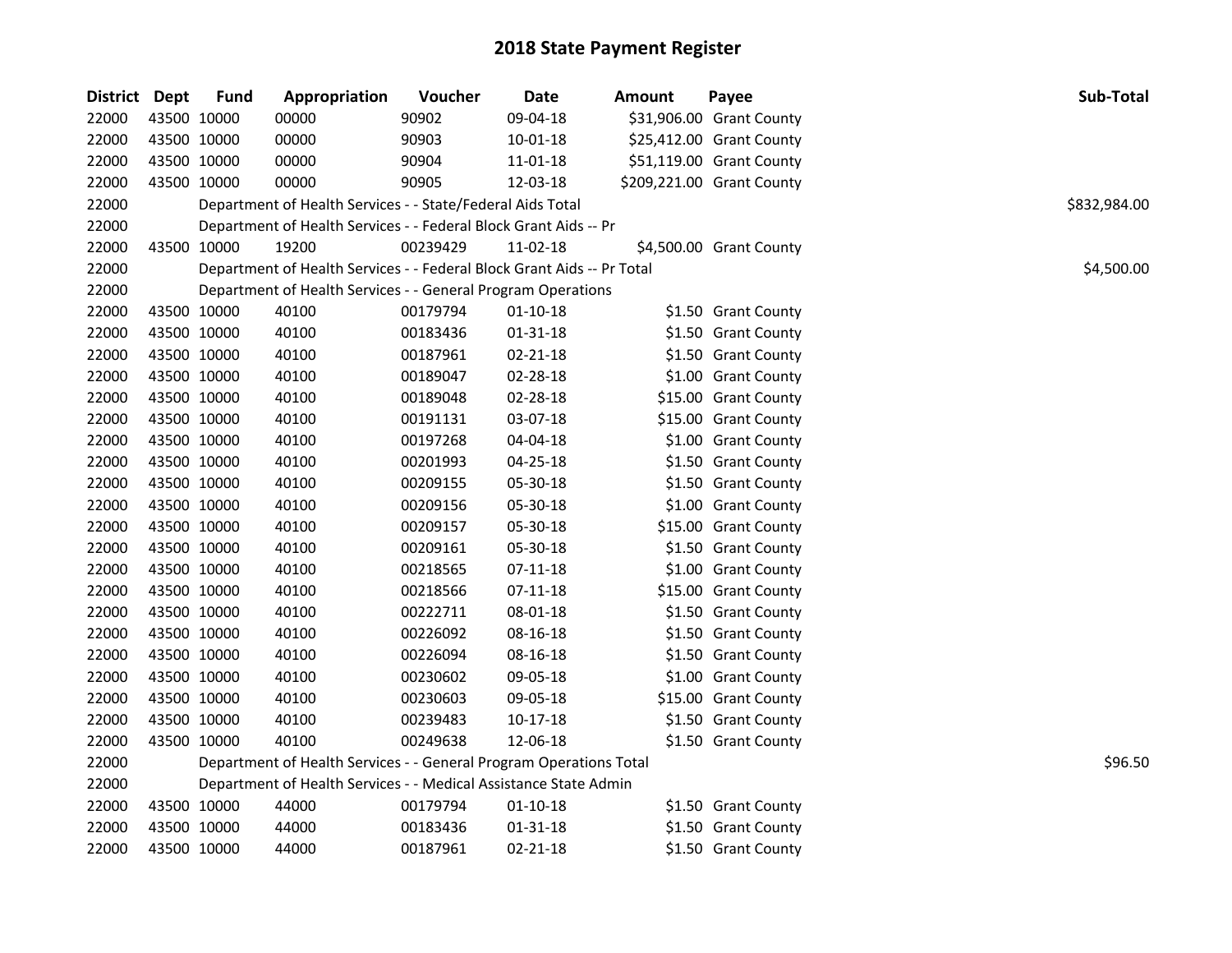| District Dept |             | <b>Fund</b> | Appropriation                                                          | Voucher  | Date           | <b>Amount</b> | Payee                     | Sub-Total |
|---------------|-------------|-------------|------------------------------------------------------------------------|----------|----------------|---------------|---------------------------|-----------|
| 22000         | 43500 10000 |             | 44000                                                                  | 00189047 | 02-28-18       |               | \$1.00 Grant County       |           |
| 22000         | 43500 10000 |             | 44000                                                                  | 00189048 | 02-28-18       |               | \$15.00 Grant County      |           |
| 22000         | 43500 10000 |             | 44000                                                                  | 00191131 | 03-07-18       |               | \$15.00 Grant County      |           |
| 22000         | 43500 10000 |             | 44000                                                                  | 00197268 | 04-04-18       |               | \$1.00 Grant County       |           |
| 22000         | 43500 10000 |             | 44000                                                                  | 00201993 | 04-25-18       |               | \$1.50 Grant County       |           |
| 22000         | 43500 10000 |             | 44000                                                                  | 00209155 | 05-30-18       |               | \$1.50 Grant County       |           |
| 22000         | 43500 10000 |             | 44000                                                                  | 00209156 | 05-30-18       |               | \$1.00 Grant County       |           |
| 22000         | 43500 10000 |             | 44000                                                                  | 00209157 | 05-30-18       |               | \$15.00 Grant County      |           |
| 22000         |             | 43500 10000 | 44000                                                                  | 00209161 | 05-30-18       |               | \$1.50 Grant County       |           |
| 22000         | 43500 10000 |             | 44000                                                                  | 00218565 | $07-11-18$     |               | \$1.00 Grant County       |           |
| 22000         | 43500 10000 |             | 44000                                                                  | 00218566 | $07-11-18$     |               | \$15.00 Grant County      |           |
| 22000         | 43500 10000 |             | 44000                                                                  | 00222711 | 08-01-18       |               | \$1.50 Grant County       |           |
| 22000         | 43500 10000 |             | 44000                                                                  | 00226092 | 08-16-18       |               | \$1.50 Grant County       |           |
| 22000         | 43500 10000 |             | 44000                                                                  | 00226094 | 08-16-18       |               | \$1.50 Grant County       |           |
| 22000         | 43500 10000 |             | 44000                                                                  | 00230602 | 09-05-18       |               | \$1.00 Grant County       |           |
| 22000         | 43500 10000 |             | 44000                                                                  | 00230603 | 09-05-18       |               | \$15.00 Grant County      |           |
| 22000         | 43500 10000 |             | 44000                                                                  | 00239483 | $10-17-18$     |               | \$1.50 Grant County       |           |
| 22000         | 43500 10000 |             | 44000                                                                  | 00249638 | 12-06-18       |               | \$1.50 Grant County       |           |
| 22000         |             |             | Department of Health Services - - Medical Assistance State Admin Total |          |                |               |                           | \$96.50   |
| 22000         |             |             | Dept of Children and Families - - Fees For Administrative Servic       |          |                |               |                           |           |
| 22000         | 43700 10000 |             | 23100                                                                  | 00033788 | 01-19-18       |               | \$230.00 Grant County     |           |
| 22000         | 43700 10000 |             | 23100                                                                  | 00038246 | $04 - 18 - 18$ |               | \$210.00 Grant County     |           |
| 22000         | 43700 10000 |             | 23100                                                                  | 00042309 | $07-17-18$     |               | \$125.00 Grant County     |           |
| 22000         | 43700 10000 |             | 23100                                                                  | 00045776 | 10-18-18       |               | \$80.00 Grant County      |           |
| 22000         |             |             | Dept of Children and Families - - Fees For Administrative Servic Total |          |                |               |                           | \$645.00  |
| 22000         |             |             | Dept of Children and Families - - General Aids                         |          |                |               |                           |           |
| 22000         | 43700 10000 |             | 99000                                                                  | 00034079 | 01-30-18       |               | \$61,637.12 Grant County  |           |
| 22000         | 43700 10000 |             | 99000                                                                  | 00034191 | 01-30-18       |               | \$31,315.08 Grant County  |           |
| 22000         | 43700 10000 |             | 99000                                                                  | 00034283 | 02-05-18       |               | \$20,616.93 Grant County  |           |
| 22000         | 43700 10000 |             | 99000                                                                  | 00034823 | 02-21-18       |               | \$229.95 Grant County     |           |
| 22000         |             | 43700 10000 | 99000                                                                  | 00034976 | $02 - 21 - 18$ |               | \$373.65 Grant County     |           |
| 22000         |             | 43700 10000 | 99000                                                                  | 00035080 | $02 - 21 - 18$ |               | \$698.32 Grant County     |           |
| 22000         | 43700 10000 |             | 99000                                                                  | 00035209 | 02-22-18       |               | \$449.28 Grant County     |           |
| 22000         |             | 43700 10000 | 99000                                                                  | 00035603 | 03-05-18       |               | \$10,965.65 Grant County  |           |
| 22000         | 43700 10000 |             | 99000                                                                  | 00035614 | 03-05-18       |               | \$209,742.24 Grant County |           |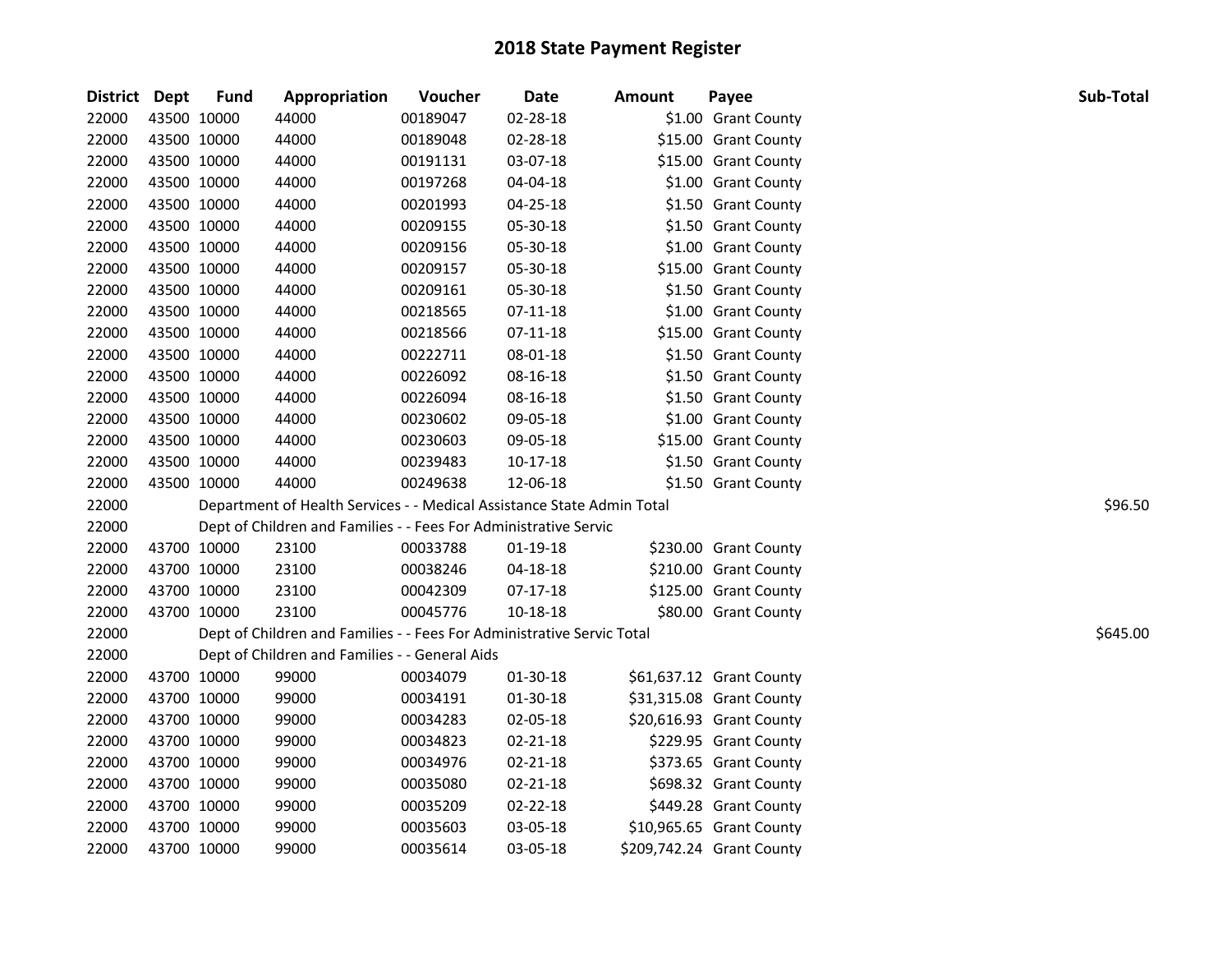| <b>District</b> | Dept        | <b>Fund</b> | Appropriation                                                   | Voucher  | <b>Date</b> | Amount | Payee                     | Sub-Total      |
|-----------------|-------------|-------------|-----------------------------------------------------------------|----------|-------------|--------|---------------------------|----------------|
| 22000           | 43700 10000 |             | 99000                                                           | 00036829 | 03-27-18    |        | \$15,480.67 Grant County  |                |
| 22000           | 43700 10000 |             | 99000                                                           | 00037541 | 04-05-18    |        | \$87,191.33 Grant County  |                |
| 22000           | 43700 10000 |             | 99000                                                           | 00038775 | 04-30-18    |        | \$172,658.92 Grant County |                |
| 22000           | 43700 10000 |             | 99000                                                           | 00039151 | 05-07-18    |        | \$50,777.42 Grant County  |                |
| 22000           | 43700 10000 |             | 99000                                                           | 00040570 | 06-05-18    |        | \$17,979.61 Grant County  |                |
| 22000           | 43700 10000 |             | 99000                                                           | 00041543 | 06-27-18    |        | \$801.84 Grant County     |                |
| 22000           | 43700 10000 |             | 99000                                                           | 00041602 | 06-29-18    |        | \$10,150.38 Grant County  |                |
| 22000           | 43700 10000 |             | 99000                                                           | 00041751 | 07-05-18    |        | \$14,536.14 Grant County  |                |
| 22000           | 43700 10000 |             | 99000                                                           | 00042765 | 07-30-18    |        | \$97,897.10 Grant County  |                |
| 22000           | 43700 10000 |             | 99000                                                           | 00042973 | 08-03-18    |        | \$3,755.00 Grant County   |                |
| 22000           | 43700 10000 |             | 99000                                                           | 00043061 | 08-06-18    |        | \$63,195.01 Grant County  |                |
| 22000           | 43700 10000 |             | 99000                                                           | 00043939 | 08-29-18    |        | \$580,915.98 Grant County |                |
| 22000           | 43700 10000 |             | 99000                                                           | 00044024 | 08-30-18    |        | \$24,443.00 Grant County  |                |
| 22000           | 43700 10000 |             | 99000                                                           | 00044136 | 09-05-18    |        | \$79,427.95 Grant County  |                |
| 22000           | 43700 10000 |             | 99000                                                           | 00045343 | 10-05-18    |        | \$7,048.23 Grant County   |                |
| 22000           | 43700 10000 |             | 99000                                                           | 00046162 | 10-30-18    |        | \$104,302.80 Grant County |                |
| 22000           | 43700 10000 |             | 99000                                                           | 00046476 | 11-05-18    |        | \$17,529.71 Grant County  |                |
| 22000           | 43700 10000 |             | 99000                                                           | 00047533 | 12-05-18    |        | \$8,763.91 Grant County   |                |
| 22000           |             |             | Dept of Children and Families - - General Aids Total            |          |             |        |                           | \$1,692,883.22 |
| 22000           |             |             | Dept of Workforce Development - - Ui Admin Fed                  |          |             |        |                           |                |
| 22000           | 44500 10000 |             | 15100                                                           | 00142126 | 01-03-18    |        | \$50.00 Grant County      |                |
| 22000           | 44500 10000 |             | 15100                                                           | 00146805 | 02-02-18    |        | \$45.00 Grant County      |                |
| 22000           | 44500 10000 |             | 15100                                                           | 00152392 | 03-02-18    |        | \$45.00 Grant County      |                |
| 22000           | 44500 10000 |             | 15100                                                           | 00157702 | 04-03-18    |        | \$80.00 Grant County      |                |
| 22000           | 44500 10000 |             | 15100                                                           | 00163021 | 05-02-18    |        | \$65.00 Grant County      |                |
| 22000           | 44500 10000 |             | 15100                                                           | 00168098 | 06-04-18    |        | \$45.00 Grant County      |                |
| 22000           | 44500 10000 |             | 15100                                                           | 00173100 | 07-03-18    |        | \$15.00 Grant County      |                |
| 22000           | 44500 10000 |             | 15100                                                           | 00178346 | 08-02-18    |        | \$40.00 Grant County      |                |
| 22000           | 44500 10000 |             | 15100                                                           | 00183404 | 09-05-18    |        | \$35.00 Grant County      |                |
| 22000           | 44500 10000 |             | 15100                                                           | 00188549 | 10-02-18    |        | \$20.00 Grant County      |                |
| 22000           | 44500 10000 |             | 15100                                                           | 00194613 | 11-02-18    |        | \$30.00 Grant County      |                |
| 22000           | 44500 10000 |             | 15100                                                           | 00199594 | 12-04-18    |        | \$10.00 Grant County      |                |
| 22000           |             |             | Dept of Workforce Development - - Ui Admin Fed Total            |          |             |        |                           | \$480.00       |
| 22000           |             |             | Dept of Workforce Development - - Wc Ops Uninsured Emplyr Admin |          |             |        |                           |                |
| 22000           | 44500 22700 |             | 17700                                                           | 00149623 | 02-16-18    |        | \$25.00 Grant County      |                |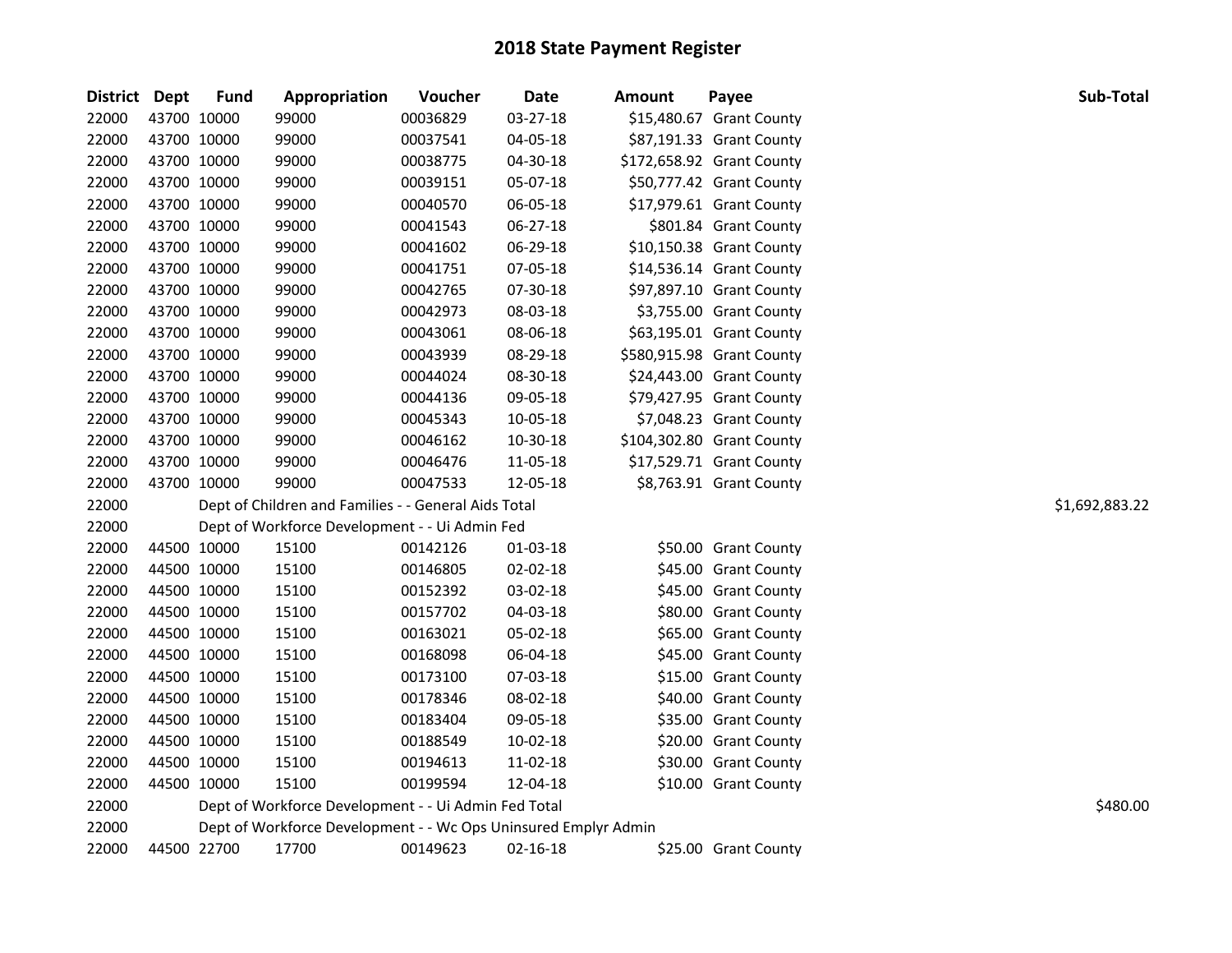| District Dept |             | <b>Fund</b> | Appropriation                                                         | Voucher  | <b>Date</b>    | <b>Amount</b> | Payee                    | Sub-Total    |
|---------------|-------------|-------------|-----------------------------------------------------------------------|----------|----------------|---------------|--------------------------|--------------|
| 22000         |             | 44500 22700 | 17700                                                                 | 00150172 | 02-20-18       |               | \$35.00 Grant County     |              |
| 22000         |             | 44500 22700 | 17700                                                                 | 00195342 | 11-07-18       |               | \$10.00 Grant County     |              |
| 22000         |             |             | Dept of Workforce Development - - Wc Ops Uninsured Emplyr Admin Total |          |                |               |                          | \$70.00      |
| 22000         |             |             | Department of Justice - - Crime Laboratories, Dna                     |          |                |               |                          |              |
| 22000         |             | 45500 10000 | 22100                                                                 | 00048976 | 07-19-18       |               | \$2,510.00 Grant County  |              |
| 22000         |             |             | Department of Justice - - Crime Laboratories, Dna Total               |          |                |               |                          | \$2,510.00   |
| 22000         |             |             | Department of Justice - - Law Enforcement Train, Local                |          |                |               |                          |              |
| 22000         |             | 45500 10000 | 23100                                                                 | 00053143 | $10 - 11 - 18$ |               | \$8,000.00 Grant County  |              |
| 22000         |             |             | Department of Justice - - Law Enforcement Train, Local Total          |          |                |               |                          | \$8,000.00   |
| 22000         |             |             | Department of Justice - - Federal Aid, Local Assistance               |          |                |               |                          |              |
| 22000         |             | 45500 10000 | 25100                                                                 | 00041307 | 02-01-18       |               | \$74.20 Grant County     |              |
| 22000         |             | 45500 10000 | 25100                                                                 | 00042794 | 03-01-18       |               | \$431.32 Grant County    |              |
| 22000         |             | 45500 10000 | 25100                                                                 | 00044280 | 04-06-18       |               | \$3,301.44 Grant County  |              |
| 22000         |             | 45500 10000 | 25100                                                                 | 00048444 | 07-09-18       |               | \$844.53 Grant County    |              |
| 22000         |             | 45500 10000 | 25100                                                                 | 00052150 | 09-25-18       |               | \$170.91 Grant County    |              |
| 22000         |             | 45500 10000 | 25100                                                                 | 00053066 | $10-11-18$     |               | \$75.96 Grant County     |              |
| 22000         |             | 45500 10000 | 25100                                                                 | 00055444 | 11-21-18       |               | \$10,800.00 Grant County |              |
| 22000         |             | 45500 10000 | 25100                                                                 | 00056071 | 11-30-18       |               | \$97.32 Grant County     |              |
| 22000         |             | 45500 10000 | 25100                                                                 | 00057572 | 12-27-18       |               | \$227.88 Grant County    |              |
| 22000         |             |             | Department of Justice - - Federal Aid, Local Assistance Total         |          |                |               |                          | \$16,023.56  |
| 22000         |             |             | Department of Justice - - Alt Prosecution Alcohol Drugs               |          |                |               |                          |              |
| 22000         |             | 45500 10000 | 27100                                                                 | 00041414 | 02-05-18       |               | \$36,246.91 Grant County |              |
| 22000         | 45500 10000 |             | 27100                                                                 | 00044929 | 04-30-18       |               | \$24,243.06 Grant County |              |
| 22000         | 45500 10000 |             | 27100                                                                 | 00050050 | 08-14-18       |               | \$30,295.92 Grant County |              |
| 22000         |             | 45500 10000 | 27100                                                                 | 00053311 | 10-26-18       |               | \$38,517.05 Grant County |              |
| 22000         |             |             | Department of Justice - - Alt Prosecution Alcohol Drugs Total         |          |                |               |                          | \$129,302.94 |
| 22000         |             |             | Department of Justice - - Crime Victim Witness Assist                 |          |                |               |                          |              |
| 22000         |             | 45500 10000 | 53200                                                                 | 00043043 | 03-06-18       |               | \$15,878.16 Grant County |              |
| 22000         |             | 45500 10000 | 53200                                                                 | 00049102 | 07-19-18       |               | \$14,995.44 Grant County |              |
| 22000         |             |             | Department of Justice - - Crime Victim Witness Assist Total           |          |                |               |                          | \$30,873.60  |
| 22000         |             |             | Department of Military Affairs - - Regional Emergency Response Tm     |          |                |               |                          |              |
| 22000         |             | 46500 10000 | 30600                                                                 | 00038636 | 02-05-18       |               | \$3,953.23 Grant County  |              |
| 22000         |             | 46500 10000 | 30600                                                                 | 00041643 | $04 - 17 - 18$ |               | \$3,953.23 Grant County  |              |
| 22000         |             | 46500 10000 | 30600                                                                 | 00046029 | 07-09-18       |               | \$3,953.23 Grant County  |              |
| 22000         |             | 46500 10000 | 30600                                                                 | 00051702 | 11-15-18       |               | \$3,953.23 Grant County  |              |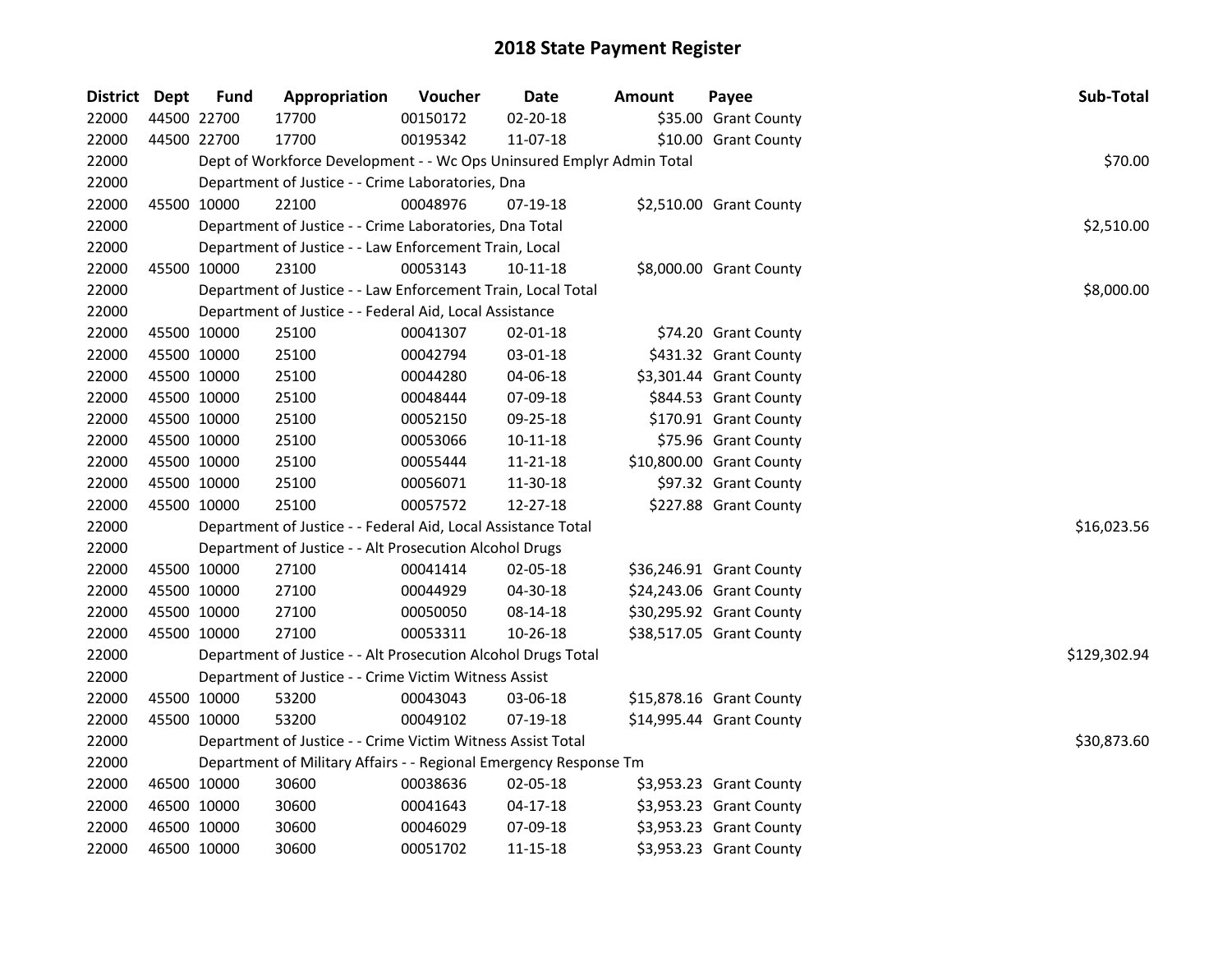| District Dept |             | <b>Fund</b> | Appropriation                                                           | Voucher  | Date           | Amount | Payee                    | Sub-Total    |
|---------------|-------------|-------------|-------------------------------------------------------------------------|----------|----------------|--------|--------------------------|--------------|
| 22000         |             |             | Department of Military Affairs - - Regional Emergency Response Tm Total |          |                |        |                          | \$15,812.92  |
| 22000         |             |             | Department of Military Affairs - - Emergency Response Equipment         |          |                |        |                          |              |
| 22000         | 46500 10000 |             | 30800                                                                   | 00037284 | $01 - 18 - 18$ |        | \$8,120.00 Grant County  |              |
| 22000         |             |             | Department of Military Affairs - - Emergency Response Equipment Total   |          |                |        |                          | \$8,120.00   |
| 22000         |             |             | Department of Military Affairs - - Local Emer Planning Grants           |          |                |        |                          |              |
| 22000         | 46500 10000 |             | 33700                                                                   | 00045708 | $07 - 02 - 18$ |        | \$7,565.23 Grant County  |              |
| 22000         |             |             | Department of Military Affairs - - Local Emer Planning Grants Total     |          |                |        |                          | \$7,565.23   |
| 22000         |             |             | Department of Military Affairs - - Federal Aid, Local Assistance        |          |                |        |                          |              |
| 22000         |             | 46500 10000 | 34200                                                                   | 00038072 | 01-30-18       |        | \$25,784.47 Grant County |              |
| 22000         | 46500 10000 |             | 34200                                                                   | 00045531 | 06-26-18       |        | \$7,748.40 Grant County  |              |
| 22000         | 46500 10000 |             | 34200                                                                   | 00046369 | 07-13-18       |        | \$6,105.23 Grant County  |              |
| 22000         | 46500 10000 |             | 34200                                                                   | 00048183 | 08-29-18       |        | \$25,616.95 Grant County |              |
| 22000         | 46500 10000 |             | 34200                                                                   | 00053199 | 12-17-18       |        | \$44,960.00 Grant County |              |
| 22000         |             |             | Department of Military Affairs - - Federal Aid, Local Assistance Total  |          |                |        |                          | \$110,215.05 |
| 22000         |             |             | Department of Military Affairs - - St Emerg Response Bd Grant Pif       |          |                |        |                          |              |
| 22000         | 46500 27200 |             | 36400                                                                   | 00038419 | 01-30-18       |        | \$7,890.45 Grant County  |              |
| 22000         |             |             | Department of Military Affairs - - St Emerg Response Bd Grant Pif Total |          |                |        |                          | \$7,890.45   |
| 22000         |             |             | Department of Veterans Affairs - - Grants To Counties                   |          |                |        |                          |              |
| 22000         | 48500 15200 |             | 12700                                                                   | 00043030 | $02 - 16 - 18$ |        | \$1,150.00 Grant County  |              |
| 22000         |             |             | Department of Veterans Affairs - - Grants To Counties Total             |          |                |        |                          | \$1,150.00   |
| 22000         |             |             | Department of Veterans Affairs - - County Grants                        |          |                |        |                          |              |
| 22000         |             | 48500 58200 | 26700                                                                   | 00043030 | $02 - 16 - 18$ |        | \$5,175.00 Grant County  |              |
| 22000         |             |             | Department of Veterans Affairs - - County Grants Total                  |          |                |        |                          | \$5,175.00   |
| 22000         |             |             | Department of Veterans Affairs - - County Grants                        |          |                |        |                          |              |
| 22000         | 48500 58300 |             | 37000                                                                   | 00043030 | 02-16-18       |        | \$5,175.00 Grant County  |              |
| 22000         |             |             | Department of Veterans Affairs - - County Grants Total                  |          |                |        |                          | \$5,175.00   |
| 22000         |             |             | Department of Administration - - Federal Aid, Local Assistance          |          |                |        |                          |              |
| 22000         | 50500 10000 |             | 15500                                                                   | 00070016 | $01 - 16 - 18$ |        | \$5,369.00 Grant County  |              |
| 22000         |             | 50500 10000 | 15500                                                                   | 00071365 | 01-29-18       |        | \$7,499.00 Grant County  |              |
| 22000         |             | 50500 10000 | 15500                                                                   | 00073919 | 02-28-18       |        | \$7,923.00 Grant County  |              |
| 22000         | 50500 10000 |             | 15500                                                                   | 00076277 | 03-28-18       |        | \$7,957.00 Grant County  |              |
| 22000         | 50500 10000 |             | 15500                                                                   | 00079103 | 04-30-18       |        | \$7,666.00 Grant County  |              |
| 22000         | 50500 10000 |             | 15500                                                                   | 00081308 | 05-29-18       |        | \$6,259.00 Grant County  |              |
| 22000         | 50500 10000 |             | 15500                                                                   | 00085063 | $07-16-18$     |        | \$3,517.00 Grant County  |              |
| 22000         | 50500 10000 |             | 15500                                                                   | 00085826 | 07-30-18       |        | \$668.00 Grant County    |              |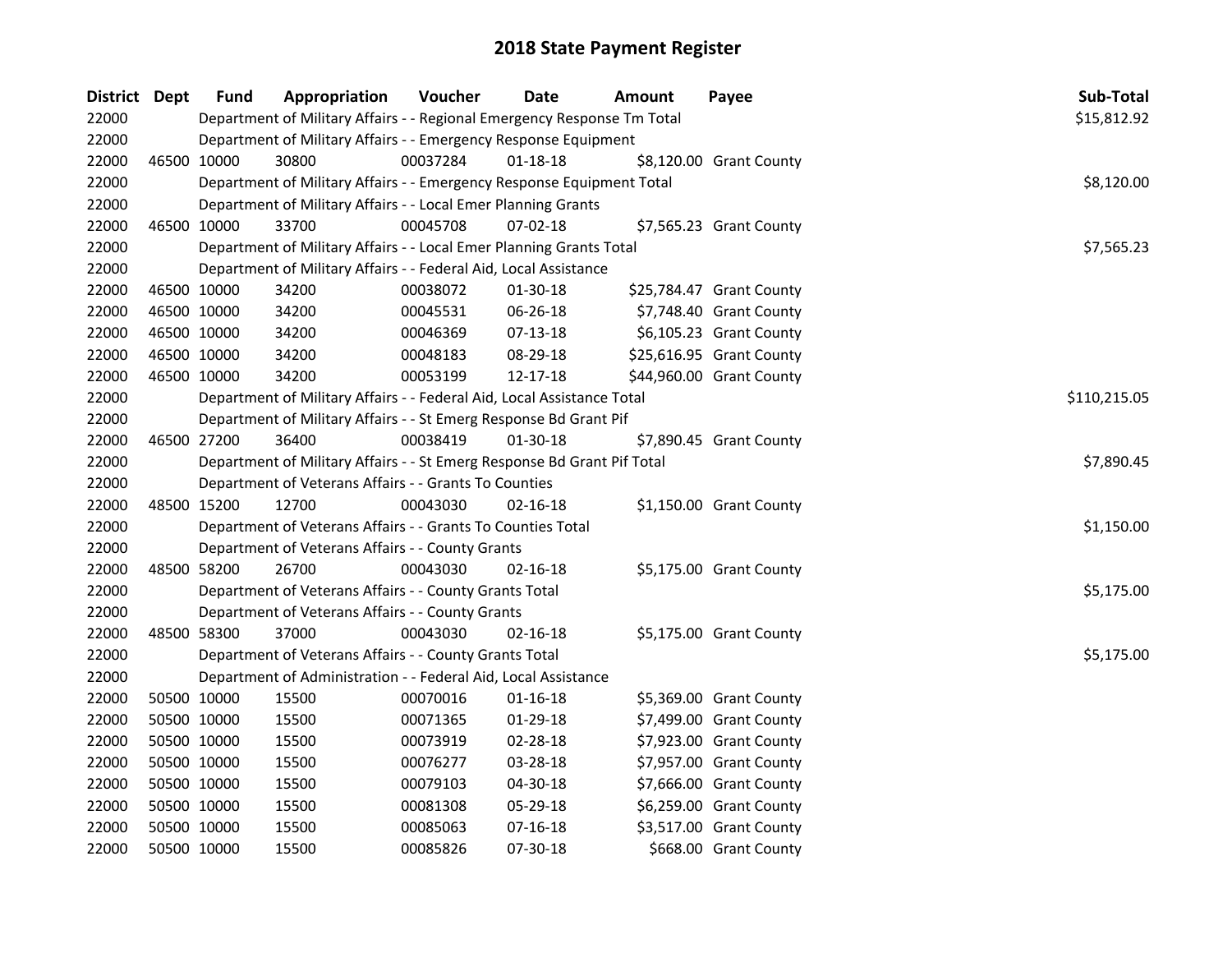| District Dept |             | <b>Fund</b> | Appropriation                                                         | Voucher  | Date           | <b>Amount</b> | Payee                     | Sub-Total    |
|---------------|-------------|-------------|-----------------------------------------------------------------------|----------|----------------|---------------|---------------------------|--------------|
| 22000         | 50500 10000 |             | 15500                                                                 | 00089308 | 09-28-18       |               | \$220.00 Grant County     |              |
| 22000         |             | 50500 10000 | 15500                                                                 | 00094438 | 12-28-18       |               | \$4,713.00 Grant County   |              |
| 22000         |             |             | Department of Administration - - Federal Aid, Local Assistance Total  |          |                |               |                           | \$51,791.00  |
| 22000         |             |             | Department of Administration - - Federal Aid, Local Assistance        |          |                |               |                           |              |
| 22000         |             | 50500 10000 | 74300                                                                 | 00074729 | 03-13-18       |               | \$247,250.00 Grant County |              |
| 22000         | 50500 10000 |             | 74300                                                                 | 00077039 | $04 - 13 - 18$ |               | \$93,272.00 Grant County  |              |
| 22000         | 50500 10000 |             | 74300                                                                 | 00083188 | 06-25-18       |               | \$55,953.88 Grant County  |              |
| 22000         | 50500 10000 |             | 74300                                                                 | 00085582 | 07-31-18       |               | \$63,348.33 Grant County  |              |
| 22000         | 50500 10000 |             | 74300                                                                 | 00090800 | 10-30-18       |               | \$44,554.57 Grant County  |              |
| 22000         |             |             | Department of Administration - - Federal Aid, Local Assistance Total  |          |                |               |                           | \$504,378.78 |
| 22000         |             |             | Department of Administration - - Low-Income Assistance Grants         |          |                |               |                           |              |
| 22000         | 50500 23500 |             | 37100                                                                 | 00070016 | 01-16-18       |               | \$1,984.00 Grant County   |              |
| 22000         |             | 50500 23500 | 37100                                                                 | 00071365 | 01-29-18       |               | \$2,342.00 Grant County   |              |
| 22000         | 50500 23500 |             | 37100                                                                 | 00073919 | 02-28-18       |               | \$3,045.00 Grant County   |              |
| 22000         | 50500 23500 |             | 37100                                                                 | 00076277 | 03-28-18       |               | \$3,280.00 Grant County   |              |
| 22000         | 50500 23500 |             | 37100                                                                 | 00081308 | 05-29-18       |               | \$727.00 Grant County     |              |
| 22000         | 50500 23500 |             | 37100                                                                 | 00085063 | 07-16-18       |               | \$4,389.00 Grant County   |              |
| 22000         | 50500 23500 |             | 37100                                                                 | 00085826 | 07-30-18       |               | \$6,757.00 Grant County   |              |
| 22000         | 50500 23500 |             | 37100                                                                 | 00087440 | 08-28-18       |               | \$4,648.00 Grant County   |              |
| 22000         | 50500 23500 |             | 37100                                                                 | 00089308 | 09-28-18       |               | \$2,333.00 Grant County   |              |
| 22000         | 50500 23500 |             | 37100                                                                 | 00091254 | 10-29-18       |               | \$1,683.00 Grant County   |              |
| 22000         | 50500 23500 |             | 37100                                                                 | 00094438 | 12-28-18       |               | \$4,251.00 Grant County   |              |
| 22000         |             |             | Department of Administration - - Low-Income Assistance Grants Total   |          |                |               |                           | \$35,439.00  |
| 22000         |             |             | Department of Administration - - Land Information Program; Loca       |          |                |               |                           |              |
| 22000         | 50500 26900 |             | 17300                                                                 | 00072912 | 02-22-18       |               | \$1,000.00 Grant County   |              |
| 22000         | 50500 26900 |             | 17300                                                                 | 00075506 | 03-20-18       |               | \$34,040.00 Grant County  |              |
| 22000         | 50500 26900 |             | 17300                                                                 | 00076892 | 04-06-18       |               | \$25,000.00 Grant County  |              |
| 22000         |             | 50500 26900 | 17300                                                                 | 00088071 | 09-11-18       |               | \$25,000.00 Grant County  |              |
| 22000         |             |             | Department of Administration - - Land Information Program; Loca Total |          |                |               |                           | \$85,040.00  |
| 22000         |             |             | Commissioners of Public Lands - - Federal Aid -- Flood Control        |          |                |               |                           |              |
| 22000         |             | 50700 10000 | 13000                                                                 | 00002009 | 08-10-18       |               | \$20,423.80 Grant County  |              |
| 22000         |             |             | Commissioners of Public Lands - - Federal Aid -- Flood Control Total  |          |                |               |                           | \$20,423.80  |
| 22000         |             |             | Public Defender Board - - Trial Representation                        |          |                |               |                           |              |
| 22000         | 55000 10000 |             | 10300                                                                 | 00139584 | 04-27-18       |               | \$5.00 Grant County       |              |
| 22000         |             |             | Public Defender Board - - Trial Representation Total                  |          |                |               |                           | \$5.00       |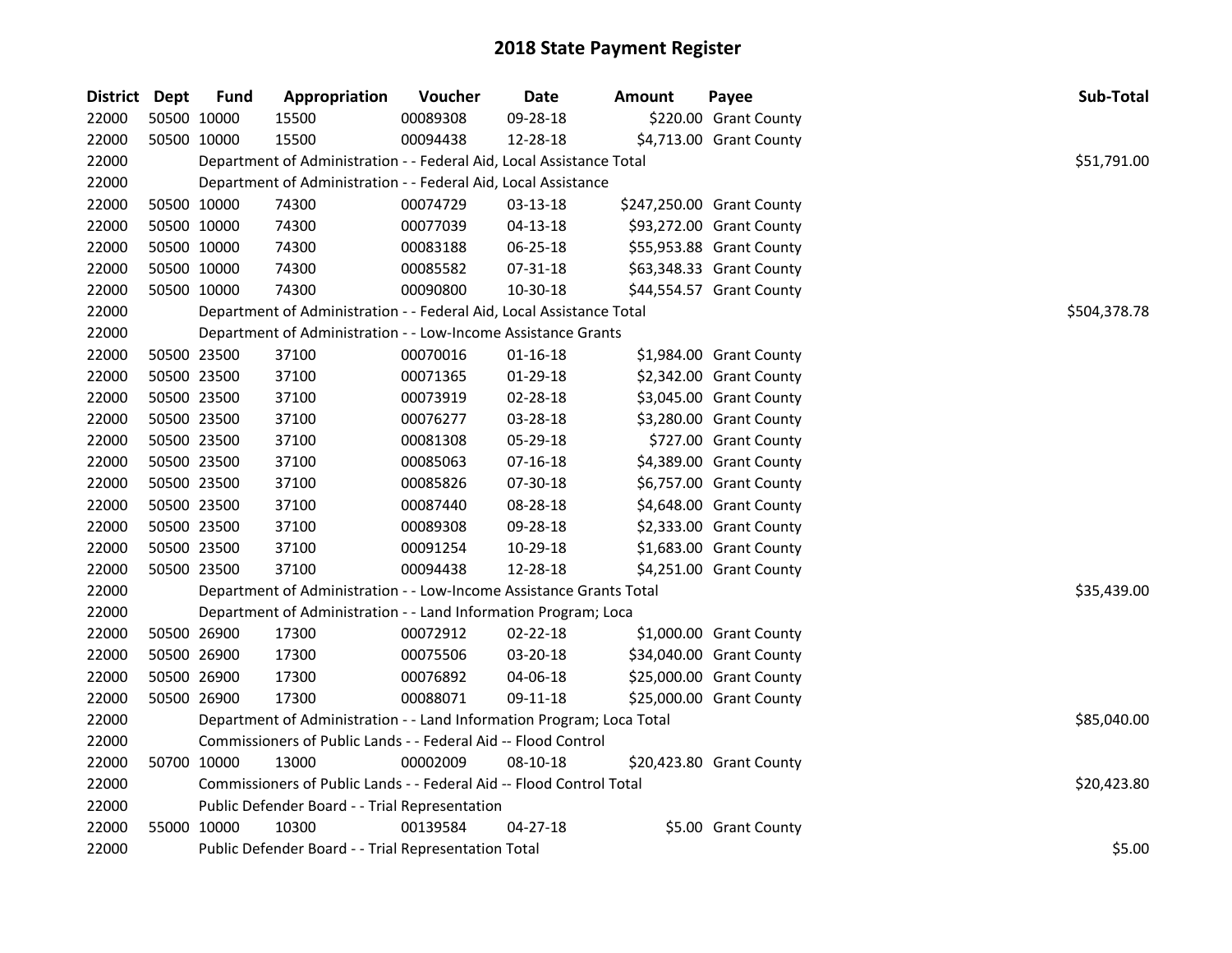| District Dept |             | <b>Fund</b> | Appropriation                                                    | Voucher  | <b>Date</b> | <b>Amount</b>               | Payee                     | Sub-Total      |
|---------------|-------------|-------------|------------------------------------------------------------------|----------|-------------|-----------------------------|---------------------------|----------------|
| 22000         |             |             | Public Defender Board - - Transcript, Discovery And Int          |          |             |                             |                           |                |
| 22000         | 55000 10000 |             | 10600                                                            | 00126236 | 01-30-18    |                             | \$1,653.00 Grant County   |                |
| 22000         | 55000 10000 |             | 10600                                                            | 00141056 | 05-08-18    |                             | \$2.40 Grant County       |                |
| 22000         | 55000 10000 |             | 10600                                                            | 00142406 | 05-18-18    |                             | \$1,201.60 Grant County   |                |
| 22000         | 55000 10000 |             | 10600                                                            | 00143528 | 05-23-18    |                             | \$2.20 Grant County       |                |
| 22000         | 55000 10000 |             | 10600                                                            | 00155080 | 08-02-18    |                             | \$4.00 Grant County       |                |
| 22000         | 55000 10000 |             | 10600                                                            | 00159506 | 09-04-18    |                             | \$1,193.60 Grant County   |                |
| 22000         | 55000 10000 |             | 10600                                                            | 00171569 | 12-06-18    |                             | \$1,840.00 Grant County   |                |
| 22000         |             |             | Public Defender Board - - Transcript, Discovery And Int Total    |          |             |                             |                           | \$5,896.80     |
| 22000         |             |             | Department of Revenue - - General Program Operations             |          |             |                             |                           |                |
| 22000         | 56600 10000 |             | 10100                                                            | 00086546 | 03-02-18    |                             | \$520.00 Grant County     |                |
| 22000         | 56600 10000 |             | 10100                                                            | 00108532 | 08-30-18    |                             | \$625.00 Grant County     |                |
| 22000         |             | 56600 10000 | 10100                                                            | 00109216 | 09-12-18    |                             | \$52.89 Grant County      |                |
| 22000         |             |             | Department of Revenue - - General Program Operations Total       |          |             |                             |                           | \$1,197.89     |
| 22000         |             |             | Circuit Courts - - Circuit Courts                                |          |             |                             |                           |                |
| 22000         | 62500 10000 |             | 10100                                                            | 00001100 | 10-09-18    |                             | \$600.00 Grant County     |                |
| 22000         |             |             | Circuit Courts - - Circuit Courts Total                          |          |             |                             |                           | \$600.00       |
| 22000         |             |             | Circuit Courts - - Circuit Court Costs                           |          |             |                             |                           |                |
| 22000         | 62500 10000 |             | 10500                                                            | 00000487 | 01-09-18    |                             | \$81,863.00 Grant County  |                |
| 22000         | 62500 10000 |             | 10500                                                            | 00000713 | 04-06-18    |                             | \$1,788.08 Grant County   |                |
| 22000         | 62500 10000 |             | 10500                                                            | 00000873 | 07-27-18    |                             | \$743.74 Grant County     |                |
| 22000         | 62500 10000 |             | 10500                                                            | 00000961 | 08-24-18    |                             | \$124,493.08 Grant County |                |
| 22000         |             |             | Circuit Courts - - Circuit Court Costs Total                     |          |             |                             |                           | \$208,887.90   |
| 22000         |             |             | Circuit Courts - - Court Interpreters                            |          |             |                             |                           |                |
| 22000         | 62500 10000 |             | 12100                                                            | 00001076 | 10-16-18    |                             | \$539.12 Grant County     |                |
| 22000         |             |             | Circuit Courts - - Court Interpreters Total                      |          |             |                             |                           | \$539.12       |
| 22000         |             |             | Shared Revenue and Tax Relief - - County And Municipal Aid       |          |             |                             |                           |                |
| 22000         | 83500 10000 |             | 10500                                                            | 00033242 | 07-23-18    |                             | \$290,866.38 Grant County |                |
| 22000         | 83500 10000 |             | 10500                                                            | 00036128 | 11-19-18    | \$1,648,242.82 Grant County |                           |                |
| 22000         |             |             | Shared Revenue and Tax Relief - - County And Municipal Aid Total |          |             |                             |                           | \$1,939,109.20 |
| 22000         |             |             | Shared Revenue and Tax Relief - - Exempt Computer Aid            |          |             |                             |                           |                |
| 22000         | 83500 10000 |             | 10900                                                            | 00029891 | 07-23-18    |                             | \$23,902.27 Grant County  |                |
| 22000         |             |             | Shared Revenue and Tax Relief - - Exempt Computer Aid Total      |          |             |                             |                           | \$23,902.27    |
| 22000         |             |             | Shared Revenue and Tax Relief - - Utility Aid                    |          |             |                             |                           |                |
| 22000         | 83500 10000 |             | 11000                                                            | 00033242 | 07-23-18    |                             | \$52,246.05 Grant County  |                |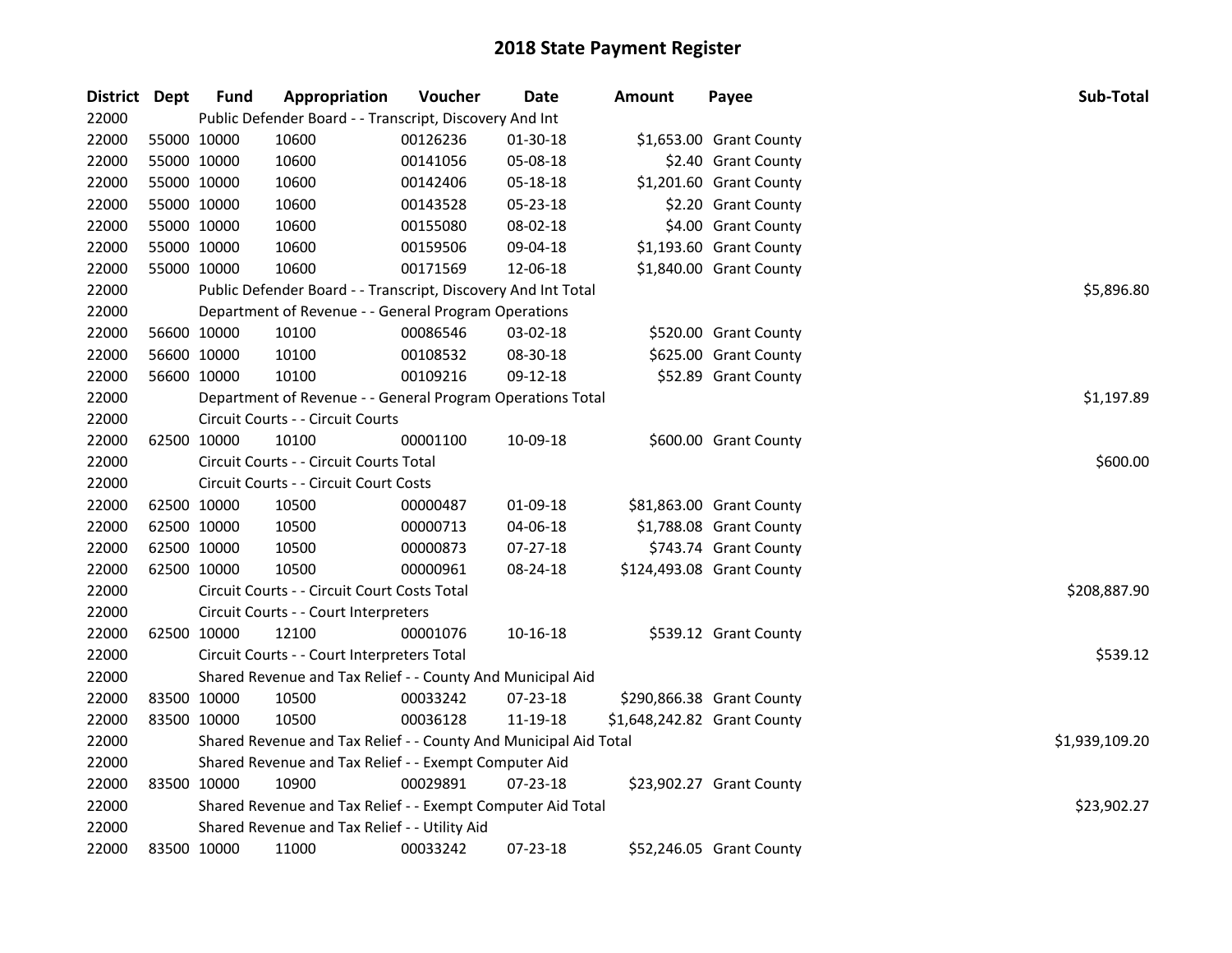| <b>District</b>    | Dept | <b>Fund</b> | Appropriation                                                         | Voucher  | Date           | Amount | Payee                       | Sub-Total       |
|--------------------|------|-------------|-----------------------------------------------------------------------|----------|----------------|--------|-----------------------------|-----------------|
| 22000              |      | 83500 10000 | 11000                                                                 | 00036128 | 11-19-18       |        | \$310,186.34 Grant County   |                 |
| 22000              |      |             | Shared Revenue and Tax Relief - - Utility Aid Total                   |          |                |        |                             | \$362,432.39    |
| 22000              |      |             | Shared Revenue and Tax Relief - - School Lvy Tx/First Dollar Cr       |          |                |        |                             |                 |
| 22000              |      | 83500 10000 | 30200                                                                 | 00029606 | $07 - 23 - 18$ |        | \$1,625,746.77 Grant County |                 |
| 22000              |      | 83500 10000 | 30200                                                                 | 00029754 | $07 - 23 - 18$ |        | \$6,029,868.76 Grant County |                 |
| 22000              |      |             | Shared Revenue and Tax Relief - - School Lvy Tx/First Dollar Cr Total |          |                |        |                             | \$7,655,615.53  |
| 22000              |      |             | Shared Revenue and Tax Relief - - Lottery & Gaming Credit             |          |                |        |                             |                 |
| 22000              |      | 83500 52100 | 36300                                                                 | 00027121 | $03 - 26 - 18$ |        | \$1,704,551.12 Grant County |                 |
| 22000              |      |             | Shared Revenue and Tax Relief - - Lottery & Gaming Credit Total       |          |                |        |                             | \$1,704,551.12  |
| <b>22000 Total</b> |      |             |                                                                       |          |                |        |                             | \$20,265,092.33 |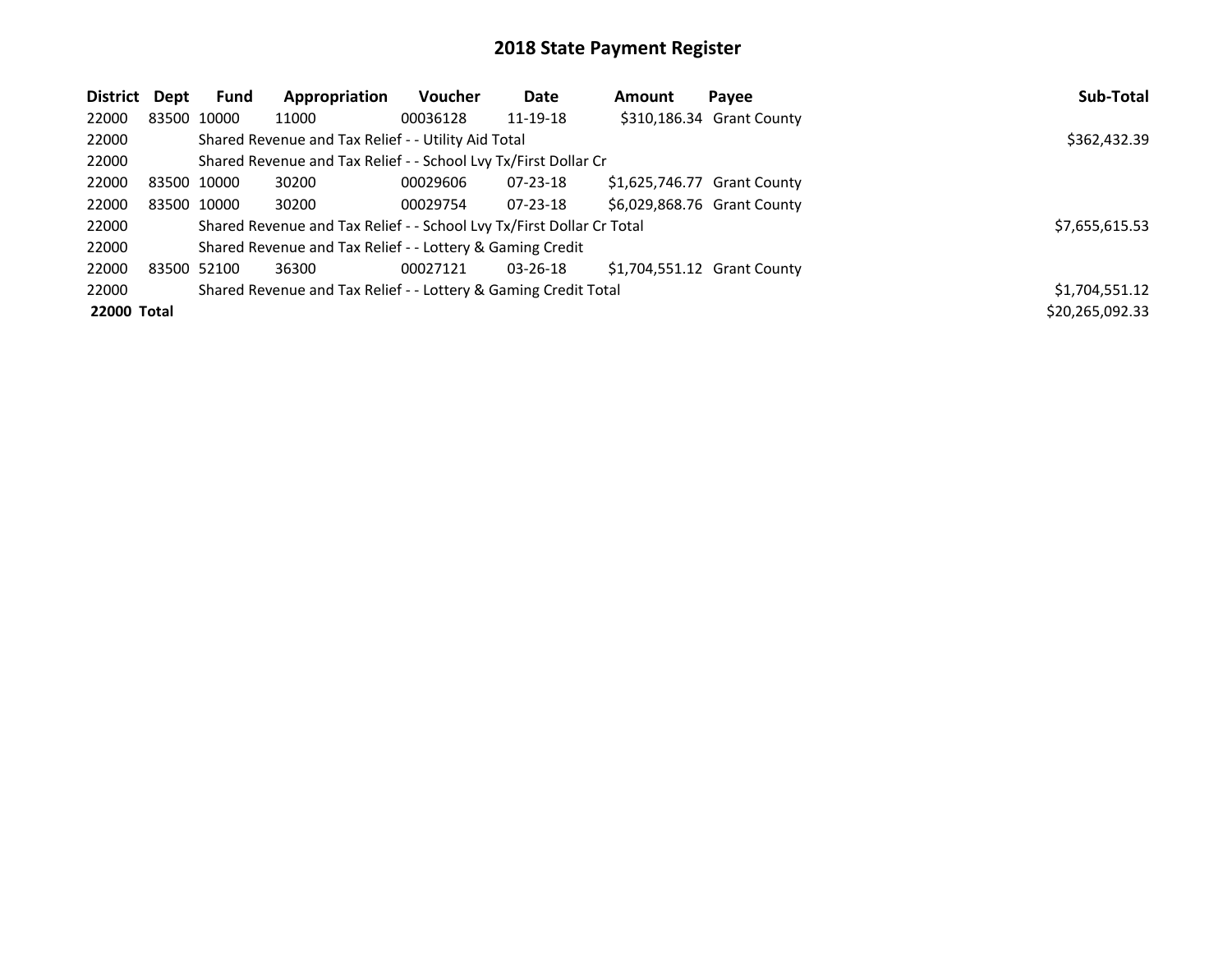| <b>District</b>    | Dept | <b>Fund</b> | Appropriation                                                          | Voucher  | <b>Date</b>    | <b>Amount</b> | Payee                       | Sub-Total    |
|--------------------|------|-------------|------------------------------------------------------------------------|----------|----------------|---------------|-----------------------------|--------------|
| 22002              |      |             | Dept of Safety & Prof Services - - Fire Dues Distribution              |          |                |               |                             |              |
| 22002              |      | 16500 10000 | 22500                                                                  | 00024105 | $07 - 25 - 18$ |               | \$2,048.01 Town Of Beetown  |              |
| 22002              |      |             | Dept of Safety & Prof Services - - Fire Dues Distribution Total        |          |                |               |                             | \$2,048.01   |
| 22002              |      |             | Dept of Natural Resources - - Resaids - Cnty Forst, Cl & Mfl           |          |                |               |                             |              |
| 22002              |      | 37000 21200 | 57100                                                                  | 00247477 | $06 - 28 - 18$ |               | \$75.80 Town Of Beetown     |              |
| 22002              |      |             | Dept of Natural Resources - - Resaids - Cnty Forst, Cl & Mfl Total     |          |                |               |                             | \$75.80      |
| 22002              |      |             | Dept of Natural Resources - - Fin Asst For Responsible Units           |          |                |               |                             |              |
| 22002              |      | 37000 27400 | 67000                                                                  | 00235097 | $05-11-18$     |               | \$517.48 Town Of Beetown    |              |
| 22002              |      |             | Dept of Natural Resources - - Fin Asst For Responsible Units Total     |          |                |               |                             | \$517.48     |
| 22002              |      |             | WI Dept of Transportation - - Trns Aids To Mnc.-Sf                     |          |                |               |                             |              |
| 22002              |      | 39500 21100 | 19100                                                                  | 00204245 | $01 - 02 - 18$ |               | \$35,070.52 Town Of Beetown |              |
| 22002              |      | 39500 21100 | 19100                                                                  | 00234754 | 04-02-18       |               | \$35,070.52 Town Of Beetown |              |
| 22002              |      | 39500 21100 | 19100                                                                  | 00268453 | 07-02-18       |               | \$35,070.52 Town Of Beetown |              |
| 22002              |      | 39500 21100 | 19100                                                                  | 00302505 | 10-01-18       |               | \$35,070.52 Town Of Beetown |              |
| 22002              |      |             | WI Dept of Transportation - - Trns Aids To Mnc.-Sf Total               |          |                |               |                             | \$140,282.08 |
| 22002              |      |             | Department of Military Affairs - - Federal Aid, Local Assistance       |          |                |               |                             |              |
| 22002              |      | 46500 10000 | 34200                                                                  | 00049746 | 09-28-18       |               | \$55,517.04 Town Of Beetown |              |
| 22002              |      |             | Department of Military Affairs - - Federal Aid, Local Assistance Total |          |                |               |                             | \$55,517.04  |
| 22002              |      |             | Department of Revenue - - Payments For Municipal Svcs                  |          |                |               |                             |              |
| 22002              |      | 56600 10000 | 50100                                                                  | 00026771 | $01 - 31 - 18$ |               | \$342.78 Town Of Beetown    |              |
| 22002              |      |             | Department of Revenue - - Payments For Municipal Svcs Total            |          |                |               |                             | \$342.78     |
| 22002              |      |             | Shared Revenue and Tax Relief - - County And Municipal Aid             |          |                |               |                             |              |
| 22002              |      | 83500 10000 | 10500                                                                  | 00033190 | $07 - 23 - 18$ |               | \$9,930.77 Town Of Beetown  |              |
| 22002              |      | 83500 10000 | 10500                                                                  | 00036076 | 11-19-18       |               | \$56,274.39 Town Of Beetown |              |
| 22002              |      |             | Shared Revenue and Tax Relief - - County And Municipal Aid Total       |          |                |               |                             | \$66,205.16  |
| 22002              |      |             | Shared Revenue and Tax Relief - - Exempt Computer Aid                  |          |                |               |                             |              |
| 22002              |      | 83500 10000 | 10900                                                                  | 00030473 | $07 - 23 - 18$ |               | \$5.07 Town Of Beetown      |              |
| 22002              |      |             | Shared Revenue and Tax Relief - - Exempt Computer Aid Total            |          |                |               |                             | \$5.07       |
| <b>22002 Total</b> |      |             |                                                                        |          |                |               |                             | \$264,993.42 |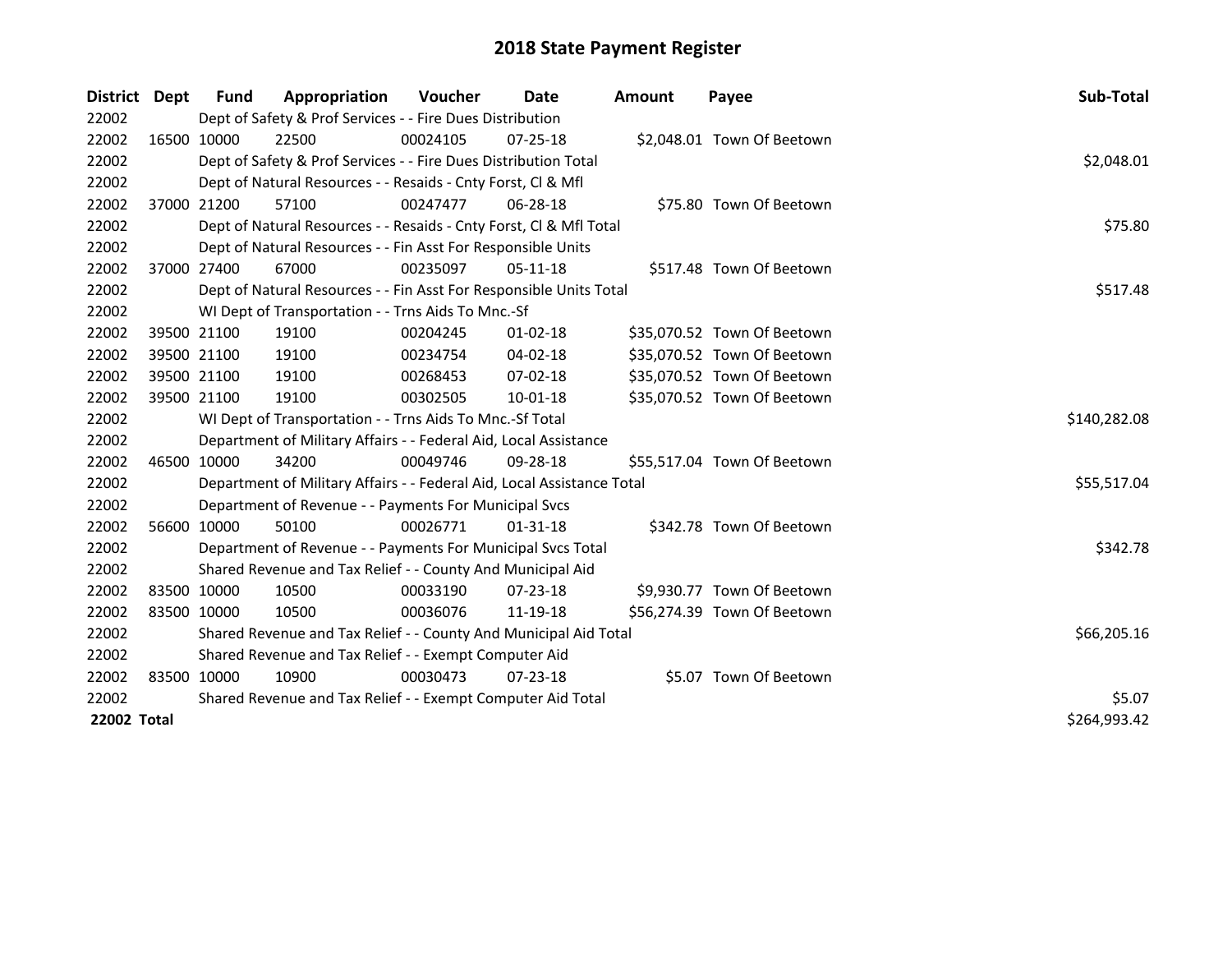| District Dept |             | <b>Fund</b> | Appropriation                                                          | Voucher  | Date           | <b>Amount</b> | Payee                            | Sub-Total    |
|---------------|-------------|-------------|------------------------------------------------------------------------|----------|----------------|---------------|----------------------------------|--------------|
| 22004         |             |             | Dept of Safety & Prof Services - - Fire Dues Distribution              |          |                |               |                                  |              |
| 22004         | 16500 10000 |             | 22500                                                                  | 00024106 | 07-24-18       |               | \$842.66 Bloomington, Town Of    |              |
| 22004         |             |             | Dept of Safety & Prof Services - - Fire Dues Distribution Total        |          |                |               |                                  | \$842.66     |
| 22004         |             |             | Dept of Natural Resources - - Resaids - Cnty Forst, Cl & Mfl           |          |                |               |                                  |              |
| 22004         |             | 37000 21200 | 57100                                                                  | 00247478 | 06-28-18       |               | \$267.17 Bloomington, Town Of    |              |
| 22004         |             |             | Dept of Natural Resources - - Resaids - Cnty Forst, Cl & Mfl Total     |          |                |               |                                  | \$267.17     |
| 22004         |             |             | Dept of Natural Resources - - Fin Asst For Responsible Units           |          |                |               |                                  |              |
| 22004         |             | 37000 27400 | 67000                                                                  | 00235442 | 05-11-18       |               | \$1,296.48 Bloomington, Town Of  |              |
| 22004         |             |             | Dept of Natural Resources - - Fin Asst For Responsible Units Total     |          |                |               |                                  | \$1,296.48   |
| 22004         |             |             | WI Dept of Transportation - - Trns Aids To Mnc.-Sf                     |          |                |               |                                  |              |
| 22004         |             | 39500 21100 | 19100                                                                  | 00204246 | $01-02-18$     |               | \$26,661.24 Bloomington, Town Of |              |
| 22004         |             | 39500 21100 | 19100                                                                  | 00234755 | 04-02-18       |               | \$26,661.24 Bloomington, Town Of |              |
| 22004         |             | 39500 21100 | 19100                                                                  | 00268454 | 07-02-18       |               | \$26,661.24 Bloomington, Town Of |              |
| 22004         |             | 39500 21100 | 19100                                                                  | 00302506 | 10-01-18       |               | \$26,661.24 Bloomington, Town Of |              |
| 22004         |             |             | WI Dept of Transportation - - Trns Aids To Mnc.-Sf Total               |          |                |               |                                  | \$106,644.96 |
| 22004         |             |             | Department of Military Affairs - - Disaster Recovery Aid               |          |                |               |                                  |              |
| 22004         |             | 46500 10000 | 30500                                                                  | 00049744 | 09-28-18       |               | \$1,317.14 Bloomington, Town Of  |              |
| 22004         |             |             | Department of Military Affairs - - Disaster Recovery Aid Total         |          |                |               |                                  | \$1,317.14   |
| 22004         |             |             | Department of Military Affairs - - Federal Aid, Local Assistance       |          |                |               |                                  |              |
| 22004         |             | 46500 10000 | 34200                                                                  | 00049744 | 09-28-18       |               | \$7,902.82 Bloomington, Town Of  |              |
| 22004         |             |             | Department of Military Affairs - - Federal Aid, Local Assistance Total |          |                |               |                                  | \$7,902.82   |
| 22004         |             |             | Department of Revenue - - Payments For Municipal Svcs                  |          |                |               |                                  |              |
| 22004         |             | 56600 10000 | 50100                                                                  | 00026772 | $01 - 31 - 18$ |               | \$101.53 Bloomington, Town Of    |              |
| 22004         |             |             | Department of Revenue - - Payments For Municipal Svcs Total            |          |                |               |                                  | \$101.53     |
| 22004         |             |             | Shared Revenue and Tax Relief - - Expenditure Restraint Program        |          |                |               |                                  |              |
| 22004         |             | 83500 10000 | 10100                                                                  | 00033191 | 07-23-18       |               | \$7,947.55 Bloomington, Town Of  |              |
| 22004         |             | 83500 10000 | 10100                                                                  | 00036077 | 11-19-18       |               | \$0.07 Bloomington, Town Of      |              |
| 22004         |             |             | Shared Revenue and Tax Relief - - Expenditure Restraint Program Total  |          |                |               |                                  | \$7,947.62   |
| 22004         |             |             | Shared Revenue and Tax Relief - - County And Municipal Aid             |          |                |               |                                  |              |
| 22004         |             | 83500 10000 | 10500                                                                  | 00033191 | 07-23-18       |               | \$3,160.93 Bloomington, Town Of  |              |
| 22004         |             | 83500 10000 | 10500                                                                  | 00036077 | 11-19-18       |               | \$17,911.91 Bloomington, Town Of |              |
| 22004         |             |             | Shared Revenue and Tax Relief - - County And Municipal Aid Total       |          |                |               |                                  | \$21,072.84  |
| 22004         |             |             | Shared Revenue and Tax Relief - - Exempt Computer Aid                  |          |                |               |                                  |              |
| 22004         | 83500 10000 |             | 10900                                                                  | 00030474 | $07 - 23 - 18$ |               | \$3.04 Bloomington, Town Of      |              |
| 22004         |             |             | Shared Revenue and Tax Relief - - Exempt Computer Aid Total            |          |                |               |                                  | \$3.04       |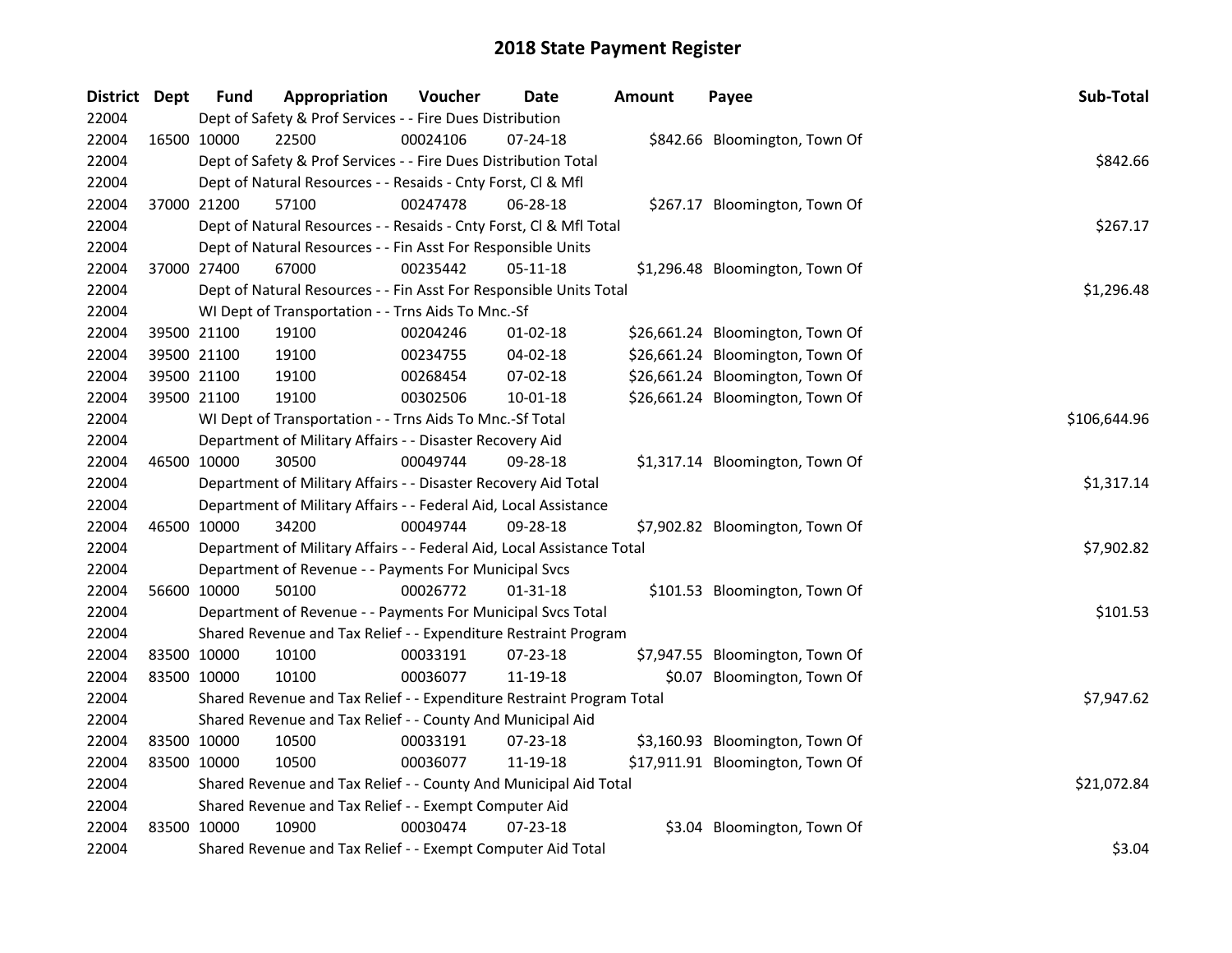| District Dept | Fund        | Appropriation                                       | Voucher  | Date           | Amount | Payee                            | Sub-Total    |
|---------------|-------------|-----------------------------------------------------|----------|----------------|--------|----------------------------------|--------------|
| 22004         |             | Shared Revenue and Tax Relief - - Utility Aid       |          |                |        |                                  |              |
| 22004         | 83500 10000 | 11000                                               | 00033191 | $07 - 23 - 18$ |        | \$986.38 Bloomington, Town Of    |              |
| 22004         | 83500 10000 | 11000                                               | 00036077 | 11-19-18       |        | \$12,745.97 Bloomington, Town Of |              |
| 22004         |             | Shared Revenue and Tax Relief - - Utility Aid Total |          |                |        |                                  | \$13,732.35  |
| 22004 Total   |             |                                                     |          |                |        |                                  | \$161,128.61 |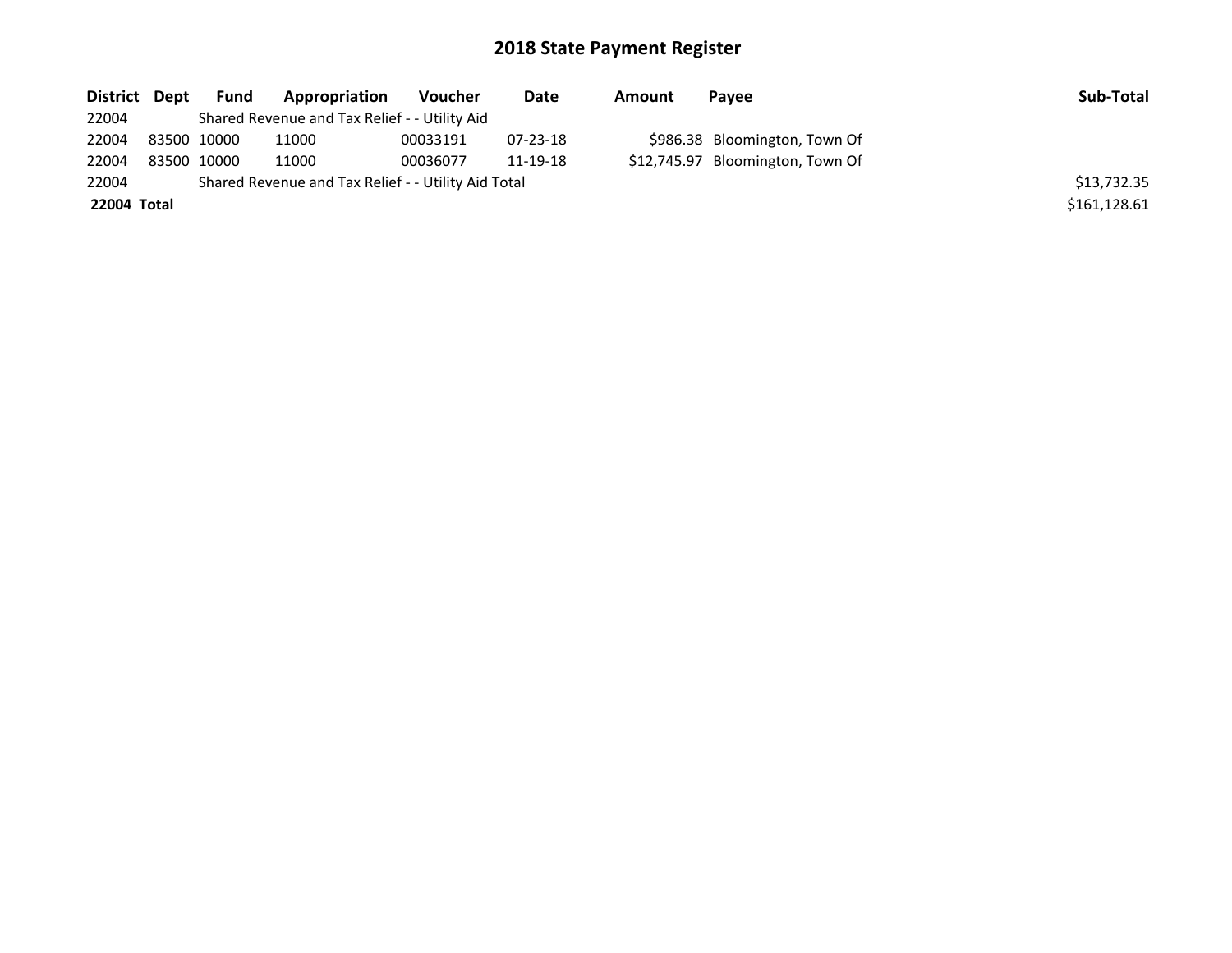| District Dept |             | <b>Fund</b> | Appropriation                                                      | Voucher  | Date           | <b>Amount</b> | Payee                        | Sub-Total   |
|---------------|-------------|-------------|--------------------------------------------------------------------|----------|----------------|---------------|------------------------------|-------------|
| 22006         |             |             | Dept of Safety & Prof Services - - Fire Dues Distribution          |          |                |               |                              |             |
| 22006         |             | 16500 10000 | 22500                                                              | 00024107 | $07 - 24 - 18$ |               | \$1,083.09 Town Of Boscobel  |             |
| 22006         |             |             | Dept of Safety & Prof Services - - Fire Dues Distribution Total    |          |                |               |                              | \$1,083.09  |
| 22006         |             |             | Dept of Natural Resources - - Aids In Lieu Of Taxes - Gener        |          |                |               |                              |             |
| 22006         | 37000 10000 |             | 50300                                                              | 00211597 | $02 - 02 - 18$ |               | \$3,008.70 Town Of Boscobel  |             |
| 22006         | 37000 10000 |             | 50300                                                              | 00211598 | 02-02-18       |               | \$352.23 Town Of Boscobel    |             |
| 22006         | 37000 10000 |             | 50300                                                              | 00211599 | $02 - 02 - 18$ |               | \$6,953.05 Town Of Boscobel  |             |
| 22006         | 37000 10000 |             | 50300                                                              | 00229217 | 04-20-18       |               | \$62.47 Town Of Boscobel     |             |
| 22006         |             |             | Dept of Natural Resources - - Aids In Lieu Of Taxes - Gener Total  |          |                |               |                              | \$10,376.45 |
| 22006         |             |             | Dept of Natural Resources - - Resaids - Cnty Forst, Cl & Mfl       |          |                |               |                              |             |
| 22006         | 37000 21200 |             | 57100                                                              | 00247479 | 06-28-18       |               | \$95.87 Town Of Boscobel     |             |
| 22006         |             |             | Dept of Natural Resources - - Resaids - Cnty Forst, Cl & Mfl Total |          |                |               |                              | \$95.87     |
| 22006         |             |             | Dept of Natural Resources - - Aids In Lieu Of Taxes - Sum S        |          |                |               |                              |             |
| 22006         |             | 37000 21200 | 57900                                                              | 00229215 | 04-20-18       |               | \$820.23 Town Of Boscobel    |             |
| 22006         | 37000 21200 |             | 57900                                                              | 00229216 | 04-20-18       |               | \$87.69 Town Of Boscobel     |             |
| 22006         |             |             | Dept of Natural Resources - - Aids In Lieu Of Taxes - Sum S Total  |          |                |               |                              | \$907.92    |
| 22006         |             |             | Dept of Natural Resources - - Fin Asst For Responsible Units       |          |                |               |                              |             |
| 22006         | 37000 27400 |             | 67000                                                              | 00235826 | $05 - 11 - 18$ |               | \$1,232.29 Town Of Boscobel  |             |
| 22006         |             |             | Dept of Natural Resources - - Fin Asst For Responsible Units Total |          |                |               |                              | \$1,232.29  |
| 22006         |             |             | WI Dept of Transportation - - Trns Aids To Mnc.-Sf                 |          |                |               |                              |             |
| 22006         | 39500 21100 |             | 19100                                                              | 00204247 | $01 - 02 - 18$ |               | \$1,508.89 Town Of Boscobel  |             |
| 22006         | 39500 21100 |             | 19100                                                              | 00234756 | 04-02-18       |               | \$1,508.89 Town Of Boscobel  |             |
| 22006         | 39500 21100 |             | 19100                                                              | 00268455 | 07-02-18       |               | \$1,508.89 Town Of Boscobel  |             |
| 22006         | 39500 21100 |             | 19100                                                              | 00302507 | 10-01-18       |               | \$1,508.90 Town Of Boscobel  |             |
| 22006         |             |             | WI Dept of Transportation - - Trns Aids To Mnc.-Sf Total           |          |                |               |                              | \$6,035.57  |
| 22006         |             |             | Shared Revenue and Tax Relief - - County And Municipal Aid         |          |                |               |                              |             |
| 22006         |             | 83500 10000 | 10500                                                              | 00033192 | 07-23-18       |               | \$6,512.63 Town Of Boscobel  |             |
| 22006         | 83500 10000 |             | 10500                                                              | 00036078 | 11-19-18       |               | \$36,904.92 Town Of Boscobel |             |
| 22006         |             |             | Shared Revenue and Tax Relief - - County And Municipal Aid Total   |          |                |               |                              | \$43,417.55 |
| 22006         |             |             | Shared Revenue and Tax Relief - - Exempt Computer Aid              |          |                |               |                              |             |
| 22006         |             | 83500 10000 | 10900                                                              | 00030475 | $07 - 23 - 18$ |               | \$5.07 Town Of Boscobel      |             |
| 22006         |             |             | Shared Revenue and Tax Relief - - Exempt Computer Aid Total        |          |                |               |                              | \$5.07      |
| 22006         |             |             | Shared Revenue and Tax Relief - - Utility Aid                      |          |                |               |                              |             |
| 22006         | 83500 10000 |             | 11000                                                              | 00033192 | 07-23-18       |               | \$1,121.45 Town Of Boscobel  |             |
| 22006         | 83500 10000 |             | 11000                                                              | 00036078 | 11-19-18       |               | \$6,101.36 Town Of Boscobel  |             |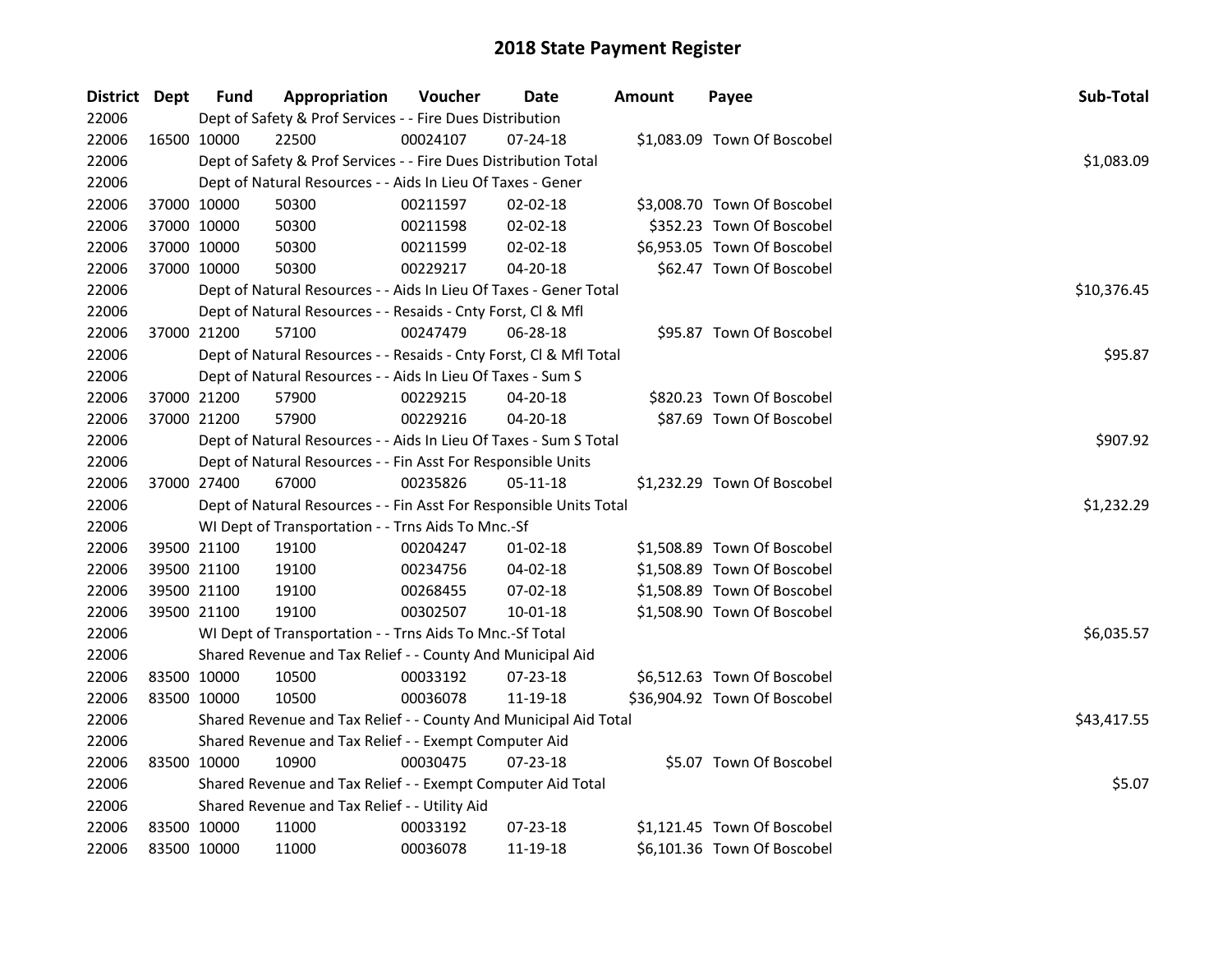| District Dept | <b>Fund</b> | Appropriation                                                   | Voucher  | Date       | Amount | Payee                     | Sub-Total   |
|---------------|-------------|-----------------------------------------------------------------|----------|------------|--------|---------------------------|-------------|
| 22006         |             | Shared Revenue and Tax Relief - - Utility Aid Total             |          |            |        |                           | \$7,222.81  |
| 22006         |             | Shared Revenue and Tax Relief - - Lottery & Gaming Credit       |          |            |        |                           |             |
| 22006         | 83500 52100 | 36300                                                           | 00027379 | $03-26-18$ |        | \$406.36 Town Of Boscobel |             |
| 22006         |             | Shared Revenue and Tax Relief - - Lottery & Gaming Credit Total |          |            |        |                           | \$406.36    |
| 22006 Total   |             |                                                                 |          |            |        |                           | \$70,782.98 |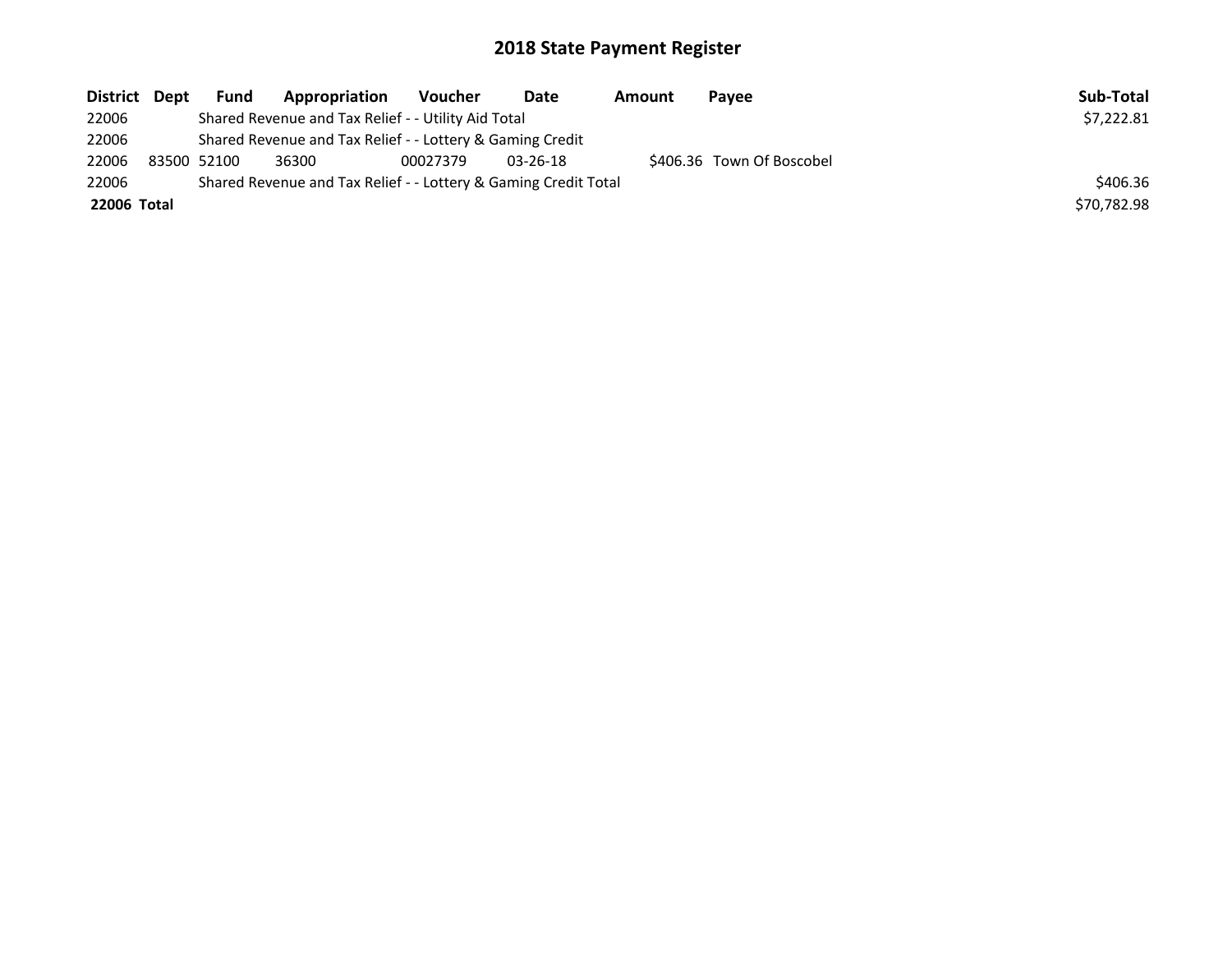| <b>District Dept</b> |             | <b>Fund</b> | Appropriation                                                          | Voucher  | Date           | Amount | Payee                         | Sub-Total    |
|----------------------|-------------|-------------|------------------------------------------------------------------------|----------|----------------|--------|-------------------------------|--------------|
| 22008                |             |             | Dept of Safety & Prof Services - - Fire Dues Distribution              |          |                |        |                               |              |
| 22008                | 16500 10000 |             | 22500                                                                  | 00024108 | $07 - 24 - 18$ |        | \$1,086.73 Town Of Cassville  |              |
| 22008                |             |             | Dept of Safety & Prof Services - - Fire Dues Distribution Total        |          |                |        |                               | \$1,086.73   |
| 22008                |             |             | Dept of Natural Resources - - Aids In Lieu Of Taxes - Gener            |          |                |        |                               |              |
| 22008                | 37000 10000 |             | 50300                                                                  | 00211750 | 02-02-18       |        | \$3,770.74 Town Of Cassville  |              |
| 22008                | 37000 10000 |             | 50300                                                                  | 00229895 | 04-20-18       |        | \$88.99 Town Of Cassville     |              |
| 22008                |             |             | Dept of Natural Resources - - Aids In Lieu Of Taxes - Gener Total      |          |                |        |                               | \$3,859.73   |
| 22008                |             |             | Dept of Natural Resources - - Resaids - Cnty Forst, Cl & Mfl           |          |                |        |                               |              |
| 22008                |             | 37000 21200 | 57100                                                                  | 00247480 | 06-28-18       |        | \$63.38 Town Of Cassville     |              |
| 22008                |             |             | Dept of Natural Resources - - Resaids - Cnty Forst, Cl & Mfl Total     |          |                |        |                               | \$63.38      |
| 22008                |             |             | Dept of Natural Resources - - Aids In Lieu Of Taxes - Sum S            |          |                |        |                               |              |
| 22008                | 37000 21200 |             | 57900                                                                  | 00229896 | 04-20-18       |        | \$536.80 Town Of Cassville    |              |
| 22008                |             |             | Dept of Natural Resources - - Aids In Lieu Of Taxes - Sum S Total      |          |                |        |                               | \$536.80     |
| 22008                |             |             | Dept of Natural Resources - - Fin Asst For Responsible Units           |          |                |        |                               |              |
| 22008                | 37000 27400 |             | 67000                                                                  | 00235559 | 05-11-18       |        | \$810.69 Town Of Cassville    |              |
| 22008                |             |             | Dept of Natural Resources - - Fin Asst For Responsible Units Total     |          |                |        |                               | \$810.69     |
| 22008                |             |             | WI Dept of Transportation - - Trns Aids To Mnc.-Sf                     |          |                |        |                               |              |
| 22008                | 39500 21100 |             | 19100                                                                  | 00204248 | $01 - 02 - 18$ |        | \$15,827.12 Town Of Cassville |              |
| 22008                | 39500 21100 |             | 19100                                                                  | 00234757 | 04-02-18       |        | \$15,827.12 Town Of Cassville |              |
| 22008                | 39500 21100 |             | 19100                                                                  | 00268456 | 07-02-18       |        | \$15,827.12 Town Of Cassville |              |
| 22008                | 39500 21100 |             | 19100                                                                  | 00302508 | 10-01-18       |        | \$15,827.14 Town Of Cassville |              |
| 22008                |             |             | WI Dept of Transportation - - Trns Aids To Mnc.-Sf Total               |          |                |        |                               | \$63,308.50  |
| 22008                |             |             | Department of Military Affairs - - Disaster Recovery Aid               |          |                |        |                               |              |
| 22008                | 46500 10000 |             | 30500                                                                  | 00050320 | 10-12-18       |        | \$6,685.63 Town Of Cassville  |              |
| 22008                |             |             | Department of Military Affairs - - Disaster Recovery Aid Total         |          |                |        |                               | \$6,685.63   |
| 22008                |             |             | Department of Military Affairs - - Federal Aid, Local Assistance       |          |                |        |                               |              |
| 22008                | 46500 10000 |             | 34200                                                                  | 00049743 | 09-28-18       |        | \$63,170.84 Town Of Cassville |              |
| 22008                | 46500 10000 |             | 34200                                                                  | 00050320 | 10-12-18       |        | \$40,113.78 Town Of Cassville |              |
| 22008                |             |             | Department of Military Affairs - - Federal Aid, Local Assistance Total |          |                |        |                               | \$103,284.62 |
| 22008                |             |             | Shared Revenue and Tax Relief - - County And Municipal Aid             |          |                |        |                               |              |
| 22008                | 83500 10000 |             | 10500                                                                  | 00033193 | 07-23-18       |        | \$8,908.26 Town Of Cassville  |              |
| 22008                | 83500 10000 |             | 10500                                                                  | 00036079 | 11-19-18       |        | \$50,480.17 Town Of Cassville |              |
| 22008                |             |             | Shared Revenue and Tax Relief - - County And Municipal Aid Total       |          |                |        |                               | \$59,388.43  |
| 22008                |             |             | Shared Revenue and Tax Relief - - Exempt Computer Aid                  |          |                |        |                               |              |
| 22008                | 83500 10000 |             | 10900                                                                  | 00030476 | 07-23-18       |        | \$2.03 Town Of Cassville      |              |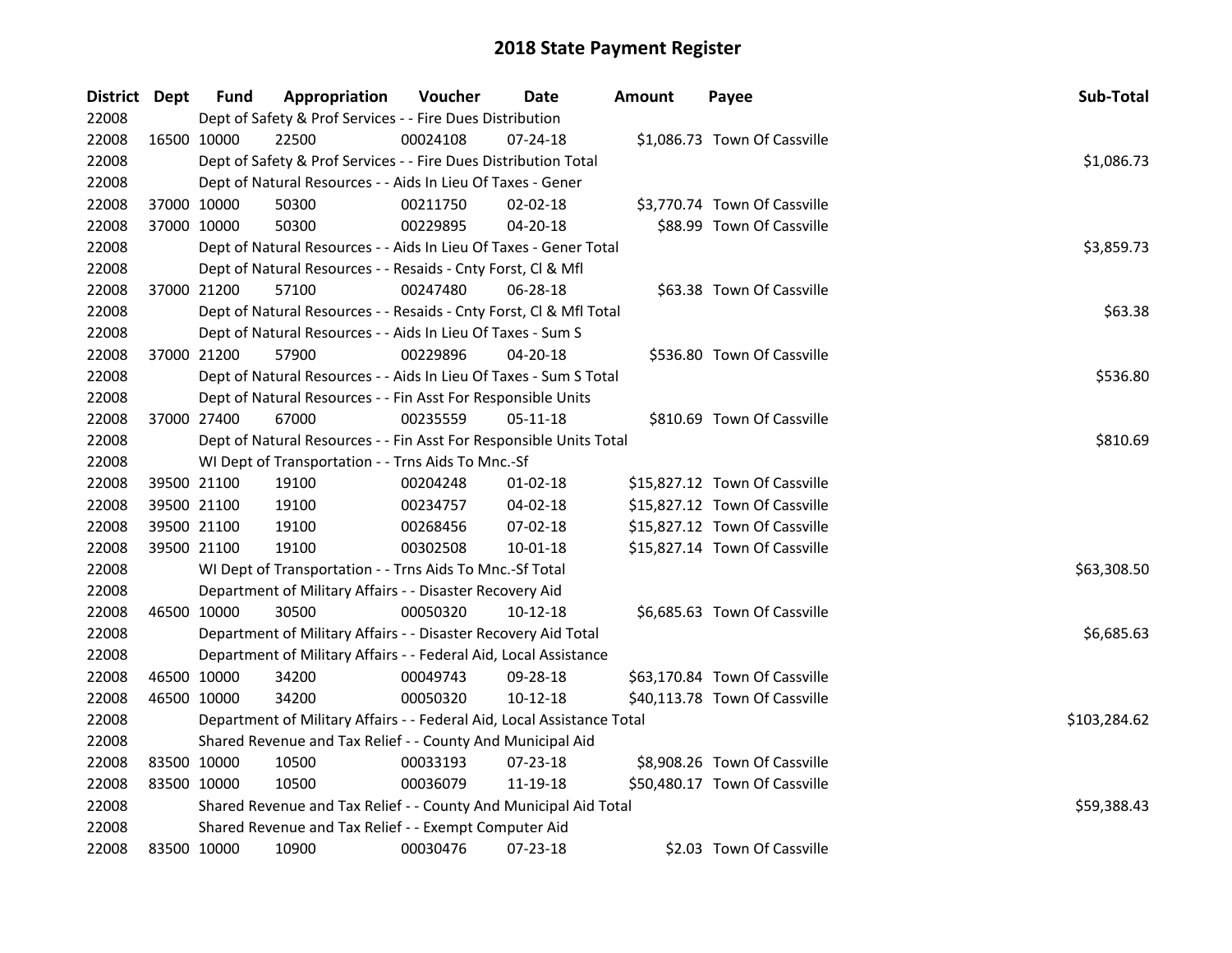| \$2.03       |
|--------------|
|              |
|              |
|              |
|              |
| \$6,820.20   |
| \$245,846.74 |
|              |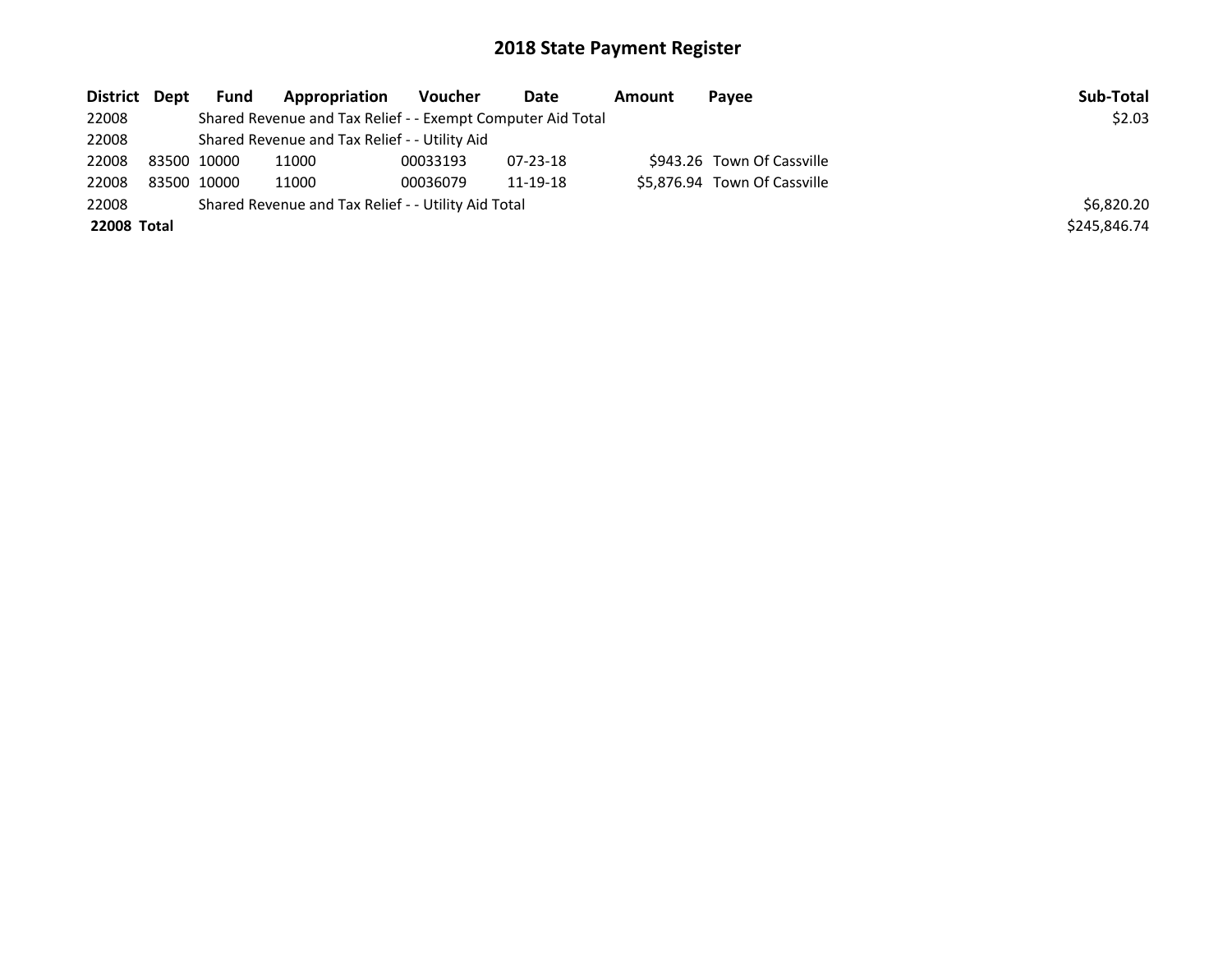| District Dept      |             | Fund        | Appropriation                                                      | <b>Voucher</b> | Date           | <b>Amount</b> | Payee                           | Sub-Total    |
|--------------------|-------------|-------------|--------------------------------------------------------------------|----------------|----------------|---------------|---------------------------------|--------------|
| 22010              |             |             | Dept of Safety & Prof Services - - Fire Dues Distribution          |                |                |               |                                 |              |
| 22010              | 16500 10000 |             | 22500                                                              | 00018894       | 07-02-18       |               | \$645.98 Town Of Castle Rock    |              |
| 22010              |             |             | Dept of Safety & Prof Services - - Fire Dues Distribution Total    |                |                |               |                                 | \$645.98     |
| 22010              |             |             | Dept of Natural Resources - - Aids In Lieu Of Taxes - Gener        |                |                |               |                                 |              |
| 22010              |             | 37000 10000 | 50300                                                              | 00211614       | $02 - 01 - 18$ |               | \$11,315.34 Town Of Castle Rock |              |
| 22010              | 37000 10000 |             | 50300                                                              | 00211615       | $02 - 01 - 18$ |               | \$16,221.68 Town Of Castle Rock |              |
| 22010              |             | 37000 10000 | 50300                                                              | 00229275       | 04-20-18       |               | \$1.25 Town Of Castle Rock      |              |
| 22010              |             |             | Dept of Natural Resources - - Aids In Lieu Of Taxes - Gener Total  |                |                |               |                                 | \$27,538.27  |
| 22010              |             |             | Dept of Natural Resources - - Resaids - Cnty Forst, Cl & Mfl       |                |                |               |                                 |              |
| 22010              |             | 37000 21200 | 57100                                                              | 00247481       | 06-28-18       |               | \$284.55 Town Of Castle Rock    |              |
| 22010              |             |             | Dept of Natural Resources - - Resaids - Cnty Forst, Cl & Mfl Total |                |                |               |                                 | \$284.55     |
| 22010              |             |             | Dept of Natural Resources - - Fin Asst For Responsible Units       |                |                |               |                                 |              |
| 22010              |             | 37000 27400 | 67000                                                              | 00235567       | 05-11-18       |               | \$374.84 Town Of Castle Rock    |              |
| 22010              |             |             | Dept of Natural Resources - - Fin Asst For Responsible Units Total |                |                |               |                                 | \$374.84     |
| 22010              |             |             | WI Dept of Transportation - - Trns Aids To Mnc.-Sf                 |                |                |               |                                 |              |
| 22010              |             | 39500 21100 | 19100                                                              | 00204249       | $01 - 02 - 18$ |               | \$18,180.29 Town Of Castle Rock |              |
| 22010              |             | 39500 21100 | 19100                                                              | 00234758       | 04-02-18       |               | \$18,180.29 Town Of Castle Rock |              |
| 22010              |             | 39500 21100 | 19100                                                              | 00268457       | 07-02-18       |               | \$18,180.29 Town Of Castle Rock |              |
| 22010              |             | 39500 21100 | 19100                                                              | 00302509       | $10 - 01 - 18$ |               | \$18,180.29 Town Of Castle Rock |              |
| 22010              |             |             | WI Dept of Transportation - - Trns Aids To Mnc.-Sf Total           |                |                |               |                                 | \$72,721.16  |
| 22010              |             |             | Shared Revenue and Tax Relief - - County And Municipal Aid         |                |                |               |                                 |              |
| 22010              |             | 83500 10000 | 10500                                                              | 00033194       | $07 - 23 - 18$ |               | \$3,952.74 Town Of Castle Rock  |              |
| 22010              | 83500 10000 |             | 10500                                                              | 00036080       | 11-19-18       |               | \$22,398.83 Town Of Castle Rock |              |
| 22010              |             |             | Shared Revenue and Tax Relief - - County And Municipal Aid Total   |                |                |               |                                 | \$26,351.57  |
| 22010              |             |             | Shared Revenue and Tax Relief - - Exempt Computer Aid              |                |                |               |                                 |              |
| 22010              |             | 83500 10000 | 10900                                                              | 00030477       | 07-23-18       |               | \$5.07 Town Of Castle Rock      |              |
| 22010              |             |             | Shared Revenue and Tax Relief - - Exempt Computer Aid Total        |                |                |               |                                 | \$5.07       |
| 22010              |             |             | Shared Revenue and Tax Relief - - Utility Aid                      |                |                |               |                                 |              |
| 22010              |             | 83500 10000 | 11000                                                              | 00033194       | $07 - 23 - 18$ |               | \$51.17 Town Of Castle Rock     |              |
| 22010              | 83500 10000 |             | 11000                                                              | 00036080       | 11-19-18       |               | \$302.19 Town Of Castle Rock    |              |
| 22010              |             |             | Shared Revenue and Tax Relief - - Utility Aid Total                | \$353.36       |                |               |                                 |              |
| <b>22010 Total</b> |             |             |                                                                    |                |                |               |                                 | \$128,274.80 |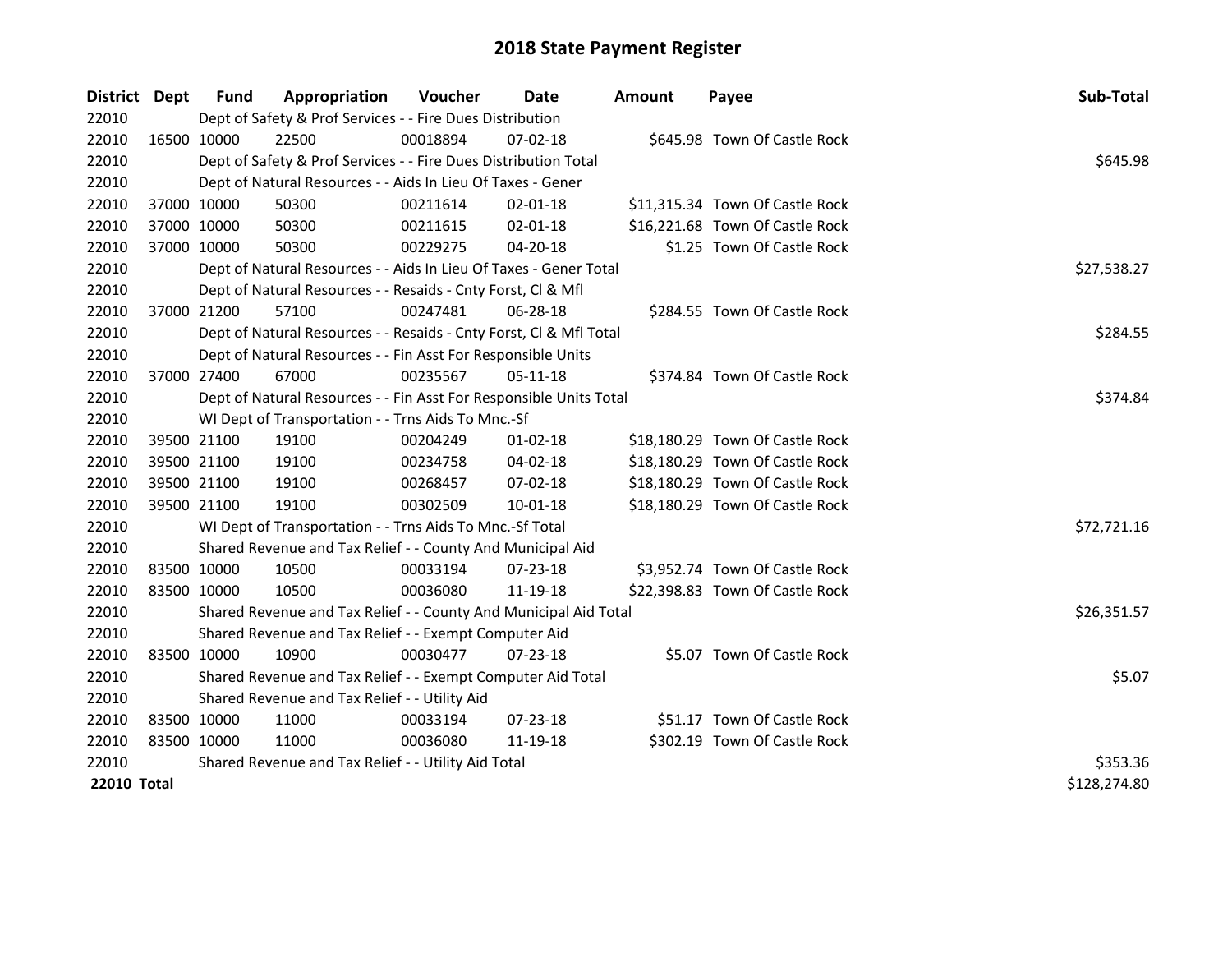| <b>District</b>    | Dept | Fund        | Appropriation                                                      | <b>Voucher</b> | Date           | Amount | Payee                       | Sub-Total    |
|--------------------|------|-------------|--------------------------------------------------------------------|----------------|----------------|--------|-----------------------------|--------------|
| 22012              |      |             | Dept of Safety & Prof Services - - Fire Dues Distribution          |                |                |        |                             |              |
| 22012              |      | 16500 10000 | 22500                                                              | 00024109       | $07 - 25 - 18$ |        | \$1,237.85 Town Of Clifton  |              |
| 22012              |      |             | Dept of Safety & Prof Services - - Fire Dues Distribution Total    |                |                |        |                             | \$1,237.85   |
| 22012              |      |             | Dept of Natural Resources - - Resaids - Cnty Forst, CI & Mfl       |                |                |        |                             |              |
| 22012              |      | 37000 21200 | 57100                                                              | 00247482       | 06-28-18       |        | \$118.21 Town Of Clifton    |              |
| 22012              |      |             | Dept of Natural Resources - - Resaids - Cnty Forst, Cl & Mfl Total |                |                |        |                             | \$118.21     |
| 22012              |      |             | Dept of Natural Resources - - Fin Asst For Responsible Units       |                |                |        |                             |              |
| 22012              |      | 37000 27400 | 67000                                                              | 00235450       | 05-11-18       |        | \$1,130.85 Town Of Clifton  |              |
| 22012              |      |             | Dept of Natural Resources - - Fin Asst For Responsible Units Total |                |                |        |                             | \$1,130.85   |
| 22012              |      |             | WI Dept of Transportation - - Trns Aids To Mnc.-Sf                 |                |                |        |                             |              |
| 22012              |      | 39500 21100 | 19100                                                              | 00204250       | $01 - 02 - 18$ |        | \$27,598.92 Town Of Clifton |              |
| 22012              |      | 39500 21100 | 19100                                                              | 00234759       | 04-02-18       |        | \$27,598.92 Town Of Clifton |              |
| 22012              |      | 39500 21100 | 19100                                                              | 00268458       | $07 - 02 - 18$ |        | \$27,598.92 Town Of Clifton |              |
| 22012              |      | 39500 21100 | 19100                                                              | 00302510       | 10-01-18       |        | \$27,598.93 Town Of Clifton |              |
| 22012              |      |             | WI Dept of Transportation - - Trns Aids To Mnc.-Sf Total           |                |                |        |                             | \$110,395.69 |
| 22012              |      |             | Shared Revenue and Tax Relief - - County And Municipal Aid         |                |                |        |                             |              |
| 22012              |      | 83500 10000 | 10500                                                              | 00033195       | $07 - 23 - 18$ |        | \$2,602.24 Town Of Clifton  |              |
| 22012              |      | 83500 10000 | 10500                                                              | 00036081       | 11-19-18       |        | \$14,746.02 Town Of Clifton |              |
| 22012              |      |             | Shared Revenue and Tax Relief - - County And Municipal Aid Total   |                |                |        |                             | \$17,348.26  |
| 22012              |      |             | Shared Revenue and Tax Relief - - Exempt Computer Aid              |                |                |        |                             |              |
| 22012              |      | 83500 10000 | 10900                                                              | 00030478       | $07 - 23 - 18$ |        | \$119.73 Town Of Clifton    |              |
| 22012              |      |             | Shared Revenue and Tax Relief - - Exempt Computer Aid Total        |                |                |        |                             | \$119.73     |
| <b>22012 Total</b> |      |             |                                                                    |                |                |        |                             | \$130,350.59 |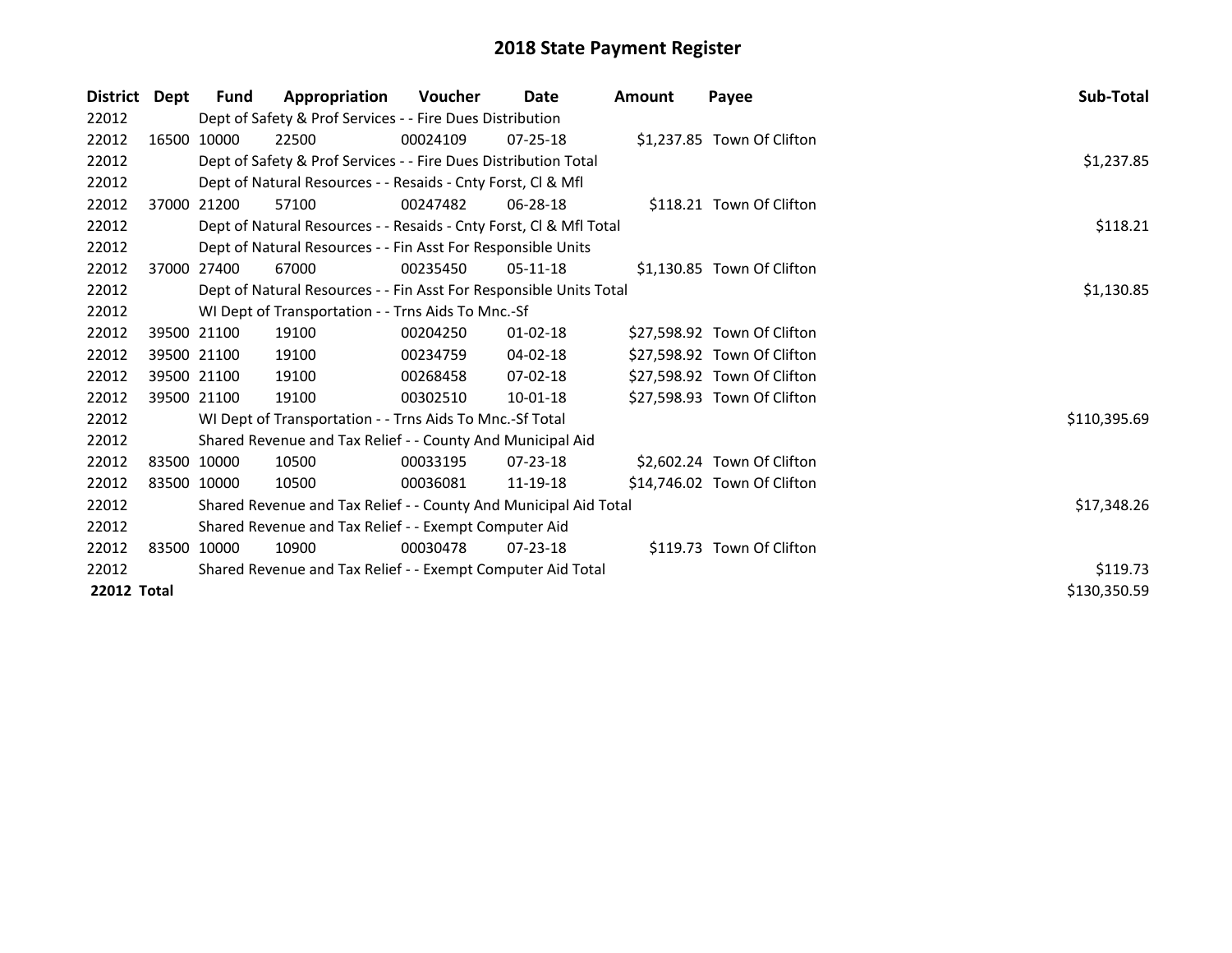| District Dept | <b>Fund</b> | Appropriation                                                          | Voucher  | Date           | <b>Amount</b> | Payee                         | Sub-Total    |
|---------------|-------------|------------------------------------------------------------------------|----------|----------------|---------------|-------------------------------|--------------|
| 22014         |             | Dept of Safety & Prof Services - - Fire Dues Distribution              |          |                |               |                               |              |
| 22014         | 16500 10000 | 22500                                                                  | 00024110 | $07 - 25 - 18$ |               | \$1,705.56 Town Of Ellenboro  |              |
| 22014         |             | Dept of Safety & Prof Services - - Fire Dues Distribution Total        |          |                |               |                               | \$1,705.56   |
| 22014         |             | Dept of Natural Resources - - Resaids - Cnty Forst, Cl & Mfl           |          |                |               |                               |              |
| 22014         | 37000 21200 | 57100                                                                  | 00247483 | 06-28-18       |               | \$44.35 Town Of Ellenboro     |              |
| 22014         |             | Dept of Natural Resources - - Resaids - Cnty Forst, Cl & Mfl Total     |          |                |               |                               | \$44.35      |
| 22014         |             | Dept of Natural Resources - - Fin Asst For Responsible Units           |          |                |               |                               |              |
| 22014         | 37000 27400 | 67000                                                                  | 00235462 | $05-11-18$     |               | \$840.02 Town Of Ellenboro    |              |
| 22014         |             | Dept of Natural Resources - - Fin Asst For Responsible Units Total     |          |                |               |                               | \$840.02     |
| 22014         |             | WI Dept of Transportation - - Trns Aids To Mnc.-Sf                     |          |                |               |                               |              |
| 22014         | 39500 21100 | 19100                                                                  | 00204251 | $01-02-18$     |               | \$27,748.23 Town Of Ellenboro |              |
| 22014         | 39500 21100 | 19100                                                                  | 00234760 | $04 - 02 - 18$ |               | \$27,748.23 Town Of Ellenboro |              |
| 22014         | 39500 21100 | 19100                                                                  | 00268459 | 07-02-18       |               | \$27,748.23 Town Of Ellenboro |              |
| 22014         | 39500 21100 | 19100                                                                  | 00302511 | 10-01-18       |               | \$27,748.25 Town Of Ellenboro |              |
| 22014         |             | WI Dept of Transportation - - Trns Aids To Mnc.-Sf Total               |          |                |               |                               | \$110,992.94 |
| 22014         |             | Department of Military Affairs - - Disaster Recovery Aid               |          |                |               |                               |              |
| 22014         | 46500 10000 | 30500                                                                  | 00048971 | 09-18-18       |               | \$3,805.83 Town Of Ellenboro  |              |
| 22014         | 46500 10000 | 30500                                                                  | 00051612 | 11-08-18       |               | \$664.21 Town Of Ellenboro    |              |
| 22014         |             | Department of Military Affairs - - Disaster Recovery Aid Total         |          |                |               |                               | \$4,470.04   |
| 22014         |             | Department of Military Affairs - - Federal Aid, Local Assistance       |          |                |               |                               |              |
| 22014         | 46500 10000 | 34200                                                                  | 00041398 | $04 - 06 - 18$ |               | \$3,985.27 Town Of Ellenboro  |              |
| 22014         | 46500 10000 | 34200                                                                  | 00048971 | 09-18-18       |               | \$22,834.97 Town Of Ellenboro |              |
| 22014         |             | Department of Military Affairs - - Federal Aid, Local Assistance Total |          |                |               |                               | \$26,820.24  |
| 22014         |             | Shared Revenue and Tax Relief - - County And Municipal Aid             |          |                |               |                               |              |
| 22014         | 83500 10000 | 10500                                                                  | 00033196 | $07 - 23 - 18$ |               | \$6,853.95 Town Of Ellenboro  |              |
| 22014         | 83500 10000 | 10500                                                                  | 00036082 | 11-19-18       |               | \$38,839.03 Town Of Ellenboro |              |
| 22014         |             | Shared Revenue and Tax Relief - - County And Municipal Aid Total       |          |                |               |                               | \$45,692.98  |
| 22014         |             | Shared Revenue and Tax Relief - - Exempt Computer Aid                  |          |                |               |                               |              |
| 22014         | 83500 10000 | 10900                                                                  | 00030479 | $07 - 23 - 18$ |               | \$8.12 Town Of Ellenboro      |              |
| 22014         |             | Shared Revenue and Tax Relief - - Exempt Computer Aid Total            |          |                |               |                               | \$8.12       |
| 22014 Total   |             |                                                                        |          |                |               |                               | \$190,574.25 |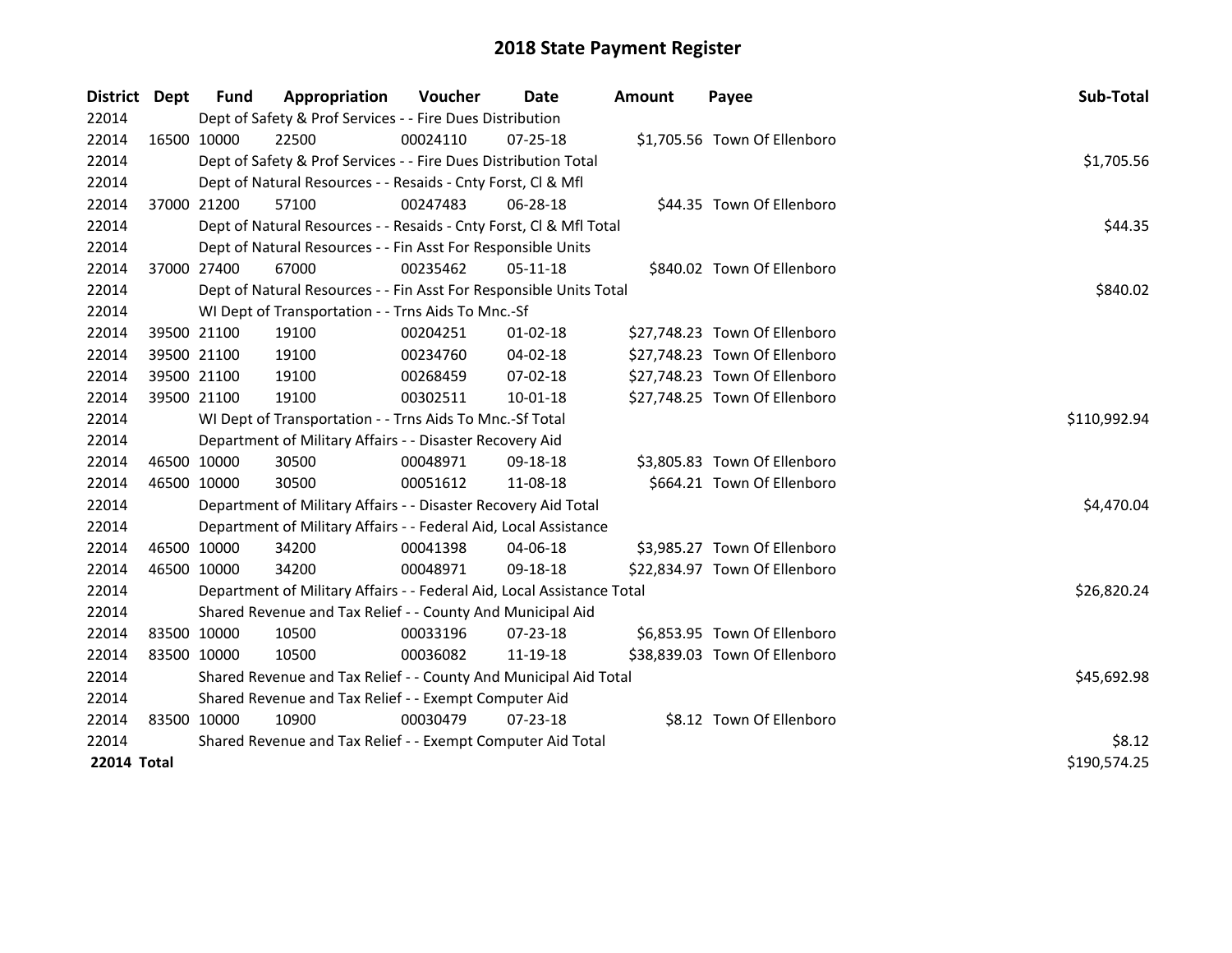| District    | Dept         | Fund        | Appropriation                                                      | <b>Voucher</b> | Date           | <b>Amount</b> | Payee                         | Sub-Total   |
|-------------|--------------|-------------|--------------------------------------------------------------------|----------------|----------------|---------------|-------------------------------|-------------|
| 22016       |              |             | Dept of Safety & Prof Services - - Fire Dues Distribution          |                |                |               |                               |             |
| 22016       |              | 16500 10000 | 22500                                                              | 00024111       | $07 - 25 - 18$ |               | \$1,315.33 Town Of Fennimore  |             |
| 22016       |              |             | Dept of Safety & Prof Services - - Fire Dues Distribution Total    |                |                |               |                               | \$1,315.33  |
| 22016       |              |             | Dept of Natural Resources - - Resaids - Cnty Forst, Cl & Mfl       |                |                |               |                               |             |
| 22016       |              | 37000 21200 | 57100                                                              | 00247484       | 06-28-18       |               | \$25.44 Town Of Fennimore     |             |
| 22016       |              |             | Dept of Natural Resources - - Resaids - Cnty Forst, Cl & Mfl Total |                |                |               |                               | \$25.44     |
| 22016       |              |             | Dept of Natural Resources - - Fin Asst For Responsible Units       |                |                |               |                               |             |
| 22016       |              | 37000 27400 | 67000                                                              | 00235768       | 05-11-18       |               | \$1,577.01 Town Of Fennimore  |             |
| 22016       |              |             | Dept of Natural Resources - - Fin Asst For Responsible Units Total |                |                | \$1,577.01    |                               |             |
| 22016       |              |             | WI Dept of Transportation - - Trns Aids To Mnc.-Sf                 |                |                |               |                               |             |
| 22016       |              | 39500 21100 | 19100                                                              | 00204252       | 01-02-18       |               | \$21,781.70 Town Of Fennimore |             |
| 22016       |              | 39500 21100 | 19100                                                              | 00234761       | 04-02-18       |               | \$21,781.70 Town Of Fennimore |             |
| 22016       |              | 39500 21100 | 19100                                                              | 00268460       | 07-02-18       |               | \$21,781.70 Town Of Fennimore |             |
| 22016       |              | 39500 21100 | 19100                                                              | 00302512       | 10-01-18       |               | \$21,781.73 Town Of Fennimore |             |
| 22016       |              |             | WI Dept of Transportation - - Trns Aids To Mnc.-Sf Total           | \$87,126.83    |                |               |                               |             |
| 22016       |              |             | WI Dept of Transportation - - Loc Rd Imp Prg St Fd                 |                |                |               |                               |             |
| 22016       |              | 39500 21100 | 27800                                                              | 00238296       | 04-04-18       |               | \$35,203.67 Town Of Fennimore |             |
| 22016       |              |             | WI Dept of Transportation - - Loc Rd Imp Prg St Fd Total           |                |                |               |                               | \$35,203.67 |
| 22016       |              |             | Shared Revenue and Tax Relief - - County And Municipal Aid         |                |                |               |                               |             |
| 22016       |              | 83500 10000 | 10500                                                              | 00033197       | $07 - 23 - 18$ |               | \$4,094.57 Town Of Fennimore  |             |
| 22016       |              | 83500 10000 | 10500                                                              | 00036083       | 11-19-18       |               | \$23,202.57 Town Of Fennimore |             |
| 22016       |              |             | Shared Revenue and Tax Relief - - County And Municipal Aid Total   |                |                |               |                               | \$27,297.14 |
| 22016       |              |             | Shared Revenue and Tax Relief - - Exempt Computer Aid              |                |                |               |                               |             |
| 22016       |              | 83500 10000 | 10900                                                              | 00030480       | $07 - 23 - 18$ |               | \$105.53 Town Of Fennimore    |             |
| 22016       |              |             | Shared Revenue and Tax Relief - - Exempt Computer Aid Total        | \$105.53       |                |               |                               |             |
| 22016       |              |             | Shared Revenue and Tax Relief - - Utility Aid                      |                |                |               |                               |             |
| 22016       |              | 83500 10000 | 11000                                                              | 00033197       | 07-23-18       |               | \$185.46 Town Of Fennimore    |             |
| 22016       |              | 83500 10000 | 11000                                                              | 00036083       | 11-19-18       |               | \$1,057.37 Town Of Fennimore  |             |
| 22016       |              |             | Shared Revenue and Tax Relief - - Utility Aid Total                |                |                |               |                               | \$1,242.83  |
| 22016 Total | \$153,893.78 |             |                                                                    |                |                |               |                               |             |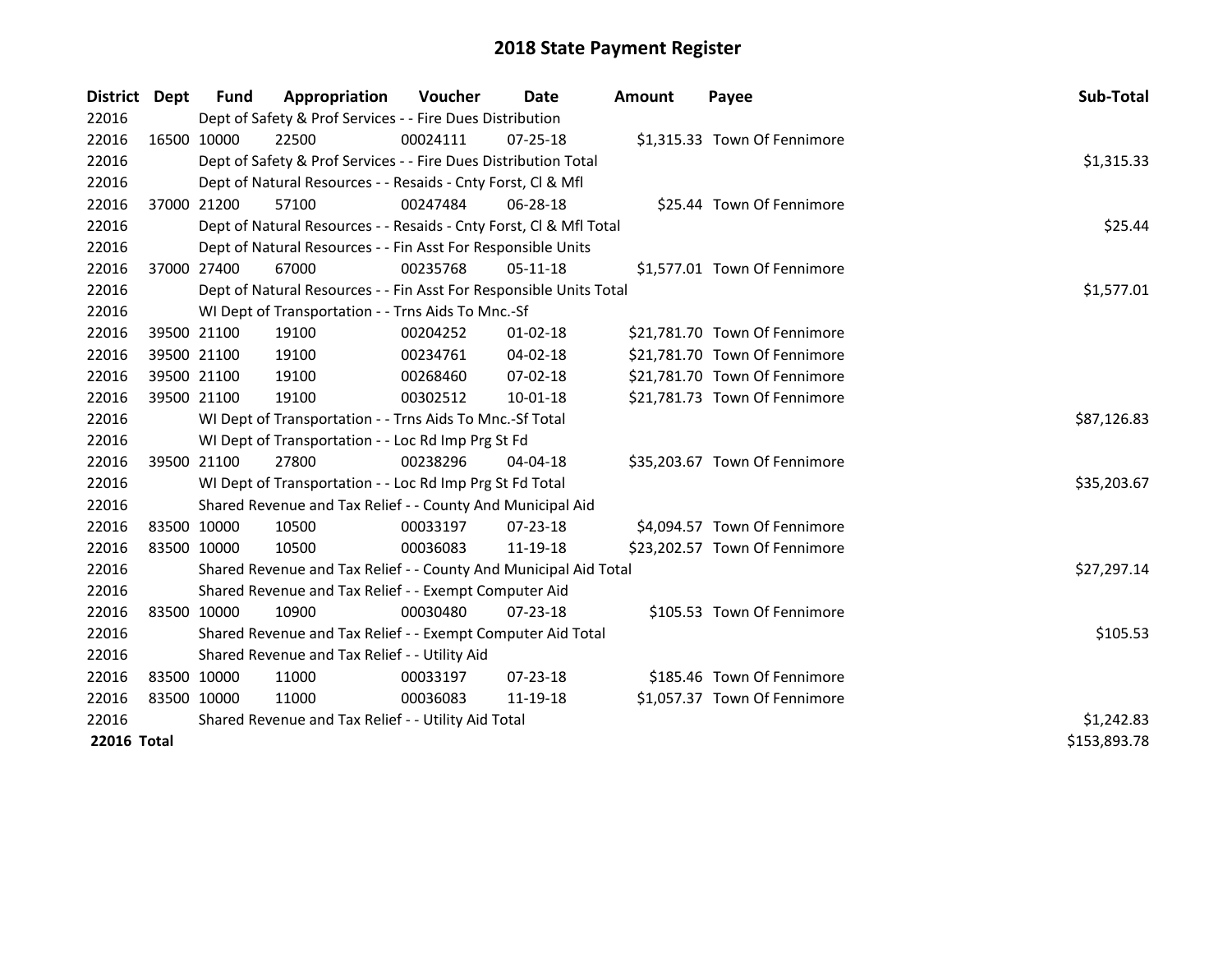| District           | Dept | <b>Fund</b> | Appropriation                                                      | <b>Voucher</b> | Date           | <b>Amount</b> | Payee                          | Sub-Total    |
|--------------------|------|-------------|--------------------------------------------------------------------|----------------|----------------|---------------|--------------------------------|--------------|
| 22018              |      |             | Dept of Safety & Prof Services - - Fire Dues Distribution          |                |                |               |                                |              |
| 22018              |      | 16500 10000 | 22500                                                              | 00024112       | $07 - 24 - 18$ |               | \$976.44 Town Of Glen Haven    |              |
| 22018              |      |             | Dept of Safety & Prof Services - - Fire Dues Distribution Total    |                |                |               |                                | \$976.44     |
| 22018              |      |             | Dept of Natural Resources - - Resaids - Cnty Forst, CI & Mfl       |                |                |               |                                |              |
| 22018              |      | 37000 21200 | 57100                                                              | 00247485       | $06 - 28 - 18$ |               | \$95.73 Town Of Glen Haven     |              |
| 22018              |      |             | Dept of Natural Resources - - Resaids - Cnty Forst, Cl & Mfl Total |                |                |               |                                | \$95.73      |
| 22018              |      |             | Dept of Natural Resources - - Fin Asst For Responsible Units       |                |                |               |                                |              |
| 22018              |      | 37000 27400 | 67000                                                              | 00235893       | $05-11-18$     |               | \$1,840.90 Town Of Glen Haven  |              |
| 22018              |      |             | Dept of Natural Resources - - Fin Asst For Responsible Units Total |                |                |               |                                | \$1,840.90   |
| 22018              |      |             | WI Dept of Transportation - - Trns Aids To Mnc.-Sf                 |                |                |               |                                |              |
| 22018              |      | 39500 21100 | 19100                                                              | 00204253       | $01 - 02 - 18$ |               | \$30,262.65 Town Of Glen Haven |              |
| 22018              |      | 39500 21100 | 19100                                                              | 00234762       | 04-02-18       |               | \$30,262.65 Town Of Glen Haven |              |
| 22018              |      | 39500 21100 | 19100                                                              | 00268461       | $07 - 02 - 18$ |               | \$30,262.65 Town Of Glen Haven |              |
| 22018              |      | 39500 21100 | 19100                                                              | 00302513       | 10-01-18       |               | \$30,262.68 Town Of Glen Haven |              |
| 22018              |      |             | WI Dept of Transportation - - Trns Aids To Mnc.-Sf Total           |                |                |               |                                | \$121,050.63 |
| 22018              |      |             | Shared Revenue and Tax Relief - - County And Municipal Aid         |                |                |               |                                |              |
| 22018              |      | 83500 10000 | 10500                                                              | 00033198       | 07-23-18       |               | \$1,396.07 Town Of Glen Haven  |              |
| 22018              |      | 83500 10000 | 10500                                                              | 00036084       | 11-19-18       |               | \$25,217.09 Town Of Glen Haven |              |
| 22018              |      |             | Shared Revenue and Tax Relief - - County And Municipal Aid Total   |                |                |               |                                | \$26,613.16  |
| 22018              |      |             | Shared Revenue and Tax Relief - - Exempt Computer Aid              |                |                |               |                                |              |
| 22018              |      | 83500 10000 | 10900                                                              | 00030481       | $07 - 23 - 18$ |               | \$17.25 Town Of Glen Haven     |              |
| 22018              |      |             | Shared Revenue and Tax Relief - - Exempt Computer Aid Total        |                |                |               |                                | \$17.25      |
| 22018              |      |             | Shared Revenue and Tax Relief - - Utility Aid                      |                |                |               |                                |              |
| 22018              |      | 83500 10000 | 11000                                                              | 00033198       | $07 - 23 - 18$ |               | \$59.34 Town Of Glen Haven     |              |
| 22018              |      | 83500 10000 | 11000                                                              | 00036084       | 11-19-18       |               | \$350.30 Town Of Glen Haven    |              |
| 22018              |      |             | Shared Revenue and Tax Relief - - Utility Aid Total                | \$409.64       |                |               |                                |              |
| <b>22018 Total</b> |      |             |                                                                    |                |                |               |                                | \$151,003.75 |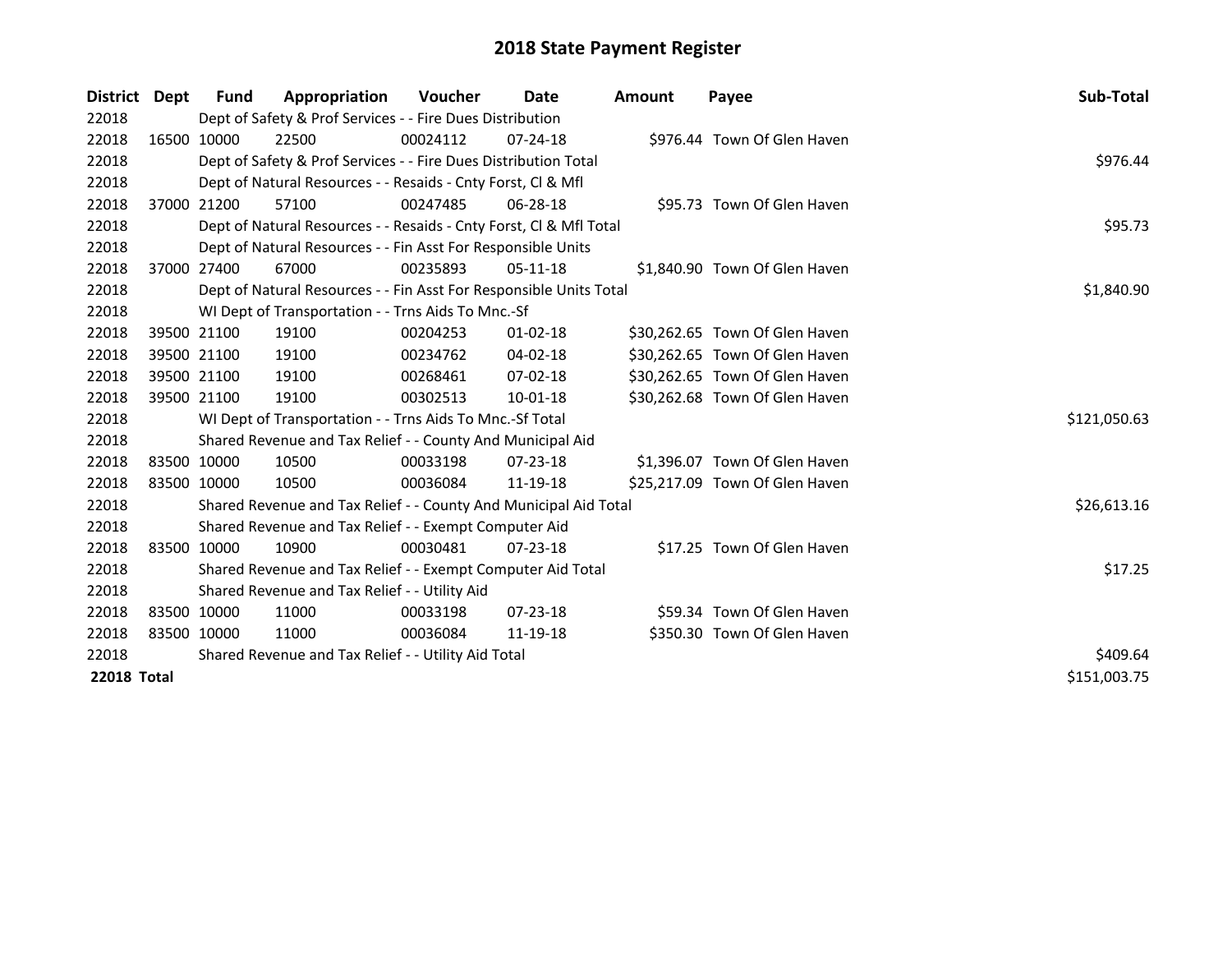| District Dept | Fund        | Appropriation                                                      | <b>Voucher</b> | Date           | <b>Amount</b> | Payee                        | <b>Sub-Total</b> |
|---------------|-------------|--------------------------------------------------------------------|----------------|----------------|---------------|------------------------------|------------------|
| 22020         |             | Dept of Safety & Prof Services - - Fire Dues Distribution          |                |                |               |                              |                  |
| 22020         | 16500 10000 | 22500                                                              | 00024113       | $07 - 25 - 18$ |               | \$1,594.23 Town Of Harrison  |                  |
| 22020         |             | Dept of Safety & Prof Services - - Fire Dues Distribution Total    |                |                |               |                              | \$1,594.23       |
| 22020         |             | Dept of Natural Resources - - Resaids - Cnty Forst, Cl & Mfl       |                |                |               |                              |                  |
| 22020         | 37000 21200 | 57100                                                              | 00247486       | $06 - 28 - 18$ |               | \$102.34 Town Of Harrison    |                  |
| 22020         |             | Dept of Natural Resources - - Resaids - Cnty Forst, Cl & Mfl Total |                |                |               |                              | \$102.34         |
| 22020         |             | Dept of Natural Resources - - Fin Asst For Responsible Units       |                |                |               |                              |                  |
| 22020         | 37000 27400 | 67000                                                              | 00235470       | $05-11-18$     |               | \$1,598.41 Town Of Harrison  |                  |
| 22020         |             | Dept of Natural Resources - - Fin Asst For Responsible Units Total |                |                |               |                              | \$1,598.41       |
| 22020         |             | WI Dept of Transportation - - Trns Aids To Mnc.-Sf                 |                |                |               |                              |                  |
| 22020         | 39500 21100 | 19100                                                              | 00204254       | $01 - 02 - 18$ |               | \$27,969.21 Town Of Harrison |                  |
| 22020         | 39500 21100 | 19100                                                              | 00234763       | 04-02-18       |               | \$27,969.21 Town Of Harrison |                  |
| 22020         | 39500 21100 | 19100                                                              | 00268462       | $07 - 02 - 18$ |               | \$27,969.21 Town Of Harrison |                  |
| 22020         | 39500 21100 | 19100                                                              | 00302514       | 10-01-18       |               | \$27,969.24 Town Of Harrison |                  |
| 22020         |             | WI Dept of Transportation - - Trns Aids To Mnc.-Sf Total           |                |                |               |                              | \$111,876.87     |
| 22020         |             | Shared Revenue and Tax Relief - - County And Municipal Aid         |                |                |               |                              |                  |
| 22020         | 83500 10000 | 10500                                                              | 00033199       | $07 - 23 - 18$ |               | \$5,471.28 Town Of Harrison  |                  |
| 22020         | 83500 10000 | 10500                                                              | 00036085       | 11-19-18       |               | \$31,003.94 Town Of Harrison |                  |
| 22020         |             | Shared Revenue and Tax Relief - - County And Municipal Aid Total   |                |                |               |                              | \$36,475.22      |
| 22020         |             | Shared Revenue and Tax Relief - - Exempt Computer Aid              |                |                |               |                              |                  |
| 22020         | 83500 10000 | 10900                                                              | 00030482       | $07 - 23 - 18$ |               | \$6.09 Town Of Harrison      |                  |
| 22020         |             | Shared Revenue and Tax Relief - - Exempt Computer Aid Total        |                |                |               |                              | \$6.09           |
| 22020         |             | Shared Revenue and Tax Relief - - Utility Aid                      |                |                |               |                              |                  |
| 22020         | 83500 10000 | 11000                                                              | 00033199       | $07 - 23 - 18$ |               | \$92.72 Town Of Harrison     |                  |
| 22020         | 83500 10000 | 11000                                                              | 00036085       | 11-19-18       |               | \$545.10 Town Of Harrison    |                  |
| 22020         |             | Shared Revenue and Tax Relief - - Utility Aid Total                | \$637.82       |                |               |                              |                  |
| 22020 Total   |             |                                                                    |                |                |               |                              | \$152,290.98     |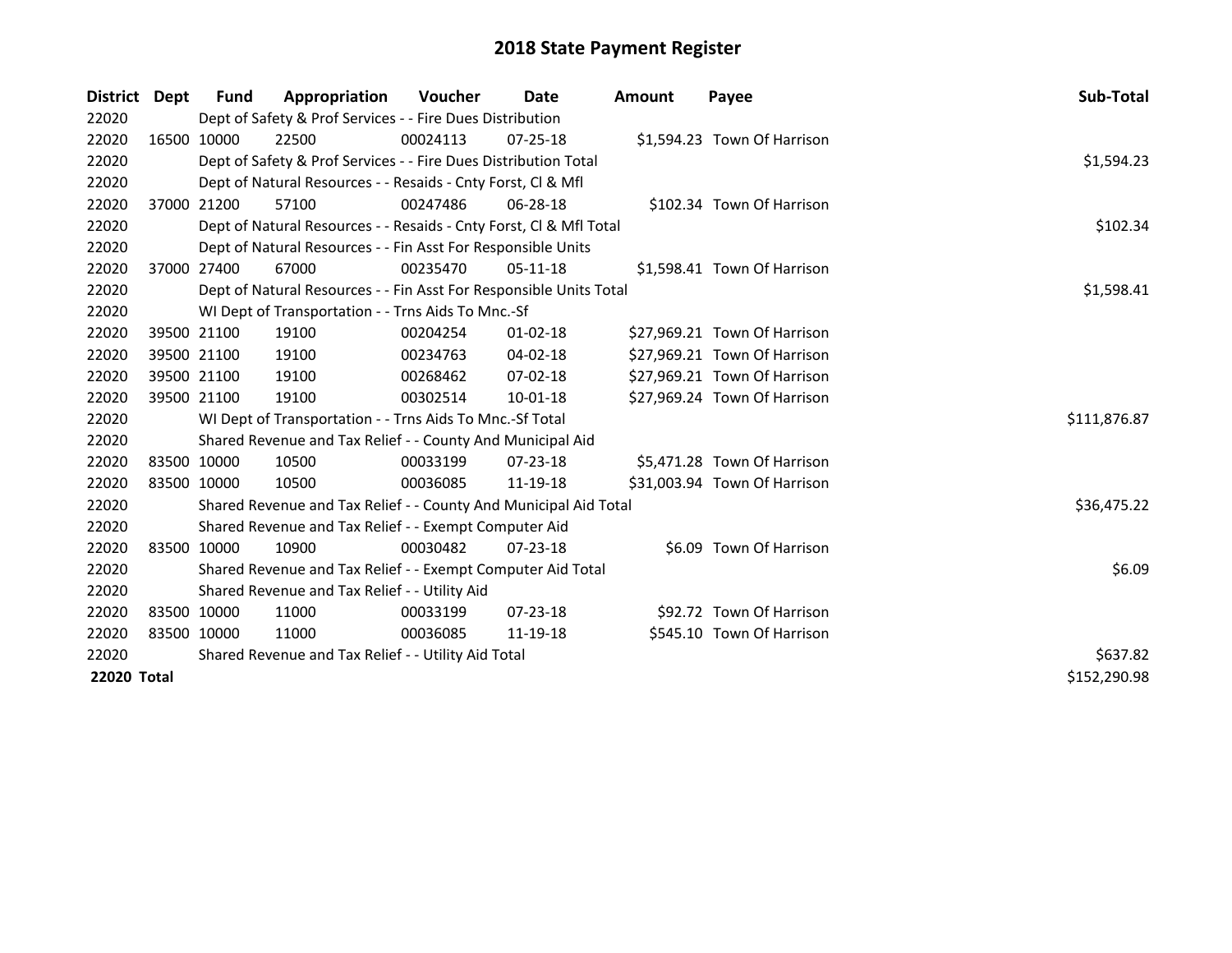| <b>District</b> | Dept | <b>Fund</b> | Appropriation                                                      | <b>Voucher</b> | Date           | <b>Amount</b> | Payee                           | Sub-Total    |
|-----------------|------|-------------|--------------------------------------------------------------------|----------------|----------------|---------------|---------------------------------|--------------|
| 22022           |      |             | Dept of Safety & Prof Services - - Fire Dues Distribution          |                |                |               |                                 |              |
| 22022           |      | 16500 10000 | 22500                                                              | 00024114       | $07 - 24 - 18$ |               | \$2,960.06 Town Of Hazel Green  |              |
| 22022           |      |             | Dept of Safety & Prof Services - - Fire Dues Distribution Total    |                |                |               |                                 | \$2,960.06   |
| 22022           |      |             | Dept of Natural Resources - - Resaids - Cnty Forst, CI & Mfl       |                |                |               |                                 |              |
| 22022           |      | 37000 21200 | 57100                                                              | 00247487       | 06-28-18       |               | \$12.20 Town Of Hazel Green     |              |
| 22022           |      |             | Dept of Natural Resources - - Resaids - Cnty Forst, Cl & Mfl Total |                |                |               |                                 | \$12.20      |
| 22022           |      |             | Dept of Natural Resources - - Fin Asst For Responsible Units       |                |                |               |                                 |              |
| 22022           |      | 37000 27400 | 67000                                                              | 00235471       | $05-11-18$     |               | \$2,126.19 Town Of Hazel Green  |              |
| 22022           |      |             | Dept of Natural Resources - - Fin Asst For Responsible Units Total |                |                |               |                                 | \$2,126.19   |
| 22022           |      |             | WI Dept of Transportation - - Trns Aids To Mnc.-Sf                 |                |                |               |                                 |              |
| 22022           |      | 39500 21100 | 19100                                                              | 00204255       | $01 - 02 - 18$ |               | \$27,700.45 Town Of Hazel Green |              |
| 22022           |      | 39500 21100 | 19100                                                              | 00234764       | 04-02-18       |               | \$27,700.45 Town Of Hazel Green |              |
| 22022           |      | 39500 21100 | 19100                                                              | 00268463       | $07 - 02 - 18$ |               | \$27,700.45 Town Of Hazel Green |              |
| 22022           |      | 39500 21100 | 19100                                                              | 00302515       | $10-01-18$     |               | \$27,700.47 Town Of Hazel Green |              |
| 22022           |      |             | WI Dept of Transportation - - Trns Aids To Mnc.-Sf Total           |                |                |               |                                 | \$110,801.82 |
| 22022           |      |             | Shared Revenue and Tax Relief - - County And Municipal Aid         |                |                |               |                                 |              |
| 22022           |      | 83500 10000 | 10500                                                              | 00033200       | $07 - 23 - 18$ |               | \$10,572.12 Town Of Hazel Green |              |
| 22022           |      | 83500 10000 | 10500                                                              | 00036086       | 11-19-18       |               | \$59,908.71 Town Of Hazel Green |              |
| 22022           |      |             | Shared Revenue and Tax Relief - - County And Municipal Aid Total   |                |                |               |                                 | \$70,480.83  |
| 22022           |      |             | Shared Revenue and Tax Relief - - Exempt Computer Aid              |                |                |               |                                 |              |
| 22022           |      | 83500 10000 | 10900                                                              | 00030483       | $07 - 23 - 18$ |               | \$24.35 Town Of Hazel Green     |              |
| 22022           |      |             | Shared Revenue and Tax Relief - - Exempt Computer Aid Total        |                |                |               |                                 | \$24.35      |
| 22022           |      |             | Shared Revenue and Tax Relief - - Utility Aid                      |                |                |               |                                 |              |
| 22022           |      | 83500 10000 | 11000                                                              | 00033200       | $07 - 23 - 18$ |               | \$10.51 Town Of Hazel Green     |              |
| 22022           |      | 83500 10000 | 11000                                                              | 00036086       | 11-19-18       |               | \$57.98 Town Of Hazel Green     |              |
| 22022           |      |             | Shared Revenue and Tax Relief - - Utility Aid Total                |                |                |               |                                 | \$68.49      |
| 22022 Total     |      |             |                                                                    |                |                |               |                                 | \$186,473.94 |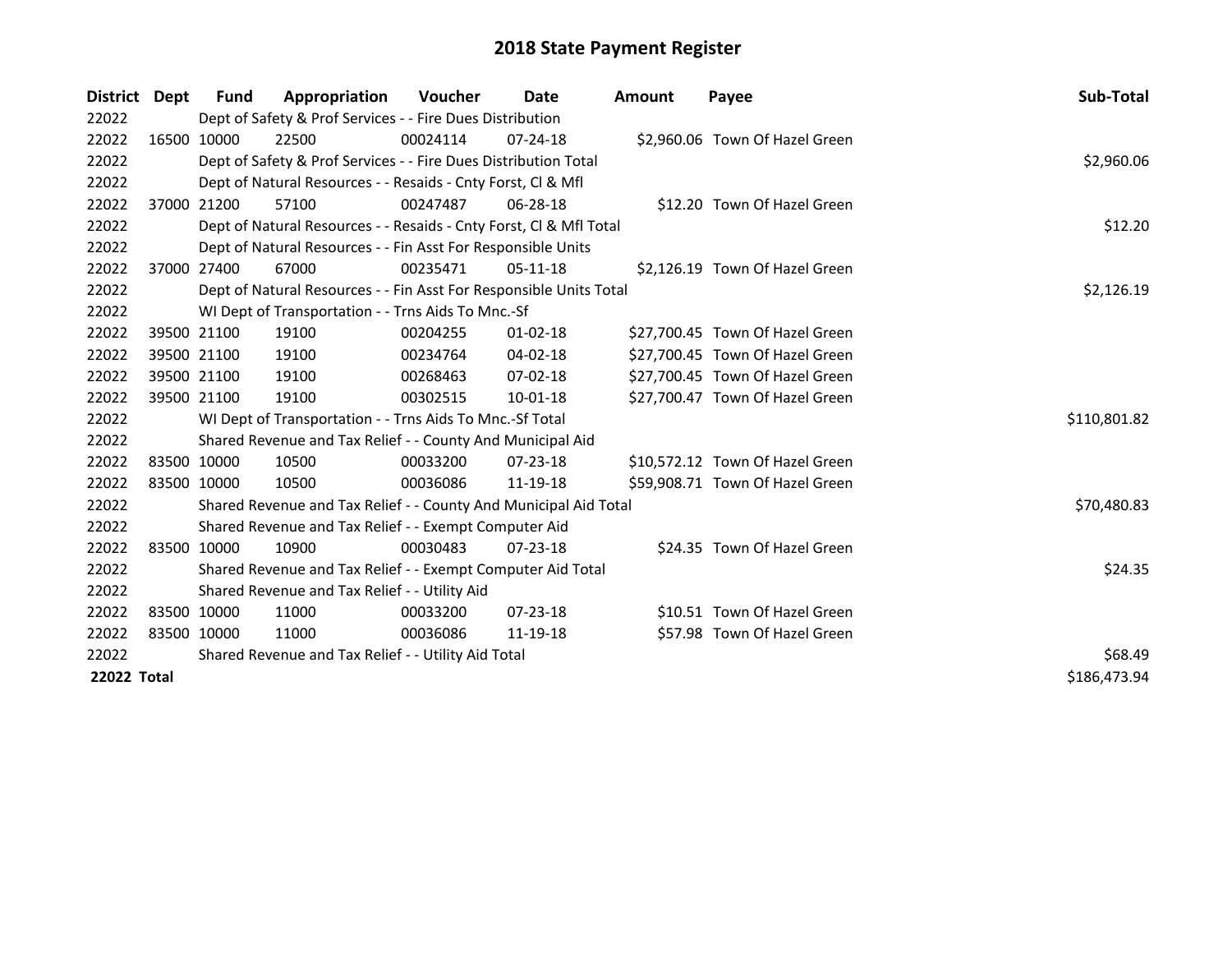| District Dept |             | Fund        | Appropriation                                                          | Voucher  | Date           | <b>Amount</b> | Payee                             | Sub-Total    |
|---------------|-------------|-------------|------------------------------------------------------------------------|----------|----------------|---------------|-----------------------------------|--------------|
| 22024         |             |             | Dept of Safety & Prof Services - - Fire Dues Distribution              |          |                |               |                                   |              |
| 22024         | 16500 10000 |             | 22500                                                                  | 00024115 | 07-24-18       |               | \$1,062.48 Town Of Hickory Grove  |              |
| 22024         |             |             | Dept of Safety & Prof Services - - Fire Dues Distribution Total        |          |                |               |                                   | \$1,062.48   |
| 22024         |             |             | Dept of Natural Resources - - Resaids - Cnty Forst, Cl & Mfl           |          |                |               |                                   |              |
| 22024         | 37000 21200 |             | 57100                                                                  | 00247488 | 06-28-18       |               | \$343.85 Town Of Hickory Grove    |              |
| 22024         |             |             | Dept of Natural Resources - - Resaids - Cnty Forst, Cl & Mfl Total     |          |                |               |                                   | \$343.85     |
| 22024         |             |             | Dept of Natural Resources - - Fin Asst For Responsible Units           |          |                |               |                                   |              |
| 22024         |             | 37000 27400 | 67000                                                                  | 00235655 | $05-11-18$     |               | \$454.88 Town Of Hickory Grove    |              |
| 22024         |             |             | Dept of Natural Resources - - Fin Asst For Responsible Units Total     |          |                |               |                                   | \$454.88     |
| 22024         |             |             | WI Dept of Transportation - - Trns Aids To Mnc.-Sf                     |          |                |               |                                   |              |
| 22024         | 39500 21100 |             | 19100                                                                  | 00204256 | $01 - 02 - 18$ |               | \$28,781.47 Town Of Hickory Grove |              |
| 22024         | 39500 21100 |             | 19100                                                                  | 00234765 | 04-02-18       |               | \$28,781.47 Town Of Hickory Grove |              |
| 22024         | 39500 21100 |             | 19100                                                                  | 00268464 | 07-02-18       |               | \$28,781.47 Town Of Hickory Grove |              |
| 22024         | 39500 21100 |             | 19100                                                                  | 00302516 | 10-01-18       |               | \$28,781.50 Town Of Hickory Grove |              |
| 22024         |             |             | WI Dept of Transportation - - Trns Aids To Mnc.-Sf Total               |          |                |               |                                   | \$115,125.91 |
| 22024         |             |             | Department of Military Affairs - - Disaster Recovery Aid               |          |                |               |                                   |              |
| 22024         | 46500 10000 |             | 30500                                                                  | 00052635 | 12-06-18       |               | \$2,736.48 Town Of Hickory Grove  |              |
| 22024         |             |             | Department of Military Affairs - - Disaster Recovery Aid Total         |          |                |               |                                   | \$2,736.48   |
| 22024         |             |             | Department of Military Affairs - - Federal Aid, Local Assistance       |          |                |               |                                   |              |
| 22024         | 46500 10000 |             | 34200                                                                  | 00052635 | 12-06-18       |               | \$16,418.87 Town Of Hickory Grove |              |
| 22024         |             |             | Department of Military Affairs - - Federal Aid, Local Assistance Total |          |                |               |                                   | \$16,418.87  |
| 22024         |             |             | Shared Revenue and Tax Relief - - Expenditure Restraint Program        |          |                |               |                                   |              |
| 22024         |             | 83500 10000 | 10100                                                                  | 00033201 | 07-23-18       |               | \$687.14 Town Of Hickory Grove    |              |
| 22024         |             |             | Shared Revenue and Tax Relief - - Expenditure Restraint Program Total  |          |                |               |                                   | \$687.14     |
| 22024         |             |             | Shared Revenue and Tax Relief - - County And Municipal Aid             |          |                |               |                                   |              |
| 22024         | 83500 10000 |             | 10500                                                                  | 00033201 | 07-23-18       |               | \$4,946.43 Town Of Hickory Grove  |              |
| 22024         | 83500 10000 |             | 10500                                                                  | 00036087 | 11-19-18       |               | \$28,029.80 Town Of Hickory Grove |              |
| 22024         |             |             | Shared Revenue and Tax Relief - - County And Municipal Aid Total       |          |                |               |                                   | \$32,976.23  |
| 22024         |             |             | Shared Revenue and Tax Relief - - Exempt Computer Aid                  |          |                |               |                                   |              |
| 22024         | 83500 10000 |             | 10900                                                                  | 00030484 | 07-23-18       |               | \$62.91 Town Of Hickory Grove     |              |
| 22024         |             |             | Shared Revenue and Tax Relief - - Exempt Computer Aid Total            |          |                |               |                                   | \$62.91      |
| 22024         |             |             | Shared Revenue and Tax Relief - - Utility Aid                          |          |                |               |                                   |              |
| 22024         |             | 83500 10000 | 11000                                                                  | 00033201 | 07-23-18       |               | \$59.98 Town Of Hickory Grove     |              |
| 22024         | 83500 10000 |             | 11000                                                                  | 00036087 | 11-19-18       |               | \$354.20 Town Of Hickory Grove    |              |
| 22024         |             |             | Shared Revenue and Tax Relief - - Utility Aid Total                    |          |                |               |                                   | \$414.18     |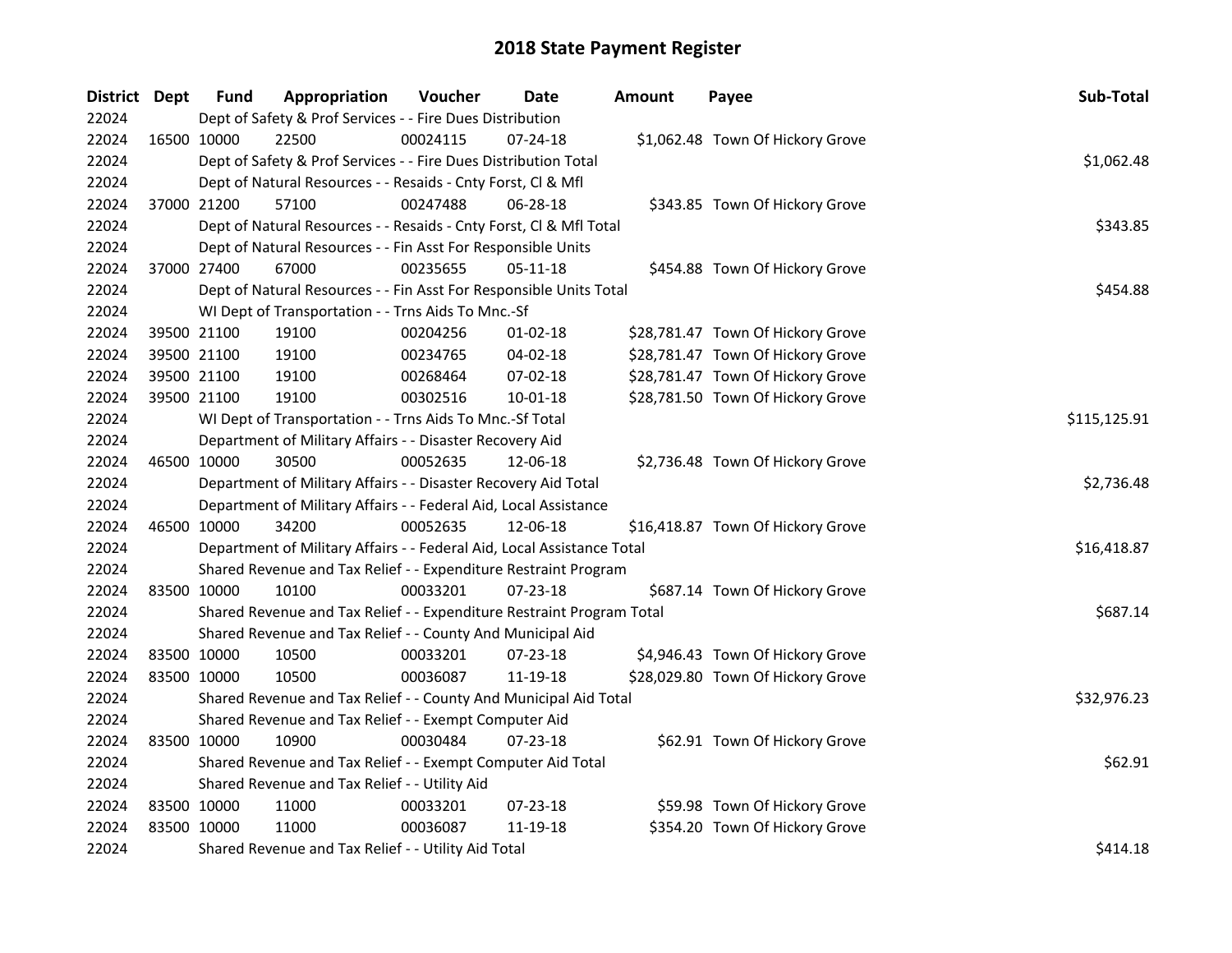| District Dept Fund | Appropriation | Voucher | Date | Amount | Payee | Sub-Total    |
|--------------------|---------------|---------|------|--------|-------|--------------|
| 22024 Total        |               |         |      |        |       | \$170,282.93 |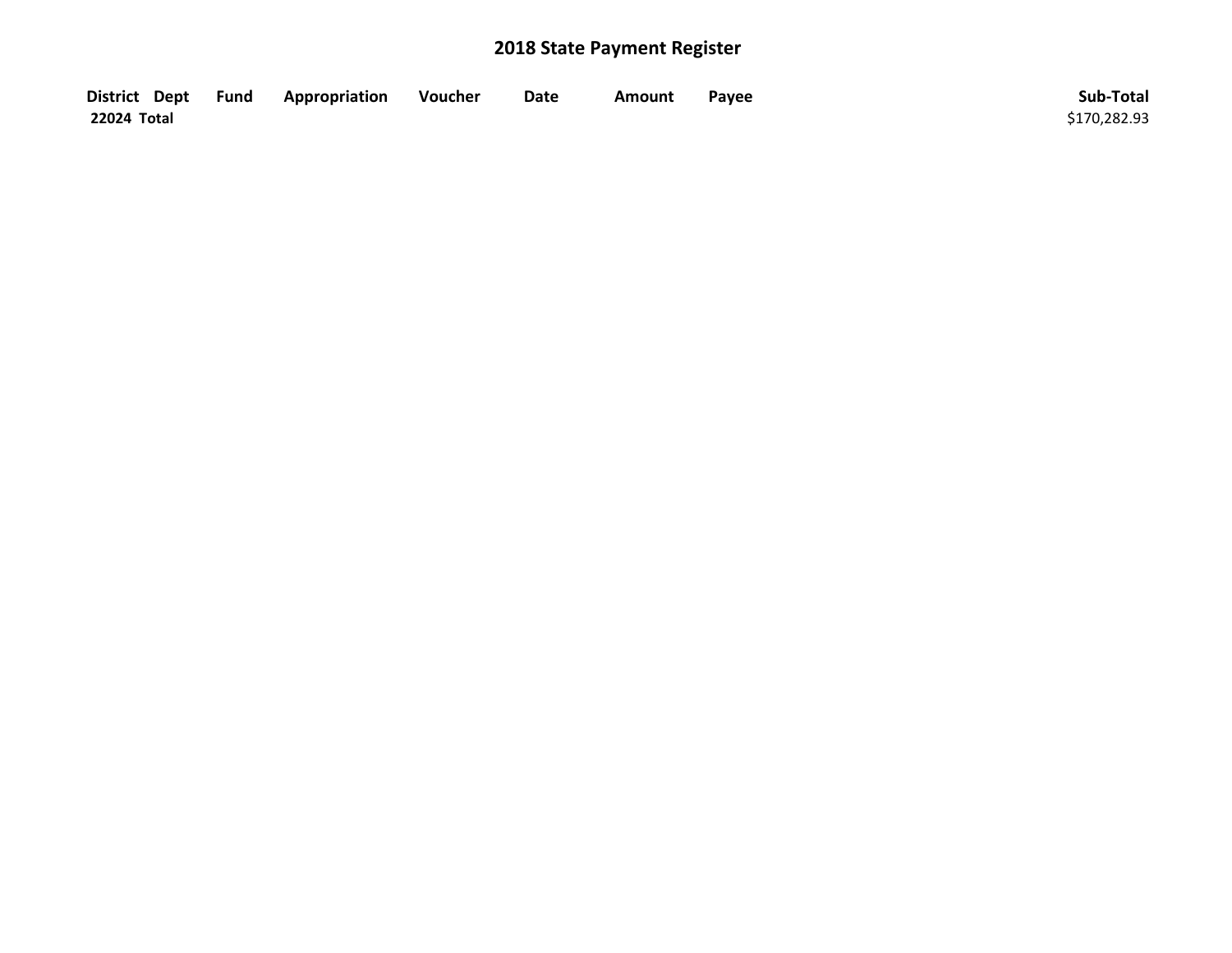| District Dept |             | <b>Fund</b> | Appropriation                                                          | Voucher    | Date           | <b>Amount</b> | Payee                         | Sub-Total    |
|---------------|-------------|-------------|------------------------------------------------------------------------|------------|----------------|---------------|-------------------------------|--------------|
| 22026         |             |             | Dept of Safety & Prof Services - - Fire Dues Distribution              |            |                |               |                               |              |
| 22026         | 16500 10000 |             | 22500                                                                  | 00024116   | 07-25-18       |               | \$8,237.88 Town Of Jamestown  |              |
| 22026         |             |             | Dept of Safety & Prof Services - - Fire Dues Distribution Total        |            |                |               |                               | \$8,237.88   |
| 22026         |             |             | Dept of Natural Resources - - Aids In Lieu Of Taxes - Gener            |            |                |               |                               |              |
| 22026         | 37000 10000 |             | 50300                                                                  | 00211552   | 02-02-18       |               | \$592.29 Town Of Jamestown    |              |
| 22026         | 37000 10000 |             | 50300                                                                  | 00228935   | 04-20-18       |               | \$132.82 Town Of Jamestown    |              |
| 22026         |             |             | Dept of Natural Resources - - Aids In Lieu Of Taxes - Gener Total      |            |                |               |                               | \$725.11     |
| 22026         |             |             | Dept of Natural Resources - - Gen Program Ops-State Funds              |            |                |               |                               |              |
| 22026         | 37000 21200 |             | 16100                                                                  | 00249347   | $07 - 03 - 18$ |               | \$379.00 Town Of Jamestown    |              |
| 22026         |             |             | Dept of Natural Resources - - Gen Program Ops-State Funds Total        |            |                |               |                               | \$379.00     |
| 22026         |             |             | Dept of Natural Resources - - Resaids - Cnty Forst, Cl & Mfl           |            |                |               |                               |              |
| 22026         | 37000 21200 |             | 57100                                                                  | 00247489   | 06-28-18       |               | \$12.98 Town Of Jamestown     |              |
| 22026         |             |             | Dept of Natural Resources - - Resaids - Cnty Forst, Cl & Mfl Total     |            |                |               |                               | \$12.98      |
| 22026         |             |             | Dept of Natural Resources - - Fin Asst For Responsible Units           |            |                |               |                               |              |
| 22026         | 37000 27400 |             | 67000                                                                  | 00235474   | $05 - 11 - 18$ |               | \$2,058.04 Town Of Jamestown  |              |
| 22026         |             |             | Dept of Natural Resources - - Fin Asst For Responsible Units Total     | \$2,058.04 |                |               |                               |              |
| 22026         |             |             | WI Dept of Transportation - - Trns Aids To Mnc.-Sf                     |            |                |               |                               |              |
| 22026         | 39500 21100 |             | 19100                                                                  | 00204257   | $01-02-18$     |               | \$32,006.62 Town Of Jamestown |              |
| 22026         | 39500 21100 |             | 19100                                                                  | 00234766   | 04-02-18       |               | \$32,006.62 Town Of Jamestown |              |
| 22026         | 39500 21100 |             | 19100                                                                  | 00268465   | 07-02-18       |               | \$32,006.62 Town Of Jamestown |              |
| 22026         | 39500 21100 |             | 19100                                                                  | 00302517   | $10 - 01 - 18$ |               | \$32,006.65 Town Of Jamestown |              |
| 22026         |             |             | WI Dept of Transportation - - Trns Aids To Mnc.-Sf Total               |            |                |               |                               | \$128,026.51 |
| 22026         |             |             | Department of Military Affairs - - Disaster Recovery Aid               |            |                |               |                               |              |
| 22026         | 46500 10000 |             | 30500                                                                  | 00044686   | 06-14-18       |               | \$973.98 Town Of Jamestown    |              |
| 22026         |             |             | Department of Military Affairs - - Disaster Recovery Aid Total         |            |                |               |                               | \$973.98     |
| 22026         |             |             | Department of Military Affairs - - Federal Aid, Local Assistance       |            |                |               |                               |              |
| 22026         |             | 46500 10000 | 34200                                                                  | 00041401   | 04-06-18       |               | \$5,843.85 Town Of Jamestown  |              |
| 22026         |             |             | Department of Military Affairs - - Federal Aid, Local Assistance Total |            |                |               |                               | \$5,843.85   |
| 22026         |             |             | Shared Revenue and Tax Relief - - County And Municipal Aid             |            |                |               |                               |              |
| 22026         | 83500 10000 |             | 10500                                                                  | 00033202   | 07-23-18       |               | \$9,111.79 Town Of Jamestown  |              |
| 22026         | 83500 10000 |             | 10500                                                                  | 00036088   | 11-19-18       |               | \$71,240.14 Town Of Jamestown |              |
| 22026         |             |             | Shared Revenue and Tax Relief - - County And Municipal Aid Total       |            |                |               |                               | \$80,351.93  |
| 22026         |             |             | Shared Revenue and Tax Relief - - Exempt Computer Aid                  |            |                |               |                               |              |
| 22026         |             | 83500 10000 | 10900                                                                  | 00030485   | $07 - 23 - 18$ |               | \$4,598.62 Town Of Jamestown  |              |
| 22026         |             |             | Shared Revenue and Tax Relief - - Exempt Computer Aid Total            |            |                |               |                               | \$4,598.62   |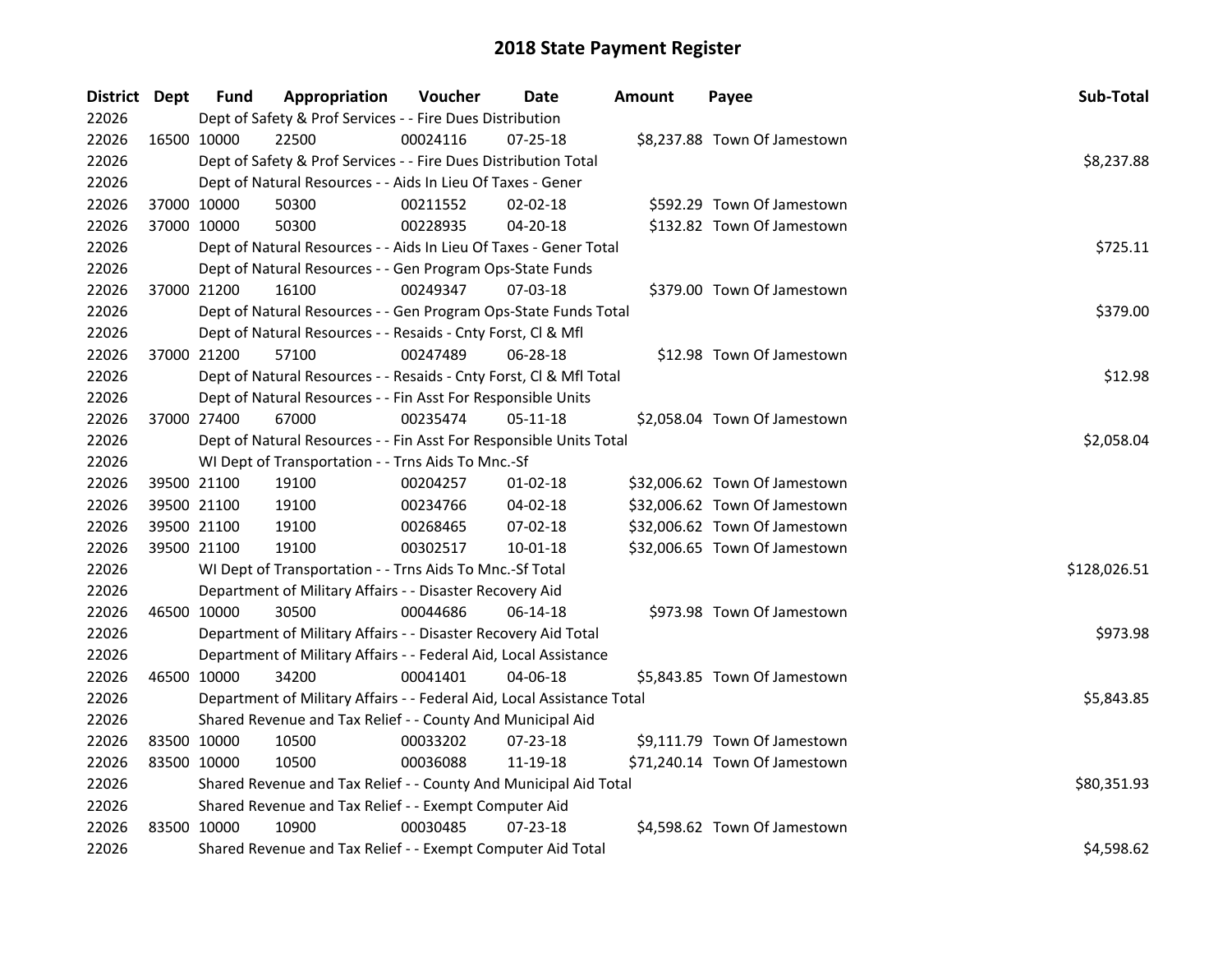| District Dept | Fund        | Appropriation                                       | Voucher  | Date     | Amount | Payee                      | Sub-Total    |
|---------------|-------------|-----------------------------------------------------|----------|----------|--------|----------------------------|--------------|
| 22026         |             | Shared Revenue and Tax Relief - - Utility Aid       |          |          |        |                            |              |
| 22026         | 83500 10000 | 11000                                               | 00033202 | 07-23-18 |        | \$46.55 Town Of Jamestown  |              |
| 22026         | 83500 10000 | 11000                                               | 00036088 | 11-19-18 |        | \$630.19 Town Of Jamestown |              |
| 22026         |             | Shared Revenue and Tax Relief - - Utility Aid Total |          |          |        |                            | \$676.74     |
| 22026 Total   |             |                                                     |          |          |        |                            | \$231,884.64 |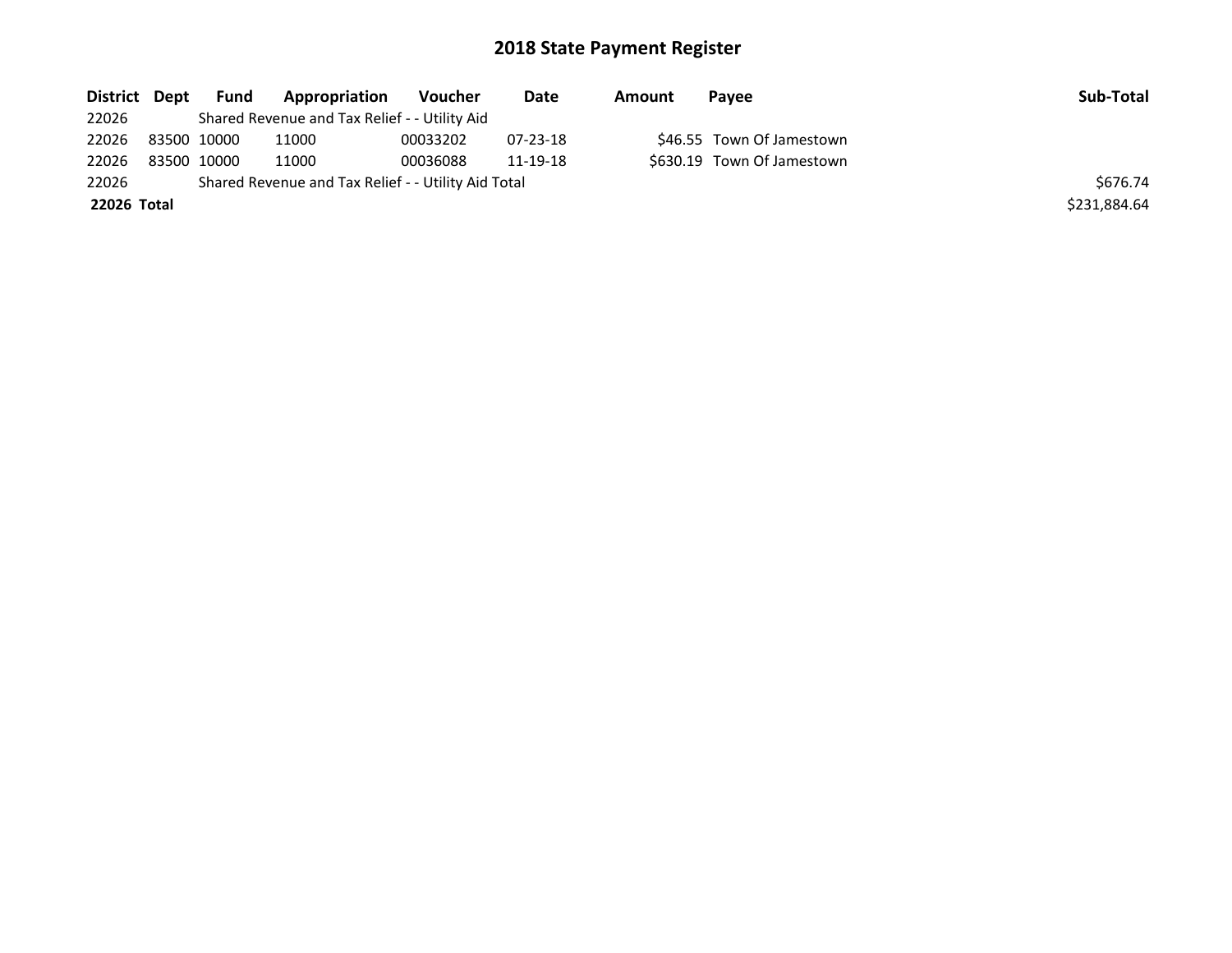| <b>District</b> | Dept | <b>Fund</b> | Appropriation                                                      | <b>Voucher</b> | Date           | Amount | Payee                       | Sub-Total    |
|-----------------|------|-------------|--------------------------------------------------------------------|----------------|----------------|--------|-----------------------------|--------------|
| 22028           |      |             | Dept of Safety & Prof Services - - Fire Dues Distribution          |                |                |        |                             |              |
| 22028           |      | 16500 10000 | 22500                                                              | 00024117       | $07 - 25 - 18$ |        | \$1,557.39 Town Of Liberty  |              |
| 22028           |      |             | Dept of Safety & Prof Services - - Fire Dues Distribution Total    |                |                |        |                             | \$1,557.39   |
| 22028           |      |             | Dept of Natural Resources - - Resaids - Cnty Forst, CI & Mfl       |                |                |        |                             |              |
| 22028           |      | 37000 21200 | 57100                                                              | 00247490       | 06-28-18       |        | \$96.08 Town Of Liberty     |              |
| 22028           |      |             | Dept of Natural Resources - - Resaids - Cnty Forst, Cl & Mfl Total | \$96.08        |                |        |                             |              |
| 22028           |      |             | Dept of Natural Resources - - Fin Asst For Responsible Units       |                |                |        |                             |              |
| 22028           |      | 37000 27400 | 67000                                                              | 00235367       | $05-11-18$     |        | \$846.36 Town Of Liberty    |              |
| 22028           |      |             | Dept of Natural Resources - - Fin Asst For Responsible Units Total | \$846.36       |                |        |                             |              |
| 22028           |      |             | WI Dept of Transportation - - Trns Aids To Mnc.-Sf                 |                |                |        |                             |              |
| 22028           |      | 39500 21100 | 19100                                                              | 00204258       | $01 - 02 - 18$ |        | \$29,874.44 Town Of Liberty |              |
| 22028           |      | 39500 21100 | 19100                                                              | 00234767       | 04-02-18       |        | \$29,874.44 Town Of Liberty |              |
| 22028           |      | 39500 21100 | 19100                                                              | 00268466       | $07 - 02 - 18$ |        | \$29,874.44 Town Of Liberty |              |
| 22028           |      | 39500 21100 | 19100                                                              | 00302518       | 10-01-18       |        | \$29,874.46 Town Of Liberty |              |
| 22028           |      |             | WI Dept of Transportation - - Trns Aids To Mnc.-Sf Total           |                |                |        |                             | \$119,497.78 |
| 22028           |      |             | Shared Revenue and Tax Relief - - County And Municipal Aid         |                |                |        |                             |              |
| 22028           |      | 83500 10000 | 10500                                                              | 00033203       | $07 - 23 - 18$ |        | \$6,794.56 Town Of Liberty  |              |
| 22028           |      | 83500 10000 | 10500                                                              | 00036089       | 11-19-18       |        | \$38,502.48 Town Of Liberty |              |
| 22028           |      |             | Shared Revenue and Tax Relief - - County And Municipal Aid Total   |                |                |        |                             | \$45,297.04  |
| 22028           |      |             | Shared Revenue and Tax Relief - - Exempt Computer Aid              |                |                |        |                             |              |
| 22028           |      | 83500 10000 | 10900                                                              | 00030486       | $07 - 23 - 18$ |        | \$55.81 Town Of Liberty     |              |
| 22028           |      |             | Shared Revenue and Tax Relief - - Exempt Computer Aid Total        |                |                |        |                             | \$55.81      |
| 22028 Total     |      |             |                                                                    |                |                |        |                             | \$167,350.46 |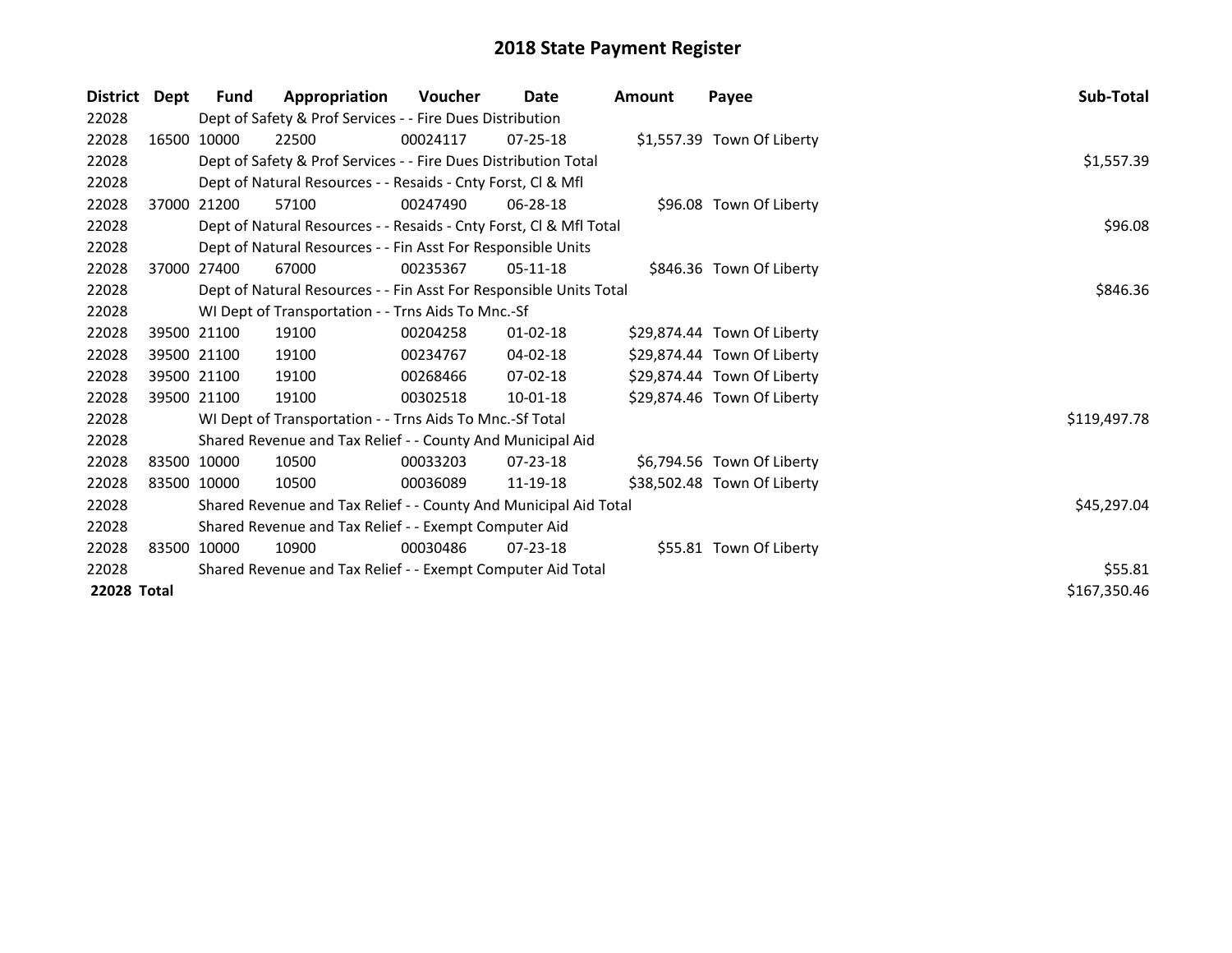| District    | Dept        | Fund        | Appropriation                                                      | Voucher  | Date           | <b>Amount</b> | Payee                    | Sub-Total    |
|-------------|-------------|-------------|--------------------------------------------------------------------|----------|----------------|---------------|--------------------------|--------------|
| 22030       |             |             | Dept of Safety & Prof Services - - Fire Dues Distribution          |          |                |               |                          |              |
| 22030       |             | 16500 10000 | 22500                                                              | 00024118 | $07 - 25 - 18$ |               | \$1,949.35 Town Of Lima  |              |
| 22030       |             |             | Dept of Safety & Prof Services - - Fire Dues Distribution Total    |          |                |               |                          | \$1,949.35   |
| 22030       |             |             | Dept of Natural Resources - - Aids In Lieu Of Taxes - Gener        |          |                |               |                          |              |
| 22030       | 37000 10000 |             | 50300                                                              | 00230064 | $04 - 20 - 18$ |               | \$3.94 Town Of Lima      |              |
| 22030       |             |             | Dept of Natural Resources - - Aids In Lieu Of Taxes - Gener Total  |          |                |               |                          | \$3.94       |
| 22030       |             |             | Dept of Natural Resources - - Resaids - Cnty Forst, Cl & Mfl       |          |                |               |                          |              |
| 22030       |             | 37000 21200 | 57100                                                              | 00247491 | 06-28-18       |               | \$41.50 Town Of Lima     |              |
| 22030       |             |             | Dept of Natural Resources - - Resaids - Cnty Forst, Cl & Mfl Total | \$41.50  |                |               |                          |              |
| 22030       |             |             | Dept of Natural Resources - - Fin Asst For Responsible Units       |          |                |               |                          |              |
| 22030       |             | 37000 27400 | 67000                                                              | 00235479 | $05-11-18$     |               | \$2,026.34 Town Of Lima  |              |
| 22030       |             |             | Dept of Natural Resources - - Fin Asst For Responsible Units Total |          |                |               |                          | \$2,026.34   |
| 22030       |             |             | WI Dept of Transportation - - Trns Aids To Mnc.-Sf                 |          |                |               |                          |              |
| 22030       |             | 39500 21100 | 19100                                                              | 00204259 | 01-02-18       |               | \$30,089.45 Town Of Lima |              |
| 22030       |             | 39500 21100 | 19100                                                              | 00234768 | 04-02-18       |               | \$30,089.45 Town Of Lima |              |
| 22030       |             | 39500 21100 | 19100                                                              | 00268467 | 07-02-18       |               | \$30,089.45 Town Of Lima |              |
| 22030       | 39500 21100 |             | 19100                                                              | 00302519 | $10 - 01 - 18$ |               | \$30,089.47 Town Of Lima |              |
| 22030       |             |             | WI Dept of Transportation - - Trns Aids To Mnc.-Sf Total           |          |                |               |                          | \$120,357.82 |
| 22030       |             |             | Shared Revenue and Tax Relief - - County And Municipal Aid         |          |                |               |                          |              |
| 22030       |             | 83500 10000 | 10500                                                              | 00033204 | $07 - 23 - 18$ |               | \$7,120.52 Town Of Lima  |              |
| 22030       | 83500 10000 |             | 10500                                                              | 00036090 | 11-19-18       |               | \$40,349.64 Town Of Lima |              |
| 22030       |             |             | Shared Revenue and Tax Relief - - County And Municipal Aid Total   |          |                |               |                          | \$47,470.16  |
| 22030       |             |             | Shared Revenue and Tax Relief - - Exempt Computer Aid              |          |                |               |                          |              |
| 22030       | 83500 10000 |             | 10900                                                              | 00030487 | $07 - 23 - 18$ |               | \$14.21 Town Of Lima     |              |
| 22030       |             |             | Shared Revenue and Tax Relief - - Exempt Computer Aid Total        | \$14.21  |                |               |                          |              |
| 22030       |             |             | Shared Revenue and Tax Relief - - Utility Aid                      |          |                |               |                          |              |
| 22030       |             | 83500 10000 | 11000                                                              | 00033204 | $07 - 23 - 18$ |               | \$56.66 Town Of Lima     |              |
| 22030       | 83500 10000 |             | 11000                                                              | 00036090 | 11-19-18       |               | \$334.58 Town Of Lima    |              |
| 22030       |             |             | Shared Revenue and Tax Relief - - Utility Aid Total                |          |                |               |                          | \$391.24     |
| 22030 Total |             |             |                                                                    |          |                |               |                          | \$172,254.56 |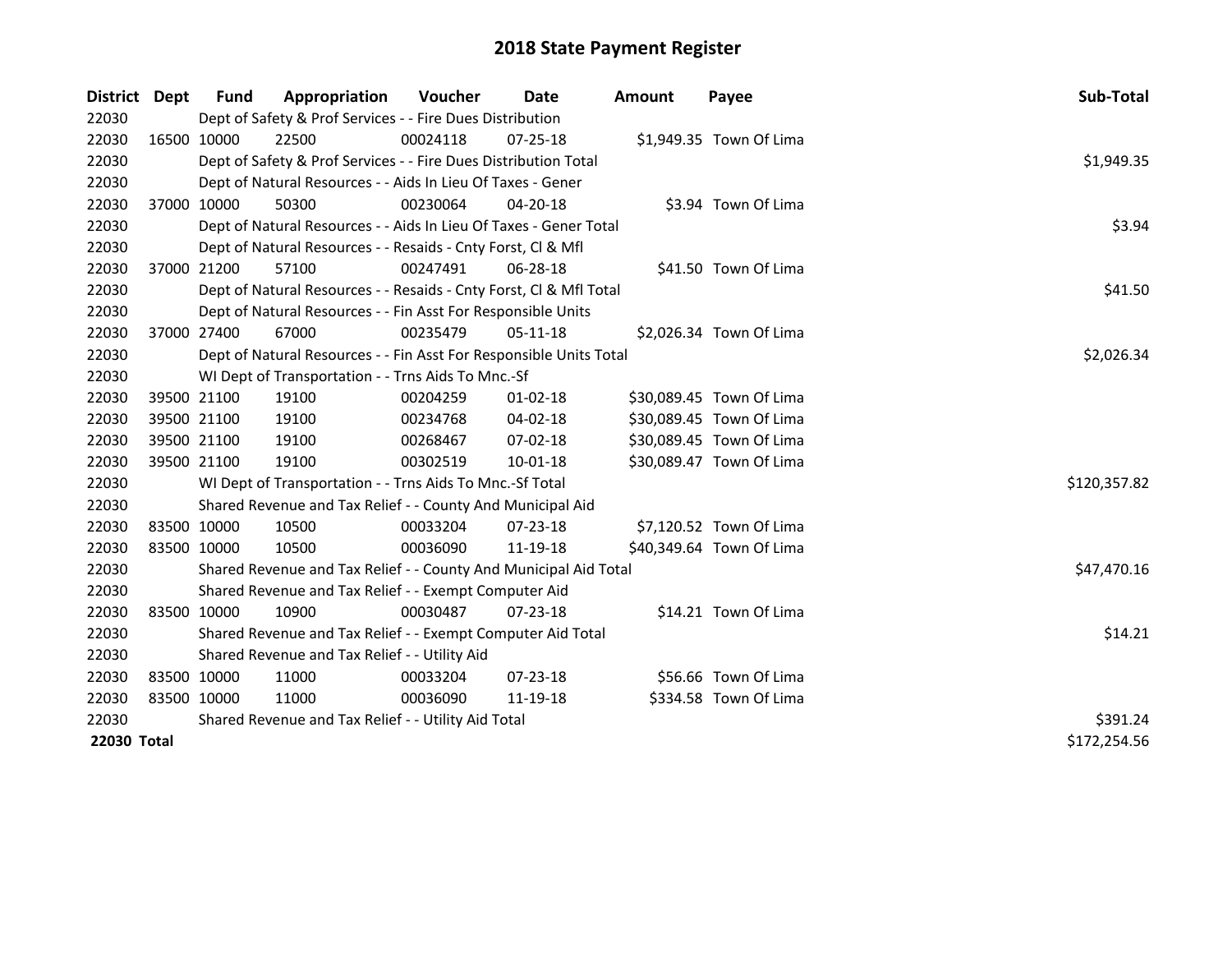| District Dept      | Fund        | Appropriation                                                         | Voucher      | Date           | <b>Amount</b> | Payee                            | Sub-Total    |
|--------------------|-------------|-----------------------------------------------------------------------|--------------|----------------|---------------|----------------------------------|--------------|
| 22032              |             | Dept of Safety & Prof Services - - Fire Dues Distribution             |              |                |               |                                  |              |
| 22032              | 16500 10000 | 22500                                                                 | 00024119     | $07 - 24 - 18$ |               | \$912.67 Town Of Little Grant    |              |
| 22032              |             | Dept of Safety & Prof Services - - Fire Dues Distribution Total       |              |                |               |                                  | \$912.67     |
| 22032              |             | Dept of Natural Resources - - Resaids - Cnty Forst, Cl & Mfl          |              |                |               |                                  |              |
| 22032              | 37000 21200 | 57100                                                                 | 00247492     | 06-28-18       |               | \$46.39 Town Of Little Grant     |              |
| 22032              |             | Dept of Natural Resources - - Resaids - Cnty Forst, Cl & Mfl Total    |              |                |               |                                  | \$46.39      |
| 22032              |             | Dept of Natural Resources - - Fin Asst For Responsible Units          |              |                |               |                                  |              |
| 22032              | 37000 27400 | 67000                                                                 | 00235434     | $05-11-18$     |               | \$702.92 Town Of Little Grant    |              |
| 22032              |             | Dept of Natural Resources - - Fin Asst For Responsible Units Total    |              |                |               |                                  | \$702.92     |
| 22032              |             | WI Dept of Transportation - - Trns Aids To Mnc.-Sf                    |              |                |               |                                  |              |
| 22032              | 39500 21100 | 19100                                                                 | 00204260     | $01 - 02 - 18$ |               | \$25,663.83 Town Of Little Grant |              |
| 22032              | 39500 21100 | 19100                                                                 | 00234769     | 04-02-18       |               | \$25,663.83 Town Of Little Grant |              |
| 22032              | 39500 21100 | 19100                                                                 | 00268468     | $07 - 02 - 18$ |               | \$25,663.83 Town Of Little Grant |              |
| 22032              | 39500 21100 | 19100                                                                 | 00302520     | 10-01-18       |               | \$25,663.84 Town Of Little Grant |              |
| 22032              |             | WI Dept of Transportation - - Trns Aids To Mnc.-Sf Total              | \$102,655.33 |                |               |                                  |              |
| 22032              |             | WI Dept of Transportation - - Loc Rd Imp Prg St Fd                    |              |                |               |                                  |              |
| 22032              | 39500 21100 | 27800                                                                 | 00280065     | 07-30-18       |               | \$18,681.97 Town Of Little Grant |              |
| 22032              |             | WI Dept of Transportation - - Loc Rd Imp Prg St Fd Total              |              |                |               |                                  | \$18,681.97  |
| 22032              |             | Shared Revenue and Tax Relief - - Expenditure Restraint Program       |              |                |               |                                  |              |
| 22032              | 83500 10000 | 10100                                                                 | 00033205     | $07 - 23 - 18$ |               | \$2,157.62 Town Of Little Grant  |              |
| 22032              | 83500 10000 | 10100                                                                 | 00036091     | 11-19-18       |               | \$0.07 Town Of Little Grant      |              |
| 22032              |             | Shared Revenue and Tax Relief - - Expenditure Restraint Program Total |              |                |               |                                  | \$2,157.69   |
| 22032              |             | Shared Revenue and Tax Relief - - County And Municipal Aid            |              |                |               |                                  |              |
| 22032              | 83500 10000 | 10500                                                                 | 00033205     | 07-23-18       |               | \$3,698.89 Town Of Little Grant  |              |
| 22032              | 83500 10000 | 10500                                                                 | 00036091     | 11-19-18       |               | \$20,960.36 Town Of Little Grant |              |
| 22032              |             | Shared Revenue and Tax Relief - - County And Municipal Aid Total      | \$24,659.25  |                |               |                                  |              |
| 22032              |             | Shared Revenue and Tax Relief - - Exempt Computer Aid                 |              |                |               |                                  |              |
| 22032              | 83500 10000 | 10900                                                                 | 00030488     | $07 - 23 - 18$ |               | \$7.10 Town Of Little Grant      |              |
| 22032              |             | Shared Revenue and Tax Relief - - Exempt Computer Aid Total           | \$7.10       |                |               |                                  |              |
| <b>22032 Total</b> |             |                                                                       |              |                |               |                                  | \$149,823.32 |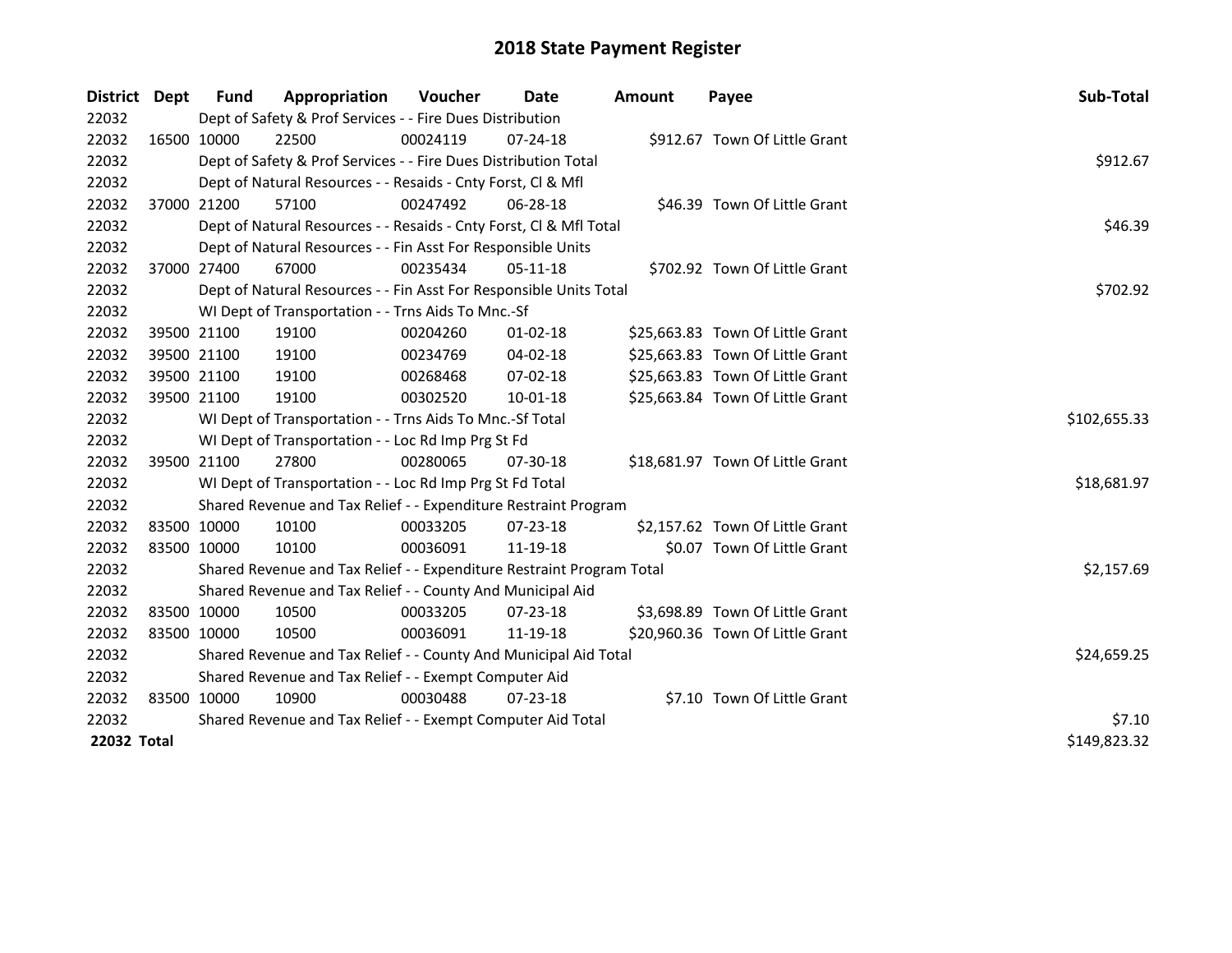| District Dept |             | <b>Fund</b> | Appropriation                                                          | Voucher  | Date           | <b>Amount</b> | Payee                       | Sub-Total   |
|---------------|-------------|-------------|------------------------------------------------------------------------|----------|----------------|---------------|-----------------------------|-------------|
| 22034         |             |             | Dept of Safety & Prof Services - - Fire Dues Distribution              |          |                |               |                             |             |
| 22034         | 16500 10000 |             | 22500                                                                  | 00024120 | $07 - 24 - 18$ |               | \$1,029.72 Marion Township  |             |
| 22034         |             |             | Dept of Safety & Prof Services - - Fire Dues Distribution Total        |          |                |               |                             | \$1,029.72  |
| 22034         |             |             | Dept of Natural Resources - - Aids In Lieu Of Taxes - Gener            |          |                |               |                             |             |
| 22034         | 37000 10000 |             | 50300                                                                  | 00211928 | $02 - 02 - 18$ |               | \$123.36 Marion Township    |             |
| 22034         | 37000 10000 |             | 50300                                                                  | 00230506 | 04-20-18       |               | \$129.31 Marion Township    |             |
| 22034         |             |             | Dept of Natural Resources - - Aids In Lieu Of Taxes - Gener Total      |          |                |               |                             | \$252.67    |
| 22034         |             |             | Dept of Natural Resources - - Resaids - Cnty Forst, Cl & Mfl           |          |                |               |                             |             |
| 22034         | 37000 21200 |             | 57100                                                                  | 00247493 | 06-28-18       |               | \$233.19 Marion Township    |             |
| 22034         |             |             | Dept of Natural Resources - - Resaids - Cnty Forst, CI & Mfl Total     |          |                |               |                             | \$233.19    |
| 22034         |             |             | Dept of Natural Resources - - Fin Asst For Responsible Units           |          |                |               |                             |             |
| 22034         | 37000 27400 |             | 67000                                                                  | 00235886 | 05-11-18       |               | \$1,064.57 Marion Township  |             |
| 22034         |             |             | Dept of Natural Resources - - Fin Asst For Responsible Units Total     |          |                |               |                             | \$1,064.57  |
| 22034         |             |             | WI Dept of Transportation - - Trns Aids To Mnc.-Sf                     |          |                |               |                             |             |
| 22034         | 39500 21100 |             | 19100                                                                  | 00204261 | $01 - 02 - 18$ |               | \$23,830.27 Marion Township |             |
| 22034         | 39500 21100 |             | 19100                                                                  | 00234770 | 04-02-18       |               | \$23,830.27 Marion Township |             |
| 22034         | 39500 21100 |             | 19100                                                                  | 00268469 | 07-02-18       |               | \$23,830.27 Marion Township |             |
| 22034         | 39500 21100 |             | 19100                                                                  | 00302521 | 10-01-18       |               | \$23,830.29 Marion Township |             |
| 22034         |             |             | WI Dept of Transportation - - Trns Aids To Mnc.-Sf Total               |          |                |               |                             | \$95,321.10 |
| 22034         |             |             | Department of Military Affairs - - Disaster Recovery Aid               |          |                |               |                             |             |
| 22034         | 46500 10000 |             | 30500                                                                  | 00050811 | 10-24-18       |               | \$1,289.50 Marion Township  |             |
| 22034         |             |             | Department of Military Affairs - - Disaster Recovery Aid Total         |          |                |               |                             | \$1,289.50  |
| 22034         |             |             | Department of Military Affairs - - Federal Aid, Local Assistance       |          |                |               |                             |             |
| 22034         | 46500 10000 |             | 34200                                                                  | 00050811 | 10-24-18       |               | \$7,736.96 Marion Township  |             |
| 22034         |             |             | Department of Military Affairs - - Federal Aid, Local Assistance Total |          |                |               |                             | \$7,736.96  |
| 22034         |             |             | Shared Revenue and Tax Relief - - County And Municipal Aid             |          |                |               |                             |             |
| 22034         |             | 83500 10000 | 10500                                                                  | 00033206 | 07-23-18       |               | \$6,018.61 Marion Township  |             |
| 22034         | 83500 10000 |             | 10500                                                                  | 00036092 | 11-19-18       |               | \$34,105.47 Marion Township |             |
| 22034         |             |             | Shared Revenue and Tax Relief - - County And Municipal Aid Total       |          |                |               |                             | \$40,124.08 |
| 22034         |             |             | Shared Revenue and Tax Relief - - Exempt Computer Aid                  |          |                |               |                             |             |
| 22034         |             | 83500 10000 | 10900                                                                  | 00030489 | 07-23-18       |               | \$5.07 Marion Township      |             |
| 22034         |             |             | Shared Revenue and Tax Relief - - Exempt Computer Aid Total            |          |                |               |                             | \$5.07      |
| 22034         |             |             | Shared Revenue and Tax Relief - - Lottery & Gaming Credit              |          |                |               |                             |             |
| 22034         | 83500 52100 |             | 36300                                                                  | 00027380 | 03-26-18       |               | \$1,079.64 Marion Township  |             |
| 22034         | 83500 52100 |             | 36300                                                                  | 00028996 | 06-18-18       |               | \$78.48 Marion Township     |             |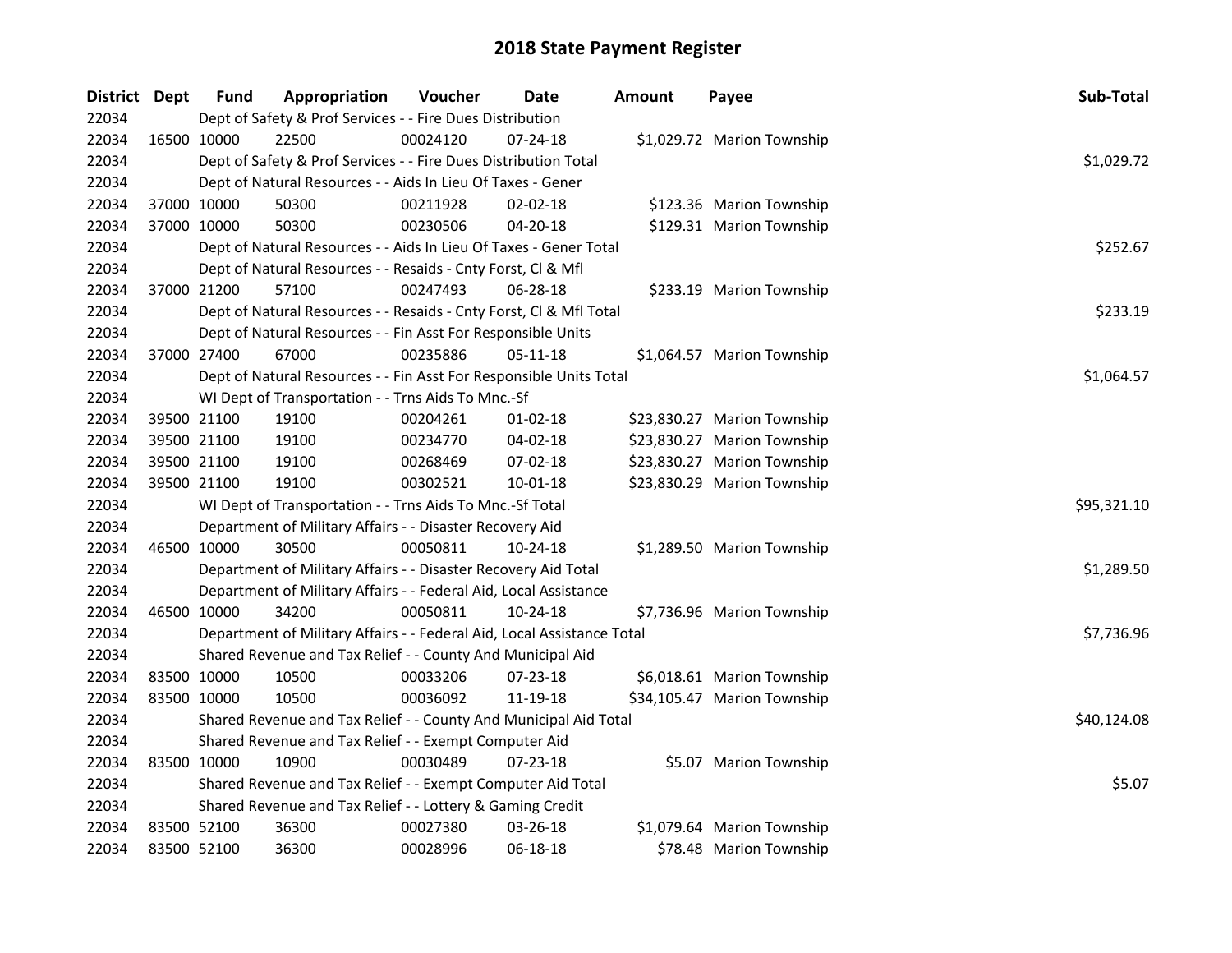| District Dept | Fund | <b>Appropriation</b>                                            | Voucher | Date | Amount | Pavee | Sub-Total    |
|---------------|------|-----------------------------------------------------------------|---------|------|--------|-------|--------------|
| 22034         |      | Shared Revenue and Tax Relief - - Lottery & Gaming Credit Total |         |      |        |       | \$1.158.12   |
| 22034 Total   |      |                                                                 |         |      |        |       | \$148.214.98 |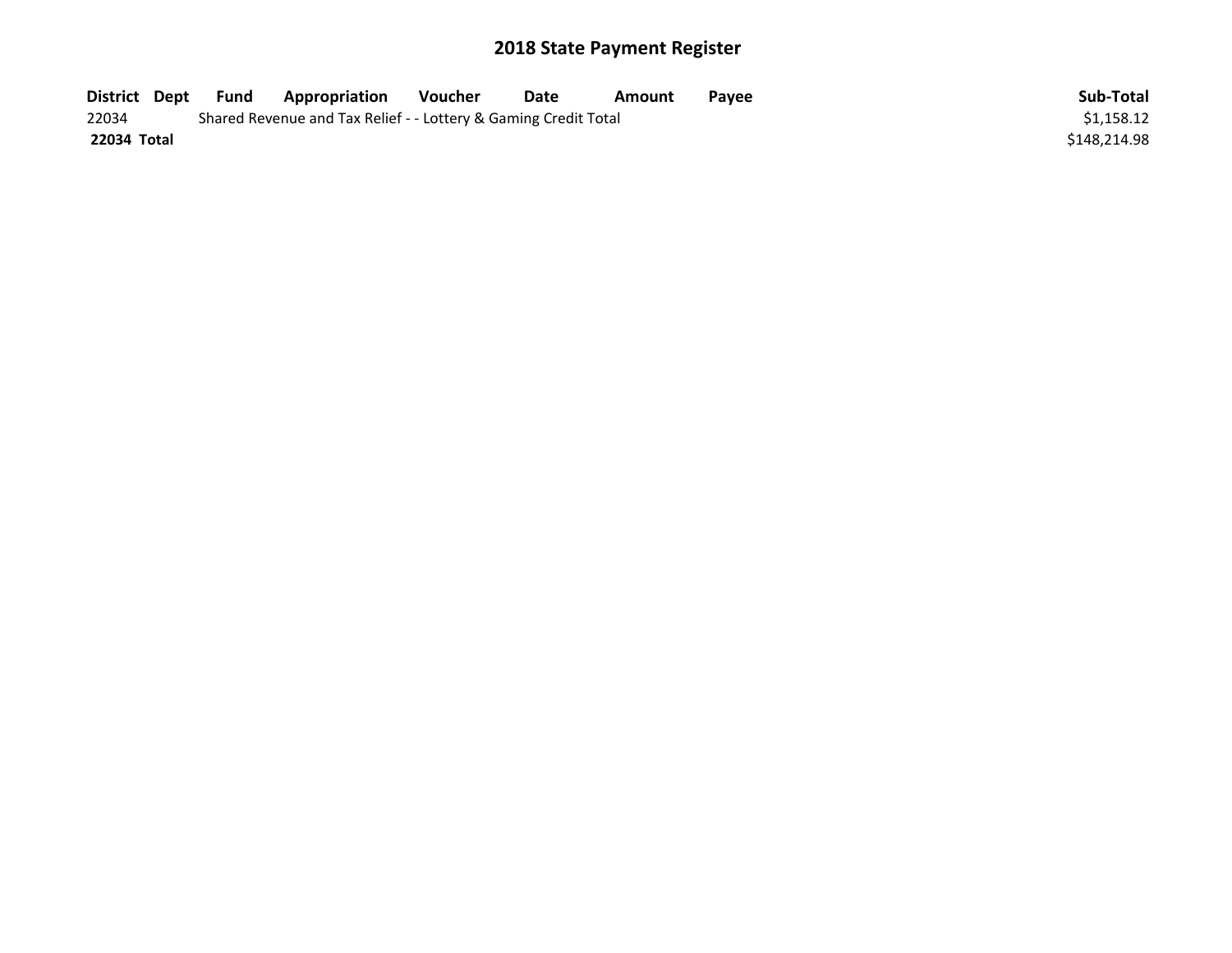| District Dept |             | <b>Fund</b> | Appropriation                                                      | Voucher     | <b>Date</b>    | Amount | Payee                         | Sub-Total   |
|---------------|-------------|-------------|--------------------------------------------------------------------|-------------|----------------|--------|-------------------------------|-------------|
| 22036         |             |             | Dept of Safety & Prof Services - - Fire Dues Distribution          |             |                |        |                               |             |
| 22036         |             | 16500 10000 | 22500                                                              | 00024121    | 07-24-18       |        | \$387.74 Town Of Millville    |             |
| 22036         |             |             | Dept of Safety & Prof Services - - Fire Dues Distribution Total    |             |                |        |                               | \$387.74    |
| 22036         |             |             | Dept of Natural Resources - - Aids In Lieu Of Taxes - Gener        |             |                |        |                               |             |
| 22036         |             | 37000 10000 | 50300                                                              | 00211626    | 02-02-18       |        | \$555.37 Town Of Millville    |             |
| 22036         |             | 37000 10000 | 50300                                                              | 00211627    | 02-02-18       |        | \$288.19 Town Of Millville    |             |
| 22036         |             | 37000 10000 | 50300                                                              | 00211628    | 02-02-18       |        | \$26,644.79 Town Of Millville |             |
| 22036         |             | 37000 10000 | 50300                                                              | 00229323    | 04-20-18       |        | \$353.27 Town Of Millville    |             |
| 22036         |             | 37000 10000 | 50300                                                              | 00229324    | 04-20-18       |        | \$1,684.64 Town Of Millville  |             |
| 22036         |             |             | Dept of Natural Resources - - Aids In Lieu Of Taxes - Gener Total  | \$29,526.26 |                |        |                               |             |
| 22036         |             |             | Dept of Natural Resources - - Resaids - Cnty Forst, Cl & Mfl       |             |                |        |                               |             |
| 22036         |             | 37000 21200 | 57100                                                              | 00247494    | 06-28-18       |        | \$137.19 Town Of Millville    |             |
| 22036         |             |             | Dept of Natural Resources - - Resaids - Cnty Forst, Cl & Mfl Total |             |                |        |                               | \$137.19    |
| 22036         |             |             | Dept of Natural Resources - - Aids In Lieu Of Taxes - Sum S        |             |                |        |                               |             |
| 22036         |             | 37000 21200 | 57900                                                              | 00229325    | 04-20-18       |        | \$124.31 Town Of Millville    |             |
| 22036         |             | 37000 21200 | 57900                                                              | 00229326    | 04-20-18       |        | \$253.53 Town Of Millville    |             |
| 22036         |             |             | Dept of Natural Resources - - Aids In Lieu Of Taxes - Sum S Total  |             |                |        |                               | \$377.84    |
| 22036         |             |             | Dept of Natural Resources - - Fin Asst For Responsible Units       |             |                |        |                               |             |
| 22036         |             | 37000 27400 | 67000                                                              | 00235772    | 05-11-18       |        | \$492.06 Town Of Millville    |             |
| 22036         |             |             | Dept of Natural Resources - - Fin Asst For Responsible Units Total |             |                |        |                               | \$492.06    |
| 22036         |             |             | WI Dept of Transportation - - Trns Aids To Mnc.-Sf                 |             |                |        |                               |             |
| 22036         |             | 39500 21100 | 19100                                                              | 00204262    | $01 - 02 - 18$ |        | \$10,398.12 Town Of Millville |             |
| 22036         |             | 39500 21100 | 19100                                                              | 00234771    | 04-02-18       |        | \$10,398.12 Town Of Millville |             |
| 22036         |             | 39500 21100 | 19100                                                              | 00268470    | 07-02-18       |        | \$10,398.12 Town Of Millville |             |
| 22036         |             | 39500 21100 | 19100                                                              | 00302522    | 10-01-18       |        | \$10,398.13 Town Of Millville |             |
| 22036         |             |             | WI Dept of Transportation - - Trns Aids To Mnc.-Sf Total           |             |                |        |                               | \$41,592.49 |
| 22036         |             |             | Shared Revenue and Tax Relief - - County And Municipal Aid         |             |                |        |                               |             |
| 22036         |             | 83500 10000 | 10500                                                              | 00033207    | $07 - 23 - 18$ |        | \$3,998.04 Town Of Millville  |             |
| 22036         | 83500 10000 |             | 10500                                                              | 00036093    | 11-19-18       |        | \$22,655.55 Town Of Millville |             |
| 22036         |             |             | Shared Revenue and Tax Relief - - County And Municipal Aid Total   |             |                |        |                               | \$26,653.59 |
| 22036 Total   |             |             |                                                                    |             |                |        |                               | \$99,167.17 |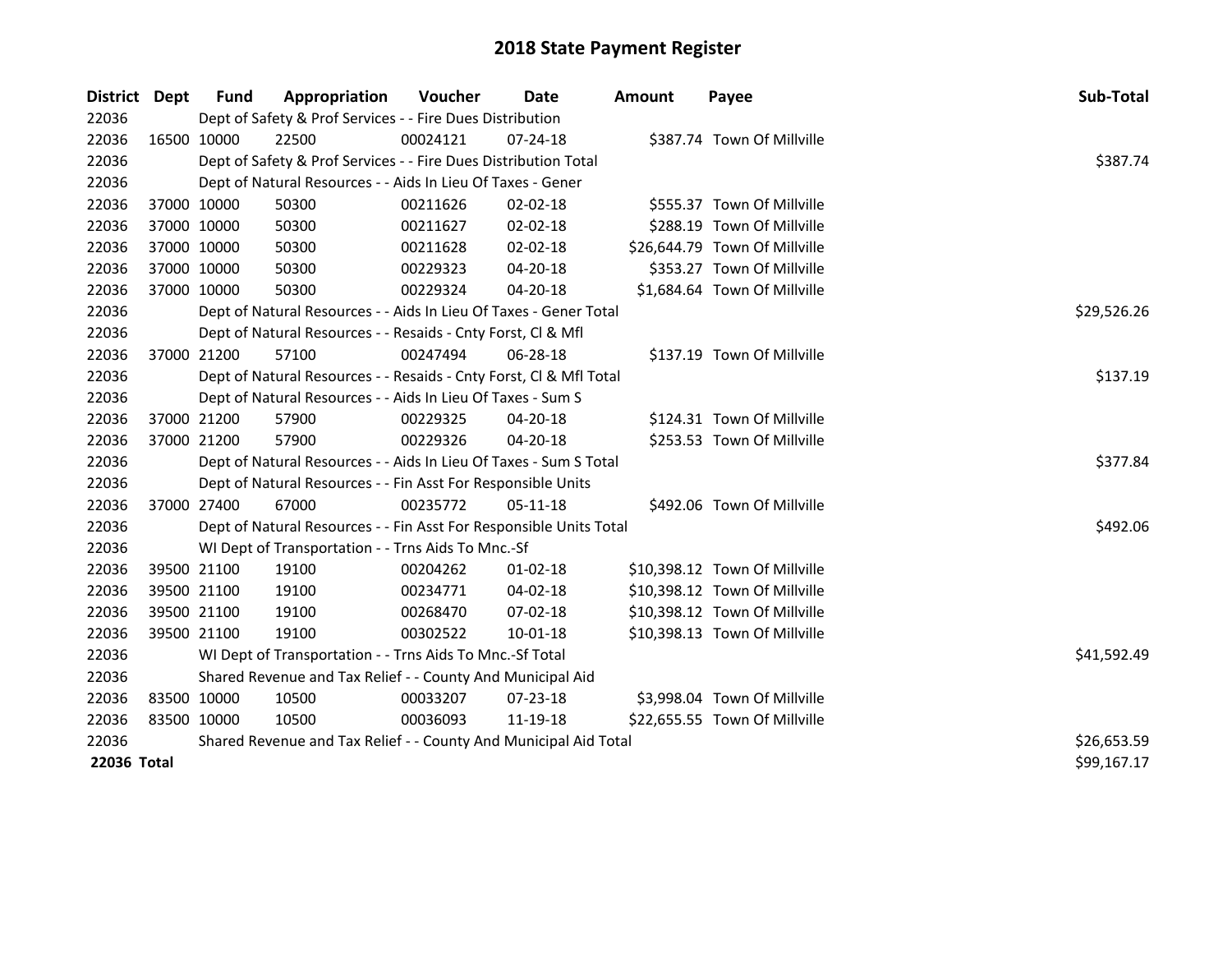| District Dept      |             | <b>Fund</b>                                   | Appropriation                                                          | Voucher     | <b>Date</b>    | <b>Amount</b> | Payee                          | Sub-Total   |  |  |
|--------------------|-------------|-----------------------------------------------|------------------------------------------------------------------------|-------------|----------------|---------------|--------------------------------|-------------|--|--|
| 22038              |             |                                               | Dept of Safety & Prof Services - - Fire Dues Distribution              |             |                |               |                                |             |  |  |
| 22038              |             | 16500 10000                                   | 22500                                                                  | 00024122    | $07 - 24 - 18$ |               | \$719.52 Town Of Mount Hope    |             |  |  |
| 22038              |             |                                               | Dept of Safety & Prof Services - - Fire Dues Distribution Total        |             |                |               |                                | \$719.52    |  |  |
| 22038              |             |                                               | Dept of Natural Resources - - Resaids - Cnty Forst, Cl & Mfl           |             |                |               |                                |             |  |  |
| 22038              |             | 37000 21200                                   | 57100                                                                  | 00247495    | 06-28-18       |               | \$151.77 Town Of Mount Hope    |             |  |  |
| 22038              |             |                                               | Dept of Natural Resources - - Resaids - Cnty Forst, Cl & Mfl Total     |             |                | \$151.77      |                                |             |  |  |
| 22038              |             |                                               | Dept of Natural Resources - - Fin Asst For Responsible Units           |             |                |               |                                |             |  |  |
| 22038              |             | 37000 27400                                   | 67000                                                                  | 00235484    | 05-11-18       |               | \$403.37 Town Of Mount Hope    |             |  |  |
| 22038              |             |                                               | Dept of Natural Resources - - Fin Asst For Responsible Units Total     |             |                |               |                                | \$403.37    |  |  |
| 22038              |             |                                               | WI Dept of Transportation - - Trns Aids To Mnc.-Sf                     |             |                |               |                                |             |  |  |
| 22038              |             | 39500 21100                                   | 19100                                                                  | 00204263    | 01-02-18       |               | \$18,986.57 Town Of Mount Hope |             |  |  |
| 22038              |             | 39500 21100                                   | 19100                                                                  | 00234772    | 04-02-18       |               | \$18,986.57 Town Of Mount Hope |             |  |  |
| 22038              |             | 39500 21100                                   | 19100                                                                  | 00268471    | 07-02-18       |               | \$18,986.57 Town Of Mount Hope |             |  |  |
| 22038              |             | 39500 21100                                   | 19100                                                                  | 00302523    | 10-01-18       |               | \$18,986.60 Town Of Mount Hope |             |  |  |
| 22038              |             |                                               | WI Dept of Transportation - - Trns Aids To Mnc.-Sf Total               | \$75,946.31 |                |               |                                |             |  |  |
| 22038              |             |                                               | Department of Military Affairs - - Disaster Recovery Aid               |             |                |               |                                |             |  |  |
| 22038              |             | 46500 10000                                   | 30500                                                                  | 00045299    | 06-26-18       |               | \$942.24 Town Of Mount Hope    |             |  |  |
| 22038              |             |                                               | Department of Military Affairs - - Disaster Recovery Aid Total         |             |                |               |                                | \$942.24    |  |  |
| 22038              |             |                                               | Department of Military Affairs - - Federal Aid, Local Assistance       |             |                |               |                                |             |  |  |
| 22038              |             | 46500 10000                                   | 34200                                                                  | 00045299    | 06-26-18       |               | \$5,653.42 Town Of Mount Hope  |             |  |  |
| 22038              |             |                                               | Department of Military Affairs - - Federal Aid, Local Assistance Total |             |                |               |                                | \$5,653.42  |  |  |
| 22038              |             |                                               | Shared Revenue and Tax Relief - - County And Municipal Aid             |             |                |               |                                |             |  |  |
| 22038              |             | 83500 10000                                   | 10500                                                                  | 00033208    | 07-23-18       |               | \$2,189.57 Town Of Mount Hope  |             |  |  |
| 22038              | 83500 10000 |                                               | 10500                                                                  | 00036094    | 11-19-18       |               | \$12,407.54 Town Of Mount Hope |             |  |  |
| 22038              |             |                                               | Shared Revenue and Tax Relief - - County And Municipal Aid Total       |             |                |               |                                | \$14,597.11 |  |  |
| 22038              |             |                                               | Shared Revenue and Tax Relief - - Exempt Computer Aid                  |             |                |               |                                |             |  |  |
| 22038              |             | 83500 10000                                   | 10900                                                                  | 00030490    | 07-23-18       |               | \$67.98 Town Of Mount Hope     |             |  |  |
| 22038              |             |                                               | Shared Revenue and Tax Relief - - Exempt Computer Aid Total            |             |                |               |                                | \$67.98     |  |  |
| 22038              |             | Shared Revenue and Tax Relief - - Utility Aid |                                                                        |             |                |               |                                |             |  |  |
| 22038              |             | 83500 10000                                   | 11000                                                                  | 00033208    | 07-23-18       |               | \$81.75 Town Of Mount Hope     |             |  |  |
| 22038              | 83500 10000 |                                               | 11000                                                                  | 00036094    | 11-19-18       |               | \$482.68 Town Of Mount Hope    |             |  |  |
| 22038              |             |                                               | Shared Revenue and Tax Relief - - Utility Aid Total                    | \$564.43    |                |               |                                |             |  |  |
| <b>22038 Total</b> |             |                                               |                                                                        |             |                |               |                                | \$99,046.15 |  |  |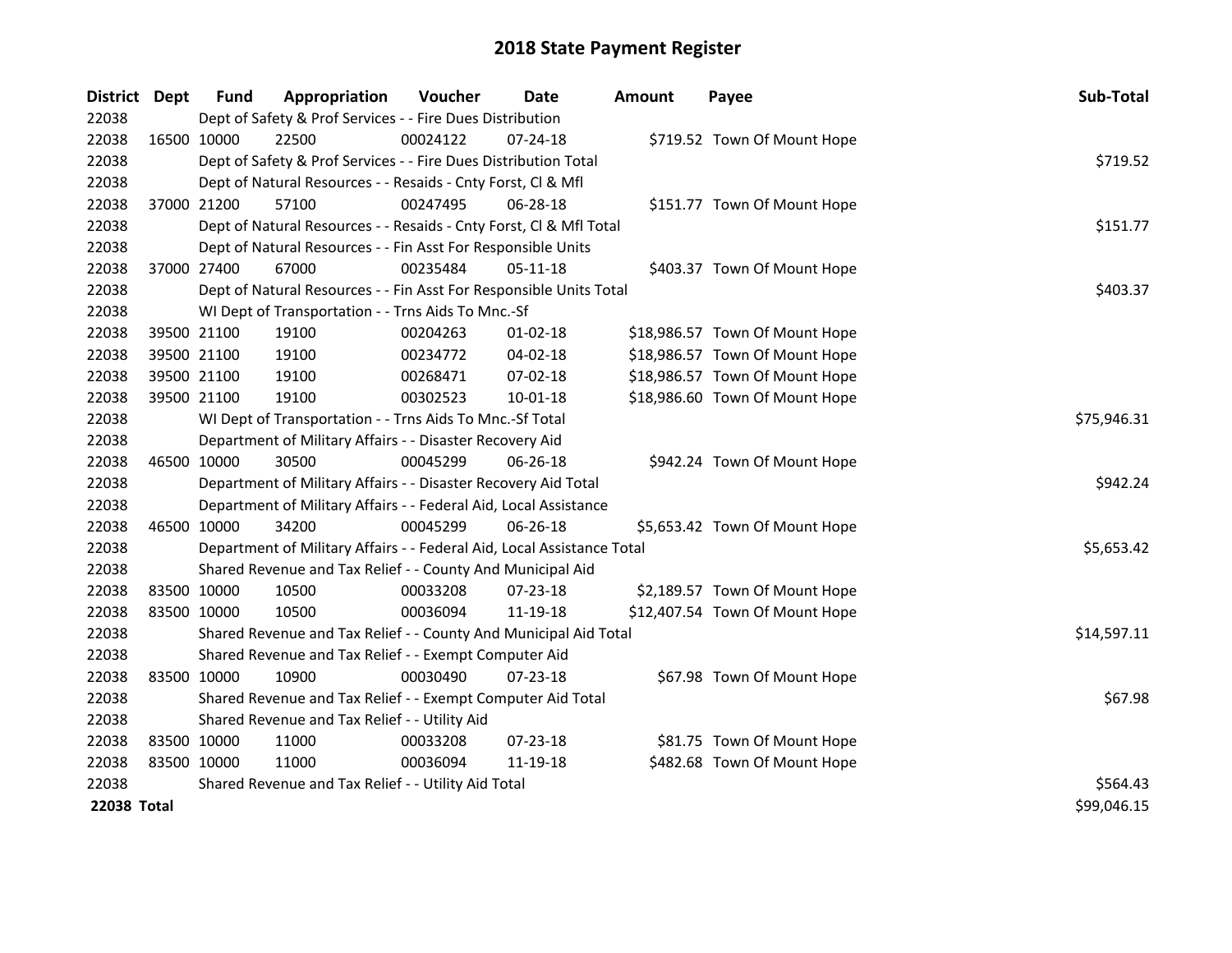| District           | <b>Dept</b> | Fund                                                        | Appropriation                                                      | <b>Voucher</b> | Date           | <b>Amount</b> | Payee                         | Sub-Total    |  |  |
|--------------------|-------------|-------------------------------------------------------------|--------------------------------------------------------------------|----------------|----------------|---------------|-------------------------------|--------------|--|--|
| 22040              |             |                                                             | Dept of Safety & Prof Services - - Fire Dues Distribution          |                |                |               |                               |              |  |  |
| 22040              |             | 16500 10000                                                 | 22500                                                              | 00024123       | 07-25-18       |               | \$1,261.05 Town Of Mount Ida  |              |  |  |
| 22040              |             |                                                             | Dept of Safety & Prof Services - - Fire Dues Distribution Total    |                |                |               |                               | \$1,261.05   |  |  |
| 22040              |             |                                                             | Dept of Natural Resources - - Aids In Lieu Of Taxes - Gener        |                |                |               |                               |              |  |  |
| 22040              |             | 37000 10000                                                 | 50300                                                              | 00230108       | 04-20-18       |               | \$2.09 Town Of Mount Ida      |              |  |  |
| 22040              |             |                                                             | Dept of Natural Resources - - Aids In Lieu Of Taxes - Gener Total  |                |                |               |                               | \$2.09       |  |  |
| 22040              |             |                                                             | Dept of Natural Resources - - Resaids - Cnty Forst, Cl & Mfl       |                |                |               |                               |              |  |  |
| 22040              |             | 37000 21200                                                 | 57100                                                              | 00247496       | 06-28-18       |               | \$45.35 Town Of Mount Ida     |              |  |  |
| 22040              |             |                                                             | Dept of Natural Resources - - Resaids - Cnty Forst, Cl & Mfl Total |                |                |               |                               | \$45.35      |  |  |
| 22040              |             |                                                             | Dept of Natural Resources - - Fin Asst For Responsible Units       |                |                |               |                               |              |  |  |
| 22040              |             | 37000 27400                                                 | 67000                                                              | 00235068       | 05-11-18       |               | \$1,051.60 Town Of Mount Ida  |              |  |  |
| 22040              |             |                                                             | Dept of Natural Resources - - Fin Asst For Responsible Units Total |                |                |               |                               | \$1,051.60   |  |  |
| 22040              |             |                                                             | WI Dept of Transportation - - Trns Aids To Mnc.-Sf                 |                |                |               |                               |              |  |  |
| 22040              |             | 39500 21100                                                 | 19100                                                              | 00204264       | $01 - 02 - 18$ |               | \$28,714.13 Town Of Mount Ida |              |  |  |
| 22040              |             | 39500 21100                                                 | 19100                                                              | 00234773       | 04-02-18       |               | \$28,714.13 Town Of Mount Ida |              |  |  |
| 22040              |             | 39500 21100                                                 | 19100                                                              | 00268472       | 07-02-18       |               | \$28,714.13 Town Of Mount Ida |              |  |  |
| 22040              |             | 39500 21100                                                 | 19100                                                              | 00302524       | $10 - 01 - 18$ |               | \$28,714.14 Town Of Mount Ida |              |  |  |
| 22040              |             |                                                             | WI Dept of Transportation - - Trns Aids To Mnc.-Sf Total           |                |                |               |                               | \$114,856.53 |  |  |
| 22040              |             |                                                             | WI Dept of Transportation - - Loc Rd Imp Prg St Fd                 |                |                |               |                               |              |  |  |
| 22040              |             | 39500 21100                                                 | 27800                                                              | 00231183       | 03-16-18       |               | \$33,791.22 Town Of Mount Ida |              |  |  |
| 22040              |             |                                                             | WI Dept of Transportation - - Loc Rd Imp Prg St Fd Total           |                |                |               |                               | \$33,791.22  |  |  |
| 22040              |             |                                                             | Shared Revenue and Tax Relief - - County And Municipal Aid         |                |                |               |                               |              |  |  |
| 22040              |             | 83500 10000                                                 | 10500                                                              | 00033209       | $07 - 23 - 18$ |               | \$6,534.42 Town Of Mount Ida  |              |  |  |
| 22040              |             | 83500 10000                                                 | 10500                                                              | 00036095       | 11-19-18       |               | \$37,028.38 Town Of Mount Ida |              |  |  |
| 22040              |             |                                                             | Shared Revenue and Tax Relief - - County And Municipal Aid Total   |                |                |               |                               | \$43,562.80  |  |  |
| 22040              |             |                                                             | Shared Revenue and Tax Relief - - Exempt Computer Aid              |                |                |               |                               |              |  |  |
| 22040              |             | 83500 10000                                                 | 10900                                                              | 00030491       | $07 - 23 - 18$ |               | \$1.01 Town Of Mount Ida      |              |  |  |
| 22040              |             | Shared Revenue and Tax Relief - - Exempt Computer Aid Total | \$1.01                                                             |                |                |               |                               |              |  |  |
| 22040              |             | Shared Revenue and Tax Relief - - Lottery & Gaming Credit   |                                                                    |                |                |               |                               |              |  |  |
| 22040              |             | 83500 52100                                                 | 36300                                                              | 00027381       | 03-26-18       |               | \$121.13 Town Of Mount Ida    |              |  |  |
| 22040              |             |                                                             | Shared Revenue and Tax Relief - - Lottery & Gaming Credit Total    | \$121.13       |                |               |                               |              |  |  |
| <b>22040 Total</b> |             |                                                             |                                                                    |                |                |               |                               |              |  |  |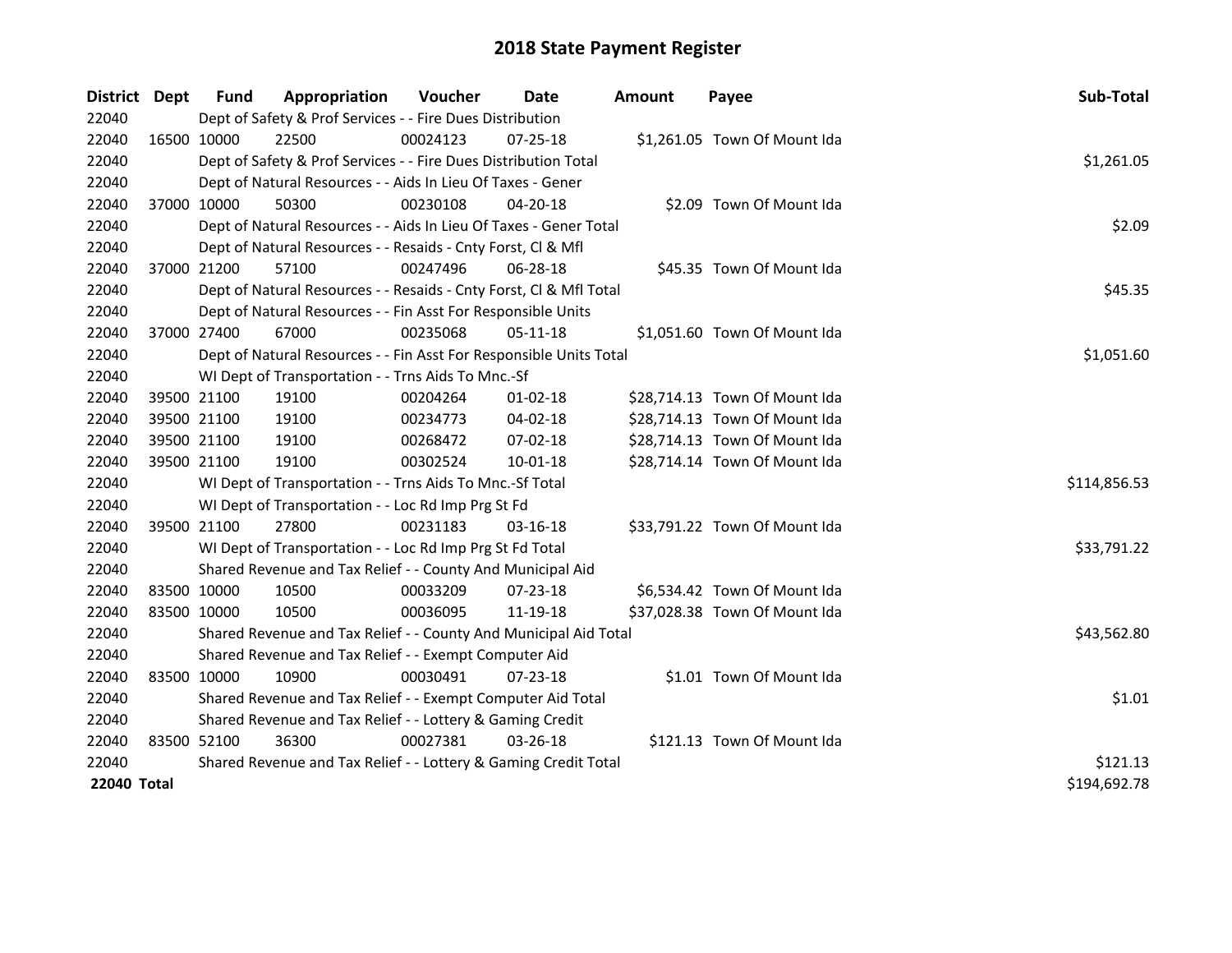| District Dept | <b>Fund</b> | Appropriation                                                      | <b>Voucher</b> | Date           | <b>Amount</b> | Payee                       | Sub-Total    |
|---------------|-------------|--------------------------------------------------------------------|----------------|----------------|---------------|-----------------------------|--------------|
| 22042         |             | Dept of Safety & Prof Services - - Fire Dues Distribution          |                |                |               |                             |              |
| 22042         | 16500 10000 | 22500                                                              | 00024124       | 07-25-18       |               | \$1,675.25 Town Of Muscoda  |              |
| 22042         |             | Dept of Safety & Prof Services - - Fire Dues Distribution Total    |                |                |               |                             | \$1,675.25   |
| 22042         |             | Dept of Natural Resources - - Aids In Lieu Of Taxes - Gener        |                |                |               |                             |              |
| 22042         | 37000 10000 | 50300                                                              | 00211921       | $02 - 02 - 18$ |               | \$268.26 Town Of Muscoda    |              |
| 22042         | 37000 10000 | 50300                                                              | 00211922       | $02 - 02 - 18$ |               | \$4,874.11 Town Of Muscoda  |              |
| 22042         | 37000 10000 | 50300                                                              | 00230498       | 04-20-18       |               | \$496.31 Town Of Muscoda    |              |
| 22042         |             | Dept of Natural Resources - - Aids In Lieu Of Taxes - Gener Total  | \$5,638.68     |                |               |                             |              |
| 22042         |             | Dept of Natural Resources - - Resaids - Cnty Forst, CI & Mfl       |                |                |               |                             |              |
| 22042         | 37000 21200 | 57100                                                              | 00247497       | 06-28-18       |               | \$470.62 Town Of Muscoda    |              |
| 22042         |             | Dept of Natural Resources - - Resaids - Cnty Forst, Cl & Mfl Total |                |                |               |                             | \$470.62     |
| 22042         |             | Dept of Natural Resources - - Aids In Lieu Of Taxes - Sum S        |                |                |               |                             |              |
| 22042         | 37000 21200 | 57900                                                              | 00230497       | 04-20-18       |               | \$1,243.62 Town Of Muscoda  |              |
| 22042         |             | Dept of Natural Resources - - Aids In Lieu Of Taxes - Sum S Total  | \$1,243.62     |                |               |                             |              |
| 22042         |             | WI Dept of Transportation - - Trns Aids To Mnc.-Sf                 |                |                |               |                             |              |
| 22042         | 39500 21100 | 19100                                                              | 00204265       | $01 - 02 - 18$ |               | \$19,323.83 Town Of Muscoda |              |
| 22042         | 39500 21100 | 19100                                                              | 00234774       | 04-02-18       |               | \$19,323.83 Town Of Muscoda |              |
| 22042         | 39500 21100 | 19100                                                              | 00268473       | $07 - 02 - 18$ |               | \$19,323.83 Town Of Muscoda |              |
| 22042         | 39500 21100 | 19100                                                              | 00302525       | $10 - 01 - 18$ |               | \$19,323.83 Town Of Muscoda |              |
| 22042         |             | WI Dept of Transportation - - Trns Aids To Mnc.-Sf Total           |                |                |               |                             | \$77,295.32  |
| 22042         |             | Shared Revenue and Tax Relief - - County And Municipal Aid         |                |                |               |                             |              |
| 22042         | 83500 10000 | 10500                                                              | 00033210       | 07-23-18       |               | \$5,501.45 Town Of Muscoda  |              |
| 22042         | 83500 10000 | 10500                                                              | 00036096       | 11-19-18       |               | \$31,174.85 Town Of Muscoda |              |
| 22042         |             | Shared Revenue and Tax Relief - - County And Municipal Aid Total   | \$36,676.30    |                |               |                             |              |
| 22042         |             | Shared Revenue and Tax Relief - - Utility Aid                      |                |                |               |                             |              |
| 22042         | 83500 10000 | 11000                                                              | 00033210       | 07-23-18       |               | \$5.22 Town Of Muscoda      |              |
| 22042         | 83500 10000 | 11000                                                              | 00036096       | 11-19-18       |               | \$29.74 Town Of Muscoda     |              |
| 22042         |             | Shared Revenue and Tax Relief - - Utility Aid Total                | \$34.96        |                |               |                             |              |
| 22042 Total   |             |                                                                    |                |                |               |                             | \$123,034.75 |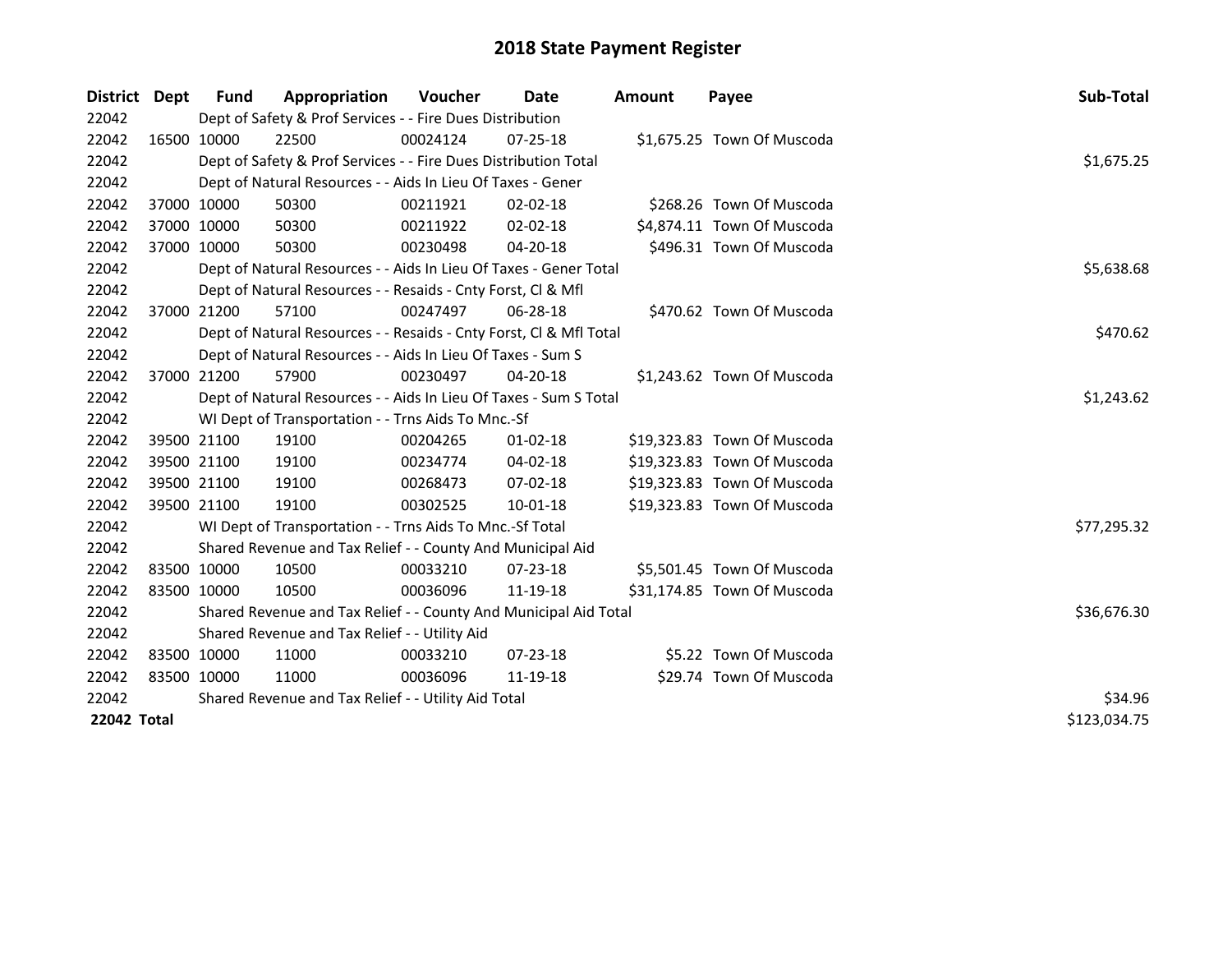| District    | Dept | <b>Fund</b> | Appropriation                                                      | <b>Voucher</b> | Date           | <b>Amount</b> | Payee                               | Sub-Total    |  |  |
|-------------|------|-------------|--------------------------------------------------------------------|----------------|----------------|---------------|-------------------------------------|--------------|--|--|
| 22044       |      |             | Dept of Safety & Prof Services - - Fire Dues Distribution          |                |                |               |                                     |              |  |  |
| 22044       |      | 16500 10000 | 22500                                                              | 00024125       | $07 - 25 - 18$ |               | \$1,819.47 Town Of North Lancaster  |              |  |  |
| 22044       |      |             | Dept of Safety & Prof Services - - Fire Dues Distribution Total    |                |                |               |                                     | \$1,819.47   |  |  |
| 22044       |      |             | Dept of Natural Resources - - Resaids - Cnty Forst, CI & Mfl       |                |                |               |                                     |              |  |  |
| 22044       |      | 37000 21200 | 57100                                                              | 00247498       | $06 - 28 - 18$ |               | \$40.27 Town Of North Lancaster     |              |  |  |
| 22044       |      |             | Dept of Natural Resources - - Resaids - Cnty Forst, Cl & Mfl Total | \$40.27        |                |               |                                     |              |  |  |
| 22044       |      |             | Dept of Natural Resources - - Fin Asst For Responsible Units       |                |                |               |                                     |              |  |  |
| 22044       |      | 37000 27400 | 67000                                                              | 00235499       | $05-11-18$     |               | \$1,458.14 Town Of North Lancaster  |              |  |  |
| 22044       |      |             | Dept of Natural Resources - - Fin Asst For Responsible Units Total |                |                |               |                                     | \$1,458.14   |  |  |
| 22044       |      |             | WI Dept of Transportation - - Trns Aids To Mnc.-Sf                 |                |                |               |                                     |              |  |  |
| 22044       |      | 39500 21100 | 19100                                                              | 00204266       | $01 - 02 - 18$ |               | \$25,878.84 Town Of North Lancaster |              |  |  |
| 22044       |      | 39500 21100 | 19100                                                              | 00234775       | 04-02-18       |               | \$25,878.84 Town Of North Lancaster |              |  |  |
| 22044       |      | 39500 21100 | 19100                                                              | 00268474       | $07 - 02 - 18$ |               | \$25,878.84 Town Of North Lancaster |              |  |  |
| 22044       |      | 39500 21100 | 19100                                                              | 00302526       | 10-01-18       |               | \$25,878.85 Town Of North Lancaster |              |  |  |
| 22044       |      |             | WI Dept of Transportation - - Trns Aids To Mnc.-Sf Total           |                |                |               |                                     | \$103,515.37 |  |  |
| 22044       |      |             | Shared Revenue and Tax Relief - - County And Municipal Aid         |                |                |               |                                     |              |  |  |
| 22044       |      | 83500 10000 | 10500                                                              | 00033211       | 07-23-18       |               | \$4,666.17 Town Of North Lancaster  |              |  |  |
| 22044       |      | 83500 10000 | 10500                                                              | 00036097       | 11-19-18       |               | \$26,441.61 Town Of North Lancaster |              |  |  |
| 22044       |      |             | Shared Revenue and Tax Relief - - County And Municipal Aid Total   |                |                |               |                                     | \$31,107.78  |  |  |
| 22044       |      |             | Shared Revenue and Tax Relief - - Exempt Computer Aid              |                |                |               |                                     |              |  |  |
| 22044       |      | 83500 10000 | 10900                                                              | 00030492       | $07 - 23 - 18$ |               | \$23.34 Town Of North Lancaster     |              |  |  |
| 22044       |      |             | Shared Revenue and Tax Relief - - Exempt Computer Aid Total        |                |                |               |                                     | \$23.34      |  |  |
| 22044       |      |             | Shared Revenue and Tax Relief - - Utility Aid                      |                |                |               |                                     |              |  |  |
| 22044       |      | 83500 10000 | 11000                                                              | 00033211       | $07 - 23 - 18$ |               | \$27.98 Town Of North Lancaster     |              |  |  |
| 22044       |      | 83500 10000 | 11000                                                              | 00036097       | 11-19-18       |               | \$628.17 Town Of North Lancaster    |              |  |  |
| 22044       |      |             | Shared Revenue and Tax Relief - - Utility Aid Total                | \$656.15       |                |               |                                     |              |  |  |
| 22044 Total |      |             |                                                                    |                |                |               |                                     | \$138,620.52 |  |  |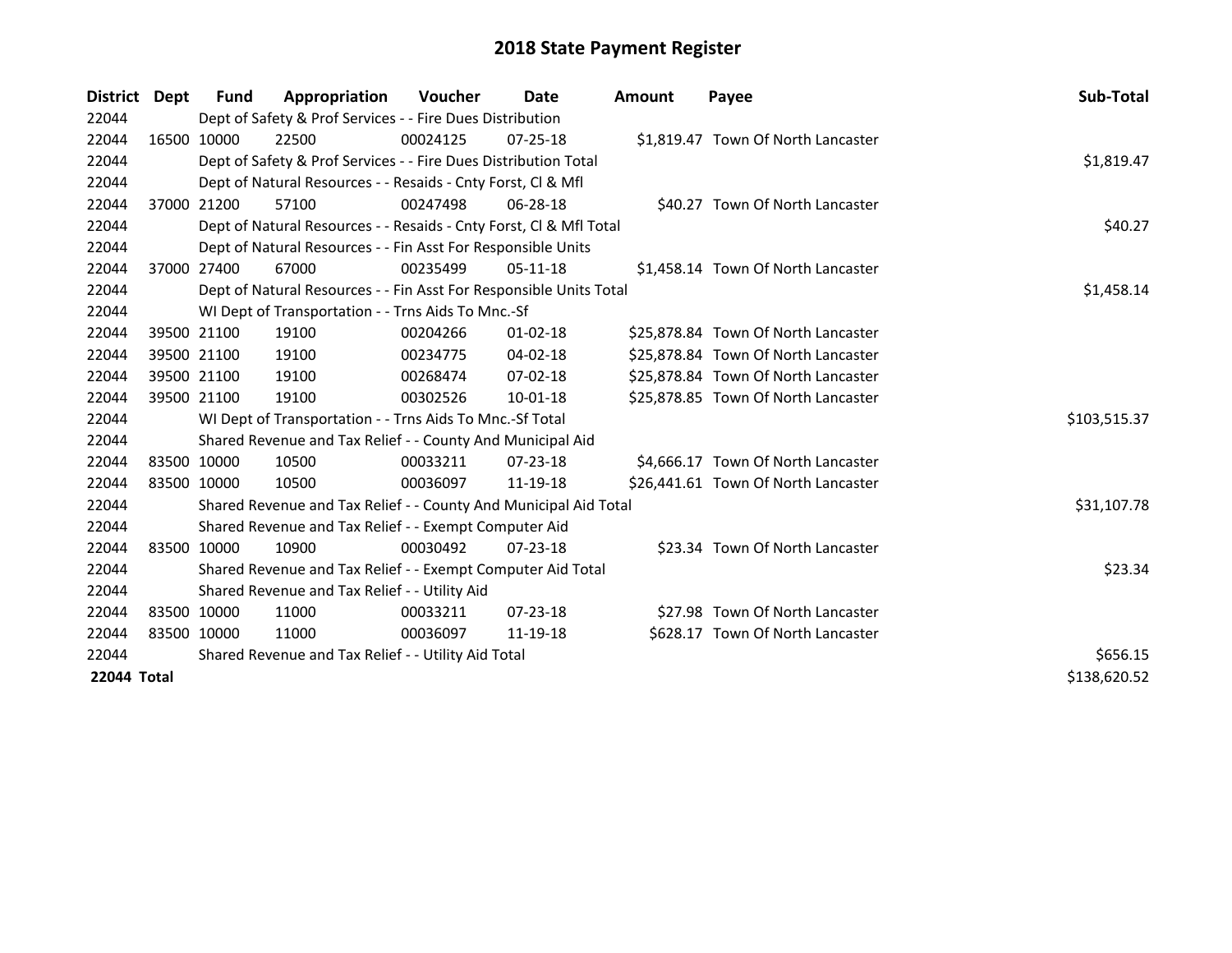| District    | <b>Dept</b> | Fund                                                        | Appropriation                                                          | <b>Voucher</b> | Date           | <b>Amount</b> | Payee                     | Sub-Total    |
|-------------|-------------|-------------------------------------------------------------|------------------------------------------------------------------------|----------------|----------------|---------------|---------------------------|--------------|
| 22046       |             |                                                             | Dept of Safety & Prof Services - - Fire Dues Distribution              |                |                |               |                           |              |
| 22046       |             | 16500 10000                                                 | 22500                                                                  | 00024126       | 07-25-18       |               | \$2,384.30 Town Of Paris  |              |
| 22046       |             |                                                             | Dept of Safety & Prof Services - - Fire Dues Distribution Total        |                |                |               |                           | \$2,384.30   |
| 22046       |             |                                                             | Dept of Natural Resources - - Aids In Lieu Of Taxes - Gener            |                |                |               |                           |              |
| 22046       |             | 37000 10000                                                 | 50300                                                                  | 00211821       | 02-02-18       |               | \$685.85 Town Of Paris    |              |
| 22046       |             |                                                             | Dept of Natural Resources - - Aids In Lieu Of Taxes - Gener Total      |                |                |               |                           | \$685.85     |
| 22046       |             |                                                             | Dept of Natural Resources - - Resaids - Cnty Forst, Cl & Mfl           |                |                |               |                           |              |
| 22046       |             | 37000 21200                                                 | 57100                                                                  | 00247499       | 06-28-18       |               | \$157.87 Town Of Paris    |              |
| 22046       |             |                                                             | Dept of Natural Resources - - Resaids - Cnty Forst, Cl & Mfl Total     |                |                |               |                           | \$157.87     |
| 22046       |             |                                                             | Dept of Natural Resources - - Fin Asst For Responsible Units           |                |                |               |                           |              |
| 22046       |             | 37000 27400                                                 | 67000                                                                  | 00235500       | 05-11-18       |               | \$2,448.72 Town Of Paris  |              |
| 22046       |             |                                                             | Dept of Natural Resources - - Fin Asst For Responsible Units Total     |                |                |               |                           | \$2,448.72   |
| 22046       |             |                                                             | WI Dept of Transportation - - Trns Aids To Mnc.-Sf                     |                |                |               |                           |              |
| 22046       |             | 39500 21100                                                 | 19100                                                                  | 00204267       | $01 - 02 - 18$ |               | \$25,741.47 Town Of Paris |              |
| 22046       |             | 39500 21100                                                 | 19100                                                                  | 00234776       | 04-02-18       |               | \$25,741.47 Town Of Paris |              |
| 22046       |             | 39500 21100                                                 | 19100                                                                  | 00268475       | 07-02-18       |               | \$25,741.47 Town Of Paris |              |
| 22046       |             | 39500 21100                                                 | 19100                                                                  | 00302527       | $10 - 01 - 18$ |               | \$25,741.49 Town Of Paris |              |
| 22046       |             |                                                             | WI Dept of Transportation - - Trns Aids To Mnc.-Sf Total               |                |                |               |                           | \$102,965.90 |
| 22046       |             |                                                             | Department of Military Affairs - - Disaster Recovery Aid               |                |                |               |                           |              |
| 22046       |             | 46500 10000                                                 | 30500                                                                  | 00052640       | 12-06-18       |               | \$1,966.28 Town Of Paris  |              |
| 22046       |             |                                                             | Department of Military Affairs - - Disaster Recovery Aid Total         |                |                |               |                           | \$1,966.28   |
| 22046       |             |                                                             | Department of Military Affairs - - Federal Aid, Local Assistance       |                |                |               |                           |              |
| 22046       |             | 46500 10000                                                 | 34200                                                                  | 00052640       | 12-06-18       |               | \$11,797.67 Town Of Paris |              |
| 22046       |             |                                                             | Department of Military Affairs - - Federal Aid, Local Assistance Total |                |                |               |                           | \$11,797.67  |
| 22046       |             |                                                             | Shared Revenue and Tax Relief - - County And Municipal Aid             |                |                |               |                           |              |
| 22046       |             | 83500 10000                                                 | 10500                                                                  | 00033212       | 07-23-18       |               | \$7,043.48 Town Of Paris  |              |
| 22046       |             | 83500 10000                                                 | 10500                                                                  | 00036098       | 11-19-18       |               | \$39,913.05 Town Of Paris |              |
| 22046       |             |                                                             | Shared Revenue and Tax Relief - - County And Municipal Aid Total       |                |                |               |                           | \$46,956.53  |
| 22046       |             |                                                             | Shared Revenue and Tax Relief - - Exempt Computer Aid                  |                |                |               |                           |              |
| 22046       |             | 83500 10000                                                 | 10900                                                                  | 00030493       | 07-23-18       |               | \$2.03 Town Of Paris      |              |
| 22046       |             | Shared Revenue and Tax Relief - - Exempt Computer Aid Total | \$2.03                                                                 |                |                |               |                           |              |
| 22046 Total |             |                                                             |                                                                        |                |                |               |                           | \$169,365.15 |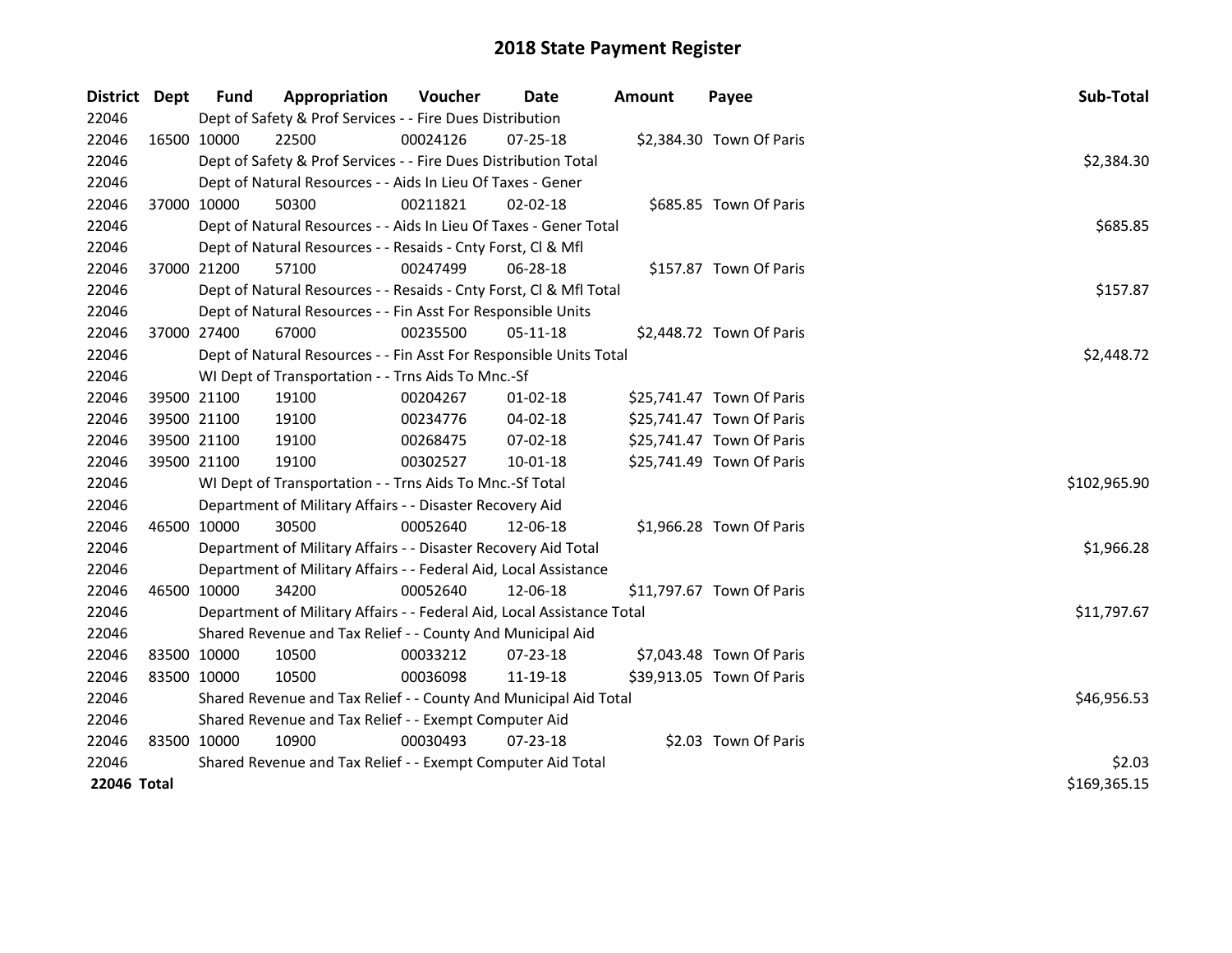| <b>District</b> | Dept         | <b>Fund</b>                                           | Appropriation                                                         | <b>Voucher</b> | Date           | Amount | Payee                           | Sub-Total   |  |  |  |
|-----------------|--------------|-------------------------------------------------------|-----------------------------------------------------------------------|----------------|----------------|--------|---------------------------------|-------------|--|--|--|
| 22048           |              |                                                       | Dept of Safety & Prof Services - - Fire Dues Distribution             |                |                |        |                                 |             |  |  |  |
| 22048           |              | 16500 10000                                           | 22500                                                                 | 00024127       | $07 - 24 - 18$ |        | \$811.34 Town Of Patch Grove    |             |  |  |  |
| 22048           |              |                                                       | Dept of Safety & Prof Services - - Fire Dues Distribution Total       |                |                |        |                                 | \$811.34    |  |  |  |
| 22048           |              |                                                       | Dept of Natural Resources - - Resaids - Cnty Forst, CI & Mfl          |                |                |        |                                 |             |  |  |  |
| 22048           |              | 37000 21200                                           | 57100                                                                 | 00247500       | 06-28-18       |        | \$138.48 Town Of Patch Grove    |             |  |  |  |
| 22048           |              |                                                       | Dept of Natural Resources - - Resaids - Cnty Forst, Cl & Mfl Total    |                | \$138.48       |        |                                 |             |  |  |  |
| 22048           |              |                                                       | Dept of Natural Resources - - Fin Asst For Responsible Units          |                |                |        |                                 |             |  |  |  |
| 22048           |              | 37000 27400                                           | 67000                                                                 | 00235814       | $05-11-18$     |        | \$616.54 Town Of Patch Grove    |             |  |  |  |
| 22048           |              |                                                       | Dept of Natural Resources - - Fin Asst For Responsible Units Total    |                |                |        |                                 |             |  |  |  |
| 22048           |              |                                                       | WI Dept of Transportation - - Trns Aids To Mnc.-Sf                    |                |                |        |                                 |             |  |  |  |
| 22048           |              | 39500 21100                                           | 19100                                                                 | 00204268       | $01 - 02 - 18$ |        | \$23,316.64 Town Of Patch Grove |             |  |  |  |
| 22048           |              | 39500 21100                                           | 19100                                                                 | 00234777       | $04 - 02 - 18$ |        | \$23,316.64 Town Of Patch Grove |             |  |  |  |
| 22048           |              | 39500 21100                                           | 19100                                                                 | 00268476       | $07-02-18$     |        | \$23,316.64 Town Of Patch Grove |             |  |  |  |
| 22048           |              | 39500 21100                                           | 19100                                                                 | 00302528       | $10 - 01 - 18$ |        | \$23,316.64 Town Of Patch Grove |             |  |  |  |
| 22048           |              |                                                       | WI Dept of Transportation - - Trns Aids To Mnc.-Sf Total              |                |                |        |                                 | \$93,266.56 |  |  |  |
| 22048           |              |                                                       | Shared Revenue and Tax Relief - - Expenditure Restraint Program       |                |                |        |                                 |             |  |  |  |
| 22048           |              | 83500 10000                                           | 10100                                                                 | 00033213       | 07-23-18       |        | \$1,850.90 Town Of Patch Grove  |             |  |  |  |
| 22048           |              | 83500 10000                                           | 10100                                                                 | 00036099       | 11-19-18       |        | \$0.01 Town Of Patch Grove      |             |  |  |  |
| 22048           |              |                                                       | Shared Revenue and Tax Relief - - Expenditure Restraint Program Total |                |                |        |                                 | \$1,850.91  |  |  |  |
| 22048           |              |                                                       | Shared Revenue and Tax Relief - - County And Municipal Aid            |                |                |        |                                 |             |  |  |  |
| 22048           |              | 83500 10000                                           | 10500                                                                 | 00033213       | $07 - 23 - 18$ |        | \$4,669.92 Town Of Patch Grove  |             |  |  |  |
| 22048           |              | 83500 10000                                           | 10500                                                                 | 00036099       | 11-19-18       |        | \$26,462.90 Town Of Patch Grove |             |  |  |  |
| 22048           |              |                                                       | Shared Revenue and Tax Relief - - County And Municipal Aid Total      |                |                |        |                                 | \$31,132.82 |  |  |  |
| 22048           |              | Shared Revenue and Tax Relief - - Exempt Computer Aid |                                                                       |                |                |        |                                 |             |  |  |  |
| 22048           |              | 83500 10000                                           | 10900                                                                 | 00030494       | $07 - 23 - 18$ |        | \$31.46 Town Of Patch Grove     |             |  |  |  |
| 22048           |              |                                                       | Shared Revenue and Tax Relief - - Exempt Computer Aid Total           | \$31.46        |                |        |                                 |             |  |  |  |
| 22048 Total     | \$127,848.11 |                                                       |                                                                       |                |                |        |                                 |             |  |  |  |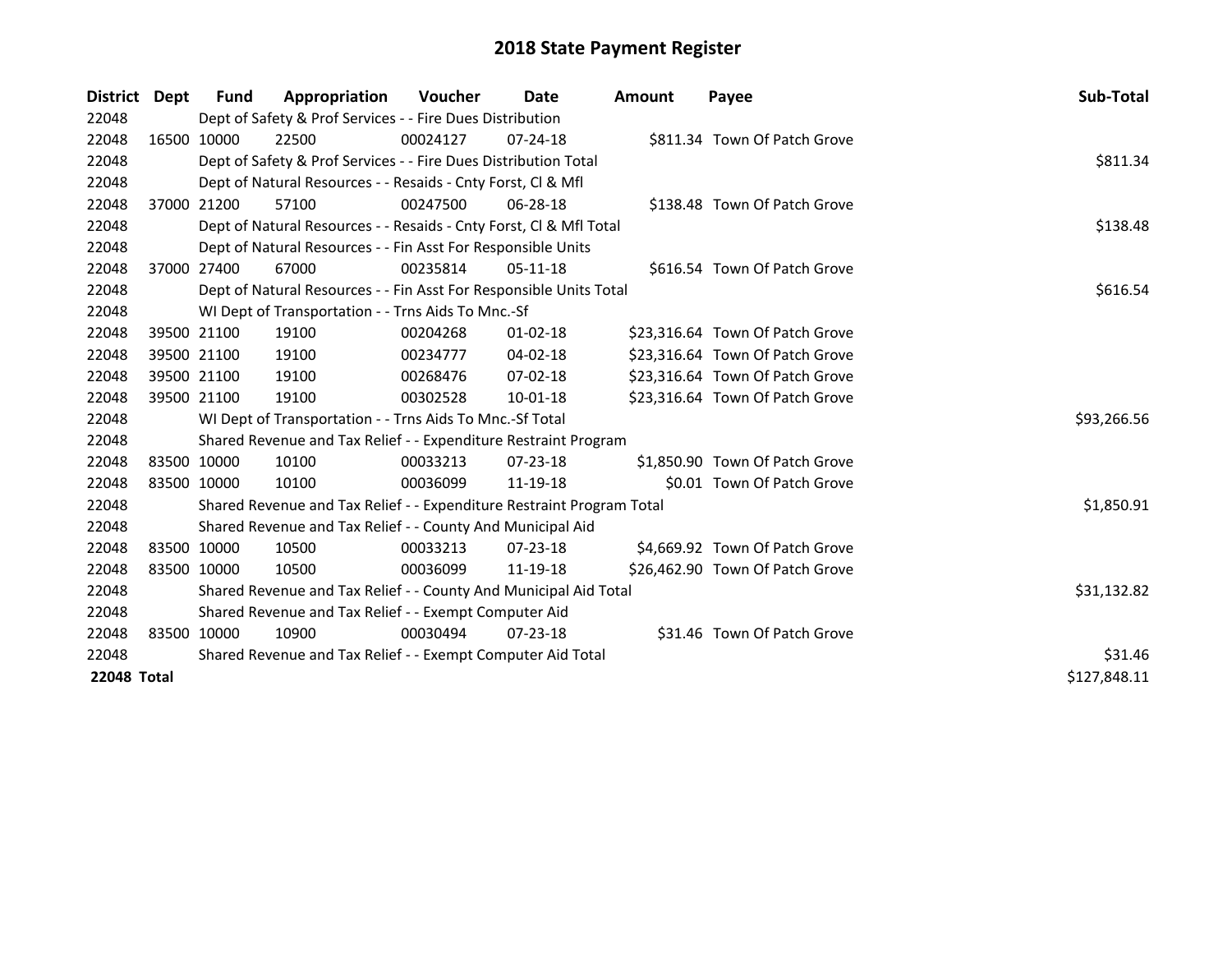| District Dept | <b>Fund</b>                                               | Appropriation                                                      | Voucher  | Date           | <b>Amount</b> | Payee                           | Sub-Total    |  |  |
|---------------|-----------------------------------------------------------|--------------------------------------------------------------------|----------|----------------|---------------|---------------------------------|--------------|--|--|
| 22050         |                                                           | Dept of Safety & Prof Services - - Fire Dues Distribution          |          |                |               |                                 |              |  |  |
| 22050         | 16500 10000                                               | 22500                                                              | 00024128 | 07-25-18       |               | \$5,690.73 Town Of Platteville  |              |  |  |
| 22050         |                                                           | Dept of Safety & Prof Services - - Fire Dues Distribution Total    |          |                |               |                                 | \$5,690.73   |  |  |
| 22050         |                                                           | Dept of Natural Resources - - Aids In Lieu Of Taxes - Gener        |          |                |               |                                 |              |  |  |
| 22050         | 37000 10000                                               | 50300                                                              | 00230151 | 04-20-18       |               | \$32.71 Town Of Platteville     |              |  |  |
| 22050         |                                                           | Dept of Natural Resources - - Aids In Lieu Of Taxes - Gener Total  |          |                |               |                                 | \$32.71      |  |  |
| 22050         |                                                           | Dept of Natural Resources - - Resaids - Cnty Forst, Cl & Mfl       |          |                |               |                                 |              |  |  |
| 22050         | 37000 21200                                               | 57100                                                              | 00247501 | 06-28-18       |               | \$53.69 Town Of Platteville     |              |  |  |
| 22050         |                                                           | Dept of Natural Resources - - Resaids - Cnty Forst, Cl & Mfl Total |          |                |               |                                 | \$53.69      |  |  |
| 22050         |                                                           | Dept of Natural Resources - - Fin Asst For Responsible Units       |          |                |               |                                 |              |  |  |
| 22050         | 37000 27400                                               | 67000                                                              | 00235369 | $05-11-18$     |               | \$3,984.53 Town Of Platteville  |              |  |  |
| 22050         |                                                           | Dept of Natural Resources - - Fin Asst For Responsible Units Total |          |                |               |                                 | \$3,984.53   |  |  |
| 22050         |                                                           | WI Dept of Transportation - - Trns Aids To Mnc.-Sf                 |          |                |               |                                 |              |  |  |
| 22050         | 39500 21100                                               | 19100                                                              | 00204269 | 01-02-18       |               | \$25,454.79 Town Of Platteville |              |  |  |
| 22050         | 39500 21100                                               | 19100                                                              | 00234778 | 04-02-18       |               | \$25,454.79 Town Of Platteville |              |  |  |
| 22050         | 39500 21100                                               | 19100                                                              | 00268477 | 07-02-18       |               | \$25,454.79 Town Of Platteville |              |  |  |
| 22050         | 39500 21100                                               | 19100                                                              | 00302529 | $10 - 01 - 18$ |               | \$25,454.81 Town Of Platteville |              |  |  |
| 22050         |                                                           | WI Dept of Transportation - - Trns Aids To Mnc.-Sf Total           |          |                |               |                                 | \$101,819.18 |  |  |
| 22050         |                                                           | Shared Revenue and Tax Relief - - County And Municipal Aid         |          |                |               |                                 |              |  |  |
| 22050         | 83500 10000                                               | 10500                                                              | 00033214 | 07-23-18       |               | \$3,785.73 Town Of Platteville  |              |  |  |
| 22050         | 83500 10000                                               | 10500                                                              | 00036100 | 11-19-18       |               | \$21,452.45 Town Of Platteville |              |  |  |
| 22050         |                                                           | Shared Revenue and Tax Relief - - County And Municipal Aid Total   |          |                |               |                                 | \$25,238.18  |  |  |
| 22050         |                                                           | Shared Revenue and Tax Relief - - Exempt Computer Aid              |          |                |               |                                 |              |  |  |
| 22050         | 83500 10000                                               | 10900                                                              | 00030495 | 07-23-18       |               | \$89.29 Town Of Platteville     |              |  |  |
| 22050         |                                                           | Shared Revenue and Tax Relief - - Exempt Computer Aid Total        |          |                |               |                                 | \$89.29      |  |  |
| 22050         |                                                           | Shared Revenue and Tax Relief - - Utility Aid                      |          |                |               |                                 |              |  |  |
| 22050         | 83500 10000                                               | 11000                                                              | 00033214 | $07 - 23 - 18$ |               | \$1,371.39 Town Of Platteville  |              |  |  |
| 22050         | 83500 10000                                               | 11000                                                              | 00036100 | 11-19-18       |               | \$7,850.85 Town Of Platteville  |              |  |  |
| 22050         | Shared Revenue and Tax Relief - - Utility Aid Total       | \$9,222.24                                                         |          |                |               |                                 |              |  |  |
| 22050         | Shared Revenue and Tax Relief - - Lottery & Gaming Credit |                                                                    |          |                |               |                                 |              |  |  |
| 22050         | 83500 52100                                               | 36300                                                              | 00027382 | $03 - 26 - 18$ |               | \$1,606.68 Town Of Platteville  |              |  |  |
| 22050         |                                                           | Shared Revenue and Tax Relief - - Lottery & Gaming Credit Total    |          |                |               |                                 | \$1,606.68   |  |  |
| 22050 Total   |                                                           |                                                                    |          |                |               |                                 | \$147,737.23 |  |  |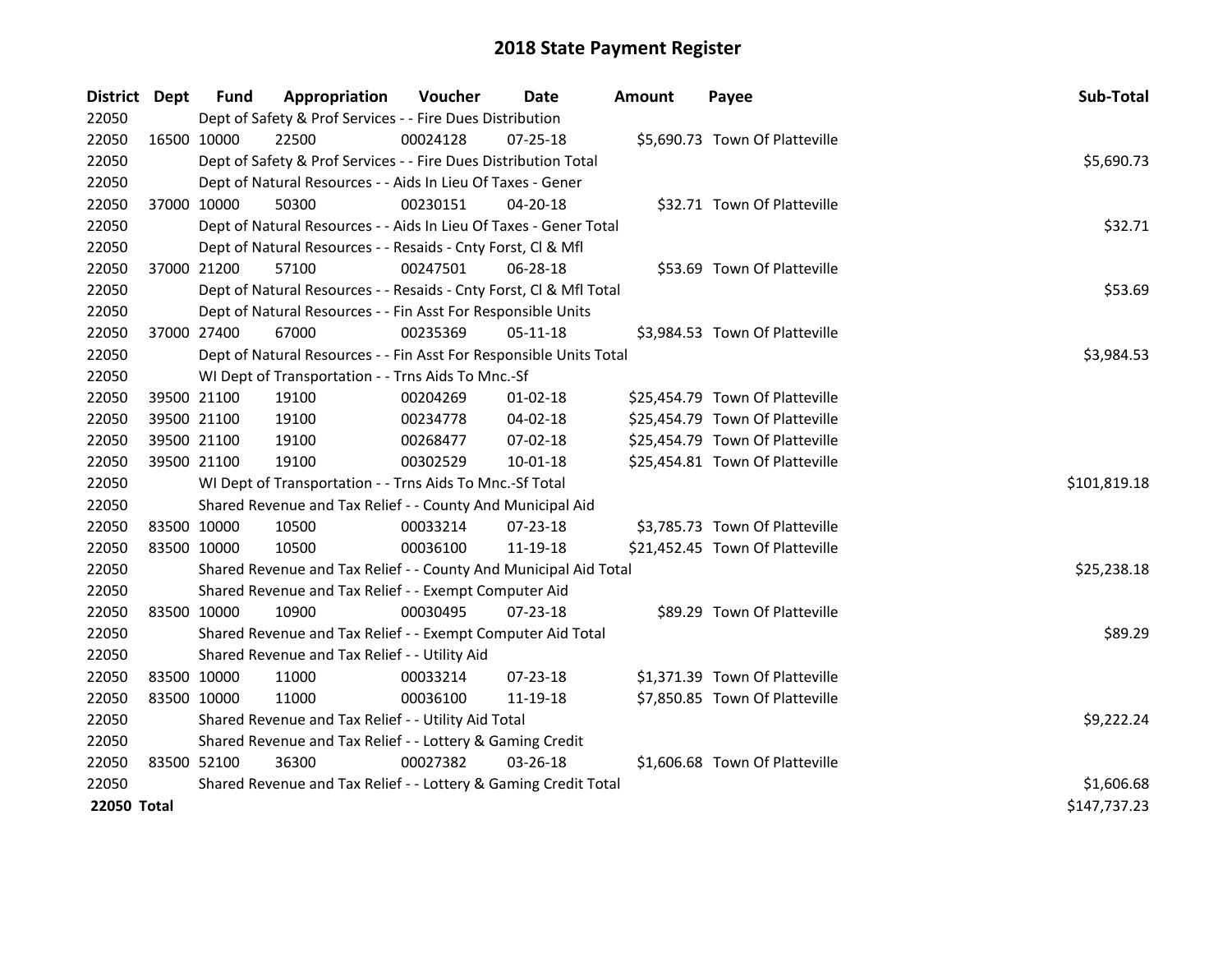| District Dept |             | <b>Fund</b> | Appropriation                                                          | Voucher  | Date     | <b>Amount</b> | Payee                      | Sub-Total    |
|---------------|-------------|-------------|------------------------------------------------------------------------|----------|----------|---------------|----------------------------|--------------|
| 22052         |             |             | Dept of Safety & Prof Services - - Fire Dues Distribution              |          |          |               |                            |              |
| 22052         |             | 16500 10000 | 22500                                                                  | 00024129 | 07-25-18 |               | \$2,531.36 Town Of Potosi  |              |
| 22052         |             |             | Dept of Safety & Prof Services - - Fire Dues Distribution Total        |          |          |               |                            | \$2,531.36   |
| 22052         |             |             | Dept of Natural Resources - - Resaids - Cnty Forst, Cl & Mfl           |          |          |               |                            |              |
| 22052         |             | 37000 21200 | 57100                                                                  | 00247502 | 06-28-18 |               | \$132.83 Town Of Potosi    |              |
| 22052         |             |             | Dept of Natural Resources - - Resaids - Cnty Forst, Cl & Mfl Total     |          |          |               |                            | \$132.83     |
| 22052         |             |             | Dept of Natural Resources - - Fin Asst For Responsible Units           |          |          |               |                            |              |
| 22052         | 37000 27400 |             | 67000                                                                  | 00235501 | 05-11-18 |               | \$2,255.36 Town Of Potosi  |              |
| 22052         |             |             | Dept of Natural Resources - - Fin Asst For Responsible Units Total     |          |          |               |                            | \$2,255.36   |
| 22052         |             |             | WI Dept of Transportation - - Trns Aids To Mnc.-Sf                     |          |          |               |                            |              |
| 22052         | 39500 21100 |             | 19100                                                                  | 00204270 | 01-02-18 |               | \$38,898.89 Town Of Potosi |              |
| 22052         |             | 39500 21100 | 19100                                                                  | 00234779 | 04-02-18 |               | \$38,898.89 Town Of Potosi |              |
| 22052         |             | 39500 21100 | 19100                                                                  | 00268478 | 07-02-18 |               | \$38,898.89 Town Of Potosi |              |
| 22052         |             | 39500 21100 | 19100                                                                  | 00302530 | 10-01-18 |               | \$38,898.90 Town Of Potosi |              |
| 22052         |             |             | WI Dept of Transportation - - Trns Aids To Mnc.-Sf Total               |          |          |               |                            | \$155,595.57 |
| 22052         |             |             | Department of Military Affairs - - Disaster Recovery Aid               |          |          |               |                            |              |
| 22052         | 46500 10000 |             | 30500                                                                  | 00051049 | 10-26-18 |               | \$11,262.98 Town Of Potosi |              |
| 22052         | 46500 10000 |             | 30500                                                                  | 00051327 | 10-31-18 |               | \$9,717.61 Town Of Potosi  |              |
| 22052         |             |             | Department of Military Affairs - - Disaster Recovery Aid Total         |          |          |               |                            | \$20,980.59  |
| 22052         |             |             | Department of Military Affairs - - Federal Aid, Local Assistance       |          |          |               |                            |              |
| 22052         | 46500 10000 |             | 34200                                                                  | 00041400 | 04-06-18 |               | \$27,934.50 Town Of Potosi |              |
| 22052         | 46500 10000 |             | 34200                                                                  | 00044689 | 06-14-18 |               | \$12,244.63 Town Of Potosi |              |
| 22052         | 46500 10000 |             | 34200                                                                  | 00051049 | 10-26-18 |               | \$27,398.73 Town Of Potosi |              |
| 22052         | 46500 10000 |             | 34200                                                                  | 00051327 | 10-31-18 |               | \$58,305.67 Town Of Potosi |              |
| 22052         |             |             | Department of Military Affairs - - Federal Aid, Local Assistance Total |          |          |               |                            | \$125,883.53 |
| 22052         |             |             | Shared Revenue and Tax Relief - - County And Municipal Aid             |          |          |               |                            |              |
| 22052         | 83500 10000 |             | 10500                                                                  | 00033215 | 07-23-18 |               | \$15,177.17 Town Of Potosi |              |
| 22052         | 83500 10000 |             | 10500                                                                  | 00036101 | 11-19-18 |               | \$86,003.93 Town Of Potosi |              |
| 22052         |             |             | Shared Revenue and Tax Relief - - County And Municipal Aid Total       |          |          |               |                            | \$101,181.10 |
| 22052         |             |             | Shared Revenue and Tax Relief - - Exempt Computer Aid                  |          |          |               |                            |              |
| 22052         | 83500 10000 |             | 10900                                                                  | 00030496 | 07-23-18 |               | \$4.06 Town Of Potosi      |              |
| 22052         |             |             | Shared Revenue and Tax Relief - - Exempt Computer Aid Total            |          |          |               |                            | \$4.06       |
| 22052         |             |             | Shared Revenue and Tax Relief - - Utility Aid                          |          |          |               |                            |              |
| 22052         | 83500 10000 |             | 11000                                                                  | 00033215 | 07-23-18 |               | \$131.48 Town Of Potosi    |              |
| 22052         | 83500 10000 |             | 11000                                                                  | 00036101 | 11-19-18 |               | \$756.85 Town Of Potosi    |              |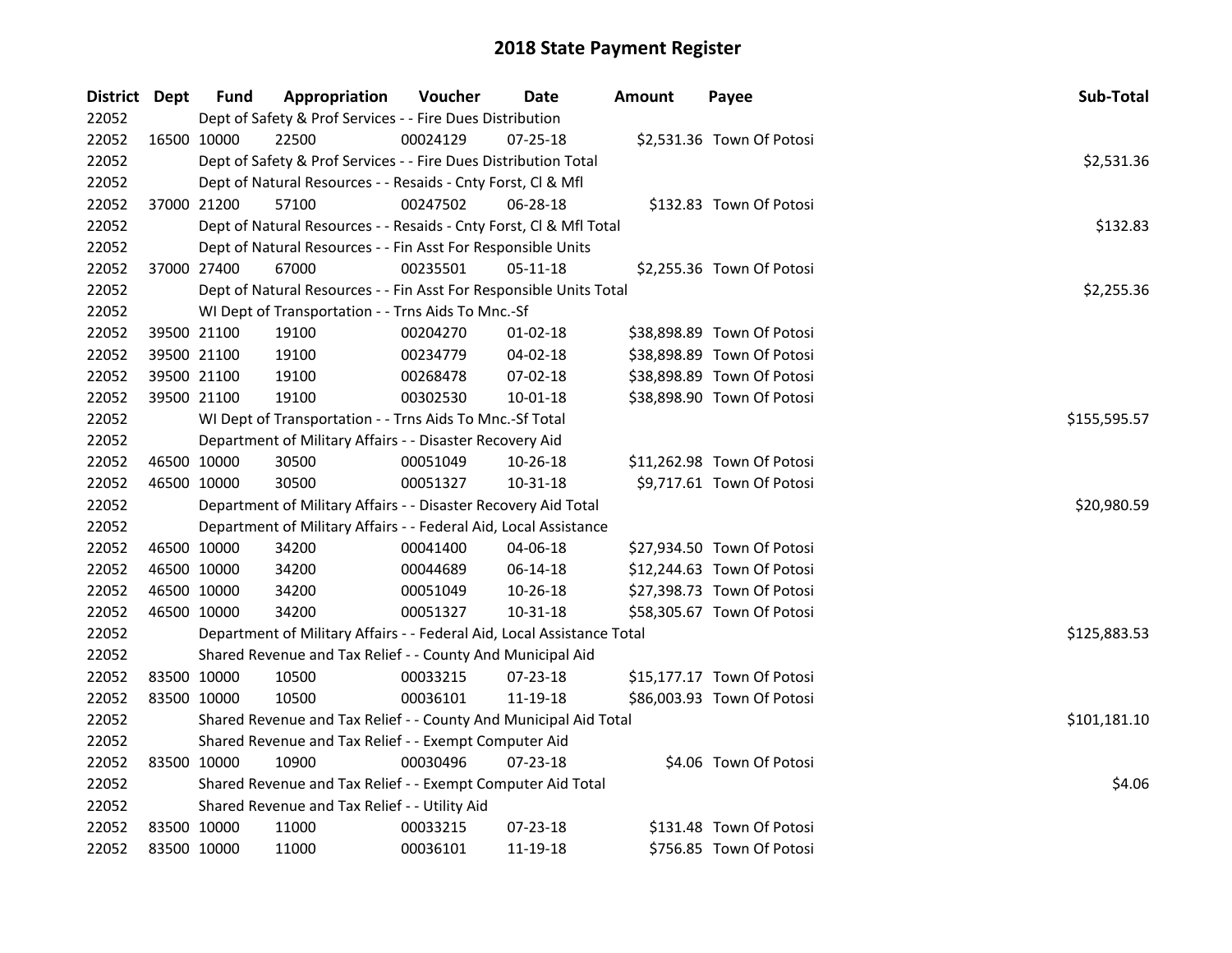| District Dept | Fund | Appropriation                                       | Voucher | Date | Amount | Payee | Sub-Total    |
|---------------|------|-----------------------------------------------------|---------|------|--------|-------|--------------|
| 22052         |      | Shared Revenue and Tax Relief - - Utility Aid Total |         |      |        |       | \$888.33     |
| 22052 Total   |      |                                                     |         |      |        |       | \$409,452.73 |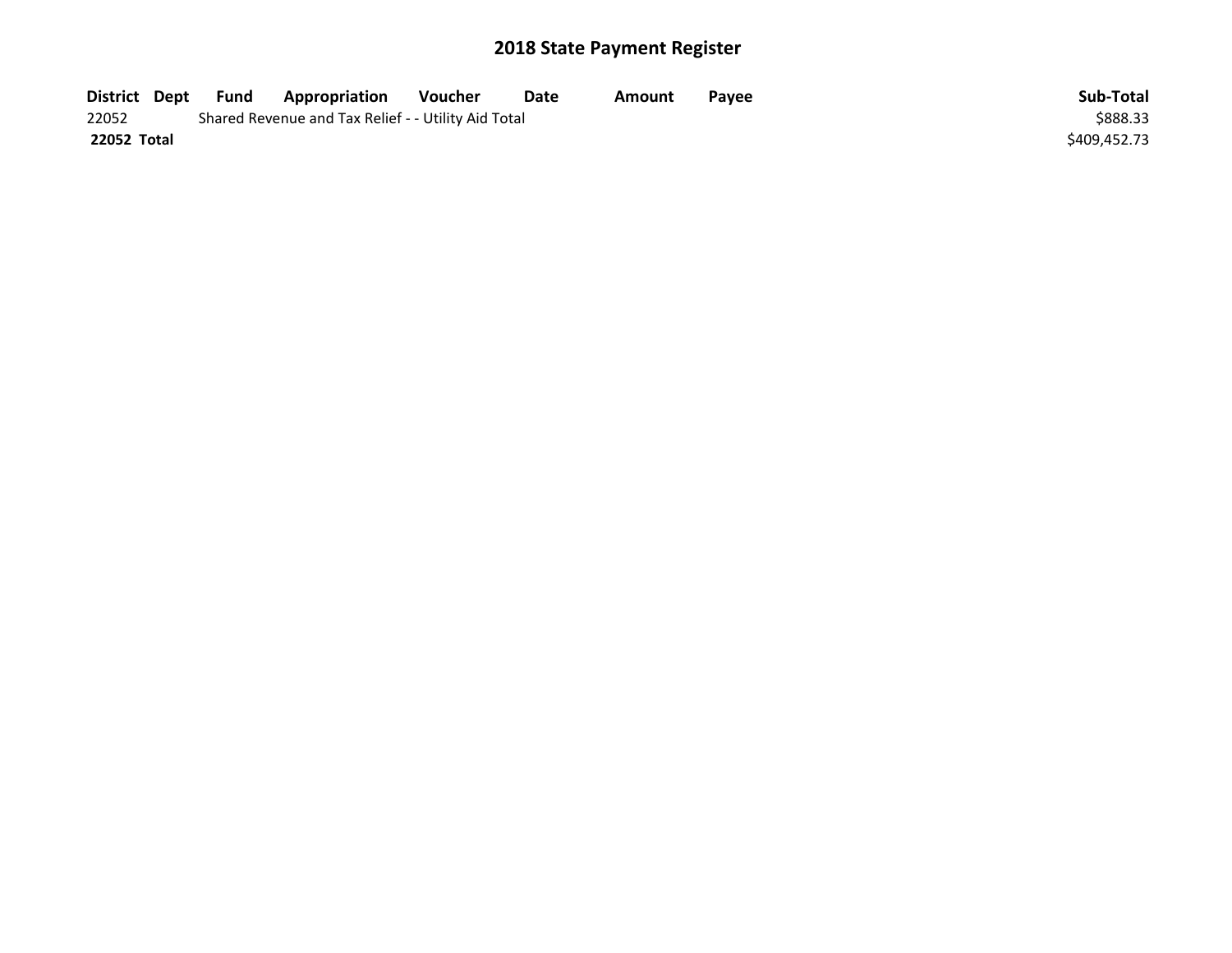| District | <b>Dept</b>                 | Fund                                                      | Appropriation                                                      | <b>Voucher</b> | Date           | <b>Amount</b> | Payee                       | Sub-Total    |  |  |
|----------|-----------------------------|-----------------------------------------------------------|--------------------------------------------------------------------|----------------|----------------|---------------|-----------------------------|--------------|--|--|
| 22054    |                             |                                                           | Dept of Safety & Prof Services - - Fire Dues Distribution          |                |                |               |                             |              |  |  |
| 22054    |                             | 16500 10000                                               | 22500                                                              | 00024130       | $07 - 26 - 18$ |               | \$2,661.82 Town Of Smelser  |              |  |  |
| 22054    |                             |                                                           | Dept of Safety & Prof Services - - Fire Dues Distribution Total    |                |                |               |                             | \$2,661.82   |  |  |
| 22054    |                             |                                                           | Dept of Natural Resources - - Resaids - Cnty Forst, Cl & Mfl       |                |                |               |                             |              |  |  |
| 22054    |                             | 37000 21200                                               | 57100                                                              | 00247503       | 06-28-18       |               | \$51.66 Town Of Smelser     |              |  |  |
| 22054    |                             |                                                           | Dept of Natural Resources - - Resaids - Cnty Forst, Cl & Mfl Total |                |                |               |                             | \$51.66      |  |  |
| 22054    |                             |                                                           | Dept of Natural Resources - - Fin Asst For Responsible Units       |                |                |               |                             |              |  |  |
| 22054    |                             | 37000 27400                                               | 67000                                                              | 00235538       | 05-11-18       |               | \$1,630.90 Town Of Smelser  |              |  |  |
| 22054    |                             |                                                           | Dept of Natural Resources - - Fin Asst For Responsible Units Total |                |                |               |                             | \$1,630.90   |  |  |
| 22054    |                             |                                                           | WI Dept of Transportation - - Trns Aids To Mnc.-Sf                 |                |                |               |                             |              |  |  |
| 22054    |                             | 39500 21100                                               | 19100                                                              | 00204271       | $01 - 02 - 18$ |               | \$30,740.45 Town Of Smelser |              |  |  |
| 22054    |                             | 39500 21100                                               | 19100                                                              | 00234780       | 04-02-18       |               | \$30,740.45 Town Of Smelser |              |  |  |
| 22054    |                             | 39500 21100                                               | 19100                                                              | 00268479       | 07-02-18       |               | \$30,740.45 Town Of Smelser |              |  |  |
| 22054    |                             | 39500 21100                                               | 19100                                                              | 00302531       | $10 - 01 - 18$ |               | \$30,740.48 Town Of Smelser |              |  |  |
| 22054    |                             |                                                           | WI Dept of Transportation - - Trns Aids To Mnc.-Sf Total           |                |                |               |                             | \$122,961.83 |  |  |
| 22054    |                             |                                                           | Shared Revenue and Tax Relief - - County And Municipal Aid         |                |                |               |                             |              |  |  |
| 22054    |                             | 83500 10000                                               | 10500                                                              | 00033216       | 07-23-18       |               | \$3,002.39 Town Of Smelser  |              |  |  |
| 22054    |                             | 83500 10000                                               | 10500                                                              | 00036102       | 11-19-18       |               | \$17,013.56 Town Of Smelser |              |  |  |
| 22054    |                             |                                                           | Shared Revenue and Tax Relief - - County And Municipal Aid Total   |                |                |               |                             | \$20,015.95  |  |  |
| 22054    |                             |                                                           | Shared Revenue and Tax Relief - - Exempt Computer Aid              |                |                |               |                             |              |  |  |
| 22054    |                             | 83500 10000                                               | 10900                                                              | 00030497       | 07-23-18       |               | \$34.50 Town Of Smelser     |              |  |  |
| 22054    |                             |                                                           | Shared Revenue and Tax Relief - - Exempt Computer Aid Total        |                |                |               |                             | \$34.50      |  |  |
| 22054    |                             |                                                           | Shared Revenue and Tax Relief - - Utility Aid                      |                |                |               |                             |              |  |  |
| 22054    |                             | 83500 10000                                               | 11000                                                              | 00033216       | 07-23-18       |               | \$258.40 Town Of Smelser    |              |  |  |
| 22054    |                             | 83500 10000                                               | 11000                                                              | 00036102       | 11-19-18       |               | \$1,204.32 Town Of Smelser  |              |  |  |
| 22054    |                             |                                                           | Shared Revenue and Tax Relief - - Utility Aid Total                |                |                |               |                             | \$1,462.72   |  |  |
| 22054    |                             | Shared Revenue and Tax Relief - - Lottery & Gaming Credit |                                                                    |                |                |               |                             |              |  |  |
| 22054    |                             | 83500 52100                                               | 36300                                                              | 00027383       | 03-26-18       |               | \$271.44 Town Of Smelser    |              |  |  |
| 22054    |                             |                                                           | Shared Revenue and Tax Relief - - Lottery & Gaming Credit Total    |                |                |               |                             | \$271.44     |  |  |
|          | 22054 Total<br>\$149,090.82 |                                                           |                                                                    |                |                |               |                             |              |  |  |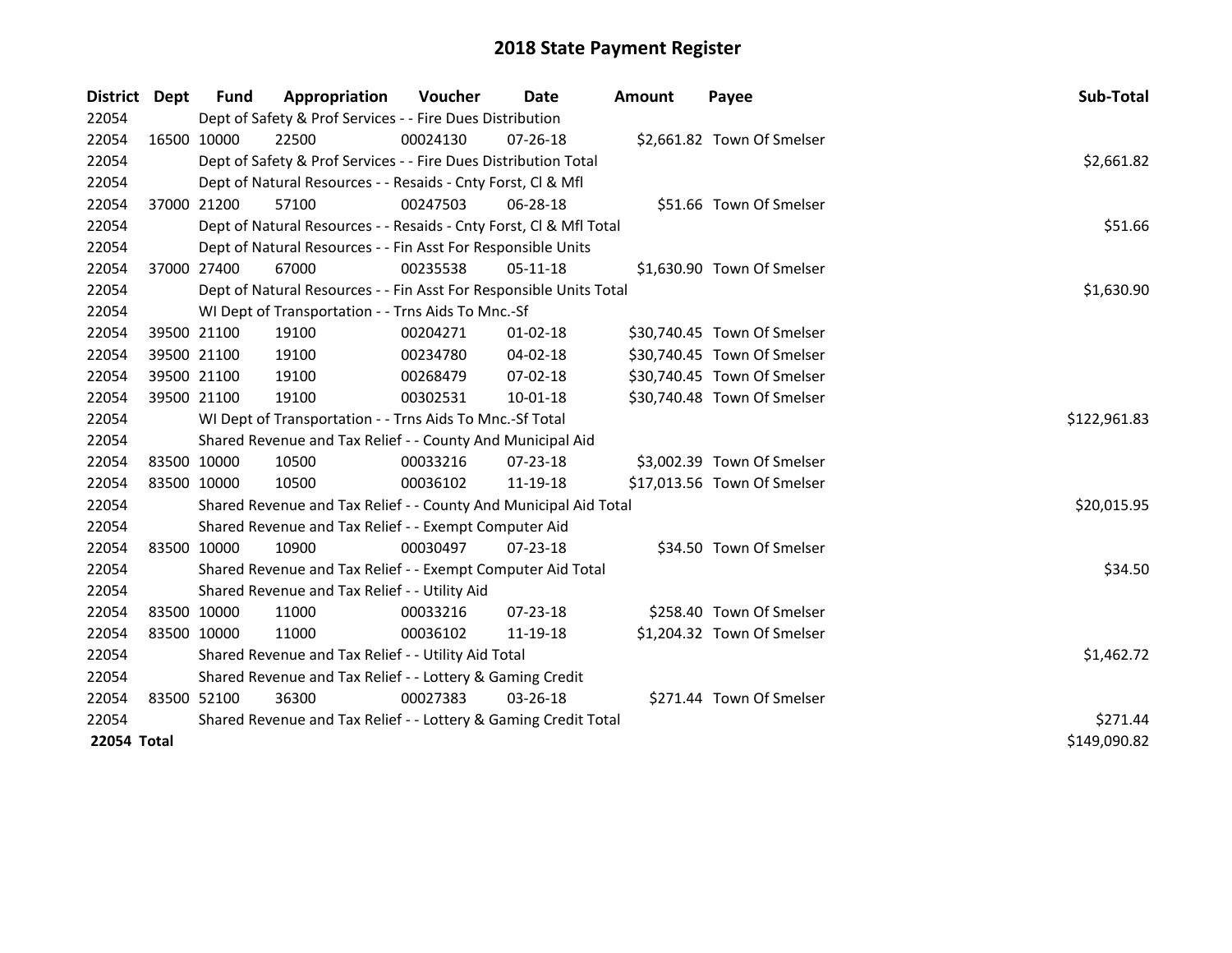| District Dept | <b>Fund</b> | Appropriation                                                      | Voucher  | Date           | <b>Amount</b> | Payee                               | <b>Sub-Total</b> |
|---------------|-------------|--------------------------------------------------------------------|----------|----------------|---------------|-------------------------------------|------------------|
| 22056         |             | Dept of Safety & Prof Services - - Fire Dues Distribution          |          |                |               |                                     |                  |
| 22056         | 16500 10000 | 22500                                                              | 00024131 | $07 - 25 - 18$ |               | \$2,472.86 Town Of South Lancaster  |                  |
| 22056         |             | Dept of Safety & Prof Services - - Fire Dues Distribution Total    |          |                |               |                                     | \$2,472.86       |
| 22056         |             | Dept of Natural Resources - - Resaids - Cnty Forst, CI & Mfl       |          |                |               |                                     |                  |
| 22056         | 37000 21200 | 57100                                                              | 00247504 | 06-28-18       |               | \$15.00 Town Of South Lancaster     |                  |
| 22056         |             | Dept of Natural Resources - - Resaids - Cnty Forst, Cl & Mfl Total |          |                |               |                                     | \$15.00          |
| 22056         |             | Dept of Natural Resources - - Fin Asst For Responsible Units       |          |                |               |                                     |                  |
| 22056         | 37000 27400 | 67000                                                              | 00235539 | $05-11-18$     |               | \$1,786.22 Town Of South Lancaster  |                  |
| 22056         |             | Dept of Natural Resources - - Fin Asst For Responsible Units Total |          |                |               |                                     | \$1,786.22       |
| 22056         |             | WI Dept of Transportation - - Trns Aids To Mnc.-Sf                 |          |                |               |                                     |                  |
| 22056         | 39500 21100 | 19100                                                              | 00204272 | $01 - 02 - 18$ |               | \$26,356.64 Town Of South Lancaster |                  |
| 22056         | 39500 21100 | 19100                                                              | 00234781 | 04-02-18       |               | \$26,356.64 Town Of South Lancaster |                  |
| 22056         | 39500 21100 | 19100                                                              | 00268480 | $07 - 02 - 18$ |               | \$26,356.64 Town Of South Lancaster |                  |
| 22056         | 39500 21100 | 19100                                                              | 00302532 | 10-01-18       |               | \$26,356.65 Town Of South Lancaster |                  |
| 22056         |             | WI Dept of Transportation - - Trns Aids To Mnc.-Sf Total           |          |                |               |                                     | \$105,426.57     |
| 22056         |             | Shared Revenue and Tax Relief - - County And Municipal Aid         |          |                |               |                                     |                  |
| 22056         | 83500 10000 | 10500                                                              | 00033217 | 07-23-18       |               | \$10,991.74 Town Of South Lancaster |                  |
| 22056         | 83500 10000 | 10500                                                              | 00036103 | 11-19-18       |               | \$62,286.55 Town Of South Lancaster |                  |
| 22056         |             | Shared Revenue and Tax Relief - - County And Municipal Aid Total   |          |                |               |                                     | \$73,278.29      |
| 22056         |             | Shared Revenue and Tax Relief - - Exempt Computer Aid              |          |                |               |                                     |                  |
| 22056         | 83500 10000 | 10900                                                              | 00030498 | $07 - 23 - 18$ |               | \$92.34 Town Of South Lancaster     |                  |
| 22056         |             | Shared Revenue and Tax Relief - - Exempt Computer Aid Total        |          |                |               |                                     | \$92.34          |
| 22056         |             | Shared Revenue and Tax Relief - - Utility Aid                      |          |                |               |                                     |                  |
| 22056         | 83500 10000 | 11000                                                              | 00033217 | $07 - 23 - 18$ |               | \$1,229.64 Town Of South Lancaster  |                  |
| 22056         | 83500 10000 | 11000                                                              | 00036103 | 11-19-18       |               | \$7,225.34 Town Of South Lancaster  |                  |
| 22056         |             | Shared Revenue and Tax Relief - - Utility Aid Total                |          |                |               |                                     | \$8,454.98       |
| 22056 Total   |             |                                                                    |          |                |               |                                     | \$191,526.26     |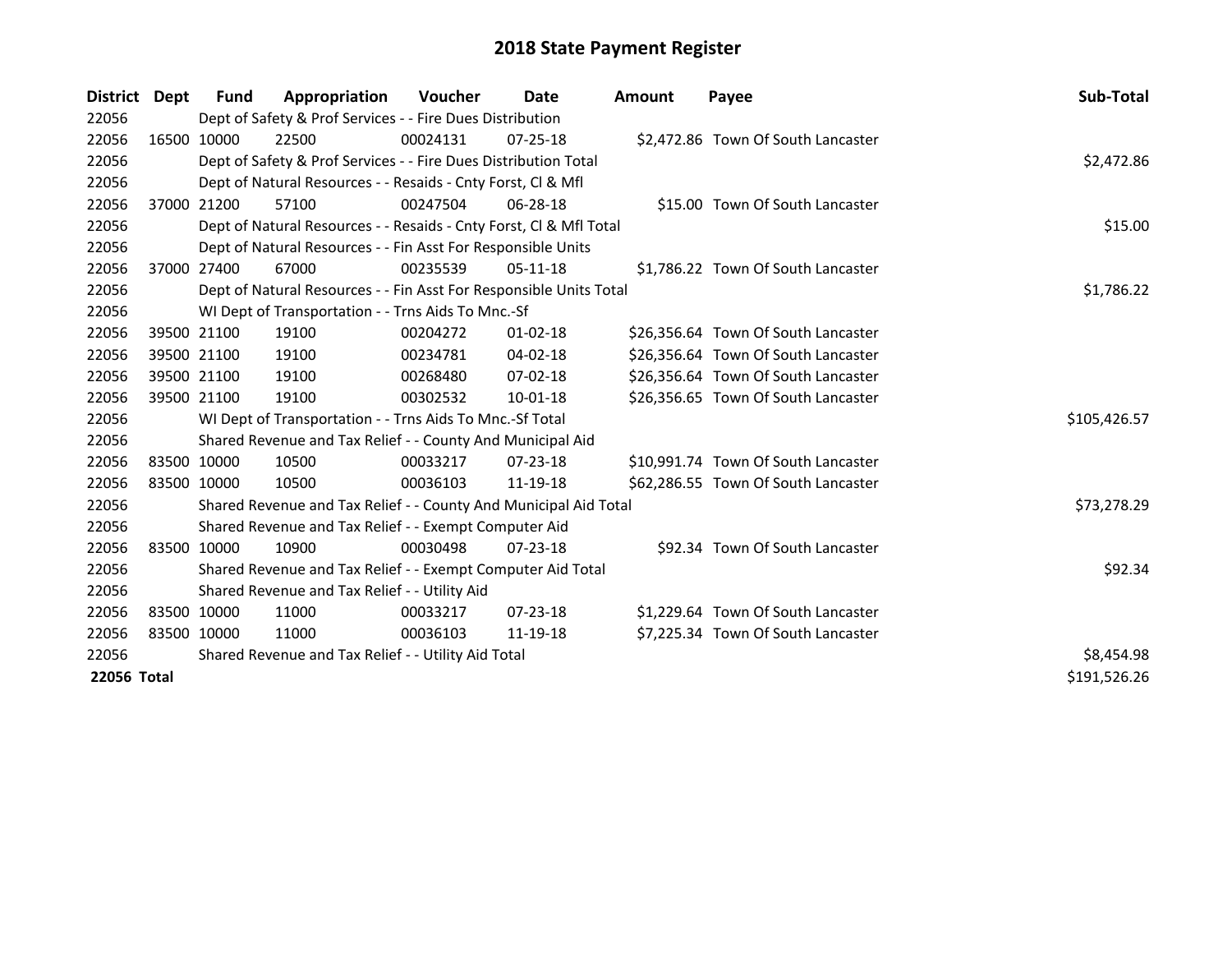| District Dept |             | <b>Fund</b> | Appropriation                                                          | Voucher  | Date           | <b>Amount</b> | Payee                        | Sub-Total   |
|---------------|-------------|-------------|------------------------------------------------------------------------|----------|----------------|---------------|------------------------------|-------------|
| 22058         |             |             | Dept of Safety & Prof Services - - Fire Dues Distribution              |          |                |               |                              |             |
| 22058         |             | 16500 10000 | 22500                                                                  | 00024132 | $07 - 25 - 18$ |               | \$1,538.30 Town Of Waterloo  |             |
| 22058         |             |             | Dept of Safety & Prof Services - - Fire Dues Distribution Total        |          |                |               |                              | \$1,538.30  |
| 22058         |             |             | Dept of Natural Resources - - Aids In Lieu Of Taxes - Gener            |          |                |               |                              |             |
| 22058         | 37000 10000 |             | 50300                                                                  | 00211875 | $02 - 02 - 18$ |               | \$738.05 Town Of Waterloo    |             |
| 22058         |             |             | Dept of Natural Resources - - Aids In Lieu Of Taxes - Gener Total      |          |                |               |                              | \$738.05    |
| 22058         |             |             | Dept of Natural Resources - - Resaids - Cnty Forst, Cl & Mfl           |          |                |               |                              |             |
| 22058         |             | 37000 21200 | 57100                                                                  | 00247505 | 06-28-18       |               | \$205.04 Town Of Waterloo    |             |
| 22058         |             |             | Dept of Natural Resources - - Resaids - Cnty Forst, Cl & Mfl Total     |          |                |               |                              | \$205.04    |
| 22058         |             |             | Dept of Natural Resources - - Fin Asst For Responsible Units           |          |                |               |                              |             |
| 22058         |             | 37000 27400 | 67000                                                                  | 00235124 | 05-11-18       |               | \$449.33 Town Of Waterloo    |             |
| 22058         |             |             | Dept of Natural Resources - - Fin Asst For Responsible Units Total     |          |                |               |                              | \$449.33    |
| 22058         |             |             | WI Dept of Transportation - - Trns Aids To Mnc.-Sf                     |          |                |               |                              |             |
| 22058         |             | 39500 21100 | 19100                                                                  | 00204273 | 01-02-18       |               | \$24,982.96 Town Of Waterloo |             |
| 22058         |             | 39500 21100 | 19100                                                                  | 00234782 | 04-02-18       |               | \$24,982.96 Town Of Waterloo |             |
| 22058         |             | 39500 21100 | 19100                                                                  | 00268481 | 07-02-18       |               | \$24,982.96 Town Of Waterloo |             |
| 22058         |             | 39500 21100 | 19100                                                                  | 00302533 | 10-01-18       |               | \$24,982.99 Town Of Waterloo |             |
| 22058         |             |             | WI Dept of Transportation - - Trns Aids To Mnc.-Sf Total               |          |                |               |                              | \$99,931.87 |
| 22058         |             |             | Department of Military Affairs - - Disaster Recovery Aid               |          |                |               |                              |             |
| 22058         |             | 46500 10000 | 30500                                                                  | 00044694 | $06-14-18$     |               | \$4,045.10 Town Of Waterloo  |             |
| 22058         |             |             | Department of Military Affairs - - Disaster Recovery Aid Total         |          |                |               |                              | \$4,045.10  |
| 22058         |             |             | Department of Military Affairs - - Federal Aid, Local Assistance       |          |                |               |                              |             |
| 22058         |             | 46500 10000 | 34200                                                                  | 00044694 | 06-14-18       |               | \$24,270.57 Town Of Waterloo |             |
| 22058         |             | 46500 10000 | 34200                                                                  | 00051616 | 11-08-18       |               | \$37,548.36 Town Of Waterloo |             |
| 22058         |             |             | Department of Military Affairs - - Federal Aid, Local Assistance Total |          |                |               |                              | \$61,818.93 |
| 22058         |             |             | Shared Revenue and Tax Relief - - County And Municipal Aid             |          |                |               |                              |             |
| 22058         |             | 83500 10000 | 10500                                                                  | 00033218 | 07-23-18       |               | \$7,607.48 Town Of Waterloo  |             |
| 22058         |             | 83500 10000 | 10500                                                                  | 00036104 | 11-19-18       |               | \$43,109.06 Town Of Waterloo |             |
| 22058         |             |             | Shared Revenue and Tax Relief - - County And Municipal Aid Total       |          |                |               |                              | \$50,716.54 |
| 22058         |             |             | Shared Revenue and Tax Relief - - Exempt Computer Aid                  |          |                |               |                              |             |
| 22058         |             | 83500 10000 | 10900                                                                  | 00030499 | $07 - 23 - 18$ |               | \$39.57 Town Of Waterloo     |             |
| 22058         |             |             | Shared Revenue and Tax Relief - - Exempt Computer Aid Total            |          |                |               |                              | \$39.57     |
| 22058         |             |             | Shared Revenue and Tax Relief - - Utility Aid                          |          |                |               |                              |             |
| 22058         |             | 83500 10000 | 11000                                                                  | 00033218 | 07-23-18       |               | \$403.09 Town Of Waterloo    |             |
| 22058         | 83500 10000 |             | 11000                                                                  | 00036104 | 11-19-18       |               | \$2,300.00 Town Of Waterloo  |             |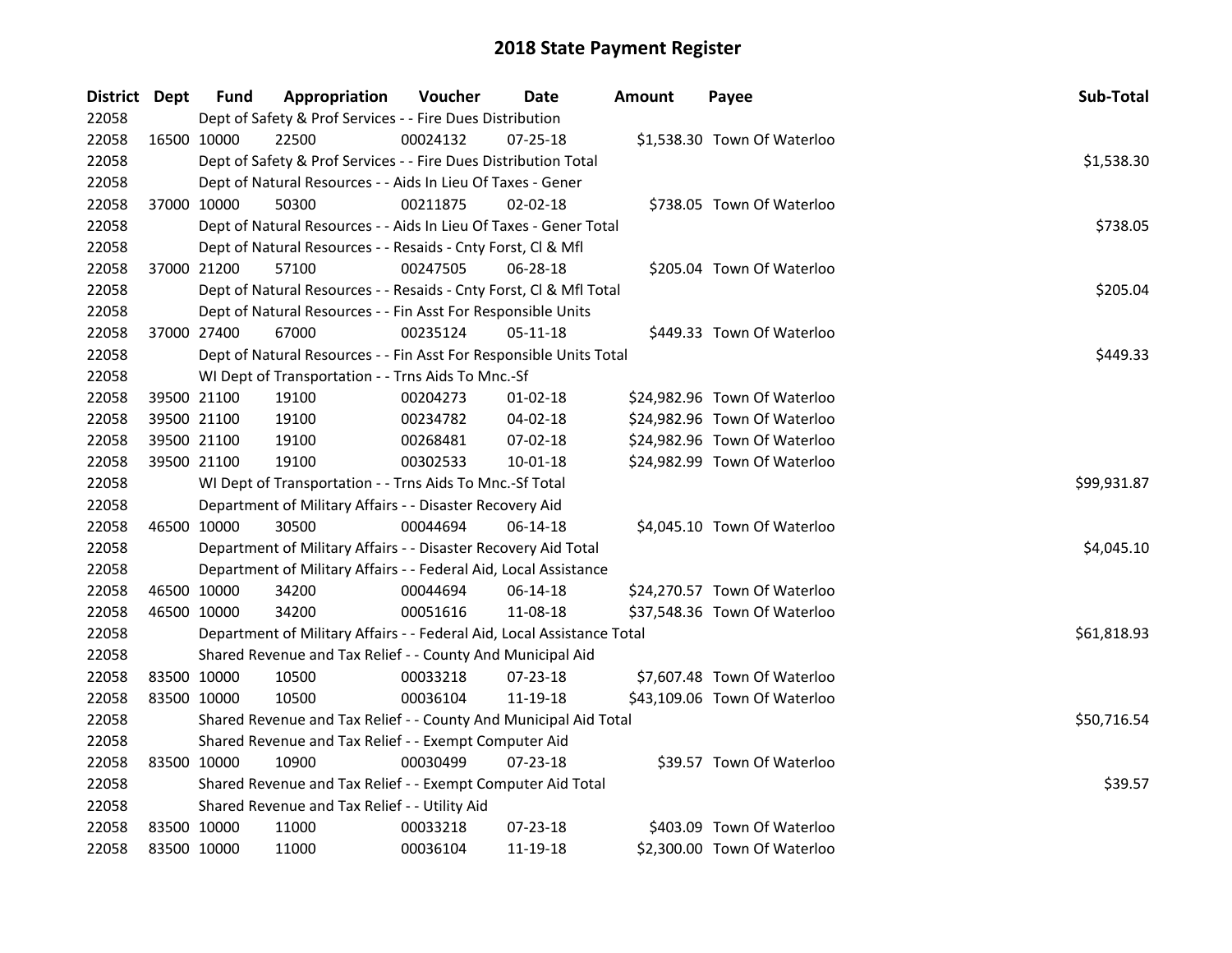| District Dept | Fund | <b>Appropriation</b>                                | Voucher    | Date | Amount | Pavee | Sub-Total    |
|---------------|------|-----------------------------------------------------|------------|------|--------|-------|--------------|
| 22058         |      | Shared Revenue and Tax Relief - - Utility Aid Total | \$2.703.09 |      |        |       |              |
| 22058 Total   |      |                                                     |            |      |        |       | \$222,185.82 |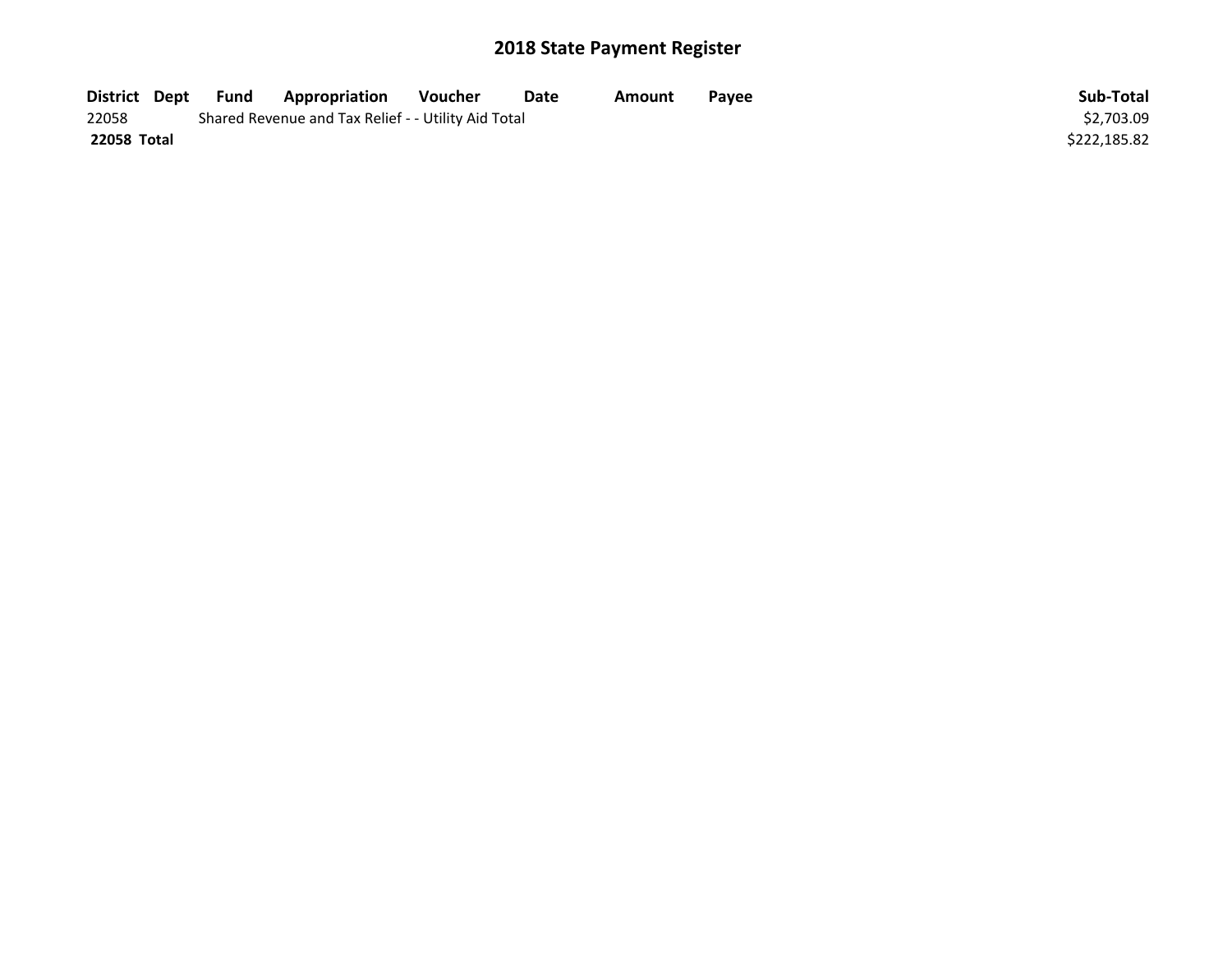| District Dept |             | Fund        | Appropriation                                                      | Voucher  | Date           | <b>Amount</b> | Payee                           | Sub-Total   |
|---------------|-------------|-------------|--------------------------------------------------------------------|----------|----------------|---------------|---------------------------------|-------------|
| 22060         |             |             | Dept of Safety & Prof Services - - Fire Dues Distribution          |          |                |               |                                 |             |
| 22060         | 16500 10000 |             | 22500                                                              | 00024133 | 07-24-18       |               | \$951.15 Town Of Watterstown    |             |
| 22060         |             |             | Dept of Safety & Prof Services - - Fire Dues Distribution Total    |          |                |               |                                 | \$951.15    |
| 22060         |             |             | Dept of Natural Resources - - Aids In Lieu Of Taxes - Gener        |          |                |               |                                 |             |
| 22060         |             | 37000 10000 | 50300                                                              | 00211641 | $02 - 02 - 18$ |               | \$926.34 Town Of Watterstown    |             |
| 22060         | 37000 10000 |             | 50300                                                              | 00211642 | $02 - 02 - 18$ |               | \$169.84 Town Of Watterstown    |             |
| 22060         | 37000 10000 |             | 50300                                                              | 00211643 | 02-02-18       |               | \$7,969.93 Town Of Watterstown  |             |
| 22060         | 37000 10000 |             | 50300                                                              | 00229368 | 04-20-18       |               | \$340.18 Town Of Watterstown    |             |
| 22060         |             |             | Dept of Natural Resources - - Aids In Lieu Of Taxes - Gener Total  |          | \$9,406.29     |               |                                 |             |
| 22060         |             |             | Dept of Natural Resources - - Resaids - Cnty Forst, Cl & Mfl       |          |                |               |                                 |             |
| 22060         |             | 37000 21200 | 57100                                                              | 00247506 | 06-28-18       |               | \$362.18 Town Of Watterstown    |             |
| 22060         |             |             | Dept of Natural Resources - - Resaids - Cnty Forst, Cl & Mfl Total |          |                |               |                                 | \$362.18    |
| 22060         |             |             | Dept of Natural Resources - - Aids In Lieu Of Taxes - Sum S        |          |                |               |                                 |             |
| 22060         |             | 37000 21200 | 57900                                                              | 00229369 | 04-20-18       |               | \$880.25 Town Of Watterstown    |             |
| 22060         |             |             | Dept of Natural Resources - - Aids In Lieu Of Taxes - Sum S Total  |          |                |               |                                 | \$880.25    |
| 22060         |             |             | Dept of Natural Resources - - Fin Asst For Responsible Units       |          |                |               |                                 |             |
| 22060         |             | 37000 27400 | 67000                                                              | 00235117 | 05-11-18       |               | \$317.78 Town Of Watterstown    |             |
| 22060         |             |             | Dept of Natural Resources - - Fin Asst For Responsible Units Total |          |                |               |                                 | \$317.78    |
| 22060         |             |             | WI Dept of Transportation - - Trns Aids To Mnc.-Sf                 |          |                |               |                                 |             |
| 22060         |             | 39500 21100 | 19100                                                              | 00204274 | $01-02-18$     |               | \$13,617.30 Town Of Watterstown |             |
| 22060         | 39500 21100 |             | 19100                                                              | 00234783 | 04-02-18       |               | \$13,617.30 Town Of Watterstown |             |
| 22060         |             | 39500 21100 | 19100                                                              | 00268482 | 07-02-18       |               | \$13,617.30 Town Of Watterstown |             |
| 22060         | 39500 21100 |             | 19100                                                              | 00302534 | 10-01-18       |               | \$13,617.30 Town Of Watterstown |             |
| 22060         |             |             | WI Dept of Transportation - - Trns Aids To Mnc.-Sf Total           |          |                |               |                                 | \$54,469.20 |
| 22060         |             |             | Shared Revenue and Tax Relief - - County And Municipal Aid         |          |                |               |                                 |             |
| 22060         | 83500 10000 |             | 10500                                                              | 00033219 | 07-23-18       |               | \$4,939.22 Town Of Watterstown  |             |
| 22060         | 83500 10000 |             | 10500                                                              | 00036105 | 11-19-18       |               | \$27,988.94 Town Of Watterstown |             |
| 22060         |             |             | Shared Revenue and Tax Relief - - County And Municipal Aid Total   |          |                |               |                                 | \$32,928.16 |
| 22060         |             |             | Shared Revenue and Tax Relief - - Exempt Computer Aid              |          |                |               |                                 |             |
| 22060         |             | 83500 10000 | 10900                                                              | 00030500 | $07 - 23 - 18$ |               | \$2.03 Town Of Watterstown      |             |
| 22060         |             |             | Shared Revenue and Tax Relief - - Exempt Computer Aid Total        |          |                |               |                                 | \$2.03      |
| 22060         |             |             | Shared Revenue and Tax Relief - - Utility Aid                      |          |                |               |                                 |             |
| 22060         | 83500 10000 |             | 11000                                                              | 00033219 | $07 - 23 - 18$ |               | \$61.60 Town Of Watterstown     |             |
| 22060         | 83500 10000 |             | 11000                                                              | 00036105 | 11-19-18       |               | \$47.65 Town Of Watterstown     |             |
| 22060         |             |             | Shared Revenue and Tax Relief - - Utility Aid Total                |          |                |               |                                 | \$109.25    |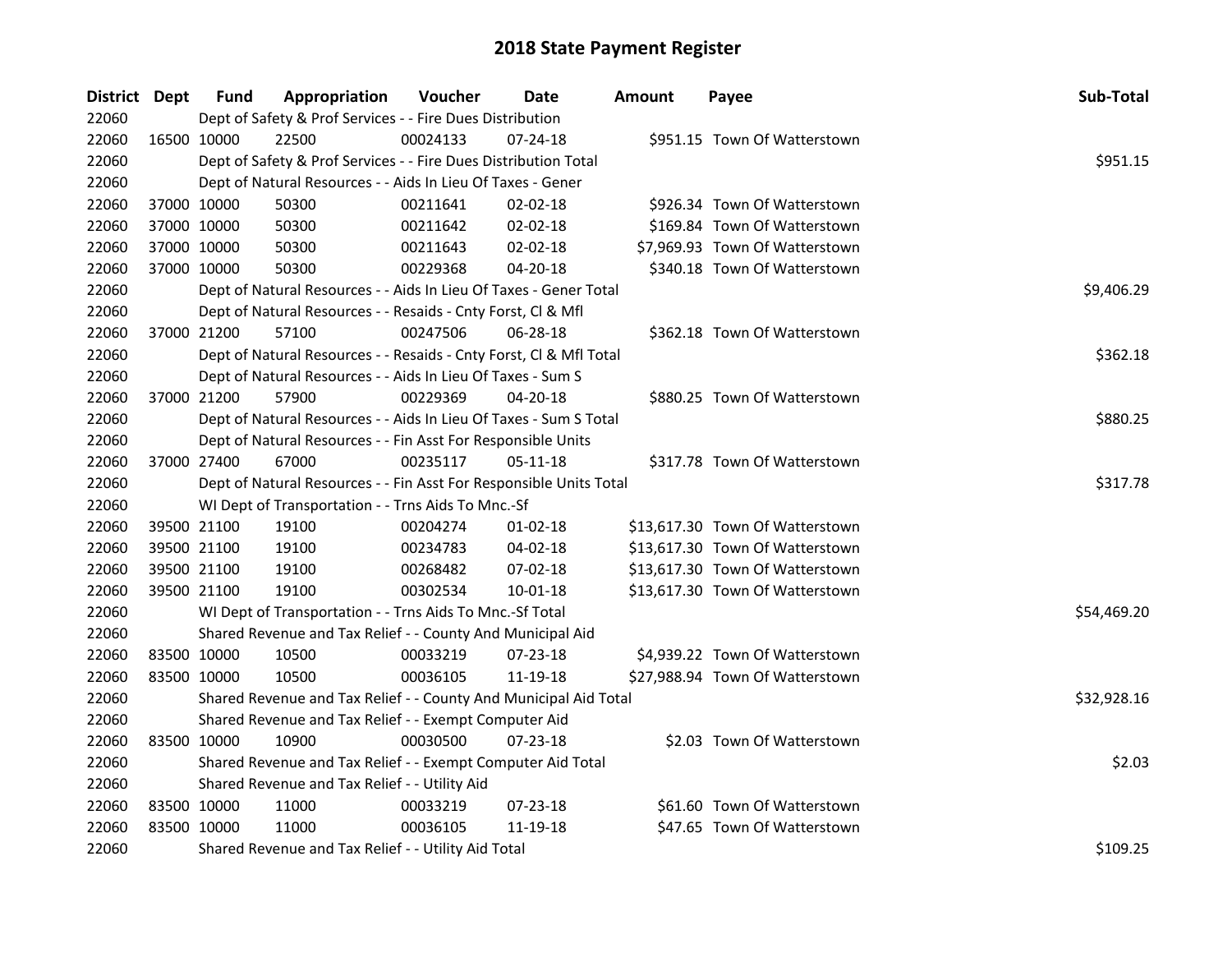| District Dept Fund | Appropriation | Voucher | Date | Amount | Payee | Sub-Total   |
|--------------------|---------------|---------|------|--------|-------|-------------|
| 22060 Total        |               |         |      |        |       | \$99,426.29 |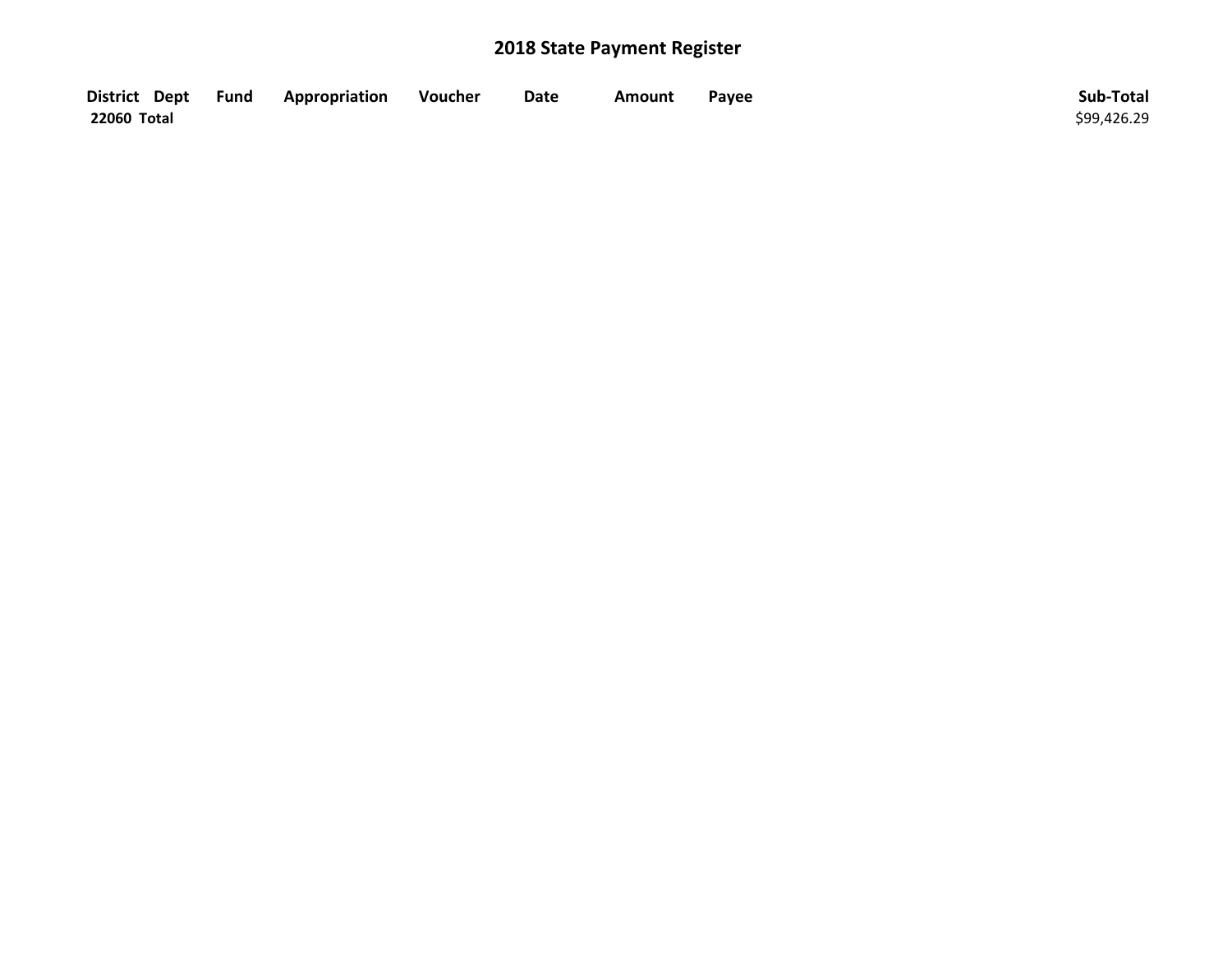| District           | <b>Dept</b> | Fund        | Appropriation                                                          | <b>Voucher</b> | Date           | <b>Amount</b> | Payee                         | Sub-Total    |
|--------------------|-------------|-------------|------------------------------------------------------------------------|----------------|----------------|---------------|-------------------------------|--------------|
| 22062              |             |             | Dept of Safety & Prof Services - - Fire Dues Distribution              |                |                |               |                               |              |
| 22062              |             | 16500 10000 | 22500                                                                  | 00024134       | $07 - 24 - 18$ |               | \$1,142.10 Town Of Wingville  |              |
| 22062              |             |             | Dept of Safety & Prof Services - - Fire Dues Distribution Total        |                |                |               |                               | \$1,142.10   |
| 22062              |             |             | Dept of Natural Resources - - Resaids - Cnty Forst, Cl & Mfl           |                |                |               |                               |              |
| 22062              | 37000 21200 |             | 57100                                                                  | 00247507       | $06 - 28 - 18$ |               | \$48.28 Town Of Wingville     |              |
| 22062              |             |             | Dept of Natural Resources - - Resaids - Cnty Forst, Cl & Mfl Total     |                |                |               |                               | \$48.28      |
| 22062              |             |             | Dept of Natural Resources - - Fin Asst For Responsible Units           |                |                |               |                               |              |
| 22062              |             | 37000 27400 | 67000                                                                  | 00235155       | $05 - 11 - 18$ |               | \$736.99 Town Of Wingville    |              |
| 22062              |             |             | Dept of Natural Resources - - Fin Asst For Responsible Units Total     | \$736.99       |                |               |                               |              |
| 22062              |             |             | WI Dept of Transportation - - Trns Aids To Mnc.-Sf                     |                |                |               |                               |              |
| 22062              |             | 39500 21100 | 19100                                                                  | 00204275       | $01 - 02 - 18$ |               | \$24,893.38 Town Of Wingville |              |
| 22062              |             | 39500 21100 | 19100                                                                  | 00234784       | $04 - 02 - 18$ |               | \$24,893.38 Town Of Wingville |              |
| 22062              |             | 39500 21100 | 19100                                                                  | 00268483       | 07-02-18       |               | \$24,893.38 Town Of Wingville |              |
| 22062              | 39500 21100 |             | 19100                                                                  | 00302535       | $10 - 01 - 18$ |               | \$24,893.38 Town Of Wingville |              |
| 22062              |             |             | WI Dept of Transportation - - Trns Aids To Mnc.-Sf Total               | \$99,573.52    |                |               |                               |              |
| 22062              |             |             | Department of Military Affairs - - Disaster Recovery Aid               |                |                |               |                               |              |
| 22062              | 46500 10000 |             | 30500                                                                  | 00051673       | 11-09-18       |               | \$690.42 Town Of Wingville    |              |
| 22062              |             |             | Department of Military Affairs - - Disaster Recovery Aid Total         |                |                |               |                               | \$690.42     |
| 22062              |             |             | Department of Military Affairs - - Federal Aid, Local Assistance       |                |                |               |                               |              |
| 22062              |             | 46500 10000 | 34200                                                                  | 00041407       | 04-06-18       |               | \$4,142.51 Town Of Wingville  |              |
| 22062              |             |             | Department of Military Affairs - - Federal Aid, Local Assistance Total |                |                |               |                               | \$4,142.51   |
| 22062              |             |             | Shared Revenue and Tax Relief - - Expenditure Restraint Program        |                |                |               |                               |              |
| 22062              |             | 83500 10000 | 10100                                                                  | 00033220       | $07 - 23 - 18$ |               | \$4,536.56 Town Of Wingville  |              |
| 22062              | 83500 10000 |             | 10100                                                                  | 00036106       | 11-19-18       |               | \$0.07 Town Of Wingville      |              |
| 22062              |             |             | Shared Revenue and Tax Relief - - Expenditure Restraint Program Total  | \$4,536.63     |                |               |                               |              |
| 22062              |             |             | Shared Revenue and Tax Relief - - County And Municipal Aid             |                |                |               |                               |              |
| 22062              | 83500 10000 |             | 10500                                                                  | 00033220       | 07-23-18       |               | \$3,155.81 Town Of Wingville  |              |
| 22062              | 83500 10000 |             | 10500                                                                  | 00036106       | 11-19-18       |               | \$17,882.91 Town Of Wingville |              |
| 22062              |             |             | Shared Revenue and Tax Relief - - County And Municipal Aid Total       |                |                |               |                               | \$21,038.72  |
| <b>22062 Total</b> |             |             |                                                                        |                |                |               |                               | \$131,909.17 |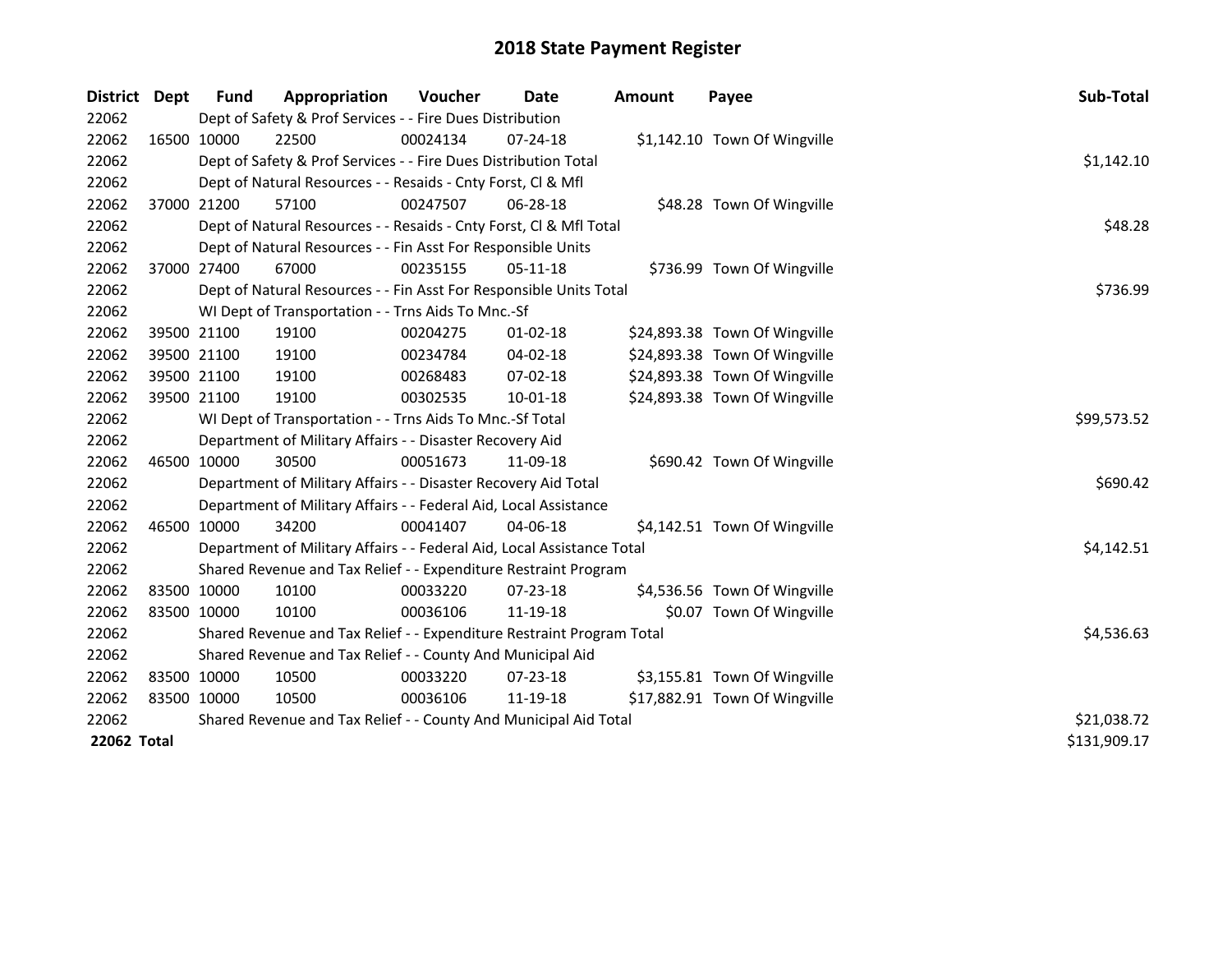| <b>District Dept</b> |             | <b>Fund</b> | Appropriation                                                         | Voucher  | Date           | <b>Amount</b> | Payee                       | Sub-Total   |
|----------------------|-------------|-------------|-----------------------------------------------------------------------|----------|----------------|---------------|-----------------------------|-------------|
| 22064                |             |             | Dept of Safety & Prof Services - - Fire Dues Distribution             |          |                |               |                             |             |
| 22064                | 16500 10000 |             | 22500                                                                 | 00024135 | $07 - 24 - 18$ |               | \$521.58 Town Of Woodman    |             |
| 22064                |             |             | Dept of Safety & Prof Services - - Fire Dues Distribution Total       |          |                |               |                             | \$521.58    |
| 22064                |             |             | Dept of Natural Resources - - Aids In Lieu Of Taxes - Gener           |          |                |               |                             |             |
| 22064                | 37000 10000 |             | 50300                                                                 | 00211903 | $02 - 02 - 18$ |               | \$5,839.54 Town Of Woodman  |             |
| 22064                | 37000 10000 |             | 50300                                                                 | 00230435 | 04-20-18       |               | \$902.58 Town Of Woodman    |             |
| 22064                | 37000 10000 |             | 50300                                                                 | 00230437 | 04-20-18       |               | \$95.90 Town Of Woodman     |             |
| 22064                |             |             | Dept of Natural Resources - - Aids In Lieu Of Taxes - Gener Total     |          |                |               |                             | \$6,838.02  |
| 22064                |             |             | Dept of Natural Resources - - Resaids - Cnty Forst, Cl & Mfl          |          |                |               |                             |             |
| 22064                |             | 37000 21200 | 57100                                                                 | 00247508 | 06-28-18       |               | \$172.64 Town Of Woodman    |             |
| 22064                |             |             | Dept of Natural Resources - - Resaids - Cnty Forst, Cl & Mfl Total    |          |                |               |                             | \$172.64    |
| 22064                |             |             | Dept of Natural Resources - - Aids In Lieu Of Taxes - Sum S           |          |                |               |                             |             |
| 22064                |             | 37000 21200 | 57900                                                                 | 00230436 | 04-20-18       |               | \$179.82 Town Of Woodman    |             |
| 22064                |             | 37000 21200 | 57900                                                                 | 00230438 | 04-20-18       |               | \$32.95 Town Of Woodman     |             |
| 22064                |             |             | Dept of Natural Resources - - Aids In Lieu Of Taxes - Sum S Total     |          |                |               |                             | \$212.77    |
| 22064                |             |             | Dept of Natural Resources - - Fin Asst For Responsible Units          |          |                |               |                             |             |
| 22064                |             | 37000 27400 | 67000                                                                 | 00235328 | 05-11-18       |               | \$360.57 Town Of Woodman    |             |
| 22064                |             |             | Dept of Natural Resources - - Fin Asst For Responsible Units Total    |          |                |               |                             | \$360.57    |
| 22064                |             |             | WI Dept of Transportation - - Trns Aids To Mnc.-Sf                    |          |                |               |                             |             |
| 22064                | 39500 21100 |             | 19100                                                                 | 00204276 | $01-02-18$     |               | \$6,846.60 Town Of Woodman  |             |
| 22064                | 39500 21100 |             | 19100                                                                 | 00234785 | 04-02-18       |               | \$6,846.60 Town Of Woodman  |             |
| 22064                | 39500 21100 |             | 19100                                                                 | 00268484 | 07-02-18       |               | \$6,846.60 Town Of Woodman  |             |
| 22064                |             | 39500 21100 | 19100                                                                 | 00302536 | 10-01-18       |               | \$6,846.63 Town Of Woodman  |             |
| 22064                |             |             | WI Dept of Transportation - - Trns Aids To Mnc.-Sf Total              |          |                |               |                             | \$27,386.43 |
| 22064                |             |             | Shared Revenue and Tax Relief - - Expenditure Restraint Program       |          |                |               |                             |             |
| 22064                |             | 83500 10000 | 10100                                                                 | 00033221 | $07 - 23 - 18$ |               | \$468.30 Town Of Woodman    |             |
| 22064                | 83500 10000 |             | 10100                                                                 | 00036107 | 11-19-18       |               | \$0.07 Town Of Woodman      |             |
| 22064                |             |             | Shared Revenue and Tax Relief - - Expenditure Restraint Program Total |          |                |               |                             | \$468.37    |
| 22064                |             |             | Shared Revenue and Tax Relief - - County And Municipal Aid            |          |                |               |                             |             |
| 22064                | 83500 10000 |             | 10500                                                                 | 00033221 | 07-23-18       |               | \$3,136.97 Town Of Woodman  |             |
| 22064                | 83500 10000 |             | 10500                                                                 | 00036107 | 11-19-18       |               | \$17,776.16 Town Of Woodman |             |
| 22064                |             |             | Shared Revenue and Tax Relief - - County And Municipal Aid Total      |          |                |               |                             | \$20,913.13 |
| 22064                |             |             | Shared Revenue and Tax Relief - - Exempt Computer Aid                 |          |                |               |                             |             |
| 22064                | 83500 10000 |             | 10900                                                                 | 00030501 | $07 - 23 - 18$ |               | \$1.01 Town Of Woodman      |             |
| 22064                |             |             | Shared Revenue and Tax Relief - - Exempt Computer Aid Total           |          |                |               |                             | \$1.01      |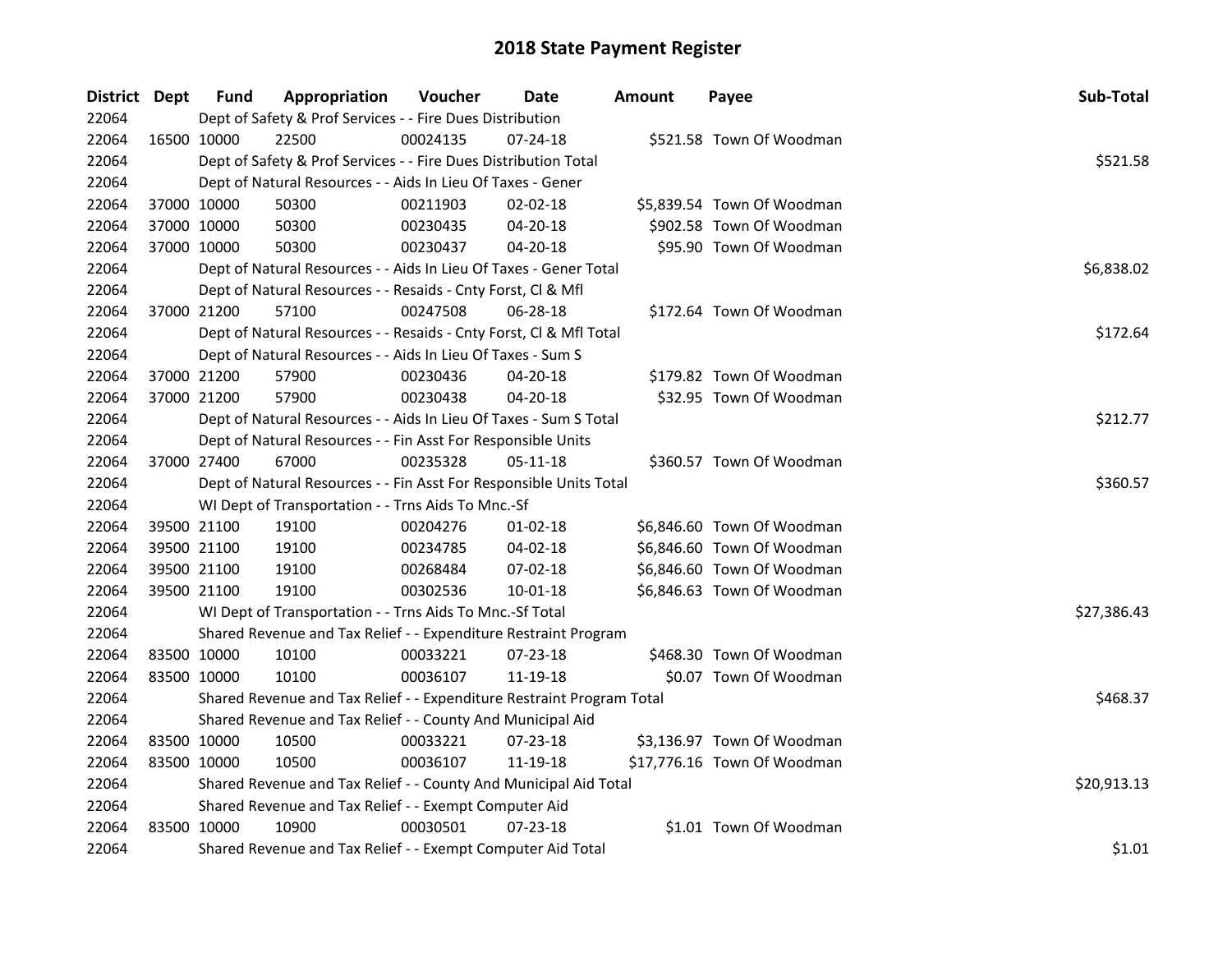| District Dept Fund | Appropriation | Voucher | Date | Amount | Payee | Sub-Total   |
|--------------------|---------------|---------|------|--------|-------|-------------|
| 22064 Total        |               |         |      |        |       | \$56,874.52 |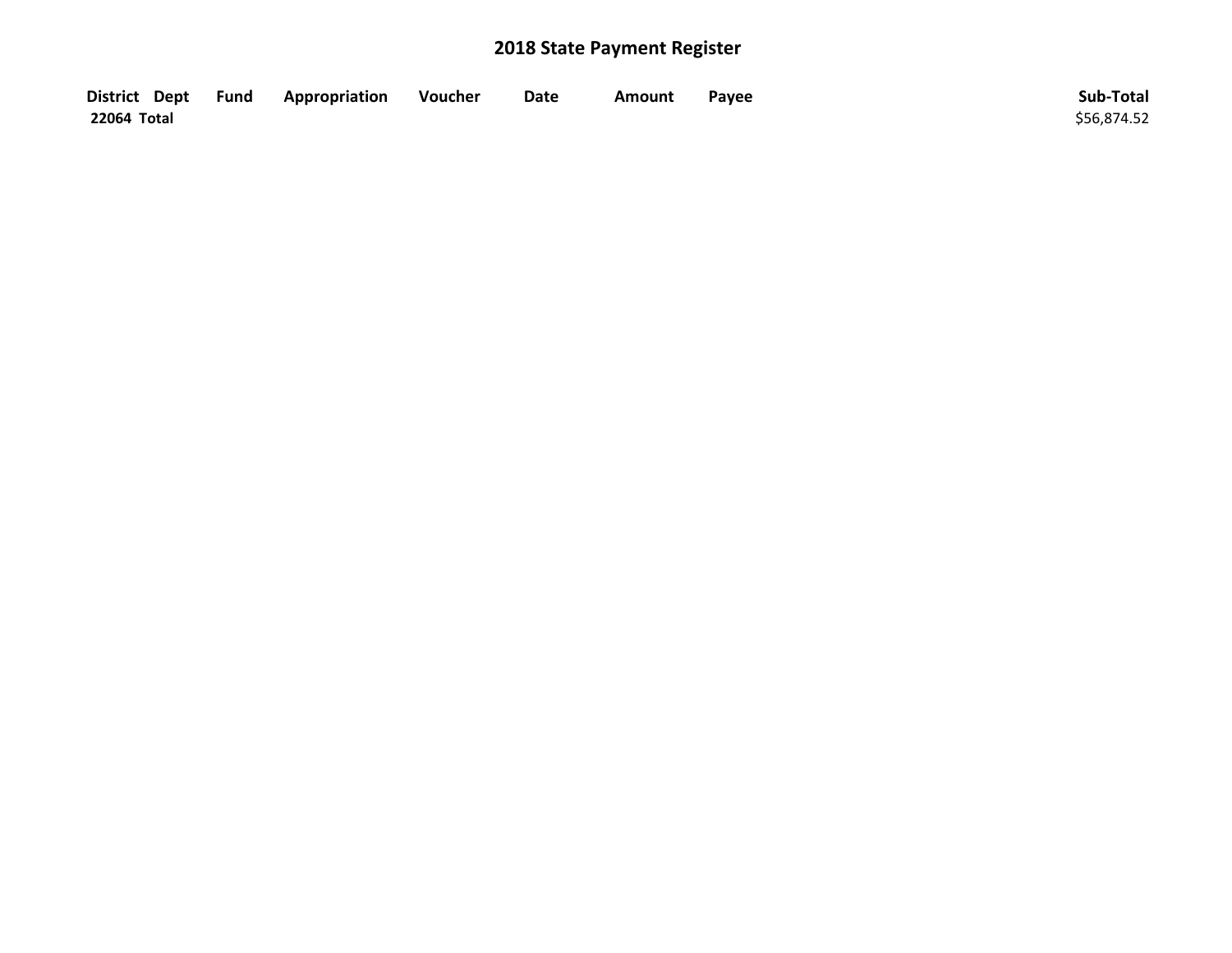| District Dept |             | <b>Fund</b> | Appropriation                                                          | Voucher  | Date           | <b>Amount</b> | Payee                         | Sub-Total   |
|---------------|-------------|-------------|------------------------------------------------------------------------|----------|----------------|---------------|-------------------------------|-------------|
| 22066         |             |             | Dept of Safety & Prof Services - - Fire Dues Distribution              |          |                |               |                               |             |
| 22066         | 16500 10000 |             | 22500                                                                  | 00024136 | 07-24-18       |               | \$975.29 Town Of Wyalusing    |             |
| 22066         |             |             | Dept of Safety & Prof Services - - Fire Dues Distribution Total        |          |                |               |                               | \$975.29    |
| 22066         |             |             | Dept of Natural Resources - - Aids In Lieu Of Taxes - Gener            |          |                |               |                               |             |
| 22066         |             | 37000 10000 | 50300                                                                  | 00211880 | 02-02-18       |               | \$758.28 Town Of Wyalusing    |             |
| 22066         | 37000 10000 |             | 50300                                                                  | 00211881 | 02-02-18       |               | \$3,415.30 Town Of Wyalusing  |             |
| 22066         | 37000 10000 |             | 50300                                                                  | 00230320 | 04-20-18       |               | \$240.13 Town Of Wyalusing    |             |
| 22066         | 37000 10000 |             | 50300                                                                  | 00230321 | 04-20-18       |               | \$1,222.43 Town Of Wyalusing  |             |
| 22066         |             |             | Dept of Natural Resources - - Aids In Lieu Of Taxes - Gener Total      |          |                |               |                               | \$5,636.14  |
| 22066         |             |             | Dept of Natural Resources - - Resaids - Cnty Forst, Cl & Mfl           |          |                |               |                               |             |
| 22066         | 37000 21200 |             | 57100                                                                  | 00247509 | 06-28-18       |               | \$491.27 Town Of Wyalusing    |             |
| 22066         |             |             | Dept of Natural Resources - - Resaids - Cnty Forst, Cl & Mfl Total     |          |                |               |                               | \$491.27    |
| 22066         |             |             | Dept of Natural Resources - - Aids In Lieu Of Taxes - Sum S            |          |                |               |                               |             |
| 22066         | 37000 21200 |             | 57900                                                                  | 00230322 | 04-20-18       |               | \$93.85 Town Of Wyalusing     |             |
| 22066         | 37000 21200 |             | 57900                                                                  | 00230323 | $04 - 20 - 18$ |               | \$1,044.38 Town Of Wyalusing  |             |
| 22066         |             |             | Dept of Natural Resources - - Aids In Lieu Of Taxes - Sum S Total      |          | \$1,138.23     |               |                               |             |
| 22066         |             |             | Dept of Natural Resources - - Fin Asst For Responsible Units           |          |                |               |                               |             |
| 22066         | 37000 27400 |             | 67000                                                                  | 00235076 | 05-11-18       |               | \$466.76 Town Of Wyalusing    |             |
| 22066         |             |             | Dept of Natural Resources - - Fin Asst For Responsible Units Total     |          |                |               |                               | \$466.76    |
| 22066         |             |             | WI Dept of Transportation - - Trns Aids To Mnc.-Sf                     |          |                |               |                               |             |
| 22066         | 39500 21100 |             | 19100                                                                  | 00204277 | $01 - 02 - 18$ |               | \$17,672.62 Town Of Wyalusing |             |
| 22066         | 39500 21100 |             | 19100                                                                  | 00234786 | 04-02-18       |               | \$17,672.62 Town Of Wyalusing |             |
| 22066         | 39500 21100 |             | 19100                                                                  | 00268485 | 07-02-18       |               | \$17,672.62 Town Of Wyalusing |             |
| 22066         |             | 39500 21100 | 19100                                                                  | 00302537 | 10-01-18       |               | \$17,672.65 Town Of Wyalusing |             |
| 22066         |             |             | WI Dept of Transportation - - Trns Aids To Mnc.-Sf Total               |          |                |               |                               | \$70,690.51 |
| 22066         |             |             | Department of Military Affairs - - Disaster Recovery Aid               |          |                |               |                               |             |
| 22066         | 46500 10000 |             | 30500                                                                  | 00049047 | 09-14-18       |               | \$2,489.36 Town Of Wyalusing  |             |
| 22066         |             |             | Department of Military Affairs - - Disaster Recovery Aid Total         |          |                |               |                               | \$2,489.36  |
| 22066         |             |             | Department of Military Affairs - - Federal Aid, Local Assistance       |          |                |               |                               |             |
| 22066         |             | 46500 10000 | 34200                                                                  | 00049047 | 09-14-18       |               | \$14,936.15 Town Of Wyalusing |             |
| 22066         |             |             | Department of Military Affairs - - Federal Aid, Local Assistance Total |          |                |               |                               | \$14,936.15 |
| 22066         |             |             | Department of Military Affairs - - Major Disaster Assist; Pif          |          |                |               |                               |             |
| 22066         | 46500 27200 |             | 36500                                                                  | 00049047 | 09-14-18       |               | -\$50.00 Town Of Wyalusing    |             |
| 22066         |             |             | Department of Military Affairs - - Major Disaster Assist; Pif Total    |          |                |               |                               | $-$50.00$   |
| 22066         |             |             | Department of Revenue - - Payments For Municipal Svcs                  |          |                |               |                               |             |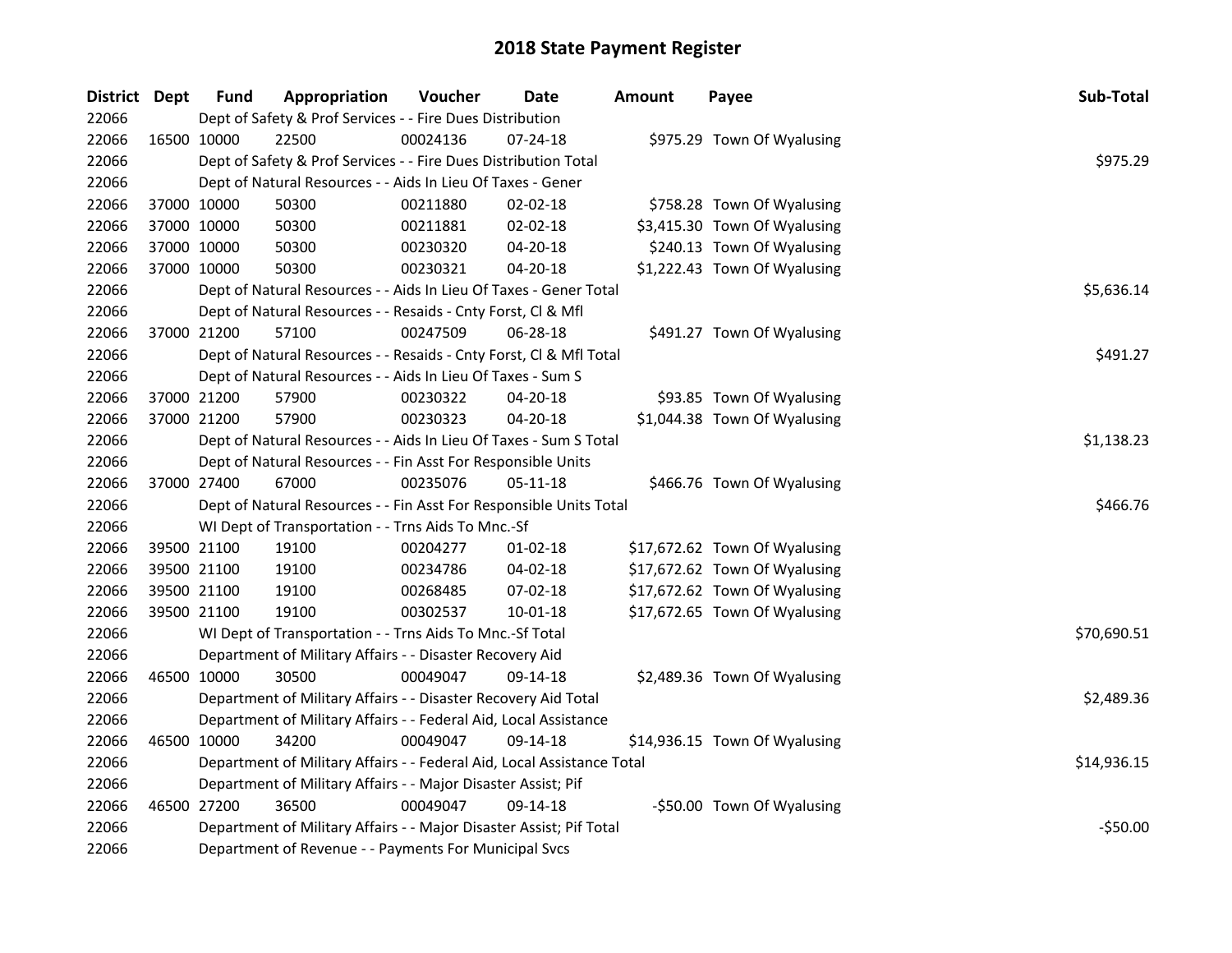| District    | Dept | <b>Fund</b> | Appropriation                                                    | Voucher  | Date           | Amount | Payee                         | Sub-Total    |
|-------------|------|-------------|------------------------------------------------------------------|----------|----------------|--------|-------------------------------|--------------|
| 22066       |      | 56600 10000 | 50100                                                            | 00026773 | $01 - 31 - 18$ |        | \$513.16 Town Of Wyalusing    |              |
| 22066       |      |             | Department of Revenue - - Payments For Municipal Svcs Total      |          |                |        |                               | \$513.16     |
| 22066       |      |             | Shared Revenue and Tax Relief - - County And Municipal Aid       |          |                |        |                               |              |
| 22066       |      | 83500 10000 | 10500                                                            | 00033222 | $07 - 23 - 18$ |        | \$3,114.63 Town Of Wyalusing  |              |
| 22066       |      | 83500 10000 | 10500                                                            | 00036108 | 11-19-18       |        | \$17,649.55 Town Of Wyalusing |              |
| 22066       |      |             | Shared Revenue and Tax Relief - - County And Municipal Aid Total |          |                |        |                               | \$20,764.18  |
| 22066       |      |             | Shared Revenue and Tax Relief - - Exempt Computer Aid            |          |                |        |                               |              |
| 22066       |      | 83500 10000 | 10900                                                            | 00030502 | $07 - 23 - 18$ |        | \$2.03 Town Of Wyalusing      |              |
| 22066       |      |             | Shared Revenue and Tax Relief - - Exempt Computer Aid Total      |          |                |        |                               | \$2.03       |
| 22066 Total |      |             |                                                                  |          |                |        |                               | \$118,053.08 |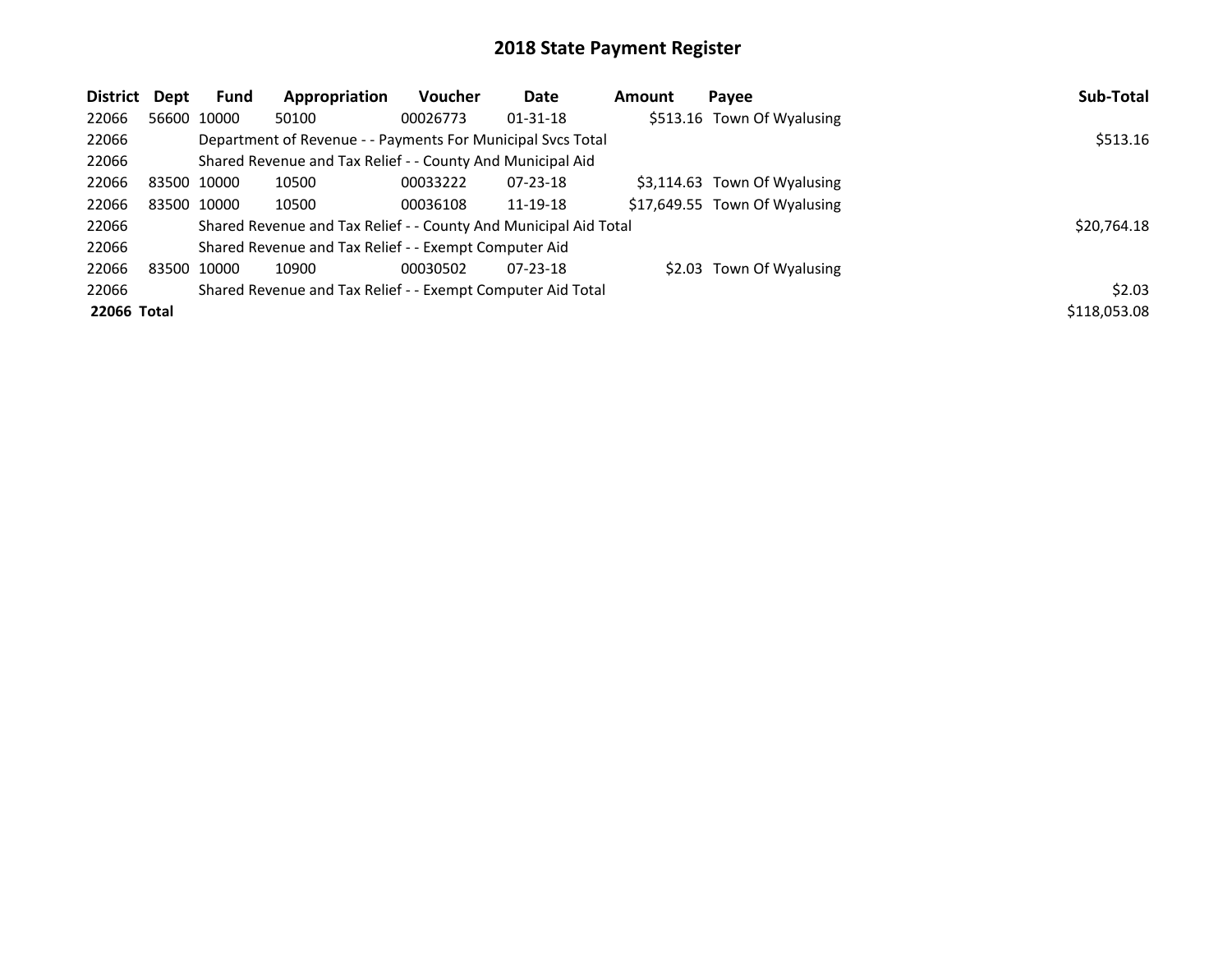| District           | Dept  | Fund        | Appropriation                                                    | Voucher  | Date           | <b>Amount</b> | Payee                         | Sub-Total   |
|--------------------|-------|-------------|------------------------------------------------------------------|----------|----------------|---------------|-------------------------------|-------------|
| 22106              |       |             | Dept of Safety & Prof Services - - Fire Dues Distribution        |          |                |               |                               |             |
| 22106              | 16500 | 10000       | 22500                                                            | 00024137 | 07-24-18       |               | \$924.62 Village Of Bagley    |             |
| 22106              |       |             | Dept of Safety & Prof Services - - Fire Dues Distribution Total  |          |                |               |                               | \$924.62    |
| 22106              |       |             | WI Dept of Transportation - - Trns Aids To Mnc.-Sf               |          |                |               |                               |             |
| 22106              |       | 39500 21100 | 19100                                                            | 00204278 | $01 - 02 - 18$ |               | \$3,159.45 Village Of Bagley  |             |
| 22106              |       | 39500 21100 | 19100                                                            | 00234787 | 04-02-18       |               | \$3,159.45 Village Of Bagley  |             |
| 22106              |       | 39500 21100 | 19100                                                            | 00268486 | 07-02-18       |               | \$3,159.45 Village Of Bagley  |             |
| 22106              |       | 39500 21100 | 19100                                                            | 00302538 | $10 - 01 - 18$ |               | \$3,159.46 Village Of Bagley  |             |
| 22106              |       |             | WI Dept of Transportation - - Trns Aids To Mnc.-Sf Total         |          |                |               |                               | \$12,637.81 |
| 22106              |       |             | Shared Revenue and Tax Relief - - County And Municipal Aid       |          |                |               |                               |             |
| 22106              |       | 83500 10000 | 10500                                                            | 00033223 | 07-23-18       |               | \$11,988.61 Village Of Bagley |             |
| 22106              |       | 83500 10000 | 10500                                                            | 00036109 | 11-19-18       |               | \$67,935.43 Village Of Bagley |             |
| 22106              |       |             | Shared Revenue and Tax Relief - - County And Municipal Aid Total |          |                |               |                               | \$79,924.04 |
| 22106              |       |             | Shared Revenue and Tax Relief - - Exempt Computer Aid            |          |                |               |                               |             |
| 22106              |       | 83500 10000 | 10900                                                            | 00030503 | $07 - 23 - 18$ |               | \$17.25 Village Of Bagley     |             |
| 22106              |       |             | Shared Revenue and Tax Relief - - Exempt Computer Aid Total      |          |                |               |                               | \$17.25     |
| <b>22106 Total</b> |       |             |                                                                  |          |                |               |                               | \$93,503.72 |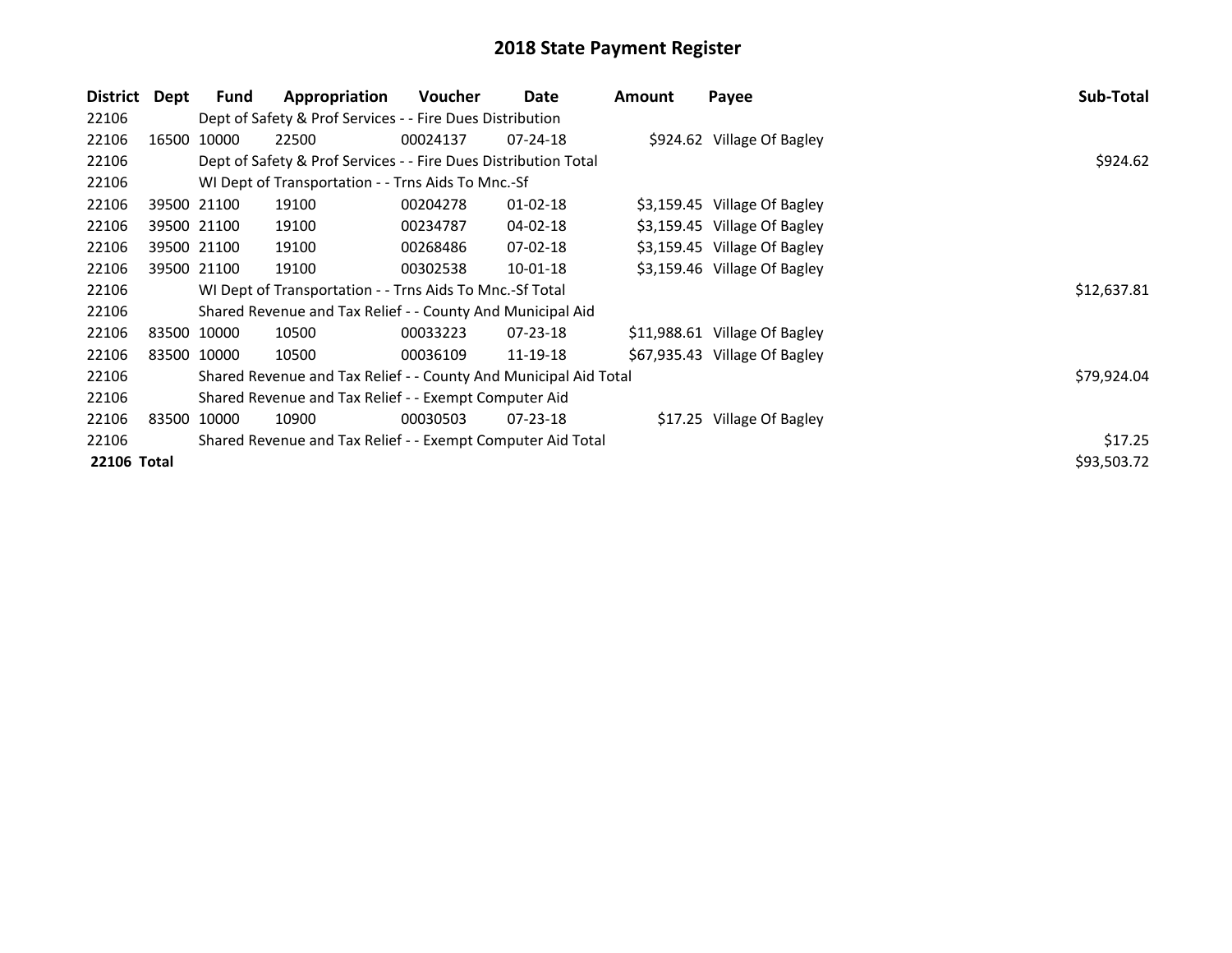| District Dept |             | <b>Fund</b> | Appropriation                                                         | Voucher  | Date           | <b>Amount</b> | Payee                               | Sub-Total    |
|---------------|-------------|-------------|-----------------------------------------------------------------------|----------|----------------|---------------|-------------------------------------|--------------|
| 22107         |             |             | Dept of Safety & Prof Services - - Fire Dues Distribution             |          |                |               |                                     |              |
| 22107         |             | 16500 10000 | 22500                                                                 | 00024138 | 07-25-18       |               | \$1,177.34 Village Of Bloomington   |              |
| 22107         |             |             | Dept of Safety & Prof Services - - Fire Dues Distribution Total       |          |                |               |                                     | \$1,177.34   |
| 22107         |             |             | Dept of Natural Resources - - Fin Asst For Responsible Units          |          |                |               |                                     |              |
| 22107         |             | 37000 27400 | 67000                                                                 | 00235067 | 05-11-18       |               | \$874.09 Village Of Bloomington     |              |
| 22107         |             |             | Dept of Natural Resources - - Fin Asst For Responsible Units Total    |          |                |               |                                     | \$874.09     |
| 22107         |             |             | WI Dept of Transportation - - Trns Aids To Mnc.-Sf                    |          |                |               |                                     |              |
| 22107         |             | 39500 21100 | 19100                                                                 | 00204279 | 01-02-18       |               | \$11,556.26 Village Of Bloomington  |              |
| 22107         |             | 39500 21100 | 19100                                                                 | 00234788 | 04-02-18       |               | \$11,556.26 Village Of Bloomington  |              |
| 22107         |             | 39500 21100 | 19100                                                                 | 00268487 | 07-02-18       |               | \$11,556.26 Village Of Bloomington  |              |
| 22107         |             | 39500 21100 | 19100                                                                 | 00302539 | 10-01-18       |               | \$11,556.26 Village Of Bloomington  |              |
| 22107         |             |             | WI Dept of Transportation - - Trns Aids To Mnc.-Sf Total              |          |                |               |                                     | \$46,225.04  |
| 22107         |             |             | Department of Administration - - Federal Aid, Local Assistance        |          |                |               |                                     |              |
| 22107         |             | 50500 10000 | 74300                                                                 | 00081794 | 06-13-18       |               | \$80,000.00 Village Of Bloomington  |              |
| 22107         |             | 50500 10000 | 74300                                                                 | 00083485 | 07-03-18       |               | \$43,000.00 Village Of Bloomington  |              |
| 22107         |             | 50500 10000 | 74300                                                                 | 00086263 | 08-30-18       |               | \$115,000.00 Village Of Bloomington |              |
| 22107         |             | 50500 10000 | 74300                                                                 | 00087944 | 09-12-18       |               | \$76,000.00 Village Of Bloomington  |              |
| 22107         |             | 50500 10000 | 74300                                                                 | 00089814 | $10-10-18$     |               | \$34,000.00 Village Of Bloomington  |              |
| 22107         |             | 50500 10000 | 74300                                                                 | 00091682 | $11 - 13 - 18$ |               | \$126,000.00 Village Of Bloomington |              |
| 22107         |             | 50500 10000 | 74300                                                                 | 00093445 | 12-17-18       |               | \$26,000.00 Village Of Bloomington  |              |
| 22107         |             |             | Department of Administration - - Federal Aid, Local Assistance Total  |          |                |               |                                     | \$500,000.00 |
| 22107         |             |             | Shared Revenue and Tax Relief - - Expenditure Restraint Program       |          |                |               |                                     |              |
| 22107         |             | 83500 10000 | 10100                                                                 | 00033224 | 07-23-18       |               | \$5,787.39 Village Of Bloomington   |              |
| 22107         |             | 83500 10000 | 10100                                                                 | 00036110 | 11-19-18       |               | \$0.07 Village Of Bloomington       |              |
| 22107         |             |             | Shared Revenue and Tax Relief - - Expenditure Restraint Program Total |          |                |               |                                     | \$5,787.46   |
| 22107         |             |             | Shared Revenue and Tax Relief - - County And Municipal Aid            |          |                |               |                                     |              |
| 22107         |             | 83500 10000 | 10500                                                                 | 00033224 | 07-23-18       |               | \$30,156.41 Village Of Bloomington  |              |
| 22107         |             | 83500 10000 | 10500                                                                 | 00036110 | 11-19-18       |               | \$170,886.32 Village Of Bloomington |              |
| 22107         |             |             | Shared Revenue and Tax Relief - - County And Municipal Aid Total      |          |                |               |                                     | \$201,042.73 |
| 22107         |             |             | Shared Revenue and Tax Relief - - Exempt Computer Aid                 |          |                |               |                                     |              |
| 22107         |             | 83500 10000 | 10900                                                                 | 00030504 | $07 - 23 - 18$ |               | \$1,565.68 Village Of Bloomington   |              |
| 22107         |             |             | Shared Revenue and Tax Relief - - Exempt Computer Aid Total           |          |                |               |                                     | \$1,565.68   |
| 22107         |             |             | Shared Revenue and Tax Relief - - Lottery & Gaming Credit             |          |                |               |                                     |              |
| 22107         | 83500 52100 |             | 36300                                                                 | 00027384 | $03 - 26 - 18$ |               | \$544.59 Village Of Bloomington     |              |
| 22107         |             |             | Shared Revenue and Tax Relief - - Lottery & Gaming Credit Total       |          |                |               |                                     | \$544.59     |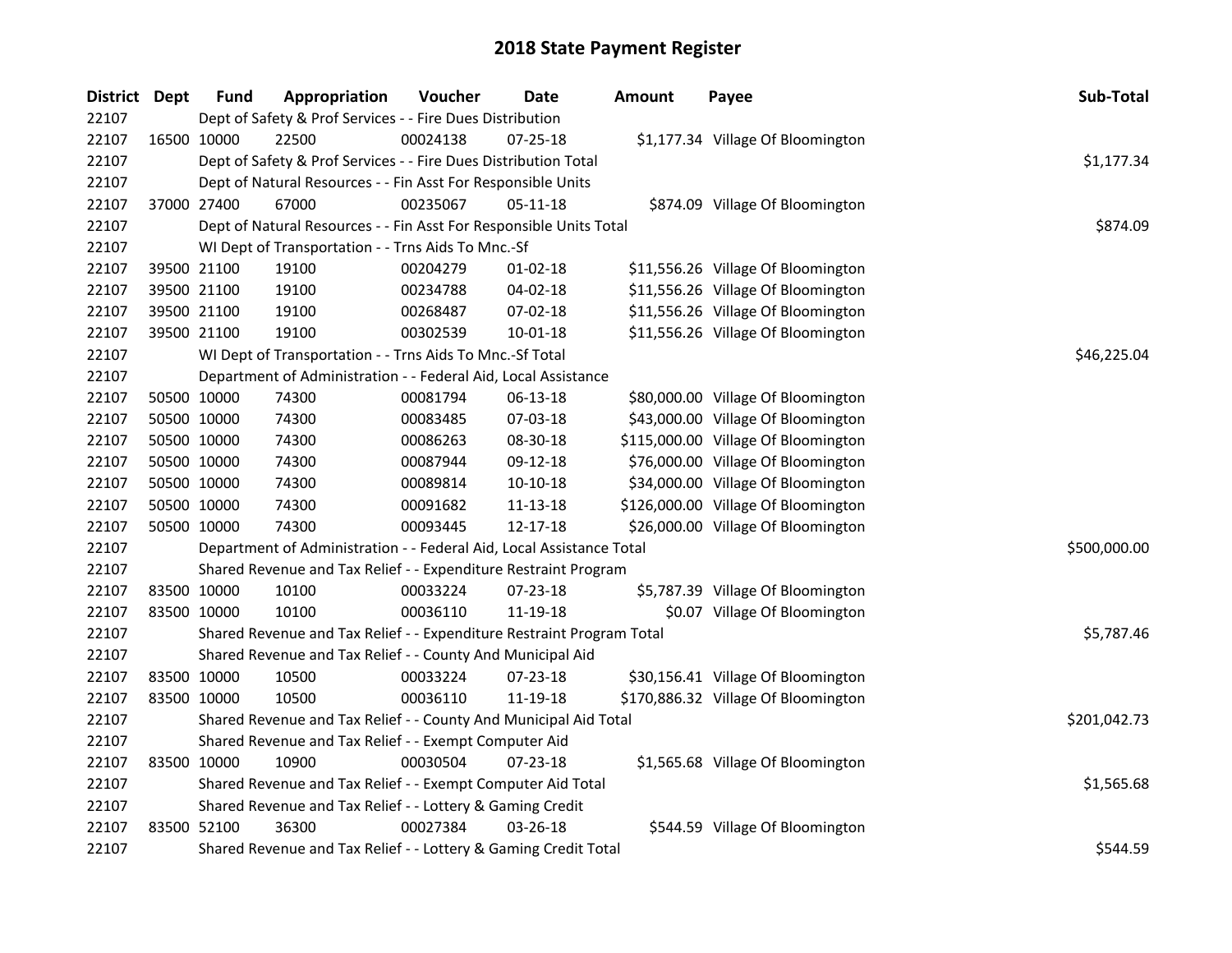| District Dept Fund | Appropriation | Voucher | Date | Amount | Payee | Sub-Total    |
|--------------------|---------------|---------|------|--------|-------|--------------|
| 22107 Total        |               |         |      |        |       | \$757,216.93 |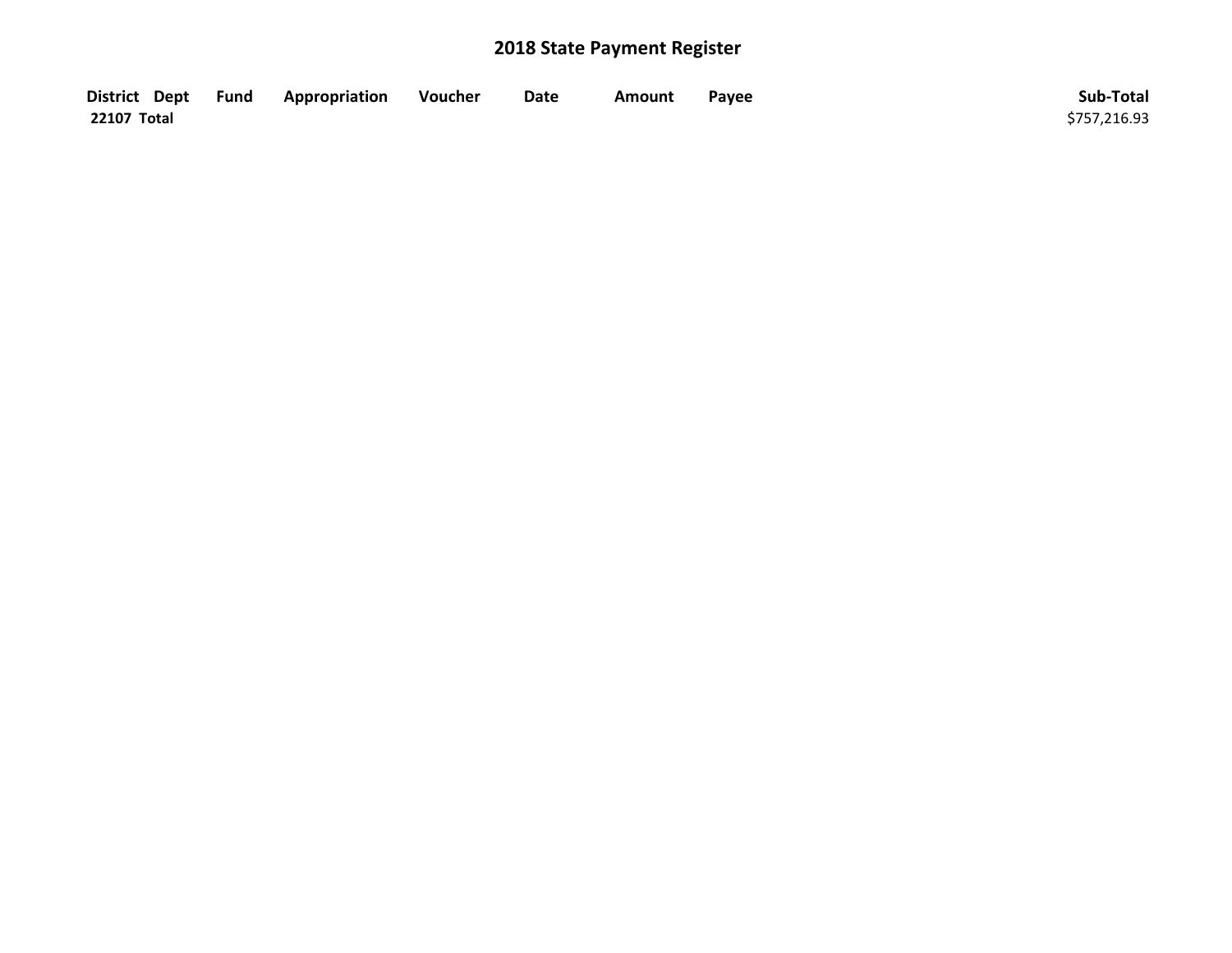| <b>District</b>    | Dept | <b>Fund</b>                                                      | Appropriation                                                                   | Voucher    | <b>Date</b>    | <b>Amount</b> | Payee                              | Sub-Total    |
|--------------------|------|------------------------------------------------------------------|---------------------------------------------------------------------------------|------------|----------------|---------------|------------------------------------|--------------|
| 22108              |      |                                                                  | Dept of Safety & Prof Services - - Fire Dues Distribution                       |            |                |               |                                    |              |
| 22108              |      | 16500 10000                                                      | 22500                                                                           | 00024139   | $07 - 24 - 18$ |               | \$610.44 Village Of Blue River     |              |
| 22108              |      |                                                                  | Dept of Safety & Prof Services - - Fire Dues Distribution Total                 |            |                |               |                                    | \$610.44     |
| 22108              |      |                                                                  | Dept of Natural Resources - - Aids In Lieu Of Taxes - Gener                     |            |                |               |                                    |              |
| 22108              |      | 37000 10000                                                      | 50300                                                                           | 00230332   | $04 - 20 - 18$ |               | \$3.68 Village Of Blue River       |              |
| 22108              |      |                                                                  | Dept of Natural Resources - - Aids In Lieu Of Taxes - Gener Total               |            |                |               |                                    | \$3.68       |
| 22108              |      |                                                                  | Dept of Natural Resources - - General Program Operations --                     |            |                |               |                                    |              |
| 22108              |      | 37000 21200                                                      | 25400                                                                           | 00244502   | $06 - 21 - 18$ |               | \$1,200.00 Village Of Blue River   |              |
| 22108              |      |                                                                  | Dept of Natural Resources - - General Program Operations -- Total               | \$1,200.00 |                |               |                                    |              |
| 22108              |      |                                                                  | Dept of Natural Resources - - Fin Asst For Responsible Units                    |            |                |               |                                    |              |
| 22108              |      | 37000 27400                                                      | 67000                                                                           | 00235154   | $05-11-18$     |               | \$1,196.63 Village Of Blue River   |              |
| 22108              |      |                                                                  | Dept of Natural Resources - - Fin Asst For Responsible Units Total              | \$1,196.63 |                |               |                                    |              |
| 22108              |      |                                                                  | WI Dept of Transportation - - Trns Aids To Mnc.-Sf                              |            |                |               |                                    |              |
| 22108              |      | 39500 21100                                                      | 19100                                                                           | 00204280   | $01 - 02 - 18$ |               | \$8,547.40 Village Of Blue River   |              |
| 22108              |      | 39500 21100                                                      | 19100                                                                           | 00234789   | 04-02-18       |               | \$8,547.40 Village Of Blue River   |              |
| 22108              |      | 39500 21100                                                      | 19100                                                                           | 00268488   | 07-02-18       |               | \$8,547.40 Village Of Blue River   |              |
| 22108              |      | 39500 21100                                                      | 19100                                                                           | 00302540   | 10-01-18       |               | \$8,547.40 Village Of Blue River   |              |
| 22108              |      |                                                                  | WI Dept of Transportation - - Trns Aids To Mnc.-Sf Total                        |            |                |               |                                    | \$34,189.60  |
| 22108              |      |                                                                  | Department of Health Services - - Prepaid Medical Transport Reimbursement       |            |                |               |                                    |              |
| 22108              |      | 43500 10000                                                      | 16300                                                                           | AMBULANCE  | 11-08-18       |               | \$2,000.00 Village Of Blue River   |              |
| 22108              |      |                                                                  | Department of Health Services - - Prepaid Medical Transport Reimbursement Total |            |                |               |                                    | \$2,000.00   |
| 22108              |      |                                                                  | Shared Revenue and Tax Relief - - County And Municipal Aid                      |            |                |               |                                    |              |
| 22108              |      | 83500 10000                                                      | 10500                                                                           | 00033225   | $07 - 23 - 18$ |               | \$22,316.98 Village Of Blue River  |              |
| 22108              |      | 83500 10000                                                      | 10500                                                                           | 00036111   | 11-19-18       |               | \$124,462.88 Village Of Blue River |              |
| 22108              |      | Shared Revenue and Tax Relief - - County And Municipal Aid Total | \$146,779.86                                                                    |            |                |               |                                    |              |
| 22108              |      |                                                                  | Shared Revenue and Tax Relief - - Exempt Computer Aid                           |            |                |               |                                    |              |
| 22108              |      | 83500 10000                                                      | 10900                                                                           | 00030505   | $07 - 23 - 18$ |               | \$177.57 Village Of Blue River     |              |
| 22108              |      |                                                                  | Shared Revenue and Tax Relief - - Exempt Computer Aid Total                     |            |                |               |                                    | \$177.57     |
| <b>22108 Total</b> |      |                                                                  |                                                                                 |            |                |               |                                    | \$186,157.78 |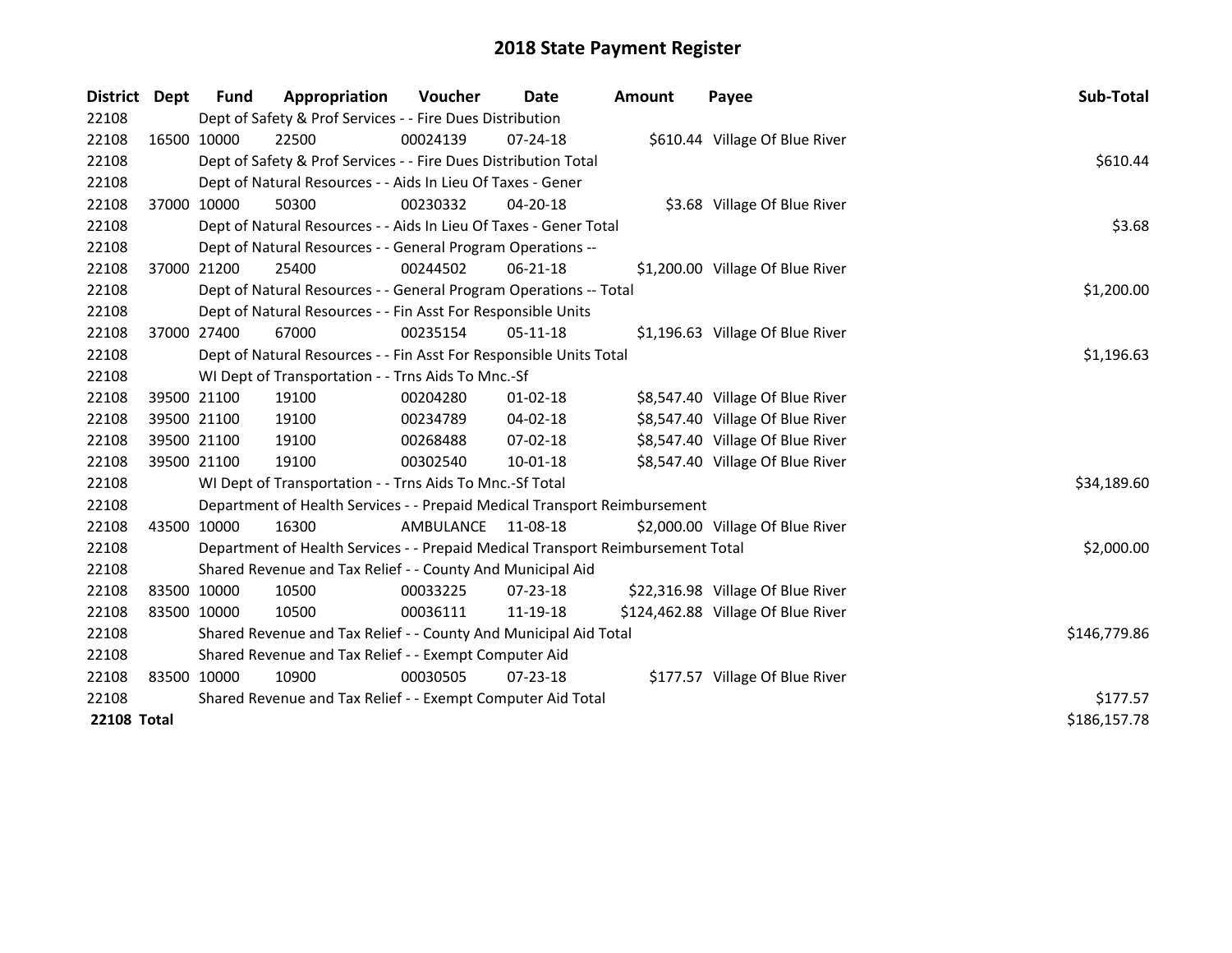| District Dept |             | <b>Fund</b> | Appropriation                                                                   | Voucher            | Date           | <b>Amount</b> | Payee                            | Sub-Total   |
|---------------|-------------|-------------|---------------------------------------------------------------------------------|--------------------|----------------|---------------|----------------------------------|-------------|
| 22111         |             |             | Dept of Safety & Prof Services - - Fire Dues Distribution                       |                    |                |               |                                  |             |
| 22111         |             | 16500 10000 | 22500                                                                           | 00024140           | 07-25-18       |               | \$2,045.84 Village Of Cassville  |             |
| 22111         |             |             | Dept of Safety & Prof Services - - Fire Dues Distribution Total                 |                    |                |               |                                  | \$2,045.84  |
| 22111         |             |             | Environmental Improvement Prog - - Clean Water Fund Program Finan               |                    |                |               |                                  |             |
| 22111         | 32000 57300 |             | 16300                                                                           | 00000139           | $02 - 22 - 18$ |               | \$3,041.36 Village Of Cassville  |             |
| 22111         |             |             | Environmental Improvement Prog - - Clean Water Fund Program Finan Total         |                    |                |               |                                  | \$3,041.36  |
| 22111         |             |             | Dept of Natural Resources - - Fin Asst For Responsible Units                    |                    |                |               |                                  |             |
| 22111         |             | 37000 27400 | 67000                                                                           | 00235243           | 05-11-18       |               | \$4,979.07 Village Of Cassville  |             |
| 22111         |             |             | Dept of Natural Resources - - Fin Asst For Responsible Units Total              |                    |                |               |                                  | \$4,979.07  |
| 22111         |             |             | WI Dept of Transportation - - Trns Aids To Mnc.-Sf                              |                    |                |               |                                  |             |
| 22111         | 39500 21100 |             | 19100                                                                           | 00204281           | $01 - 02 - 18$ |               | \$15,999.36 Village Of Cassville |             |
| 22111         | 39500 21100 |             | 19100                                                                           | 00234790           | 04-02-18       |               | \$15,999.36 Village Of Cassville |             |
| 22111         | 39500 21100 |             | 19100                                                                           | 00268489           | 07-02-18       |               | \$15,999.36 Village Of Cassville |             |
| 22111         | 39500 21100 |             | 19100                                                                           | 00302541           | 10-01-18       |               | \$15,999.37 Village Of Cassville |             |
| 22111         |             |             | WI Dept of Transportation - - Trns Aids To Mnc.-Sf Total                        |                    |                |               |                                  | \$63,997.45 |
| 22111         |             |             | WI Dept of Transportation - - Harbor Assistance Lf                              |                    |                |               |                                  |             |
| 22111         | 39500 21100 |             | 29700                                                                           | 00238963           | 04-05-18       |               | \$9,600.00 Village Of Cassville  |             |
| 22111         |             |             | WI Dept of Transportation - - Harbor Assistance Lf Total                        |                    |                |               |                                  | \$9,600.00  |
| 22111         |             |             | WI Dept of Transportation - - Hwy Mgmt & Opers Sf                               |                    |                |               |                                  |             |
| 22111         | 39500 21100 |             | 36500                                                                           | 00238963           | 04-05-18       |               | \$38,400.00 Village Of Cassville |             |
| 22111         |             |             | WI Dept of Transportation - - Hwy Mgmt & Opers Sf Total                         |                    |                |               |                                  | \$38,400.00 |
| 22111         |             |             | Department of Health Services - - Prepaid Medical Transport Reimbursement       |                    |                |               |                                  |             |
| 22111         | 43500 10000 |             | 16300                                                                           | AMBULANCE 11-08-18 |                |               | \$2,000.00 Village Of Cassville  |             |
| 22111         |             |             | Department of Health Services - - Prepaid Medical Transport Reimbursement Total |                    |                |               |                                  | \$2,000.00  |
| 22111         |             |             | Department of Justice - - Law Enforcement Train, Local                          |                    |                |               |                                  |             |
| 22111         | 45500 10000 |             | 23100                                                                           | 00052221           | 09-25-18       |               | \$160.00 Village Of Cassville    |             |
| 22111         |             |             | Department of Justice - - Law Enforcement Train, Local Total                    |                    |                |               |                                  | \$160.00    |
| 22111         |             |             | Department of Military Affairs - - Disaster Recovery Aid                        |                    |                |               |                                  |             |
| 22111         | 46500 10000 |             | 30500                                                                           | 00050317           | 10-12-18       |               | \$3,908.97 Village Of Cassville  |             |
| 22111         |             |             | Department of Military Affairs - - Disaster Recovery Aid Total                  |                    |                |               |                                  | \$3,908.97  |
| 22111         |             |             | Department of Military Affairs - - Federal Aid, Local Assistance                |                    |                |               |                                  |             |
| 22111         | 46500 10000 |             | 34200                                                                           | 00041403           | 04-06-18       |               | \$3,889.05 Village Of Cassville  |             |
| 22111         | 46500 10000 |             | 34200                                                                           | 00050317           | 10-12-18       |               | \$19,564.71 Village Of Cassville |             |
| 22111         | 46500 10000 |             | 34200                                                                           | 00051617           | 11-08-18       |               | \$32,015.92 Village Of Cassville |             |
| 22111         |             |             | Department of Military Affairs - - Federal Aid, Local Assistance Total          |                    |                |               |                                  | \$55,469.68 |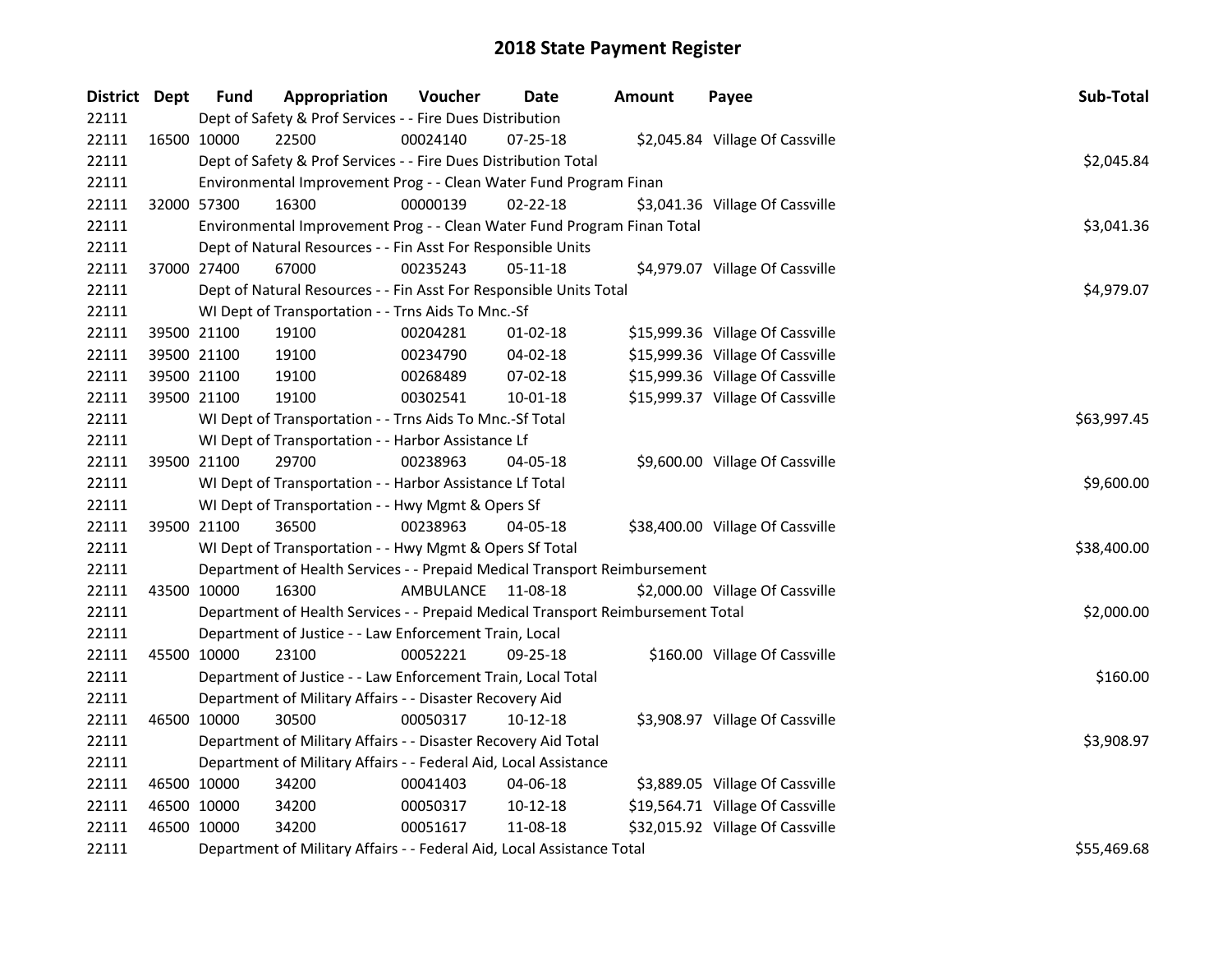| <b>District</b>    | Dept | Fund                                                                  | Appropriation                                                    | <b>Voucher</b> | Date           | Amount | Payee                             | Sub-Total    |
|--------------------|------|-----------------------------------------------------------------------|------------------------------------------------------------------|----------------|----------------|--------|-----------------------------------|--------------|
| 22111              |      |                                                                       | Department of Revenue - - Payments For Municipal Svcs            |                |                |        |                                   |              |
| 22111              |      | 56600 10000                                                           | 50100                                                            | 00026774       | $01 - 31 - 18$ |        | \$840.86 Village Of Cassville     |              |
| 22111              |      |                                                                       | Department of Revenue - - Payments For Municipal Svcs Total      |                |                |        |                                   | \$840.86     |
| 22111              |      |                                                                       | Shared Revenue and Tax Relief - - Expenditure Restraint Program  |                |                |        |                                   |              |
| 22111              |      | 83500 10000                                                           | 10100                                                            | 00033226       | $07 - 23 - 18$ |        | \$6,793.52 Village Of Cassville   |              |
| 22111              |      | 83500 10000                                                           | 10100                                                            | 00036112       | 11-19-18       |        | \$0.07 Village Of Cassville       |              |
| 22111              |      | Shared Revenue and Tax Relief - - Expenditure Restraint Program Total | \$6,793.59                                                       |                |                |        |                                   |              |
| 22111              |      |                                                                       | Shared Revenue and Tax Relief - - County And Municipal Aid       |                |                |        |                                   |              |
| 22111              |      | 83500 10000                                                           | 10500                                                            | 00033226       | $07 - 23 - 18$ |        | \$25,710.33 Village Of Cassville  |              |
| 22111              |      | 83500 10000                                                           | 10500                                                            | 00036112       | 11-19-18       |        | \$143,691.84 Village Of Cassville |              |
| 22111              |      |                                                                       | Shared Revenue and Tax Relief - - County And Municipal Aid Total |                |                |        |                                   | \$169,402.17 |
| 22111              |      |                                                                       | Shared Revenue and Tax Relief - - Exempt Computer Aid            |                |                |        |                                   |              |
| 22111              |      | 83500 10000                                                           | 10900                                                            | 00030506       | $07 - 23 - 18$ |        | \$389.64 Village Of Cassville     |              |
| 22111              |      |                                                                       | Shared Revenue and Tax Relief - - Exempt Computer Aid Total      |                |                |        |                                   | \$389.64     |
| 22111              |      |                                                                       | Shared Revenue and Tax Relief - - Utility Aid                    |                |                |        |                                   |              |
| 22111              |      | 83500 10000                                                           | 11000                                                            | 00033226       | $07 - 23 - 18$ |        | \$72,147.42 Village Of Cassville  |              |
| 22111              |      | 83500 10000                                                           | 11000                                                            | 00036112       | 11-19-18       |        | \$408,282.88 Village Of Cassville |              |
| 22111              |      |                                                                       | Shared Revenue and Tax Relief - - Utility Aid Total              |                |                |        |                                   | \$480,430.30 |
| 22111              |      | Shared Revenue and Tax Relief - - Lottery & Gaming Credit             |                                                                  |                |                |        |                                   |              |
| 22111              |      | 83500 52100                                                           | 36300                                                            | 00027385       | $03 - 26 - 18$ |        | \$387.12 Village Of Cassville     |              |
| 22111              |      |                                                                       | Shared Revenue and Tax Relief - - Lottery & Gaming Credit Total  |                |                |        |                                   | \$387.12     |
| <b>22111 Total</b> |      |                                                                       |                                                                  |                |                |        |                                   | \$841,846.05 |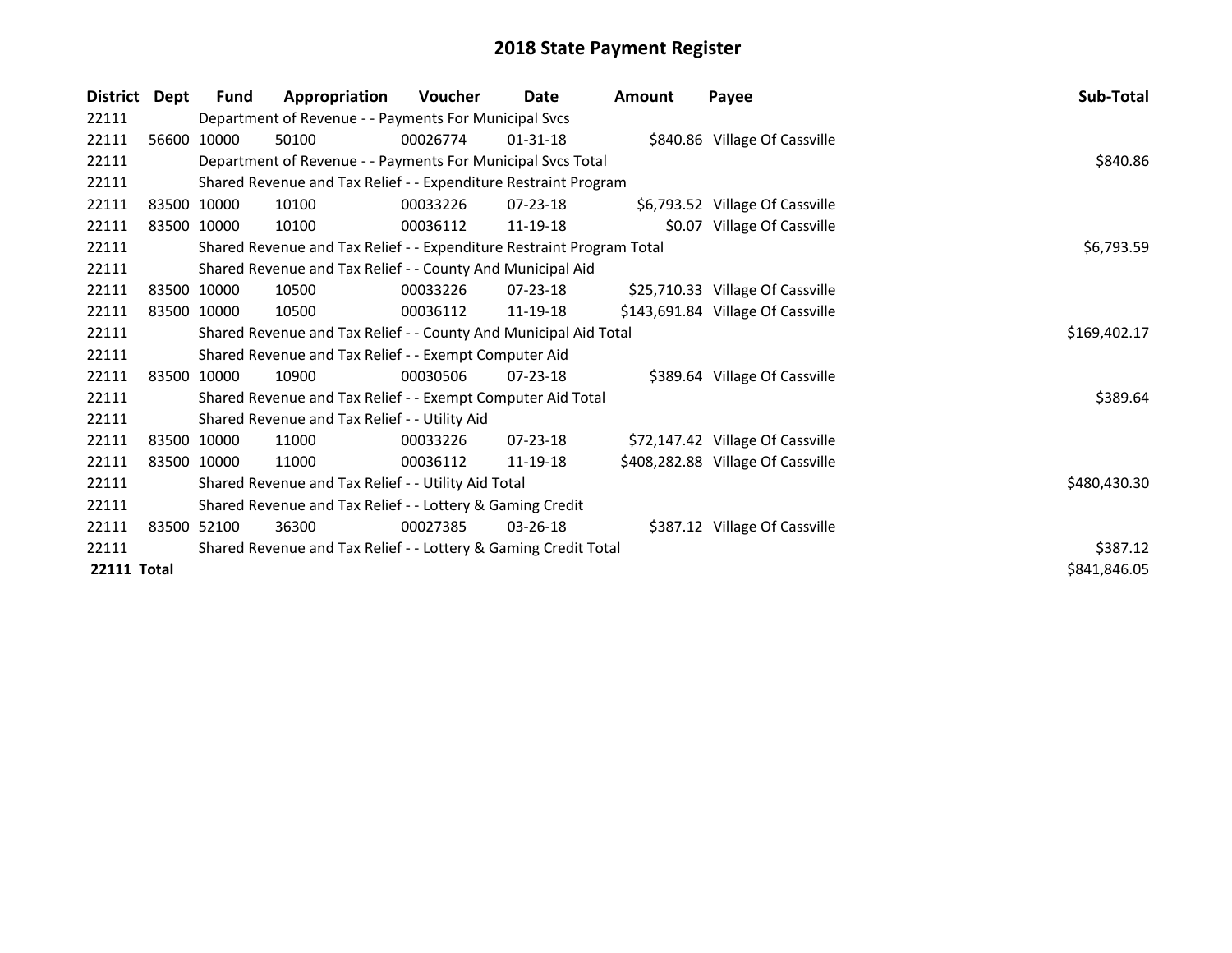| District Dept |             | <b>Fund</b> | Appropriation                                                         | Voucher  | Date           | <b>Amount</b> | Payee                               | Sub-Total    |
|---------------|-------------|-------------|-----------------------------------------------------------------------|----------|----------------|---------------|-------------------------------------|--------------|
| 22116         |             |             | Dept of Safety & Prof Services - - Fire Dues Distribution             |          |                |               |                                     |              |
| 22116         |             | 16500 10000 | 22500                                                                 | 00024141 | $07 - 26 - 18$ |               | \$2,701.65 Village Of Dickeyville   |              |
| 22116         |             |             | Dept of Safety & Prof Services - - Fire Dues Distribution Total       |          |                |               |                                     | \$2,701.65   |
| 22116         |             |             | Dept of Natural Resources - - Fin Asst For Responsible Units          |          |                |               |                                     |              |
| 22116         |             | 37000 27400 | 67000                                                                 | 00235259 | 05-11-18       |               | \$1,884.49 Village Of Dickeyville   |              |
| 22116         |             |             | Dept of Natural Resources - - Fin Asst For Responsible Units Total    |          |                |               |                                     | \$1,884.49   |
| 22116         |             |             | WI Dept of Transportation - - Hwy Sfty Loc Aid Ffd                    |          |                |               |                                     |              |
| 22116         |             | 39500 21100 | 18500                                                                 | 00288478 | 08-28-18       |               | \$3,439.00 Village Of Dickeyville   |              |
| 22116         |             |             | WI Dept of Transportation - - Hwy Sfty Loc Aid Ffd Total              |          |                |               |                                     | \$3,439.00   |
| 22116         |             |             | WI Dept of Transportation - - Trns Aids To Mnc.-Sf                    |          |                |               |                                     |              |
| 22116         |             | 39500 21100 | 19100                                                                 | 00204282 | $01 - 02 - 18$ |               | \$11,104.70 Village Of Dickeyville  |              |
| 22116         |             | 39500 21100 | 19100                                                                 | 00234791 | 04-02-18       |               | \$11,104.70 Village Of Dickeyville  |              |
| 22116         |             | 39500 21100 | 19100                                                                 | 00268490 | 07-02-18       |               | \$11,104.70 Village Of Dickeyville  |              |
| 22116         |             | 39500 21100 | 19100                                                                 | 00302542 | 10-01-18       |               | \$11,104.71 Village Of Dickeyville  |              |
| 22116         |             |             | WI Dept of Transportation - - Trns Aids To Mnc.-Sf Total              |          |                |               |                                     | \$44,418.81  |
| 22116         |             |             | WI Dept of Transportation - - Loc Rd Imp Prg St Fd                    |          |                |               |                                     |              |
| 22116         |             | 39500 21100 | 27800                                                                 | 00241607 | $04 - 13 - 18$ |               | \$8,473.35 Village Of Dickeyville   |              |
| 22116         |             |             | WI Dept of Transportation - - Loc Rd Imp Prg St Fd Total              |          |                |               |                                     | \$8,473.35   |
| 22116         |             |             | Department of Justice - - Law Enforcement Train, Local                |          |                |               |                                     |              |
| 22116         |             | 45500 10000 | 23100                                                                 | 00052420 | $10 - 01 - 18$ |               | \$160.00 Village Of Dickeyville     |              |
| 22116         |             |             | Department of Justice - - Law Enforcement Train, Local Total          |          |                |               |                                     | \$160.00     |
| 22116         |             |             | Department of Administration - - Federal Aid, Local Assistance        |          |                |               |                                     |              |
| 22116         |             | 50500 10000 | 74300                                                                 | 00072699 | 02-23-18       |               | \$28,000.00 Village Of Dickeyville  |              |
| 22116         |             | 50500 10000 | 74300                                                                 | 00080701 | 06-01-18       |               | \$33,500.00 Village Of Dickeyville  |              |
| 22116         |             | 50500 10000 | 74300                                                                 | 00085544 | 07-31-18       |               | \$9,900.00 Village Of Dickeyville   |              |
| 22116         |             | 50500 10000 | 74300                                                                 | 00092169 | 11-19-18       |               | \$5,000.00 Village Of Dickeyville   |              |
| 22116         |             |             | Department of Administration - - Federal Aid, Local Assistance Total  |          |                |               |                                     | \$76,400.00  |
| 22116         |             |             | Shared Revenue and Tax Relief - - Expenditure Restraint Program       |          |                |               |                                     |              |
| 22116         |             | 83500 10000 | 10100                                                                 | 00033227 | 07-23-18       |               | \$1,149.48 Village Of Dickeyville   |              |
| 22116         | 83500 10000 |             | 10100                                                                 | 00036113 | 11-19-18       |               | \$0.01 Village Of Dickeyville       |              |
| 22116         |             |             | Shared Revenue and Tax Relief - - Expenditure Restraint Program Total |          |                |               |                                     | \$1,149.49   |
| 22116         |             |             | Shared Revenue and Tax Relief - - County And Municipal Aid            |          |                |               |                                     |              |
| 22116         |             | 83500 10000 | 10500                                                                 | 00033227 | 07-23-18       |               | \$22,221.61 Village Of Dickeyville  |              |
| 22116         | 83500 10000 |             | 10500                                                                 | 00036113 | 11-19-18       |               | \$125,922.48 Village Of Dickeyville |              |
| 22116         |             |             | Shared Revenue and Tax Relief - - County And Municipal Aid Total      |          |                |               |                                     | \$148,144.09 |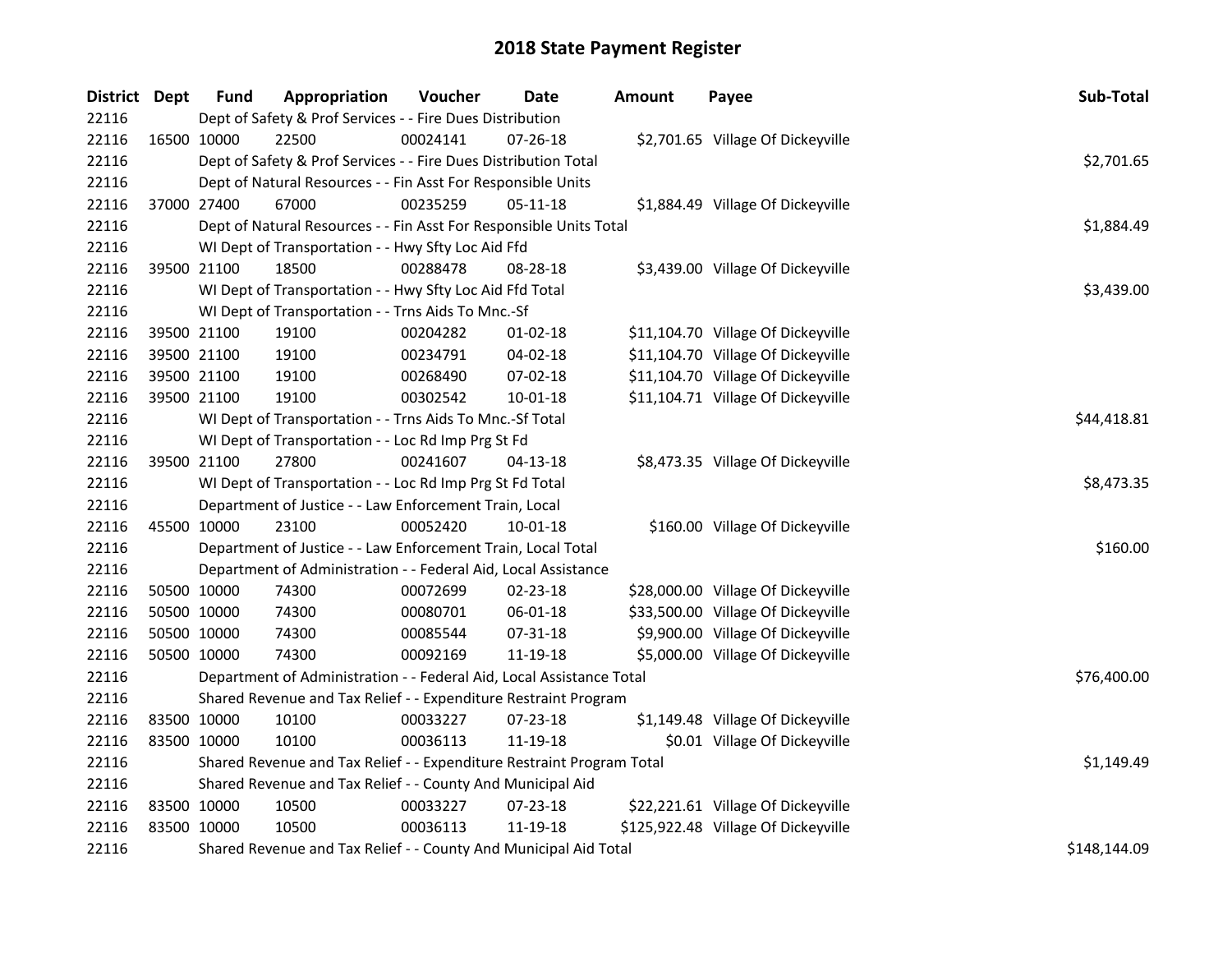| District Dept      | Fund        | Appropriation                                               | Voucher  | Date     | Amount | Pavee                           | Sub-Total    |
|--------------------|-------------|-------------------------------------------------------------|----------|----------|--------|---------------------------------|--------------|
| 22116              |             | Shared Revenue and Tax Relief - - Exempt Computer Aid       |          |          |        |                                 |              |
| 22116              | 83500 10000 | 10900                                                       | 00030507 | 07-23-18 |        | \$144.09 Village Of Dickeyville |              |
| 22116              | 83500 10000 | 10900                                                       | 00032329 | 07-23-18 |        | \$743.50 Village Of Dickeyville |              |
| 22116              |             | Shared Revenue and Tax Relief - - Exempt Computer Aid Total |          |          |        |                                 | \$887.59     |
| <b>22116 Total</b> |             |                                                             |          |          |        |                                 | \$287,658.47 |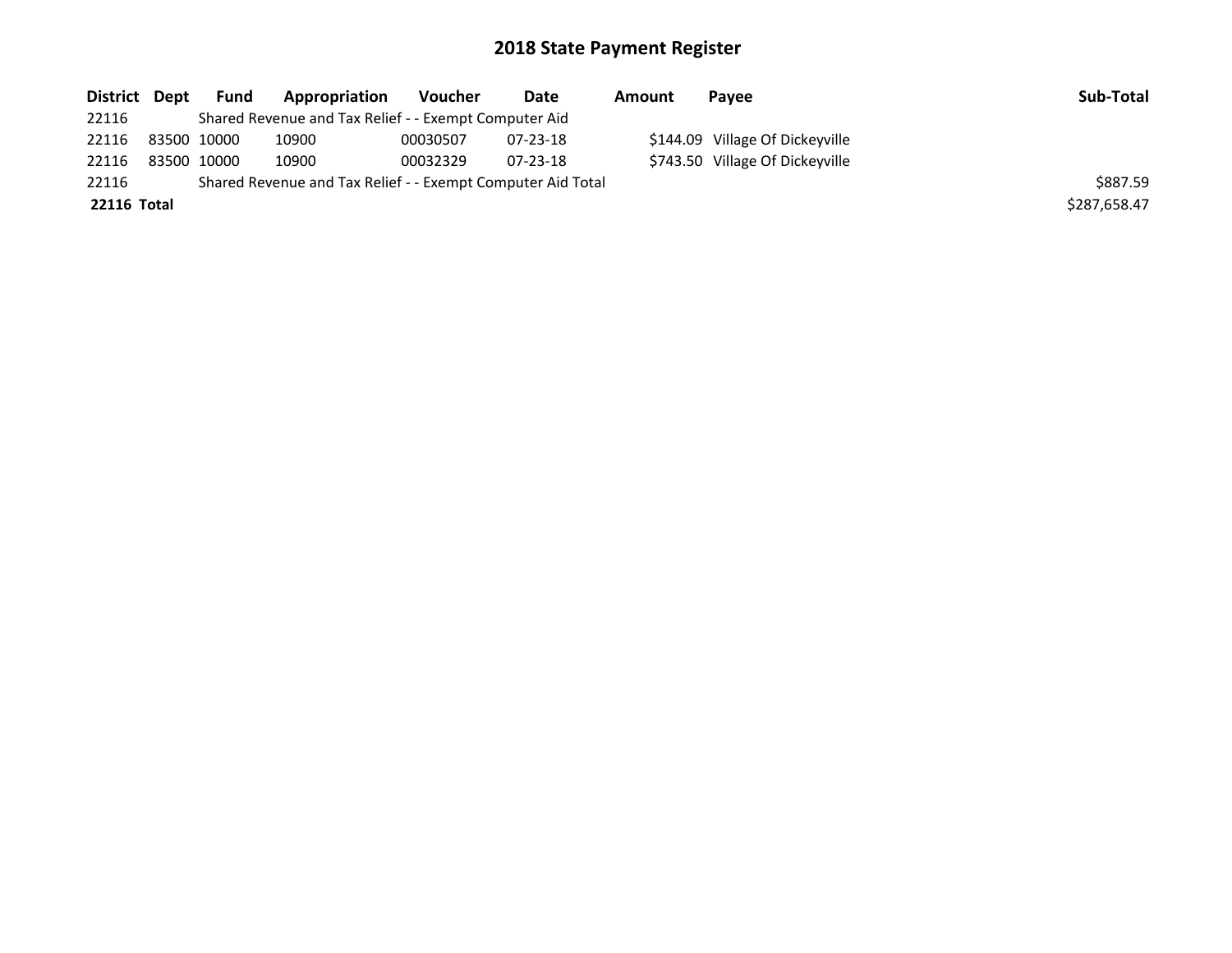| District Dept |             | <b>Fund</b> | Appropriation                                                          | Voucher  | <b>Date</b>    | <b>Amount</b> | Payee                                | Sub-Total    |
|---------------|-------------|-------------|------------------------------------------------------------------------|----------|----------------|---------------|--------------------------------------|--------------|
| 22136         |             |             | Dept of Safety & Prof Services - - Fire Dues Distribution              |          |                |               |                                      |              |
| 22136         |             | 16500 10000 | 22500                                                                  | 00024142 | $07 - 25 - 18$ |               | \$2,483.83 Hazel Green, Village Of   |              |
| 22136         |             |             | Dept of Safety & Prof Services - - Fire Dues Distribution Total        |          |                |               |                                      | \$2,483.83   |
| 22136         |             |             | Dept of Natural Resources - - Aids In Lieu Of Taxes - Gener            |          |                |               |                                      |              |
| 22136         | 37000 10000 |             | 50300                                                                  | 00211885 | $02 - 02 - 18$ |               | \$54.47 Hazel Green, Village Of      |              |
| 22136         |             |             | Dept of Natural Resources - - Aids In Lieu Of Taxes - Gener Total      |          |                |               |                                      | \$54.47      |
| 22136         |             |             | Dept of Natural Resources - - Fin Asst For Responsible Units           |          |                |               |                                      |              |
| 22136         | 37000 27400 |             | 67000                                                                  | 00235794 | 05-11-18       |               | \$4,257.13 Hazel Green, Village Of   |              |
| 22136         |             |             | Dept of Natural Resources - - Fin Asst For Responsible Units Total     |          |                |               |                                      | \$4,257.13   |
| 22136         |             |             | WI Dept of Transportation - - Trns Aids To Mnc.-Sf                     |          |                |               |                                      |              |
| 22136         | 39500 21100 |             | 19100                                                                  | 00204283 | $01 - 02 - 18$ |               | \$17,575.57 Hazel Green, Village Of  |              |
| 22136         | 39500 21100 |             | 19100                                                                  | 00234792 | 04-02-18       |               | \$17,575.57 Hazel Green, Village Of  |              |
| 22136         | 39500 21100 |             | 19100                                                                  | 00268491 | 07-02-18       |               | \$17,575.57 Hazel Green, Village Of  |              |
| 22136         | 39500 21100 |             | 19100                                                                  | 00302543 | 10-01-18       |               | \$17,575.60 Hazel Green, Village Of  |              |
| 22136         |             |             | WI Dept of Transportation - - Trns Aids To Mnc.-Sf Total               |          |                |               |                                      | \$70,302.31  |
| 22136         |             |             | WI Dept of Transportation - - Loc Rd Imp Prg St Fd                     |          |                |               |                                      |              |
| 22136         |             | 39500 21100 | 27800                                                                  | 00231186 | $03 - 16 - 18$ |               | \$8,473.34 Hazel Green, Village Of   |              |
| 22136         |             |             | WI Dept of Transportation - - Loc Rd Imp Prg St Fd Total               |          |                |               |                                      | \$8,473.34   |
| 22136         |             |             | Department of Justice - - Law Enforcement Train, Local                 |          |                |               |                                      |              |
| 22136         |             | 45500 10000 | 23100                                                                  | 00053090 | $10-11-18$     |               | \$640.00 Hazel Green, Village Of     |              |
| 22136         |             |             | Department of Justice - - Law Enforcement Train, Local Total           |          |                |               |                                      | \$640.00     |
| 22136         |             |             | Department of Military Affairs - - Federal Aid, Local Assistance       |          |                |               |                                      |              |
| 22136         | 46500 10000 |             | 34200                                                                  | 00051619 | 11-08-18       |               | \$56,459.58 Hazel Green, Village Of  |              |
| 22136         |             |             | Department of Military Affairs - - Federal Aid, Local Assistance Total |          |                |               |                                      | \$56,459.58  |
| 22136         |             |             | Shared Revenue and Tax Relief - - Expenditure Restraint Program        |          |                |               |                                      |              |
| 22136         | 83500 10000 |             | 10100                                                                  | 00033228 | 07-23-18       |               | \$2,342.98 Hazel Green, Village Of   |              |
| 22136         | 83500 10000 |             | 10100                                                                  | 00036114 | 11-19-18       |               | \$0.07 Hazel Green, Village Of       |              |
| 22136         |             |             | Shared Revenue and Tax Relief - - Expenditure Restraint Program Total  |          |                |               |                                      | \$2,343.05   |
| 22136         |             |             | Shared Revenue and Tax Relief - - County And Municipal Aid             |          |                |               |                                      |              |
| 22136         | 83500 10000 |             | 10500                                                                  | 00033228 | 07-23-18       |               | \$64,903.86 Hazel Green, Village Of  |              |
| 22136         | 83500 10000 |             | 10500                                                                  | 00036114 | 11-19-18       |               | \$367,788.54 Hazel Green, Village Of |              |
| 22136         |             |             | Shared Revenue and Tax Relief - - County And Municipal Aid Total       |          |                |               |                                      | \$432,692.40 |
| 22136         |             |             | Shared Revenue and Tax Relief - - Exempt Computer Aid                  |          |                |               |                                      |              |
| 22136         | 83500 10000 |             | 10900                                                                  | 00030508 | 07-23-18       |               | \$447.48 Hazel Green, Village Of     |              |
| 22136         | 83500 10000 |             | 10900                                                                  | 00032330 | 07-23-18       |               | \$163.63 Hazel Green, Village Of     |              |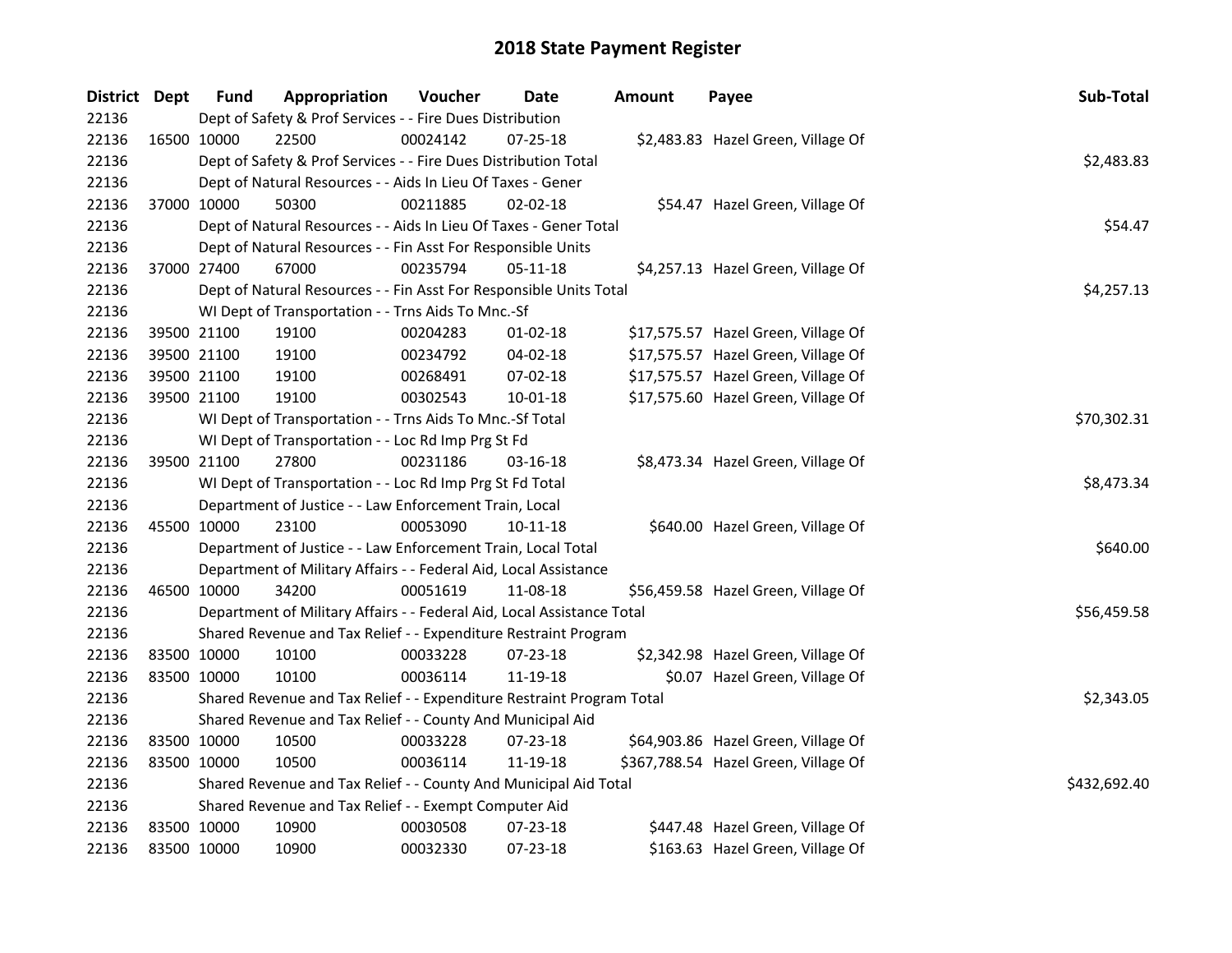| District Dept |                                                                 | <b>Fund</b> | Appropriation                                             | Voucher  | Date           | Amount | Pavee                            | Sub-Total    |
|---------------|-----------------------------------------------------------------|-------------|-----------------------------------------------------------|----------|----------------|--------|----------------------------------|--------------|
| 22136         |                                                                 | \$611.11    |                                                           |          |                |        |                                  |              |
| 22136         |                                                                 |             | Shared Revenue and Tax Relief - - Lottery & Gaming Credit |          |                |        |                                  |              |
| 22136         |                                                                 | 83500 52100 | 36300                                                     | 00027386 | $03 - 26 - 18$ |        | \$615.05 Hazel Green, Village Of |              |
| 22136         | Shared Revenue and Tax Relief - - Lottery & Gaming Credit Total |             |                                                           |          |                |        |                                  | \$615.05     |
| 22136 Total   |                                                                 |             |                                                           |          |                |        |                                  | \$578,932.27 |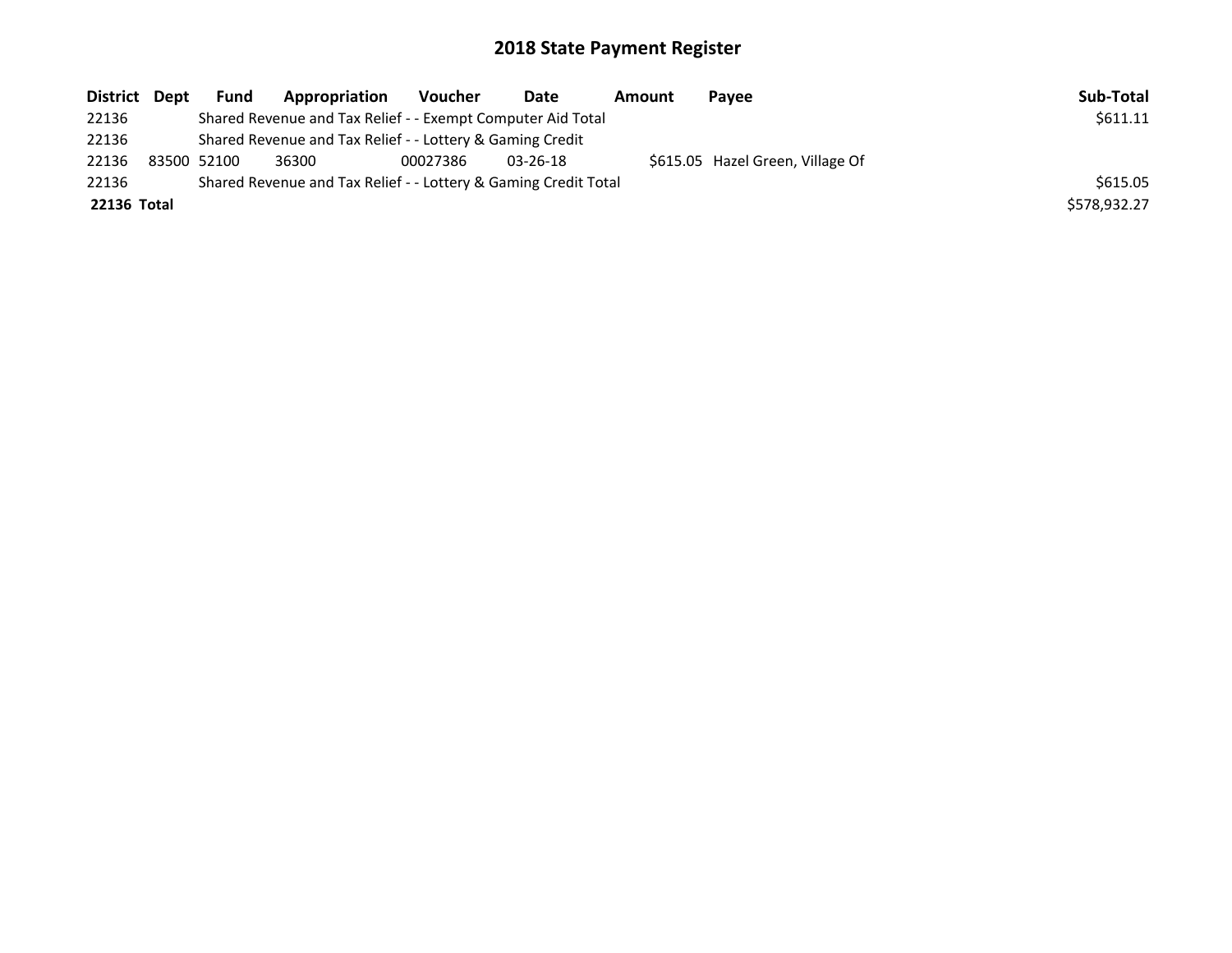| <b>District</b>    | Dept | <b>Fund</b>                                           | Appropriation                                                           | <b>Voucher</b> | Date           | <b>Amount</b> | Payee                              | Sub-Total    |
|--------------------|------|-------------------------------------------------------|-------------------------------------------------------------------------|----------------|----------------|---------------|------------------------------------|--------------|
| 22147              |      |                                                       | Dept of Safety & Prof Services - - Fire Dues Distribution               |                |                |               |                                    |              |
| 22147              |      | 16500 10000                                           | 22500                                                                   | 00018929       | $07 - 02 - 18$ |               | \$1,302.29 Village Of Livingston   |              |
| 22147              |      |                                                       | Dept of Safety & Prof Services - - Fire Dues Distribution Total         |                |                |               |                                    | \$1,302.29   |
| 22147              |      |                                                       | Environmental Improvement Prog - - Clean Water Fund Program Finan       |                |                |               |                                    |              |
| 22147              |      | 32000 57300                                           | 16300                                                                   | 00000159       | $02 - 22 - 18$ |               | \$4,622.27 Village Of Livingston   |              |
| 22147              |      |                                                       | Environmental Improvement Prog - - Clean Water Fund Program Finan Total |                |                |               |                                    | \$4,622.27   |
| 22147              |      |                                                       | Dept of Natural Resources - - Fin Asst For Responsible Units            |                |                |               |                                    |              |
| 22147              |      | 37000 27400                                           | 67000                                                                   | 00235481       | $05-11-18$     |               | \$2,056.45 Village Of Livingston   |              |
| 22147              |      |                                                       | Dept of Natural Resources - - Fin Asst For Responsible Units Total      |                |                |               |                                    | \$2,056.45   |
| 22147              |      |                                                       | WI Dept of Transportation - - Trns Aids To Mnc.-Sf                      |                |                |               |                                    |              |
| 22147              |      | 39500 21100                                           | 19100                                                                   | 00204284       | $01 - 02 - 18$ |               | \$9,982.93 Village Of Livingston   |              |
| 22147              |      | 39500 21100                                           | 19100                                                                   | 00234793       | $04 - 02 - 18$ |               | \$9,982.93 Village Of Livingston   |              |
| 22147              |      | 39500 21100                                           | 19100                                                                   | 00268492       | $07 - 02 - 18$ |               | \$9,982.93 Village Of Livingston   |              |
| 22147              |      | 39500 21100                                           | 19100                                                                   | 00302544       | 10-01-18       |               | \$9,982.95 Village Of Livingston   |              |
| 22147              |      |                                                       | WI Dept of Transportation - - Trns Aids To Mnc.-Sf Total                |                |                |               |                                    | \$39,931.74  |
| 22147              |      |                                                       | Shared Revenue and Tax Relief - - County And Municipal Aid              |                |                |               |                                    |              |
| 22147              |      | 83500 10000                                           | 10500                                                                   | 00033229       | 07-23-18       |               | \$24,588.00 Village Of Livingston  |              |
| 22147              |      | 83500 10000                                           | 10500                                                                   | 00036115       | 11-19-18       |               | \$139,331.99 Village Of Livingston |              |
| 22147              |      |                                                       | Shared Revenue and Tax Relief - - County And Municipal Aid Total        |                |                |               |                                    | \$163,919.99 |
| 22147              |      | Shared Revenue and Tax Relief - - Exempt Computer Aid |                                                                         |                |                |               |                                    |              |
| 22147              |      | 83500 10000                                           | 10900                                                                   | 00030509       | $07 - 23 - 18$ |               | \$1,264.32 Village Of Livingston   |              |
| 22147              |      |                                                       | Shared Revenue and Tax Relief - - Exempt Computer Aid Total             |                |                |               |                                    | \$1,264.32   |
| <b>22147 Total</b> |      |                                                       |                                                                         |                |                |               |                                    | \$213,097.06 |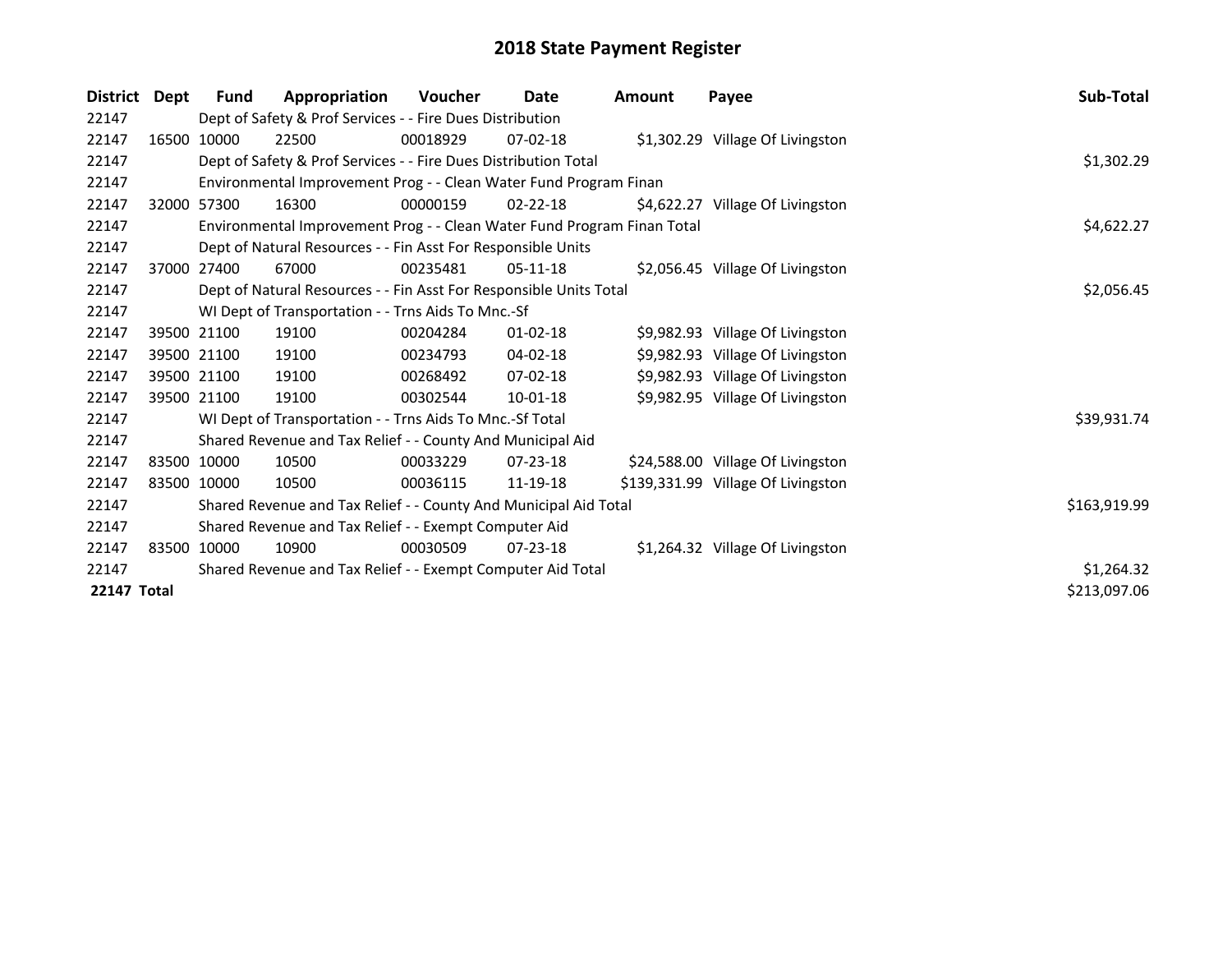| District Dept      |             | <b>Fund</b> | Appropriation                                                         | Voucher  | <b>Date</b>    | <b>Amount</b> | Payee                            | Sub-Total    |
|--------------------|-------------|-------------|-----------------------------------------------------------------------|----------|----------------|---------------|----------------------------------|--------------|
| 22151              |             |             | Dept of Safety & Prof Services - - Fire Dues Distribution             |          |                |               |                                  |              |
| 22151              | 16500 10000 |             | 22500                                                                 | 00024143 | 07-25-18       |               | \$1,506.20 Village Of Montfort   |              |
| 22151              |             |             | Dept of Safety & Prof Services - - Fire Dues Distribution Total       |          |                |               |                                  | \$1,506.20   |
| 22151              |             |             | Dept of Natural Resources - - General Program Operations --           |          |                |               |                                  |              |
| 22151              |             | 37000 21200 | 25400                                                                 | 00243658 | 06-14-18       |               | \$775.00 Village Of Montfort     |              |
| 22151              |             |             | Dept of Natural Resources - - General Program Operations -- Total     |          |                |               |                                  | \$775.00     |
| 22151              |             |             | Dept of Natural Resources - - Fin Asst For Responsible Units          |          |                |               |                                  |              |
| 22151              | 37000 27400 |             | 67000                                                                 | 00235322 | 05-11-18       |               | \$949.38 Village Of Montfort     |              |
| 22151              |             |             | Dept of Natural Resources - - Fin Asst For Responsible Units Total    | \$949.38 |                |               |                                  |              |
| 22151              |             |             | WI Dept of Transportation - - Trns Aids To Mnc.-Sf                    |          |                |               |                                  |              |
| 22151              |             | 39500 21100 | 19100                                                                 | 00204285 | 01-02-18       |               | \$11,258.59 Village Of Montfort  |              |
| 22151              |             | 39500 21100 | 19100                                                                 | 00234794 | $04 - 02 - 18$ |               | \$11,258.59 Village Of Montfort  |              |
| 22151              |             | 39500 21100 | 19100                                                                 | 00268493 | 07-02-18       |               | \$11,258.59 Village Of Montfort  |              |
| 22151              | 39500 21100 |             | 19100                                                                 | 00302545 | $10 - 01 - 18$ |               | \$11,258.61 Village Of Montfort  |              |
| 22151              |             |             | WI Dept of Transportation - - Trns Aids To Mnc.-Sf Total              |          |                |               |                                  | \$45,034.38  |
| 22151              |             |             | Shared Revenue and Tax Relief - - Expenditure Restraint Program       |          |                |               |                                  |              |
| 22151              |             | 83500 10000 | 10100                                                                 | 00033230 | 07-23-18       |               | \$2,090.21 Village Of Montfort   |              |
| 22151              | 83500 10000 |             | 10100                                                                 | 00036116 | 11-19-18       |               | \$0.07 Village Of Montfort       |              |
| 22151              |             |             | Shared Revenue and Tax Relief - - Expenditure Restraint Program Total |          |                |               |                                  | \$2,090.28   |
| 22151              |             |             | Shared Revenue and Tax Relief - - County And Municipal Aid            |          |                |               |                                  |              |
| 22151              |             | 83500 10000 | 10500                                                                 | 00033230 | 07-23-18       |               | \$25,096.87 Village Of Montfort  |              |
| 22151              | 83500 10000 |             | 10500                                                                 | 00036116 | 11-19-18       |               | \$142,215.62 Village Of Montfort |              |
| 22151              |             |             | Shared Revenue and Tax Relief - - County And Municipal Aid Total      |          |                |               |                                  | \$167,312.49 |
| 22151              |             |             | Shared Revenue and Tax Relief - - Exempt Computer Aid                 |          |                |               |                                  |              |
| 22151              |             | 83500 10000 | 10900                                                                 | 00030510 | 07-23-18       |               | \$280.06 Village Of Montfort     |              |
| 22151              | 83500 10000 |             | 10900                                                                 | 00032331 | 07-23-18       |               | \$121.43 Village Of Montfort     |              |
| 22151              |             |             | Shared Revenue and Tax Relief - - Exempt Computer Aid Total           | \$401.49 |                |               |                                  |              |
| 22151              |             |             | Shared Revenue and Tax Relief - - Utility Aid                         |          |                |               |                                  |              |
| 22151              | 83500 10000 |             | 11000                                                                 | 00033230 | 07-23-18       |               | \$65.81 Village Of Montfort      |              |
| 22151              |             |             | Shared Revenue and Tax Relief - - Utility Aid Total                   |          |                |               |                                  | \$65.81      |
| <b>22151 Total</b> |             |             |                                                                       |          |                |               |                                  | \$218,135.03 |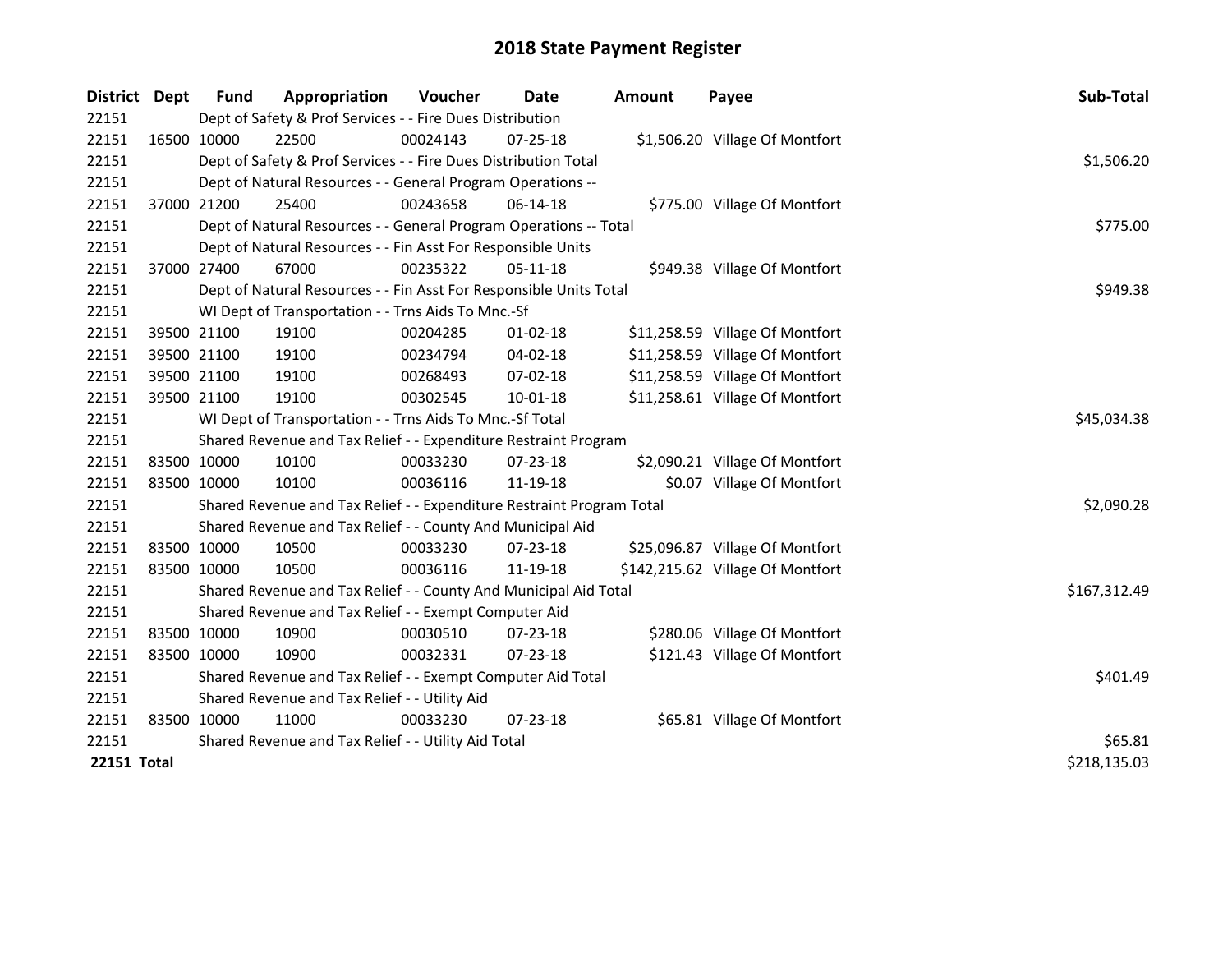| District                                                                  | Dept  | <b>Fund</b> | Appropriation                                                      | <b>Voucher</b> | Date           | <b>Amount</b> | Payee                             | Sub-Total   |
|---------------------------------------------------------------------------|-------|-------------|--------------------------------------------------------------------|----------------|----------------|---------------|-----------------------------------|-------------|
| 22152                                                                     |       |             | Dept of Safety & Prof Services - - Fire Dues Distribution          |                |                |               |                                   |             |
| 22152                                                                     | 16500 | 10000       | 22500                                                              | 00024144       | $07 - 24 - 18$ |               | \$303.33 Village Of Mount Hope    |             |
| 22152                                                                     |       |             | Dept of Safety & Prof Services - - Fire Dues Distribution Total    |                | \$303.33       |               |                                   |             |
| 22152                                                                     |       |             | Dept of Natural Resources - - Fin Asst For Responsible Units       |                |                |               |                                   |             |
| 22152                                                                     |       | 37000 27400 | 67000                                                              | 00235498       | $05-11-18$     |               | \$981.39 Village Of Mount Hope    |             |
| 22152                                                                     |       |             | Dept of Natural Resources - - Fin Asst For Responsible Units Total |                |                |               |                                   | \$981.39    |
| 22152                                                                     |       |             | WI Dept of Transportation - - Trns Aids To Mnc.-Sf                 |                |                |               |                                   |             |
| 22152                                                                     |       | 39500 21100 | 19100                                                              | 00204286       | $01 - 02 - 18$ |               | \$1,138.65 Village Of Mount Hope  |             |
| 22152                                                                     |       | 39500 21100 | 19100                                                              | 00234795       | 04-02-18       |               | \$1,138.65 Village Of Mount Hope  |             |
| 22152                                                                     |       | 39500 21100 | 19100                                                              | 00268494       | $07 - 02 - 18$ |               | \$1,138.65 Village Of Mount Hope  |             |
| 22152                                                                     |       | 39500 21100 | 19100                                                              | 00302546       | $10 - 01 - 18$ |               | \$1,138.65 Village Of Mount Hope  |             |
| 22152                                                                     |       |             | WI Dept of Transportation - - Trns Aids To Mnc.-Sf Total           |                |                |               |                                   | \$4,554.60  |
| 22152                                                                     |       |             | Shared Revenue and Tax Relief - - County And Municipal Aid         |                |                |               |                                   |             |
| 22152                                                                     |       | 83500 10000 | 10500                                                              | 00033231       | $07 - 23 - 18$ |               | \$7,089.30 Village Of Mount Hope  |             |
| 22152                                                                     |       | 83500 10000 | 10500                                                              | 00036117       | 11-19-18       |               | \$40,172.73 Village Of Mount Hope |             |
| 22152<br>Shared Revenue and Tax Relief - - County And Municipal Aid Total |       |             |                                                                    |                |                |               | \$47,262.03                       |             |
| 22152 Total                                                               |       |             |                                                                    |                |                |               |                                   | \$53,101.35 |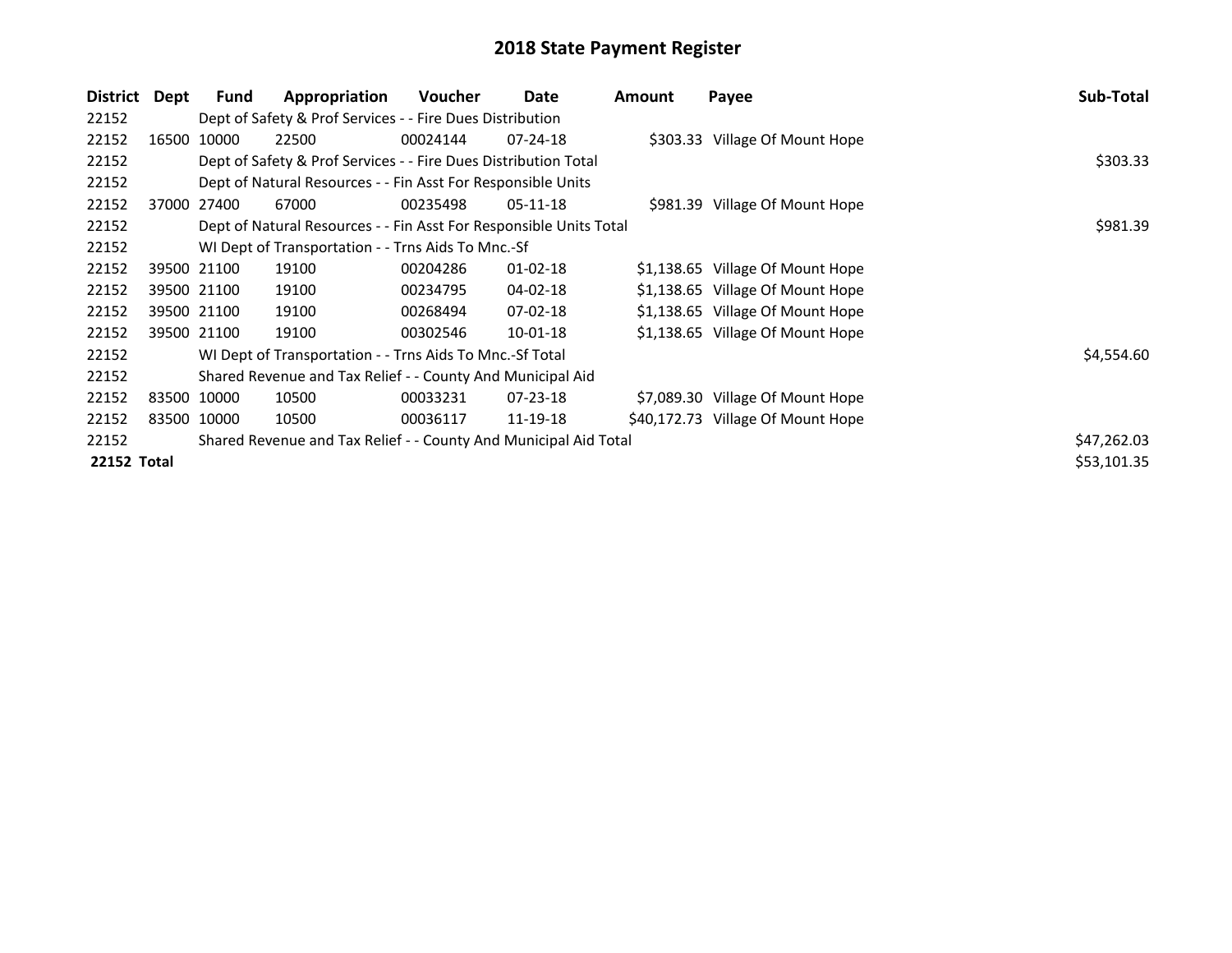| District Dept |             | <b>Fund</b>                                              | Appropriation                                                                   | Voucher   | Date     | <b>Amount</b> | Payee                            | Sub-Total    |
|---------------|-------------|----------------------------------------------------------|---------------------------------------------------------------------------------|-----------|----------|---------------|----------------------------------|--------------|
| 22153         |             |                                                          | Dept of Safety & Prof Services - - Fire Dues Distribution                       |           |          |               |                                  |              |
| 22153         | 16500 10000 |                                                          | 22500                                                                           | 00024145  | 07-24-18 |               | \$3,446.88 Muscoda, Village of   |              |
| 22153         |             |                                                          | Dept of Safety & Prof Services - - Fire Dues Distribution Total                 |           |          |               |                                  | \$3,446.88   |
| 22153         |             |                                                          | Dept of Natural Resources - - Aids In Lieu Of Taxes - Sum S                     |           |          |               |                                  |              |
| 22153         |             | 37000 21200                                              | 57900                                                                           | 00230353  | 04-20-18 |               | \$6.10 Muscoda, Village of       |              |
| 22153         |             |                                                          | Dept of Natural Resources - - Aids In Lieu Of Taxes - Sum S Total               |           |          |               |                                  | \$6.10       |
| 22153         |             |                                                          | Dept of Natural Resources - - Fin Asst For Responsible Units                    |           |          |               |                                  |              |
| 22153         |             | 37000 27400                                              | 67000                                                                           | 00235203  | 05-11-18 |               | \$5,193.04 Muscoda, Village of   |              |
| 22153         |             |                                                          | Dept of Natural Resources - - Fin Asst For Responsible Units Total              |           |          |               |                                  | \$5,193.04   |
| 22153         |             |                                                          | WI Dept of Transportation - - Hwy Sfty Loc Aid Ffd                              |           |          |               |                                  |              |
| 22153         |             | 39500 21100                                              | 18500                                                                           | 00291942  | 08-29-18 |               | \$4,000.00 Muscoda, Village of   |              |
| 22153         |             |                                                          | WI Dept of Transportation - - Hwy Sfty Loc Aid Ffd Total                        |           |          |               |                                  | \$4,000.00   |
| 22153         |             |                                                          | WI Dept of Transportation - - Trns Aids To Mnc.-Sf                              |           |          |               |                                  |              |
| 22153         | 39500 21100 |                                                          | 19100                                                                           | 00204287  | 01-02-18 |               | \$22,935.30 Muscoda, Village of  |              |
| 22153         |             | 39500 21100                                              | 19100                                                                           | 00234796  | 04-02-18 |               | \$22,935.30 Muscoda, Village of  |              |
| 22153         |             | 39500 21100                                              | 19100                                                                           | 00268495  | 07-02-18 |               | \$22,935.30 Muscoda, Village of  |              |
| 22153         |             | 39500 21100                                              | 19100                                                                           | 00302547  | 10-01-18 |               | \$22,935.33 Muscoda, Village of  |              |
| 22153         |             | WI Dept of Transportation - - Trns Aids To Mnc.-Sf Total | \$91,741.23                                                                     |           |          |               |                                  |              |
| 22153         |             |                                                          | Department of Health Services - - Prepaid Medical Transport Reimbursement       |           |          |               |                                  |              |
| 22153         | 43500 10000 |                                                          | 16300                                                                           | AMBULANCE | 11-08-18 |               | \$10,987.30 Muscoda, Village of  |              |
| 22153         |             |                                                          | Department of Health Services - - Prepaid Medical Transport Reimbursement Total |           |          |               |                                  | \$10,987.30  |
| 22153         |             |                                                          | Department of Justice - - Law Enforcement Train, Local                          |           |          |               |                                  |              |
| 22153         | 45500 10000 |                                                          | 23100                                                                           | 00053574  | 10-18-18 |               | \$1,120.00 Muscoda, Village of   |              |
| 22153         |             |                                                          | Department of Justice - - Law Enforcement Train, Local Total                    |           |          |               |                                  | \$1,120.00   |
| 22153         |             |                                                          | Shared Revenue and Tax Relief - - Expenditure Restraint Program                 |           |          |               |                                  |              |
| 22153         | 83500 10000 |                                                          | 10100                                                                           | 00033232  | 07-23-18 |               | \$33,458.57 Muscoda, Village of  |              |
| 22153         | 83500 10000 |                                                          | 10100                                                                           | 00036118  | 11-19-18 |               | \$0.06 Muscoda, Village of       |              |
| 22153         |             |                                                          | Shared Revenue and Tax Relief - - Expenditure Restraint Program Total           |           |          |               |                                  | \$33,458.63  |
| 22153         |             |                                                          | Shared Revenue and Tax Relief - - County And Municipal Aid                      |           |          |               |                                  |              |
| 22153         | 83500 10000 |                                                          | 10500                                                                           | 00033232  | 07-23-18 |               | \$63,539.19 Muscoda, Village of  |              |
| 22153         | 83500 10000 |                                                          | 10500                                                                           | 00036118  | 11-19-18 |               | \$349,068.14 Muscoda, Village of |              |
| 22153         |             |                                                          | Shared Revenue and Tax Relief - - County And Municipal Aid Total                |           |          |               |                                  | \$412,607.33 |
| 22153         |             |                                                          | Shared Revenue and Tax Relief - - Exempt Computer Aid                           |           |          |               |                                  |              |
| 22153         | 83500 10000 |                                                          | 10900                                                                           | 00030511  | 07-23-18 |               | \$1,879.22 Muscoda, Village of   |              |
| 22153         | 83500 10000 |                                                          | 10900                                                                           | 00032332  | 07-23-18 |               | \$258.95 Muscoda, Village of     |              |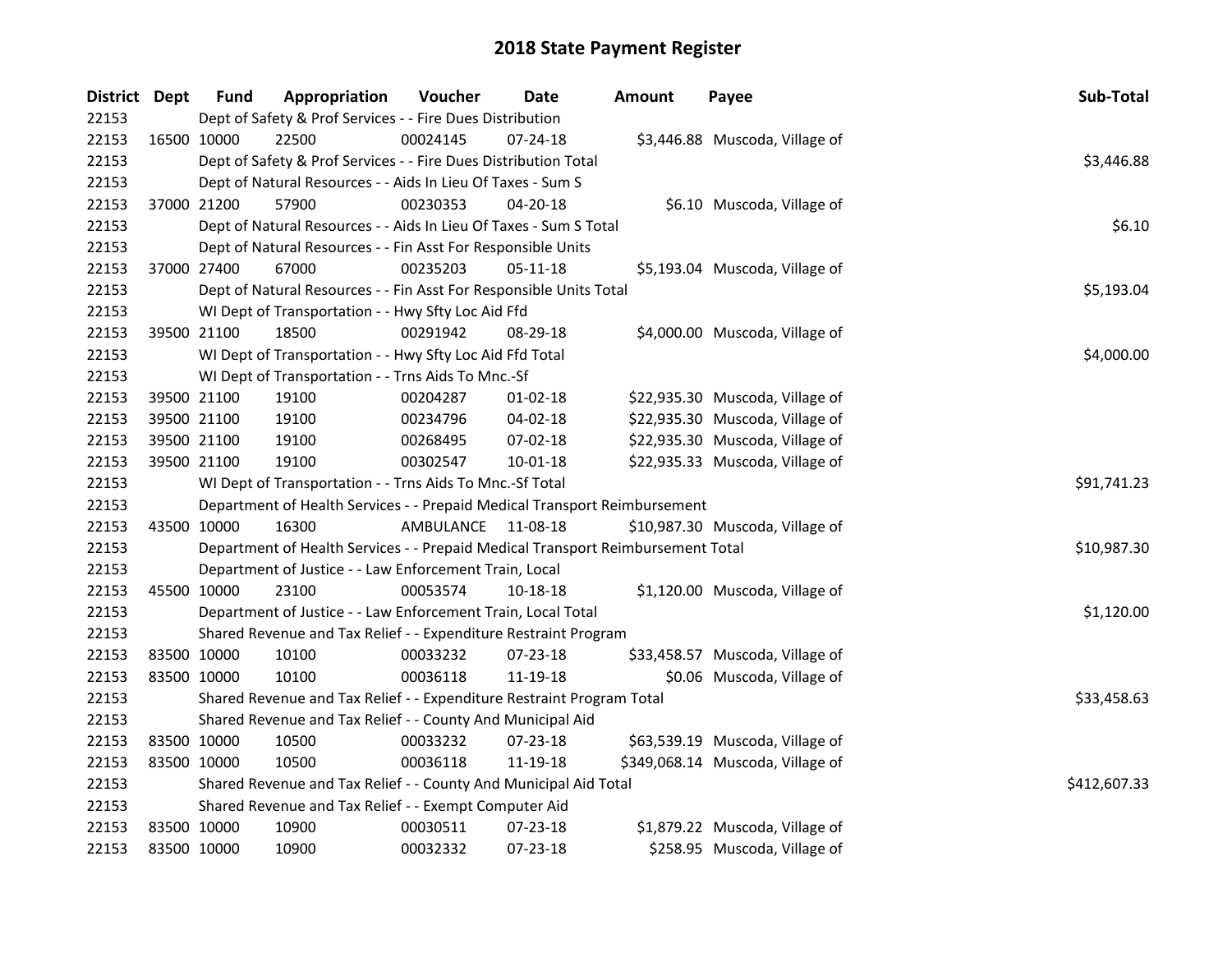| District Dept |             | <b>Fund</b> | Appropriation                                                   | <b>Voucher</b> | Date           | Amount | Payee                          | Sub-Total    |
|---------------|-------------|-------------|-----------------------------------------------------------------|----------------|----------------|--------|--------------------------------|--------------|
| 22153         |             |             | Shared Revenue and Tax Relief - - Exempt Computer Aid Total     |                |                |        |                                | \$2,138.17   |
| 22153         |             |             | Shared Revenue and Tax Relief - - Utility Aid                   |                |                |        |                                |              |
| 22153         |             | 83500 10000 | 11000                                                           | 00033232       | $07 - 23 - 18$ |        | \$65.43 Muscoda, Village of    |              |
| 22153         |             | 83500 10000 | 11000                                                           | 00036118       | 11-19-18       |        | \$366.68 Muscoda, Village of   |              |
| 22153         |             |             | Shared Revenue and Tax Relief - - Utility Aid Total             |                |                |        |                                | \$432.11     |
| 22153         |             |             | Shared Revenue and Tax Relief - - Lottery & Gaming Credit       |                |                |        |                                |              |
| 22153         | 83500 52100 |             | 36300                                                           | 00027387       | $03 - 26 - 18$ |        | \$1,560.48 Muscoda, Village of |              |
| 22153         |             |             | Shared Revenue and Tax Relief - - Lottery & Gaming Credit Total |                |                |        |                                | \$1,560.48   |
| 22153 Total   |             |             |                                                                 |                |                |        |                                | \$566,691.27 |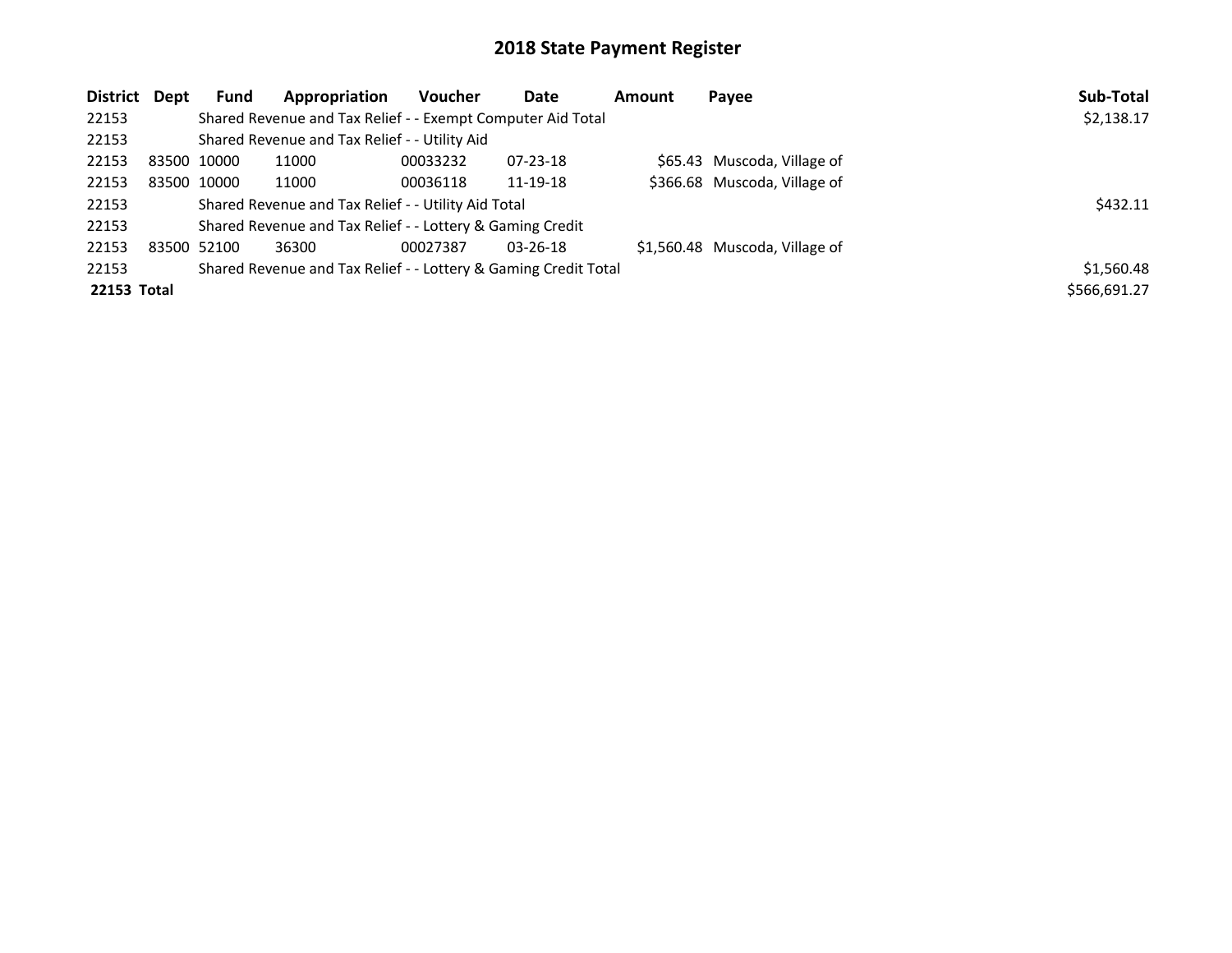| <b>District</b>    | Dept        | Fund        | Appropriation                                                      | <b>Voucher</b> | Date           | Amount | Payee                              | Sub-Total   |  |  |  |
|--------------------|-------------|-------------|--------------------------------------------------------------------|----------------|----------------|--------|------------------------------------|-------------|--|--|--|
| 22171              |             |             | Dept of Safety & Prof Services - - Fire Dues Distribution          |                |                |        |                                    |             |  |  |  |
| 22171              |             | 16500 10000 | 22500                                                              | 00024146       | $07 - 24 - 18$ |        | \$387.77 Village Of Patch Grove    |             |  |  |  |
| 22171              |             |             | Dept of Safety & Prof Services - - Fire Dues Distribution Total    |                |                |        |                                    |             |  |  |  |
| 22171              |             |             | Dept of Natural Resources - - Fin Asst For Responsible Units       |                |                |        |                                    |             |  |  |  |
| 22171              |             | 37000 27400 | 67000                                                              | 00235966       | $05-11-18$     |        | \$572.16 Village Of Patch Grove    |             |  |  |  |
| 22171              |             |             | Dept of Natural Resources - - Fin Asst For Responsible Units Total |                |                |        |                                    | \$572.16    |  |  |  |
| 22171              |             |             | WI Dept of Transportation - - Trns Aids To Mnc.-Sf                 |                |                |        |                                    |             |  |  |  |
| 22171              |             | 39500 21100 | 19100                                                              | 00204288       | $01 - 02 - 18$ |        | \$1,045.95 Village Of Patch Grove  |             |  |  |  |
| 22171              |             | 39500 21100 | 19100                                                              | 00234797       | $04 - 02 - 18$ |        | \$1,045.95 Village Of Patch Grove  |             |  |  |  |
| 22171              |             | 39500 21100 | 19100                                                              | 00268496       | $07 - 02 - 18$ |        | \$1,045.95 Village Of Patch Grove  |             |  |  |  |
| 22171              |             | 39500 21100 | 19100                                                              | 00302548       | 10-01-18       |        | \$1,045.96 Village Of Patch Grove  |             |  |  |  |
| 22171              |             |             | WI Dept of Transportation - - Trns Aids To Mnc.-Sf Total           |                |                |        |                                    | \$4,183.81  |  |  |  |
| 22171              |             |             | Shared Revenue and Tax Relief - - County And Municipal Aid         |                |                |        |                                    |             |  |  |  |
| 22171              |             | 83500 10000 | 10500                                                              | 00033233       | $07 - 23 - 18$ |        | \$11,039.33 Village Of Patch Grove |             |  |  |  |
| 22171              | 83500 10000 |             | 10500                                                              | 00036119       | 11-19-18       |        | \$62,583.08 Village Of Patch Grove |             |  |  |  |
| 22171              |             |             | Shared Revenue and Tax Relief - - County And Municipal Aid Total   |                |                |        |                                    | \$73,622.41 |  |  |  |
| 22171              |             |             | Shared Revenue and Tax Relief - - Exempt Computer Aid              |                |                |        |                                    |             |  |  |  |
| 22171              |             | 83500 10000 | 10900                                                              | 00030512       | $07 - 23 - 18$ |        | \$12.18 Village Of Patch Grove     |             |  |  |  |
| 22171              |             |             | Shared Revenue and Tax Relief - - Exempt Computer Aid Total        |                |                |        |                                    | \$12.18     |  |  |  |
| 22171              |             |             | Shared Revenue and Tax Relief - - Lottery & Gaming Credit          |                |                |        |                                    |             |  |  |  |
| 22171              |             | 83500 52100 | 36300                                                              | 00027388       | $03 - 26 - 18$ |        | \$447.24 Village Of Patch Grove    |             |  |  |  |
| 22171              |             |             | Shared Revenue and Tax Relief - - Lottery & Gaming Credit Total    |                |                |        |                                    | \$447.24    |  |  |  |
| <b>22171 Total</b> |             |             |                                                                    |                |                |        |                                    | \$79,225.57 |  |  |  |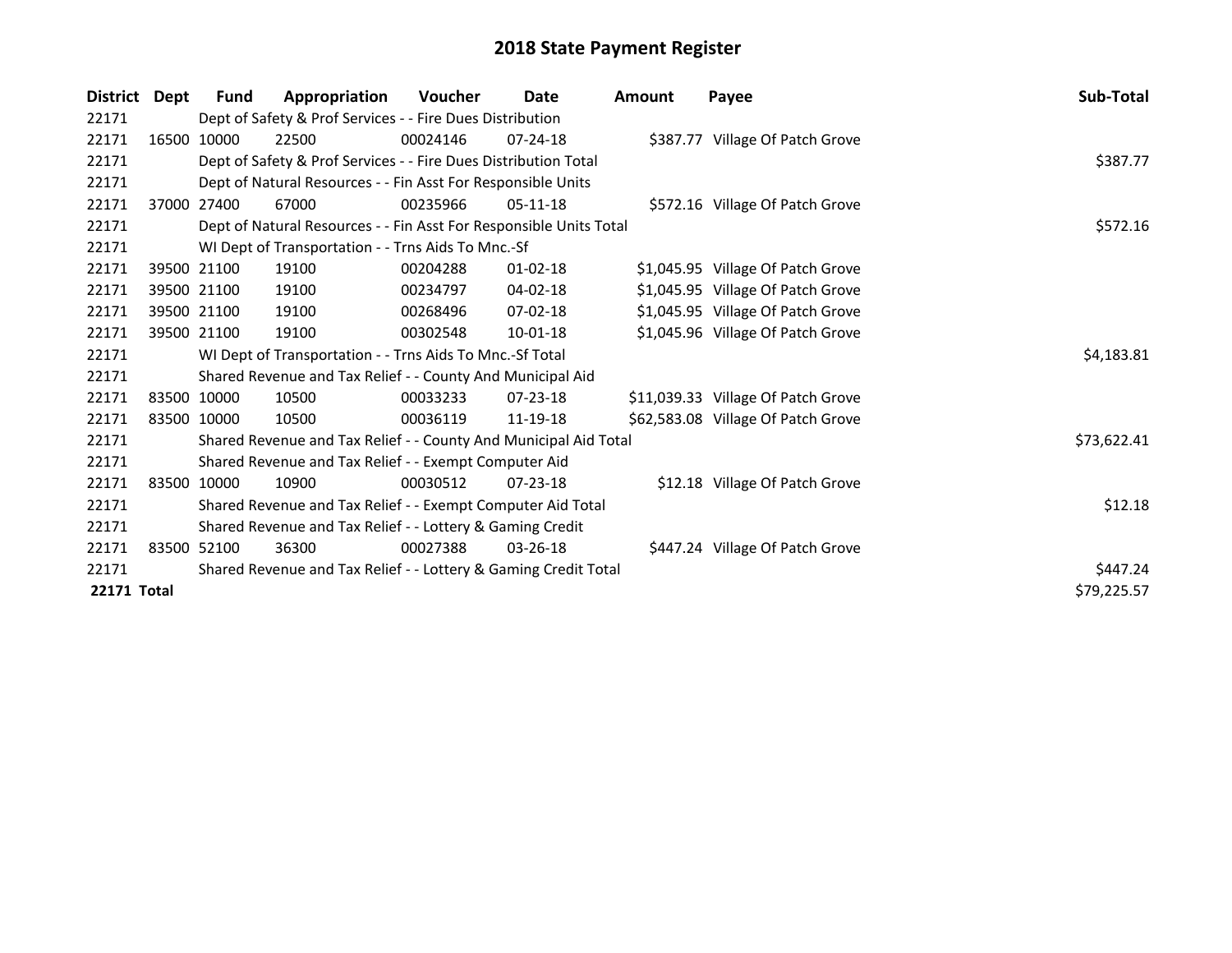| District           | Dept        | <b>Fund</b>                                                     | Appropriation                                                      | <b>Voucher</b> | Date           | Amount | Payee                          | Sub-Total    |
|--------------------|-------------|-----------------------------------------------------------------|--------------------------------------------------------------------|----------------|----------------|--------|--------------------------------|--------------|
| 22172              |             |                                                                 | Dept of Safety & Prof Services - - Fire Dues Distribution          |                |                |        |                                |              |
| 22172              |             | 16500 10000                                                     | 22500                                                              | 00024147       | $07 - 25 - 18$ |        | \$1,491.59 Village Of Potosi   |              |
| 22172              |             |                                                                 | Dept of Safety & Prof Services - - Fire Dues Distribution Total    |                |                |        |                                | \$1,491.59   |
| 22172              |             |                                                                 | Dept of Natural Resources - - Resaids - Cnty Forst, CI & Mfl       |                |                |        |                                |              |
| 22172              |             | 37000 21200                                                     | 57100                                                              | 00247510       | $06 - 28 - 18$ |        | \$14.10 Village Of Potosi      |              |
| 22172              |             |                                                                 | Dept of Natural Resources - - Resaids - Cnty Forst, CI & Mfl Total |                |                |        |                                | \$14.10      |
| 22172              |             |                                                                 | Dept of Natural Resources - - Fin Asst For Responsible Units       |                |                |        |                                |              |
| 22172              |             | 37000 27400                                                     | 67000                                                              | 00235503       | $05-11-18$     |        | \$1,409.01 Village Of Potosi   |              |
| 22172              |             |                                                                 | Dept of Natural Resources - - Fin Asst For Responsible Units Total |                |                |        |                                | \$1,409.01   |
| 22172              |             |                                                                 | WI Dept of Transportation - - Trns Aids To Mnc.-Sf                 |                |                |        |                                |              |
| 22172              |             | 39500 21100                                                     | 19100                                                              | 00204289       | $01 - 02 - 18$ |        | \$5,050.16 Village Of Potosi   |              |
| 22172              |             | 39500 21100                                                     | 19100                                                              | 00234798       | 04-02-18       |        | \$5,050.16 Village Of Potosi   |              |
| 22172              |             | 39500 21100                                                     | 19100                                                              | 00268497       | $07 - 02 - 18$ |        | \$5,050.16 Village Of Potosi   |              |
| 22172              |             | 39500 21100                                                     | 19100                                                              | 00302549       | 10-01-18       |        | \$5,050.18 Village Of Potosi   |              |
| 22172              |             |                                                                 | WI Dept of Transportation - - Trns Aids To Mnc.-Sf Total           |                |                |        |                                | \$20,200.66  |
| 22172              |             |                                                                 | Shared Revenue and Tax Relief - - County And Municipal Aid         |                |                |        |                                |              |
| 22172              |             | 83500 10000                                                     | 10500                                                              | 00033234       | $07 - 23 - 18$ |        | \$30,609.02 Village Of Potosi  |              |
| 22172              | 83500 10000 |                                                                 | 10500                                                              | 00036120       | 11-19-18       |        | \$173,451.12 Village Of Potosi |              |
| 22172              |             |                                                                 | Shared Revenue and Tax Relief - - County And Municipal Aid Total   |                |                |        |                                | \$204,060.14 |
| 22172              |             |                                                                 | Shared Revenue and Tax Relief - - Exempt Computer Aid              |                |                |        |                                |              |
| 22172              |             | 83500 10000                                                     | 10900                                                              | 00030513       | $07 - 23 - 18$ |        | \$125.82 Village Of Potosi     |              |
| 22172              |             |                                                                 | Shared Revenue and Tax Relief - - Exempt Computer Aid Total        |                |                |        |                                | \$125.82     |
| 22172              |             |                                                                 | Shared Revenue and Tax Relief - - Lottery & Gaming Credit          |                |                |        |                                |              |
| 22172              |             | 83500 52100                                                     | 36300                                                              | 00027389       | $03 - 26 - 18$ |        | \$206.95 Village Of Potosi     |              |
| 22172              |             | Shared Revenue and Tax Relief - - Lottery & Gaming Credit Total | \$206.95                                                           |                |                |        |                                |              |
| <b>22172 Total</b> |             |                                                                 |                                                                    |                |                |        |                                | \$227,508.27 |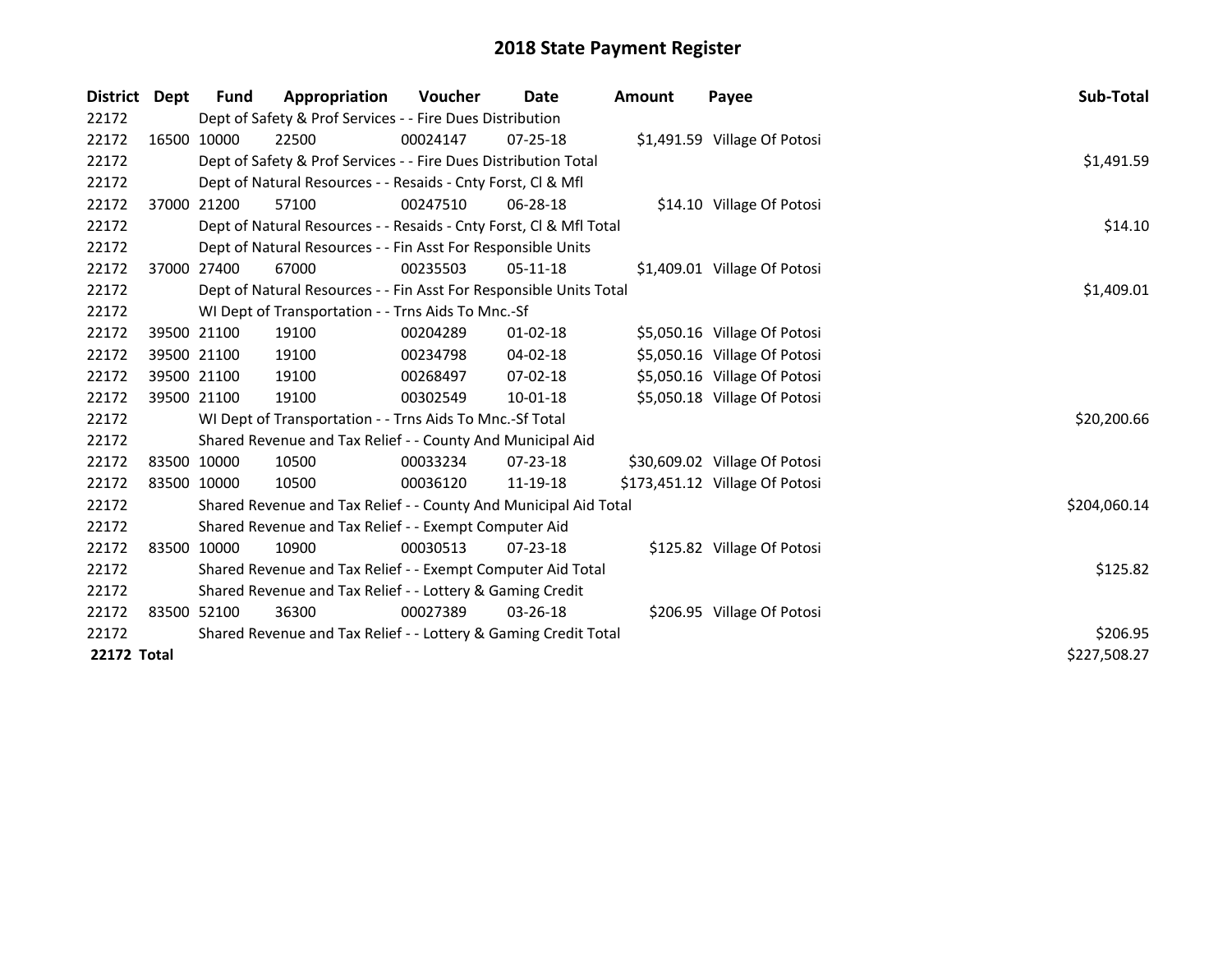| <b>District</b> | Dept        | <b>Fund</b> | Appropriation                                                      | Voucher  | Date           | Amount | Payee                           | Sub-Total   |
|-----------------|-------------|-------------|--------------------------------------------------------------------|----------|----------------|--------|---------------------------------|-------------|
| 22186           |             |             | Dept of Safety & Prof Services - - Fire Dues Distribution          |          |                |        |                                 |             |
| 22186           |             | 16500 10000 | 22500                                                              | 00024148 | 07-24-18       |        | \$786.96 Village Of Tennyson    |             |
| 22186           |             |             | Dept of Safety & Prof Services - - Fire Dues Distribution Total    |          |                |        |                                 | \$786.96    |
| 22186           |             |             | Dept of Natural Resources - - Fin Asst For Responsible Units       |          |                |        |                                 |             |
| 22186           |             | 37000 27400 | 67000                                                              | 00235540 | $05-11-18$     |        | \$704.50 Village Of Tennyson    |             |
| 22186           |             |             | Dept of Natural Resources - - Fin Asst For Responsible Units Total |          |                |        |                                 | \$704.50    |
| 22186           |             |             | WI Dept of Transportation - - Trns Aids To Mnc.-Sf                 |          |                |        |                                 |             |
| 22186           |             | 39500 21100 | 19100                                                              | 00204290 | $01 - 02 - 18$ |        | \$2,275.05 Village Of Tennyson  |             |
| 22186           | 39500 21100 |             | 19100                                                              | 00234799 | 04-02-18       |        | \$2,275.05 Village Of Tennyson  |             |
| 22186           | 39500 21100 |             | 19100                                                              | 00268498 | 07-02-18       |        | \$2,275.05 Village Of Tennyson  |             |
| 22186           | 39500 21100 |             | 19100                                                              | 00302550 | $10-01-18$     |        | \$2,275.06 Village Of Tennyson  |             |
| 22186           |             |             | WI Dept of Transportation - - Trns Aids To Mnc.-Sf Total           |          |                |        |                                 | \$9,100.21  |
| 22186           |             |             | Shared Revenue and Tax Relief - - County And Municipal Aid         |          |                |        |                                 |             |
| 22186           | 83500 10000 |             | 10500                                                              | 00033235 | 07-23-18       |        | \$9,670.72 Village Of Tennyson  |             |
| 22186           | 83500 10000 |             | 10500                                                              | 00036121 | 11-19-18       |        | \$54,800.74 Village Of Tennyson |             |
| 22186           |             |             | Shared Revenue and Tax Relief - - County And Municipal Aid Total   |          |                |        |                                 | \$64,471.46 |
| 22186           |             |             | Shared Revenue and Tax Relief - - Exempt Computer Aid              |          |                |        |                                 |             |
| 22186           | 83500 10000 |             | 10900                                                              | 00030514 | 07-23-18       |        | \$8.12 Village Of Tennyson      |             |
| 22186           |             |             | Shared Revenue and Tax Relief - - Exempt Computer Aid Total        |          |                |        |                                 | \$8.12      |
| 22186 Total     |             |             |                                                                    |          |                |        |                                 | \$75,071.25 |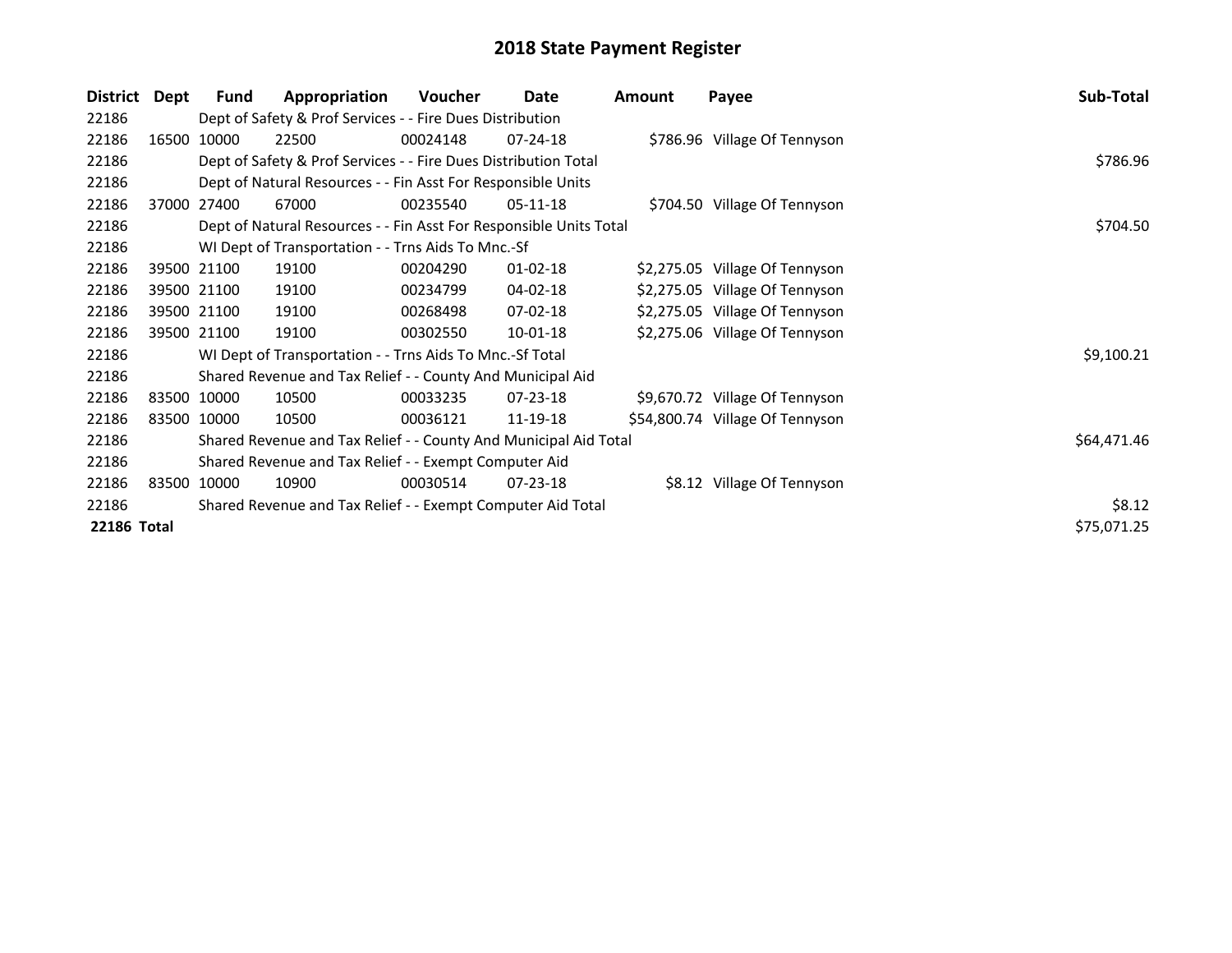| <b>District</b> | Dept | Fund        | Appropriation                                                      | <b>Voucher</b> | Date           | Amount | Payee                          | Sub-Total   |  |  |  |
|-----------------|------|-------------|--------------------------------------------------------------------|----------------|----------------|--------|--------------------------------|-------------|--|--|--|
| 22191           |      |             | Dept of Safety & Prof Services - - Fire Dues Distribution          |                |                |        |                                |             |  |  |  |
| 22191           |      | 16500 10000 | 22500                                                              | 00024149       | $07 - 24 - 18$ |        | \$184.14 Village Of Woodman    |             |  |  |  |
| 22191           |      |             | Dept of Safety & Prof Services - - Fire Dues Distribution Total    |                |                |        |                                |             |  |  |  |
| 22191           |      |             | Dept of Natural Resources - - Aids In Lieu Of Taxes - Gener        |                |                |        |                                |             |  |  |  |
| 22191           |      | 37000 10000 | 50300                                                              | 00229772       | $04 - 20 - 18$ |        | \$21.10 Village Of Woodman     |             |  |  |  |
| 22191           |      |             | Dept of Natural Resources - - Aids In Lieu Of Taxes - Gener Total  |                |                |        |                                | \$21.10     |  |  |  |
| 22191           |      |             | Dept of Natural Resources - - Aids In Lieu Of Taxes - Sum S        |                |                |        |                                |             |  |  |  |
| 22191           |      | 37000 21200 | 57900                                                              | 00229773       | $04 - 20 - 18$ |        | \$2.11 Village Of Woodman      |             |  |  |  |
| 22191           |      |             | Dept of Natural Resources - - Aids In Lieu Of Taxes - Sum S Total  |                |                |        |                                | \$2.11      |  |  |  |
| 22191           |      |             | Dept of Natural Resources - - Fin Asst For Responsible Units       |                |                |        |                                |             |  |  |  |
| 22191           |      | 37000 27400 | 67000                                                              | 00235216       | $05-11-18$     |        | \$113.32 Village Of Woodman    |             |  |  |  |
| 22191           |      |             | Dept of Natural Resources - - Fin Asst For Responsible Units Total |                |                |        |                                | \$113.32    |  |  |  |
| 22191           |      |             | WI Dept of Transportation - - Trns Aids To Mnc.-Sf                 |                |                |        |                                |             |  |  |  |
| 22191           |      | 39500 21100 | 19100                                                              | 00204291       | $01 - 02 - 18$ |        | \$1,206.44 Village Of Woodman  |             |  |  |  |
| 22191           |      | 39500 21100 | 19100                                                              | 00234800       | $04 - 02 - 18$ |        | \$1,206.44 Village Of Woodman  |             |  |  |  |
| 22191           |      | 39500 21100 | 19100                                                              | 00268499       | $07 - 02 - 18$ |        | \$1,206.44 Village Of Woodman  |             |  |  |  |
| 22191           |      | 39500 21100 | 19100                                                              | 00302551       | 10-01-18       |        | \$1,206.46 Village Of Woodman  |             |  |  |  |
| 22191           |      |             | WI Dept of Transportation - - Trns Aids To Mnc.-Sf Total           |                |                |        |                                | \$4,825.78  |  |  |  |
| 22191           |      |             | Shared Revenue and Tax Relief - - County And Municipal Aid         |                |                |        |                                |             |  |  |  |
| 22191           |      | 83500 10000 | 10500                                                              | 00033236       | 07-23-18       |        | \$5,613.06 Village Of Woodman  |             |  |  |  |
| 22191           |      | 83500 10000 | 10500                                                              | 00036122       | 11-19-18       |        | \$31,807.33 Village Of Woodman |             |  |  |  |
| 22191           |      |             | Shared Revenue and Tax Relief - - County And Municipal Aid Total   |                |                |        |                                | \$37,420.39 |  |  |  |
| 22191 Total     |      |             |                                                                    |                |                |        |                                | \$42,566.84 |  |  |  |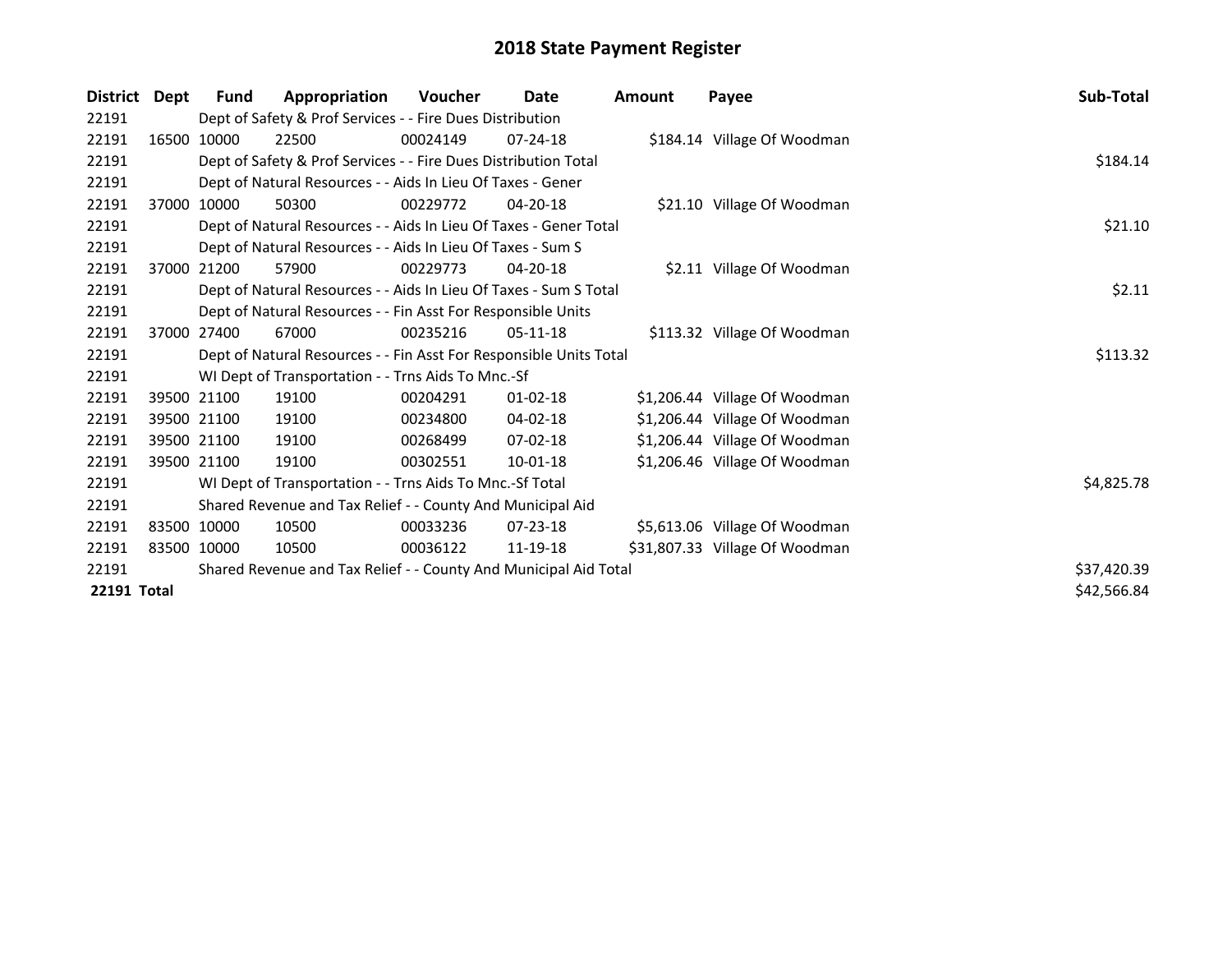| District Dept | <b>Fund</b> | Appropriation                                                      | Voucher  | <b>Date</b>    | <b>Amount</b> | Payee                       | Sub-Total  |
|---------------|-------------|--------------------------------------------------------------------|----------|----------------|---------------|-----------------------------|------------|
| 22206         |             | Dept of Safety & Prof Services - - Fire Dues Distribution          |          |                |               |                             |            |
| 22206         | 16500 10000 | 22500                                                              | 00021114 | 07-19-18       |               | \$5,019.73 City Of Boscobel |            |
| 22206         |             | Dept of Safety & Prof Services - - Fire Dues Distribution Total    |          |                |               |                             | \$5,019.73 |
| 22206         |             | Dept of Natural Resources - - Aids In Lieu Of Taxes - Gener        |          |                |               |                             |            |
| 22206         | 37000 10000 | 50300                                                              | 00211721 | $02 - 01 - 18$ |               | \$6,204.08 City Of Boscobel |            |
| 22206         | 37000 10000 | 50300                                                              | 00229783 | $04 - 20 - 18$ |               | \$38.40 City Of Boscobel    |            |
| 22206         |             | Dept of Natural Resources - - Aids In Lieu Of Taxes - Gener Total  |          |                |               |                             | \$6,242.48 |
| 22206         |             | Dept of Natural Resources - - Gen Program Ops-State Funds          |          |                |               |                             |            |
| 22206         | 37000 21200 | 16100                                                              | 00209434 | $01 - 24 - 18$ |               | \$20.48 City Of Boscobel    |            |
| 22206         | 37000 21200 | 16100                                                              | 00214572 | 02-14-18       |               | \$20.48 City Of Boscobel    |            |
| 22206         | 37000 21200 | 16100                                                              | 00220260 | 03-15-18       |               | \$20.93 City Of Boscobel    |            |
| 22206         | 37000 21200 | 16100                                                              | 00227935 | $04 - 16 - 18$ |               | \$20.93 City Of Boscobel    |            |
| 22206         | 37000 21200 | 16100                                                              | 00240419 | 05-31-18       |               | \$20.93 City Of Boscobel    |            |
| 22206         | 37000 21200 | 16100                                                              | 00246389 | 06-28-18       |               | \$20.93 City Of Boscobel    |            |
| 22206         | 37000 21200 | 16100                                                              | 00255631 | 07-31-18       |               | \$21.14 City Of Boscobel    |            |
| 22206         | 37000 21200 | 16100                                                              | 00260038 | 08-16-18       |               | \$19.04 City Of Boscobel    |            |
| 22206         | 37000 21200 | 16100                                                              | 00265972 | 09-14-18       |               | \$18.84 City Of Boscobel    |            |
| 22206         | 37000 21200 | 16100                                                              | 00274164 | $10-17-18$     |               | \$18.84 City Of Boscobel    |            |
| 22206         | 37000 21200 | 16100                                                              | 00278536 | 11-13-18       |               | \$18.84 City Of Boscobel    |            |
| 22206         | 37000 21200 | 16100                                                              | 00284778 | 12-11-18       |               | \$13.84 City Of Boscobel    |            |
| 22206         | 37000 21200 | 16100                                                              | 00284790 | 12-13-18       |               | \$16.90 City Of Boscobel    |            |
| 22206         | 37000 21200 | 16100                                                              | 00284794 | 12-13-18       |               | \$8.20 City Of Boscobel     |            |
| 22206         | 37000 21200 | 16100                                                              | 00284795 | 12-13-18       |               | \$16.56 City Of Boscobel    |            |
| 22206         | 37000 21200 | 16100                                                              | 00284796 | 12-13-18       |               | \$8.67 City Of Boscobel     |            |
| 22206         |             | Dept of Natural Resources - - Gen Program Ops-State Funds Total    |          |                |               |                             | \$285.55   |
| 22206         |             | Dept of Natural Resources - - Gen Program Ops-State Funds-Fr       |          |                |               |                             |            |
| 22206         | 37000 21200 | 16600                                                              | 00207685 | $01 - 18 - 18$ |               | \$756.55 City Of Boscobel   |            |
| 22206         | 37000 21200 | 16600                                                              | 00209434 | 01-24-18       |               | \$42.32 City Of Boscobel    |            |
| 22206         | 37000 21200 | 16600                                                              | 00209435 | $01 - 24 - 18$ |               | \$141.07 City Of Boscobel   |            |
| 22206         | 37000 21200 | 16600                                                              | 00209627 | 01-24-18       |               | \$69.30 City Of Boscobel    |            |
| 22206         | 37000 21200 | 16600                                                              | 00209628 | $01 - 24 - 18$ |               | \$33.49 City Of Boscobel    |            |
| 22206         |             | Dept of Natural Resources - - Gen Program Ops-State Funds-Fr Total |          |                |               |                             | \$1,042.73 |
| 22206         |             | Dept of Natural Resources - - General Program Operations --        |          |                |               |                             |            |
| 22206         | 37000 21200 | 25400                                                              | 00214570 | $02 - 14 - 18$ |               | \$51.30 City Of Boscobel    |            |
| 22206         | 37000 21200 | 25400                                                              | 00214571 | 02-14-18       |               | \$32.80 City Of Boscobel    |            |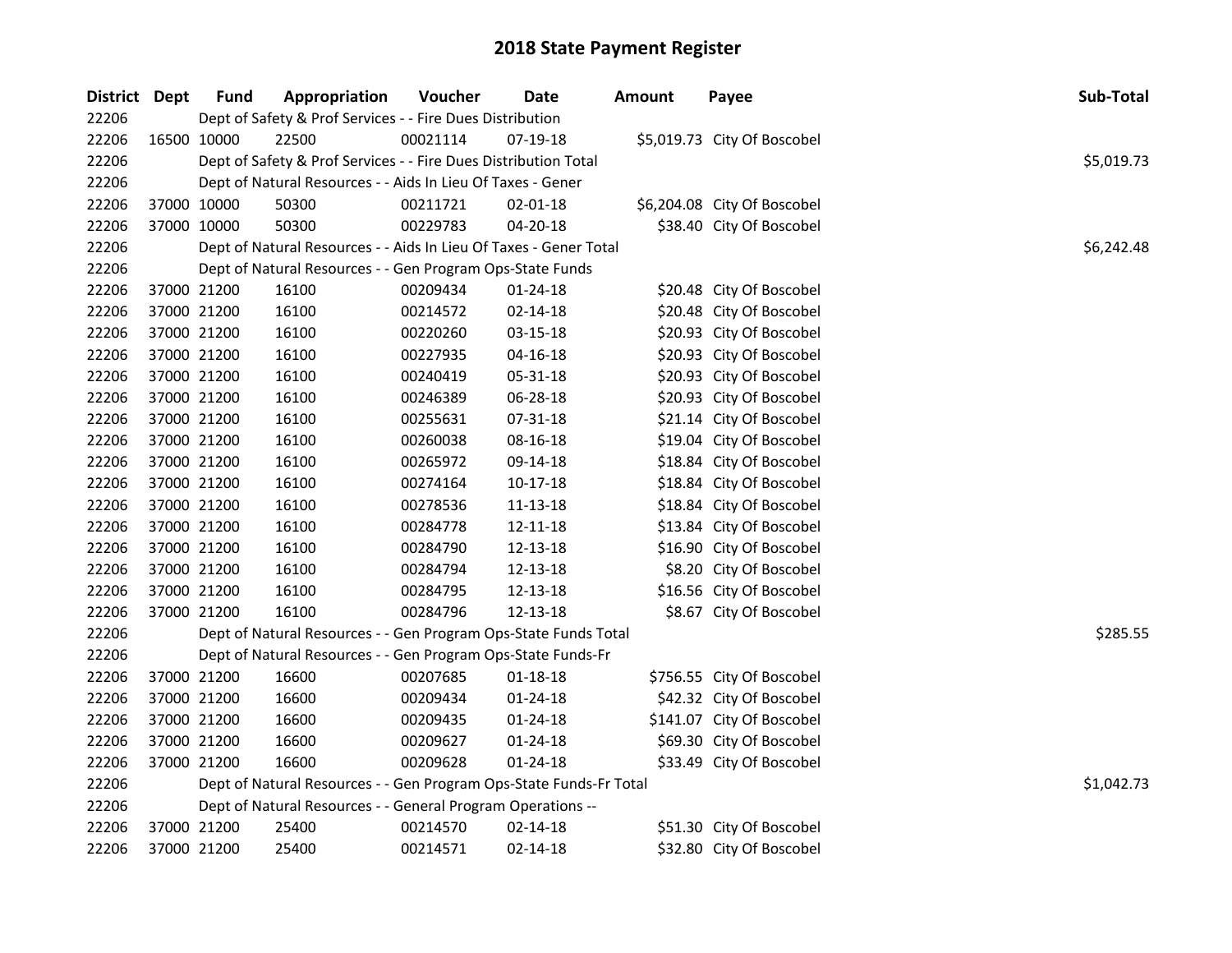| District Dept |             | <b>Fund</b> | Appropriation | Voucher  | <b>Date</b>    | <b>Amount</b> | Payee                     | Sub-Total |
|---------------|-------------|-------------|---------------|----------|----------------|---------------|---------------------------|-----------|
| 22206         | 37000 21200 |             | 25400         | 00214572 | $02 - 14 - 18$ |               | \$43.01 City Of Boscobel  |           |
| 22206         | 37000 21200 |             | 25400         | 00214576 | $02 - 14 - 18$ |               | \$69.30 City Of Boscobel  |           |
| 22206         | 37000 21200 |             | 25400         | 00220260 | 03-15-18       |               | \$41.87 City Of Boscobel  |           |
| 22206         | 37000 21200 |             | 25400         | 00224535 | 04-03-18       |               | \$69.30 City Of Boscobel  |           |
| 22206         | 37000 21200 |             | 25400         | 00224573 | 04-03-18       |               | \$70.30 City Of Boscobel  |           |
| 22206         | 37000 21200 |             | 25400         | 00224576 | 04-03-18       |               | \$33.49 City Of Boscobel  |           |
| 22206         | 37000 21200 |             | 25400         | 00227935 | $04 - 16 - 18$ |               | \$41.87 City Of Boscobel  |           |
| 22206         | 37000 21200 |             | 25400         | 00227938 | $04 - 16 - 18$ |               | \$119.30 City Of Boscobel |           |
| 22206         | 37000 21200 |             | 25400         | 00227955 | 04-16-18       |               | \$50.00 City Of Boscobel  |           |
| 22206         | 37000 21200 |             | 25400         | 00228529 | 04-20-18       |               | \$70.30 City Of Boscobel  |           |
| 22206         | 37000 21200 |             | 25400         | 00228531 | 04-20-18       |               | \$32.80 City Of Boscobel  |           |
| 22206         | 37000 21200 |             | 25400         | 00240414 | 05-31-18       |               | \$38.69 City Of Boscobel  |           |
| 22206         | 37000 21200 |             | 25400         | 00240415 | 05-31-18       |               | \$162.12 City Of Boscobel |           |
| 22206         | 37000 21200 |             | 25400         | 00240418 | 05-31-18       |               | \$99.38 City Of Boscobel  |           |
| 22206         | 37000 21200 |             | 25400         | 00240419 | 05-31-18       |               | \$42.50 City Of Boscobel  |           |
| 22206         | 37000 21200 |             | 25400         | 00240430 | 05-31-18       |               | \$87.59 City Of Boscobel  |           |
| 22206         | 37000 21200 |             | 25400         | 00246389 | 06-28-18       |               | \$41.87 City Of Boscobel  |           |
| 22206         | 37000 21200 |             | 25400         | 00246390 | 06-28-18       |               | \$75.42 City Of Boscobel  |           |
| 22206         | 37000 21200 |             | 25400         | 00246391 | 06-28-18       |               | \$124.57 City Of Boscobel |           |
| 22206         | 37000 21200 |             | 25400         | 00246392 | 06-28-18       |               | \$87.59 City Of Boscobel  |           |
| 22206         | 37000 21200 |             | 25400         | 00246393 | 06-28-18       |               | \$34.47 City Of Boscobel  |           |
| 22206         | 37000 21200 |             | 25400         | 00255631 | 07-31-18       |               | \$42.29 City Of Boscobel  |           |
| 22206         | 37000 21200 |             | 25400         | 00255634 | 07-31-18       |               | \$90.93 City Of Boscobel  |           |
| 22206         | 37000 21200 |             | 25400         | 00255635 | 07-31-18       |               | \$134.29 City Of Boscobel |           |
| 22206         | 37000 21200 |             | 25400         | 00255636 | 07-30-18       |               | \$55.15 City Of Boscobel  |           |
| 22206         | 37000 21200 |             | 25400         | 00255638 | 07-30-18       |               | \$35.20 City Of Boscobel  |           |
| 22206         | 37000 21200 |             | 25400         | 00259990 | 08-29-18       |               | \$50.00 City Of Boscobel  |           |
| 22206         | 37000 21200 |             | 25400         | 00260000 | 08-21-18       |               | \$127.51 City Of Boscobel |           |
| 22206         | 37000 21200 |             | 25400         | 00260038 | 08-16-18       |               | \$44.39 City Of Boscobel  |           |
| 22206         | 37000 21200 |             | 25400         | 00262387 | 08-28-18       |               | \$33.84 City Of Boscobel  |           |
| 22206         | 37000 21200 |             | 25400         | 00262391 | 08-28-18       |               | \$78.62 City Of Boscobel  |           |
| 22206         | 37000 21200 |             | 25400         | 00265972 | 09-14-18       |               | \$43.96 City Of Boscobel  |           |
| 22206         | 37000 21200 |             | 25400         | 00265978 | 09-14-18       |               | \$99.46 City Of Boscobel  |           |
| 22206         | 37000 21200 |             | 25400         | 00265979 | 09-14-18       |               | \$126.17 City Of Boscobel |           |
| 22206         | 37000 21200 |             | 25400         | 00268481 | 09-26-18       |               | \$73.56 City Of Boscobel  |           |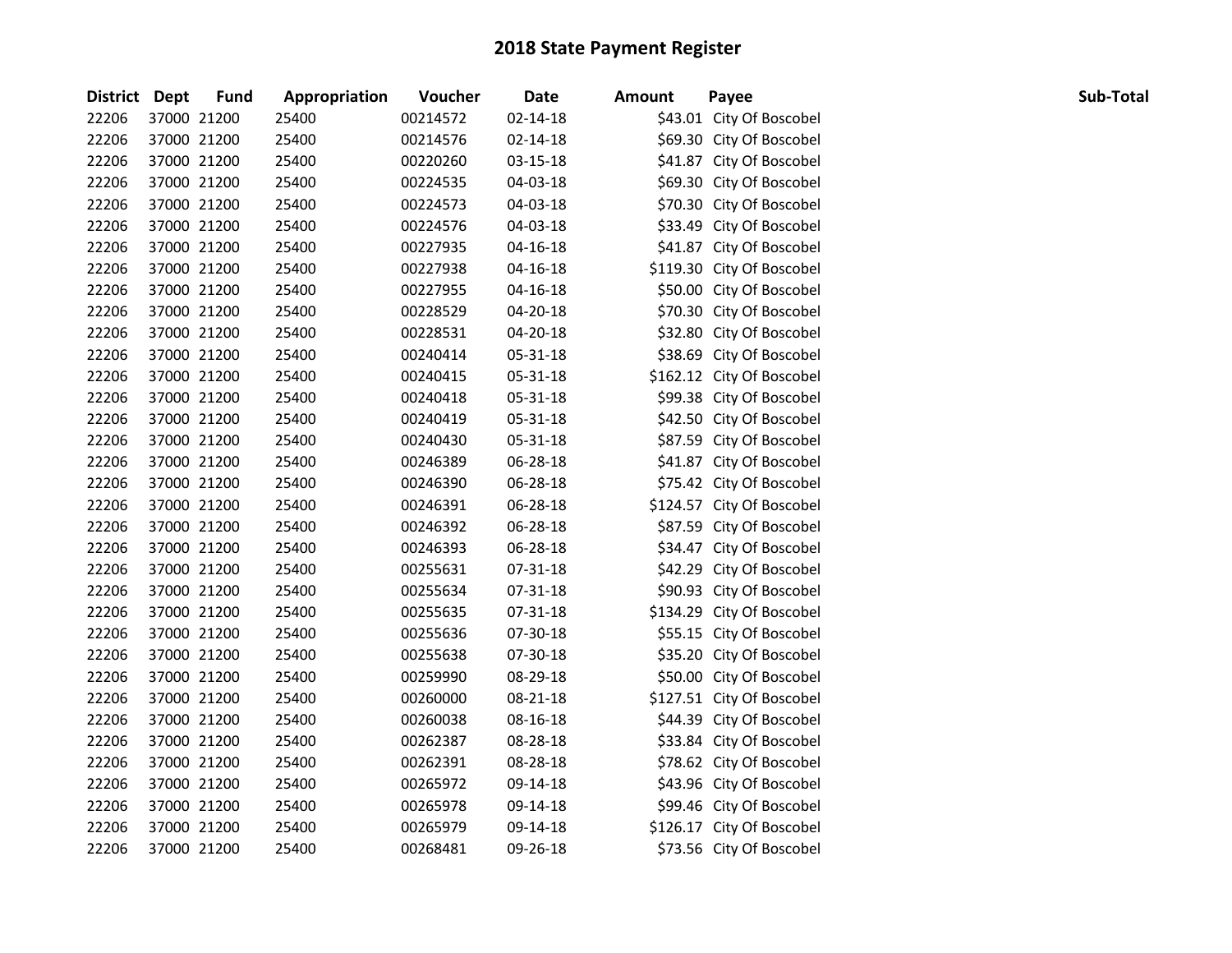| District Dept |             | <b>Fund</b> | Appropriation                                                      | Voucher  | <b>Date</b>    | <b>Amount</b> | Payee                        | Sub-Total    |
|---------------|-------------|-------------|--------------------------------------------------------------------|----------|----------------|---------------|------------------------------|--------------|
| 22206         | 37000 21200 |             | 25400                                                              | 00268484 | 09-26-18       |               | \$35.20 City Of Boscobel     |              |
| 22206         | 37000 21200 |             | 25400                                                              | 00274164 | $10 - 17 - 18$ |               | \$43.96 City Of Boscobel     |              |
| 22206         | 37000 21200 |             | 25400                                                              | 00274168 | $10-17-18$     |               | \$33.49 City Of Boscobel     |              |
| 22206         | 37000 21200 |             | 25400                                                              | 00274170 | 10-17-18       |               | \$82.65 City Of Boscobel     |              |
| 22206         | 37000 21200 |             | 25400                                                              | 00274171 | 10-17-18       |               | \$126.17 City Of Boscobel    |              |
| 22206         | 37000 21200 |             | 25400                                                              | 00274172 | 10-17-18       |               | \$85.20 City Of Boscobel     |              |
| 22206         | 37000 21200 |             | 25400                                                              | 00278531 | 11-13-18       |               | \$126.17 City Of Boscobel    |              |
| 22206         | 37000 21200 |             | 25400                                                              | 00278533 | $11 - 13 - 18$ |               | \$58.80 City Of Boscobel     |              |
| 22206         | 37000 21200 |             | 25400                                                              | 00278534 | 11-13-18       |               | \$82.65 City Of Boscobel     |              |
| 22206         | 37000 21200 |             | 25400                                                              | 00278535 | 11-13-18       |               | \$34.17 City Of Boscobel     |              |
| 22206         | 37000 21200 |             | 25400                                                              | 00278536 | 11-13-18       |               | \$43.96 City Of Boscobel     |              |
| 22206         | 37000 21200 |             | 25400                                                              | 00284778 | 12-11-18       |               | \$44.96 City Of Boscobel     |              |
| 22206         | 37000 21200 |             | 25400                                                              | 00284790 | 12-13-18       |               | \$54.92 City Of Boscobel     |              |
| 22206         | 37000 21200 |             | 25400                                                              | 00284794 | 12-13-18       |               | \$26.67 City Of Boscobel     |              |
| 22206         | 37000 21200 |             | 25400                                                              | 00284795 | 12-13-18       |               | \$53.79 City Of Boscobel     |              |
| 22206         |             | 37000 21200 | 25400                                                              | 00284796 | 12-13-18       |               | \$28.20 City Of Boscobel     |              |
| 22206         |             |             | Dept of Natural Resources - - General Program Operations -- Total  |          | \$3,516.17     |               |                              |              |
| 22206         |             |             | Dept of Natural Resources - - Fin Asst For Responsible Units       |          |                |               |                              |              |
| 22206         | 37000 27400 |             | 67000                                                              | 00235551 | 05-11-18       |               | \$9,850.37 City Of Boscobel  |              |
| 22206         |             |             | Dept of Natural Resources - - Fin Asst For Responsible Units Total |          |                |               |                              | \$9,850.37   |
| 22206         |             |             | Department of Tourism - - Mktg: Gaming Revenue                     |          |                |               |                              |              |
| 22206         | 38000 10000 |             | 12800                                                              | 00006358 | 10-03-18       |               | \$3,802.00 City Of Boscobel  |              |
| 22206         |             |             | Department of Tourism - - Mktg: Gaming Revenue Total               |          |                |               |                              | \$3,802.00   |
| 22206         |             |             | WI Dept of Transportation - - Conn Hwy Aids St Fds                 |          |                |               |                              |              |
| 22206         | 39500 21100 |             | 16200                                                              | 00205563 | 01-02-18       |               | \$3,108.15 City Of Boscobel  |              |
| 22206         | 39500 21100 |             | 16200                                                              | 00236071 | 04-02-18       |               | \$3,108.15 City Of Boscobel  |              |
| 22206         | 39500 21100 |             | 16200                                                              | 00269770 | 07-02-18       |               | \$3,108.15 City Of Boscobel  |              |
| 22206         |             | 39500 21100 | 16200                                                              | 00303822 | 10-01-18       |               | \$3,108.18 City Of Boscobel  |              |
| 22206         |             |             | WI Dept of Transportation - - Conn Hwy Aids St Fds Total           |          |                |               |                              | \$12,432.63  |
| 22206         |             |             | WI Dept of Transportation - - Trns Aids To Mnc.-Sf                 |          |                |               |                              |              |
| 22206         | 39500 21100 |             | 19100                                                              | 00204292 | $01-02-18$     |               | \$40,724.60 City Of Boscobel |              |
| 22206         | 39500 21100 |             | 19100                                                              | 00234801 | 04-02-18       |               | \$40,724.60 City Of Boscobel |              |
| 22206         | 39500 21100 |             | 19100                                                              | 00268500 | 07-02-18       |               | \$40,724.60 City Of Boscobel |              |
| 22206         | 39500 21100 |             | 19100                                                              | 00302552 | $10 - 01 - 18$ |               | \$40,724.63 City Of Boscobel |              |
| 22206         |             |             | WI Dept of Transportation - - Trns Aids To Mnc.-Sf Total           |          |                |               |                              | \$162,898.43 |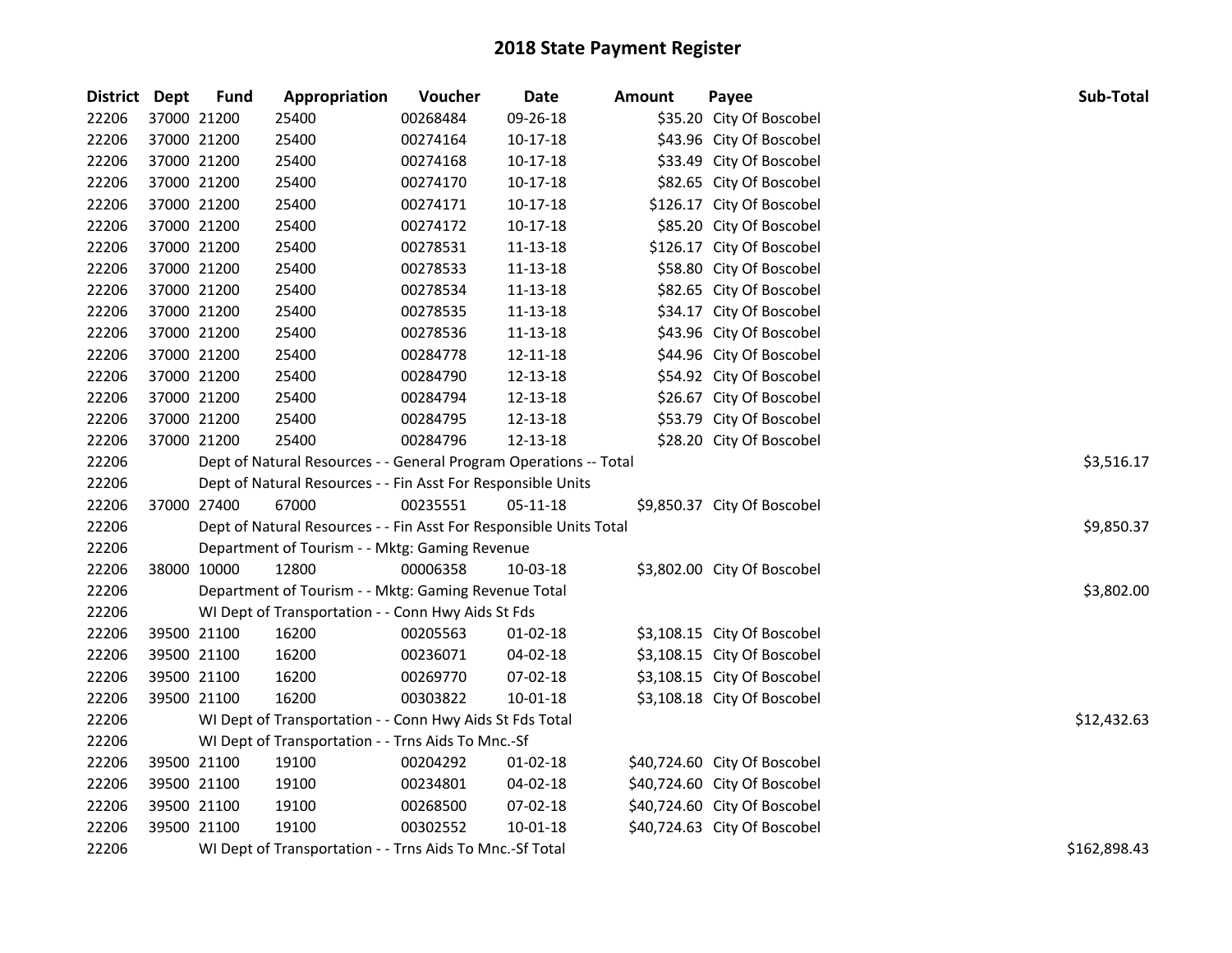| District Dept |             | <b>Fund</b> | Appropriation                                                | Voucher  | Date           | <b>Amount</b> | Payee                        | Sub-Total |
|---------------|-------------|-------------|--------------------------------------------------------------|----------|----------------|---------------|------------------------------|-----------|
| 22206         |             |             | WI Dept of Transportation - - Dept Mgt & Oper St Fd          |          |                |               |                              |           |
| 22206         |             | 39500 21100 | 46100                                                        | 00212861 | $01 - 17 - 18$ |               | \$31.74 City Of Boscobel     |           |
| 22206         | 39500 21100 |             | 46100                                                        | 00222106 | $02 - 13 - 18$ |               | \$32.45 City Of Boscobel     |           |
| 22206         |             | 39500 21100 | 46100                                                        | 00229932 | 03-12-18       |               | \$30.79 City Of Boscobel     |           |
| 22206         |             | 39500 21100 | 46100                                                        | 00241657 | $04 - 12 - 18$ |               | \$26.58 City Of Boscobel     |           |
| 22206         |             | 39500 21100 | 46100                                                        | 00254621 | $05 - 17 - 18$ |               | \$26.55 City Of Boscobel     |           |
| 22206         |             | 39500 21100 | 46100                                                        | 00263475 | 06-14-18       |               | \$26.45 City Of Boscobel     |           |
| 22206         |             | 39500 21100 | 46100                                                        | 00276744 | 07-18-18       |               | \$25.73 City Of Boscobel     |           |
| 22206         |             | 39500 21100 | 46100                                                        | 00286905 | 08-14-18       |               | \$26.67 City Of Boscobel     |           |
| 22206         | 39500 21100 |             | 46100                                                        | 00298000 | 09-17-18       |               | \$21.14 City Of Boscobel     |           |
| 22206         | 39500 21100 |             | 46100                                                        | 00311362 | 10-16-18       |               | \$21.83 City Of Boscobel     |           |
| 22206         |             | 39500 21100 | 46100                                                        | 00322549 | 11-16-18       |               | \$22.62 City Of Boscobel     |           |
| 22206         |             | 39500 21100 | 46100                                                        | 00331836 | 12-14-18       |               | \$22.65 City Of Boscobel     |           |
| 22206         |             |             | WI Dept of Transportation - - Dept Mgt & Oper St Fd Total    |          |                |               |                              | \$315.20  |
| 22206         |             |             | Department of Corrections - - Energy Costs, Energy-Related A |          |                |               |                              |           |
| 22206         | 41000 10000 |             | 10600                                                        | 00179654 | 01-08-18       |               | \$189.76 City Of Boscobel    |           |
| 22206         | 41000 10000 |             | 10600                                                        | 00184452 | 01-30-18       |               | \$6,131.12 City Of Boscobel  |           |
| 22206         | 41000 10000 |             | 10600                                                        | 00184454 | $01 - 26 - 18$ |               | \$21,612.27 City Of Boscobel |           |
| 22206         | 41000 10000 |             | 10600                                                        | 00190450 | 02-22-18       |               | \$510.18 City Of Boscobel    |           |
| 22206         | 41000 10000 |             | 10600                                                        | 00190455 | 02-22-18       |               | \$126.50 City Of Boscobel    |           |
| 22206         | 41000 10000 |             | 10600                                                        | 00190459 | $02 - 22 - 18$ |               | \$23,240.49 City Of Boscobel |           |
| 22206         | 41000 10000 |             | 10600                                                        | 00190460 | 02-22-18       |               | \$4,692.43 City Of Boscobel  |           |
| 22206         | 41000 10000 |             | 10600                                                        | 00190464 | $02 - 22 - 18$ |               | \$4,200.63 City Of Boscobel  |           |
| 22206         | 41000 10000 |             | 10600                                                        | 00195567 | 03-16-18       |               | \$21,022.71 City Of Boscobel |           |
| 22206         | 41000 10000 |             | 10600                                                        | 00195569 | 03-16-18       |               | \$42.00 City Of Boscobel     |           |
| 22206         | 41000 10000 |             | 10600                                                        | 00195591 | 03-16-18       |               | \$7,101.05 City Of Boscobel  |           |
| 22206         | 41000 10000 |             | 10600                                                        | 00195593 | 03-16-18       |               | \$282.78 City Of Boscobel    |           |
| 22206         | 41000 10000 |             | 10600                                                        | 00195596 | 03-16-18       |               | \$3,344.50 City Of Boscobel  |           |
| 22206         | 41000 10000 |             | 10600                                                        | 00201970 | $04 - 16 - 18$ |               | \$7,004.87 City Of Boscobel  |           |
| 22206         | 41000 10000 |             | 10600                                                        | 00201971 | $04 - 16 - 18$ |               | \$295.15 City Of Boscobel    |           |
| 22206         | 41000 10000 |             | 10600                                                        | 00201974 | $04 - 16 - 18$ |               | \$42.49 City Of Boscobel     |           |
| 22206         | 41000 10000 |             | 10600                                                        | 00201976 | $04 - 16 - 18$ |               | \$3,145.27 City Of Boscobel  |           |
| 22206         | 41000 10000 |             | 10600                                                        | 00201979 | $04 - 16 - 18$ |               | \$19,454.42 City Of Boscobel |           |
| 22206         | 41000 10000 |             | 10600                                                        | 00206751 | 05-07-18       |               | \$74.07 City Of Boscobel     |           |
| 22206         | 41000 10000 |             | 10600                                                        | 00207951 | 05-11-18       |               | \$8,001.02 City Of Boscobel  |           |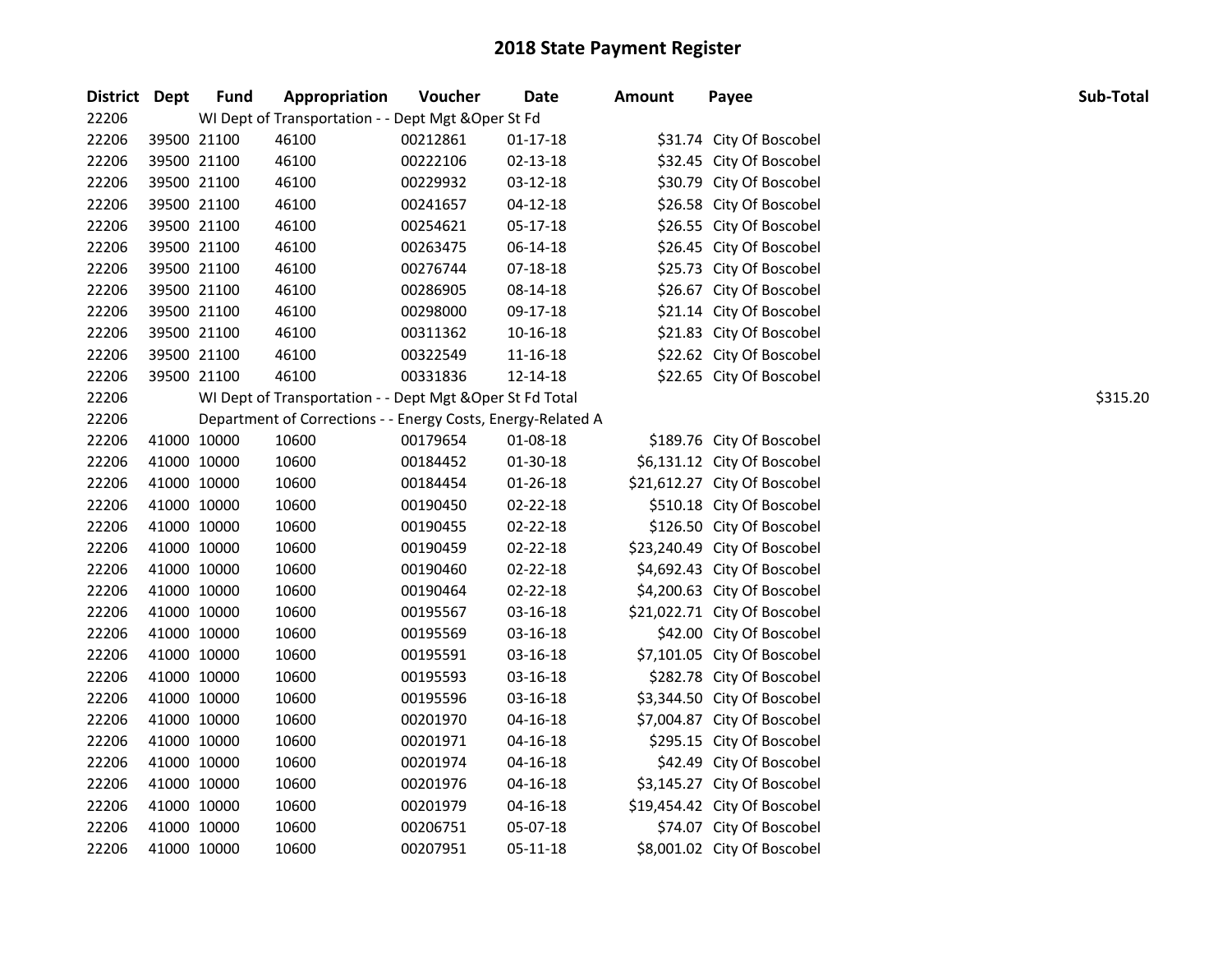| District Dept |             | <b>Fund</b> | Appropriation | Voucher  | <b>Date</b>    | <b>Amount</b> | Payee                        | Sub-Total |
|---------------|-------------|-------------|---------------|----------|----------------|---------------|------------------------------|-----------|
| 22206         | 41000 10000 |             | 10600         | 00207956 | 05-11-18       |               | \$470.19 City Of Boscobel    |           |
| 22206         | 41000 10000 |             | 10600         | 00207962 | $05 - 11 - 18$ |               | \$45.70 City Of Boscobel     |           |
| 22206         | 41000 10000 |             | 10600         | 00207965 | 05-11-18       |               | \$3,990.28 City Of Boscobel  |           |
| 22206         | 41000 10000 |             | 10600         | 00207974 | 05-11-18       |               | \$18,946.78 City Of Boscobel |           |
| 22206         | 41000 10000 |             | 10600         | 00215777 | 06-15-18       |               | \$7,812.74 City Of Boscobel  |           |
| 22206         | 41000 10000 |             | 10600         | 00215792 | 06-15-18       |               | \$650.58 City Of Boscobel    |           |
| 22206         | 41000 10000 |             | 10600         | 00215800 | 06-15-18       |               | \$46.45 City Of Boscobel     |           |
| 22206         | 41000 10000 |             | 10600         | 00215811 | 06-15-18       |               | \$4,409.35 City Of Boscobel  |           |
| 22206         | 41000 10000 |             | 10600         | 00215814 | 06-15-18       |               | \$24,820.82 City Of Boscobel |           |
| 22206         | 41000 10000 |             | 10600         | 00221211 | $07-11-18$     |               | \$7,357.39 City Of Boscobel  |           |
| 22206         | 41000 10000 |             | 10600         | 00221283 | 07-12-18       |               | \$1,018.47 City Of Boscobel  |           |
| 22206         | 41000 10000 |             | 10600         | 00221295 | $07-12-18$     |               | \$60.52 City Of Boscobel     |           |
| 22206         | 41000 10000 |             | 10600         | 00221316 | $07-12-18$     |               | \$4,100.20 City Of Boscobel  |           |
| 22206         | 41000 10000 |             | 10600         | 00221328 | $07-12-18$     |               | \$29,904.59 City Of Boscobel |           |
| 22206         | 41000 10000 |             | 10600         | 00229324 | 08-17-18       |               | \$7,221.60 City Of Boscobel  |           |
| 22206         | 41000 10000 |             | 10600         | 00229326 | 08-17-18       |               | \$1,345.31 City Of Boscobel  |           |
| 22206         | 41000 10000 |             | 10600         | 00229331 | 08-17-18       |               | \$97.08 City Of Boscobel     |           |
| 22206         | 41000 10000 |             | 10600         | 00229341 | 08-20-18       |               | \$4,375.00 City Of Boscobel  |           |
| 22206         | 41000 10000 |             | 10600         | 00229347 | 08-20-18       |               | \$34,114.31 City Of Boscobel |           |
| 22206         | 41000 10000 |             | 10600         | 00235046 | 09-17-18       |               | \$33,084.19 City Of Boscobel |           |
| 22206         | 41000 10000 |             | 10600         | 00235051 | 09-17-18       |               | \$4,581.10 City Of Boscobel  |           |
| 22206         | 41000 10000 |             | 10600         | 00235055 | 09-17-18       |               | \$7,212.11 City Of Boscobel  |           |
| 22206         | 41000 10000 |             | 10600         | 00235112 | 09-17-18       |               | \$1,212.24 City Of Boscobel  |           |
| 22206         | 41000 10000 |             | 10600         | 00235113 | 09-17-18       |               | \$51.14 City Of Boscobel     |           |
| 22206         | 41000 10000 |             | 10600         | 00241670 | 10-12-18       |               | \$6,887.84 City Of Boscobel  |           |
| 22206         | 41000 10000 |             | 10600         | 00241674 | $10-12-18$     |               | \$710.11 City Of Boscobel    |           |
| 22206         | 41000 10000 |             | 10600         | 00241680 | $10-12-18$     |               | \$42.99 City Of Boscobel     |           |
| 22206         | 41000 10000 |             | 10600         | 00241684 | $10-12-18$     |               | \$4,203.25 City Of Boscobel  |           |
| 22206         | 41000 10000 |             | 10600         | 00241689 | $10-12-18$     |               | \$28,585.76 City Of Boscobel |           |
| 22206         | 41000 10000 |             | 10600         | 00250569 | 11-26-18       |               | \$20,989.00 City Of Boscobel |           |
| 22206         | 41000 10000 |             | 10600         | 00250577 | 11-26-18       |               | \$43.73 City Of Boscobel     |           |
| 22206         | 41000 10000 |             | 10600         | 00250582 | 11-27-18       |               | \$3,791.05 City Of Boscobel  |           |
| 22206         | 41000 10000 |             | 10600         | 00250592 | 11-27-18       |               | \$8,110.94 City Of Boscobel  |           |
| 22206         | 41000 10000 |             | 10600         | 00250600 | 11-27-18       |               | \$337.14 City Of Boscobel    |           |
| 22206         | 41000 10000 |             | 10600         | 00255072 | 12-17-18       |               | \$293.80 City Of Boscobel    |           |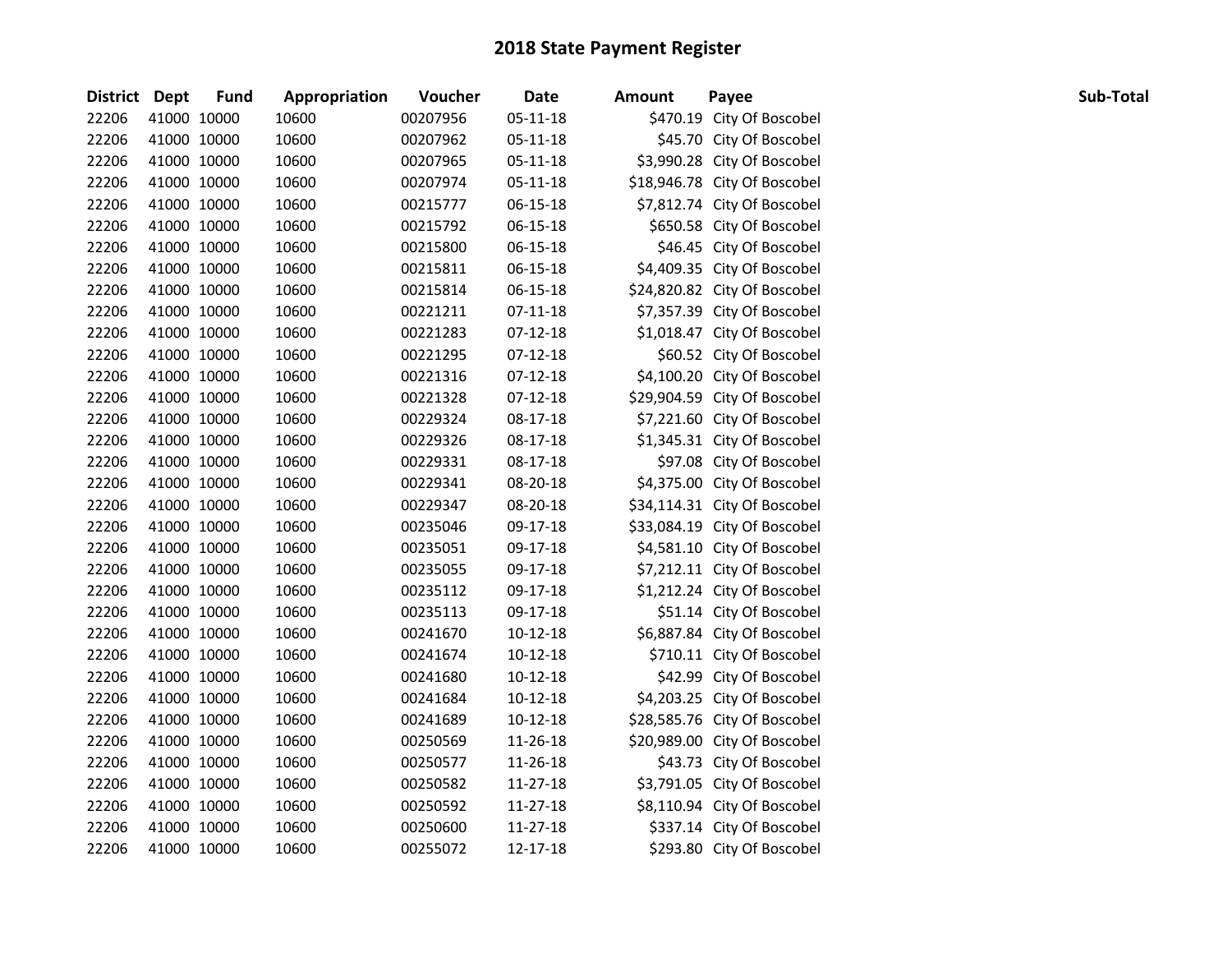| District Dept |             | <b>Fund</b> | Appropriation                                                         | Voucher  | <b>Date</b>    | Amount | Payee                         | Sub-Total    |
|---------------|-------------|-------------|-----------------------------------------------------------------------|----------|----------------|--------|-------------------------------|--------------|
| 22206         |             | 41000 10000 | 10600                                                                 | 00255073 | 12-17-18       |        | \$3,727.42 City Of Boscobel   |              |
| 22206         |             | 41000 10000 | 10600                                                                 | 00255076 | 12-17-18       |        | \$7,678.31 City Of Boscobel   |              |
| 22206         | 41000 10000 |             | 10600                                                                 | 00255079 | 12-17-18       |        | \$41.58 City Of Boscobel      |              |
| 22206         | 41000 10000 |             | 10600                                                                 | 00255087 | 12-17-18       |        | \$19,509.86 City Of Boscobel  |              |
| 22206         |             |             | Department of Corrections - - Energy Costs, Energy-Related A Total    |          |                |        |                               | \$432,394.63 |
| 22206         |             |             | Department of Corrections - - Institutional Repair And Maint          |          |                |        |                               |              |
| 22206         |             | 41000 10000 | 11000                                                                 | 00226095 | 08-03-18       |        | \$300.00 City Of Boscobel     |              |
| 22206         |             | 41000 10000 | 11000                                                                 | 00233452 | 09-21-18       |        | \$300.00 City Of Boscobel     |              |
| 22206         | 41000 10000 |             | 11000                                                                 | 00251443 | 11-28-18       |        | \$300.00 City Of Boscobel     |              |
| 22206         |             |             | Department of Corrections - - Institutional Repair And Maint Total    |          |                |        |                               | \$900.00     |
| 22206         |             |             | Department of Justice - - Law Enforcement Train, Local                |          |                |        |                               |              |
| 22206         | 45500 10000 |             | 23100                                                                 | 00052172 | 09-25-18       |        | \$1,280.00 City Of Boscobel   |              |
| 22206         |             |             | Department of Justice - - Law Enforcement Train, Local Total          |          |                |        |                               | \$1,280.00   |
| 22206         |             |             | Department of Revenue - - Payments For Municipal Svcs                 |          |                |        |                               |              |
| 22206         | 56600 10000 |             | 50100                                                                 | 00026775 | $01 - 31 - 18$ |        | \$11,154.59 City Of Boscobel  |              |
| 22206         |             |             | Department of Revenue - - Payments For Municipal Svcs Total           |          |                |        |                               | \$11,154.59  |
| 22206         |             |             | Shared Revenue and Tax Relief - - Expenditure Restraint Program       |          |                |        |                               |              |
| 22206         | 83500 10000 |             | 10100                                                                 | 00033237 | 07-23-18       |        | \$29,403.89 City Of Boscobel  |              |
| 22206         | 83500 10000 |             | 10100                                                                 | 00036123 | 11-19-18       |        | \$0.06 City Of Boscobel       |              |
| 22206         |             |             | Shared Revenue and Tax Relief - - Expenditure Restraint Program Total |          |                |        |                               | \$29,403.95  |
| 22206         |             |             | Shared Revenue and Tax Relief - - County And Municipal Aid            |          |                |        |                               |              |
| 22206         |             | 83500 10000 | 10500                                                                 | 00033237 | 07-23-18       |        | \$144,129.56 City Of Boscobel |              |
| 22206         | 83500 10000 |             | 10500                                                                 | 00036123 | 11-19-18       |        | \$816,734.14 City Of Boscobel |              |
| 22206         |             |             | Shared Revenue and Tax Relief - - County And Municipal Aid Total      |          |                |        |                               | \$960,863.70 |
| 22206         |             |             | Shared Revenue and Tax Relief - - Exempt Computer Aid                 |          |                |        |                               |              |
| 22206         |             | 83500 10000 | 10900                                                                 | 00030515 | 07-23-18       |        | \$5,086.69 City Of Boscobel   |              |
| 22206         | 83500 10000 |             | 10900                                                                 | 00032333 | 07-23-18       |        | \$2,125.73 City Of Boscobel   |              |
| 22206         |             |             | Shared Revenue and Tax Relief - - Exempt Computer Aid Total           |          |                |        |                               | \$7,212.42   |
| 22206         |             |             | Shared Revenue and Tax Relief - - Utility Aid                         |          |                |        |                               |              |
| 22206         | 83500 10000 |             | 11000                                                                 | 00033237 | 07-23-18       |        | \$0.35 City Of Boscobel       |              |
| 22206         | 83500 10000 |             | 11000                                                                 | 00036123 | 11-19-18       |        | \$2.00 City Of Boscobel       |              |
| 22206         |             |             | Shared Revenue and Tax Relief - - Utility Aid Total                   |          |                |        |                               | \$2.35       |
| 22206         |             |             | Shared Revenue and Tax Relief - - Lottery & Gaming Credit             |          |                |        |                               |              |
| 22206         | 83500 52100 |             | 36300                                                                 | 00027390 | 03-26-18       |        | \$923.95 City Of Boscobel     |              |
| 22206         |             |             | Shared Revenue and Tax Relief - - Lottery & Gaming Credit Total       |          |                |        |                               | \$923.95     |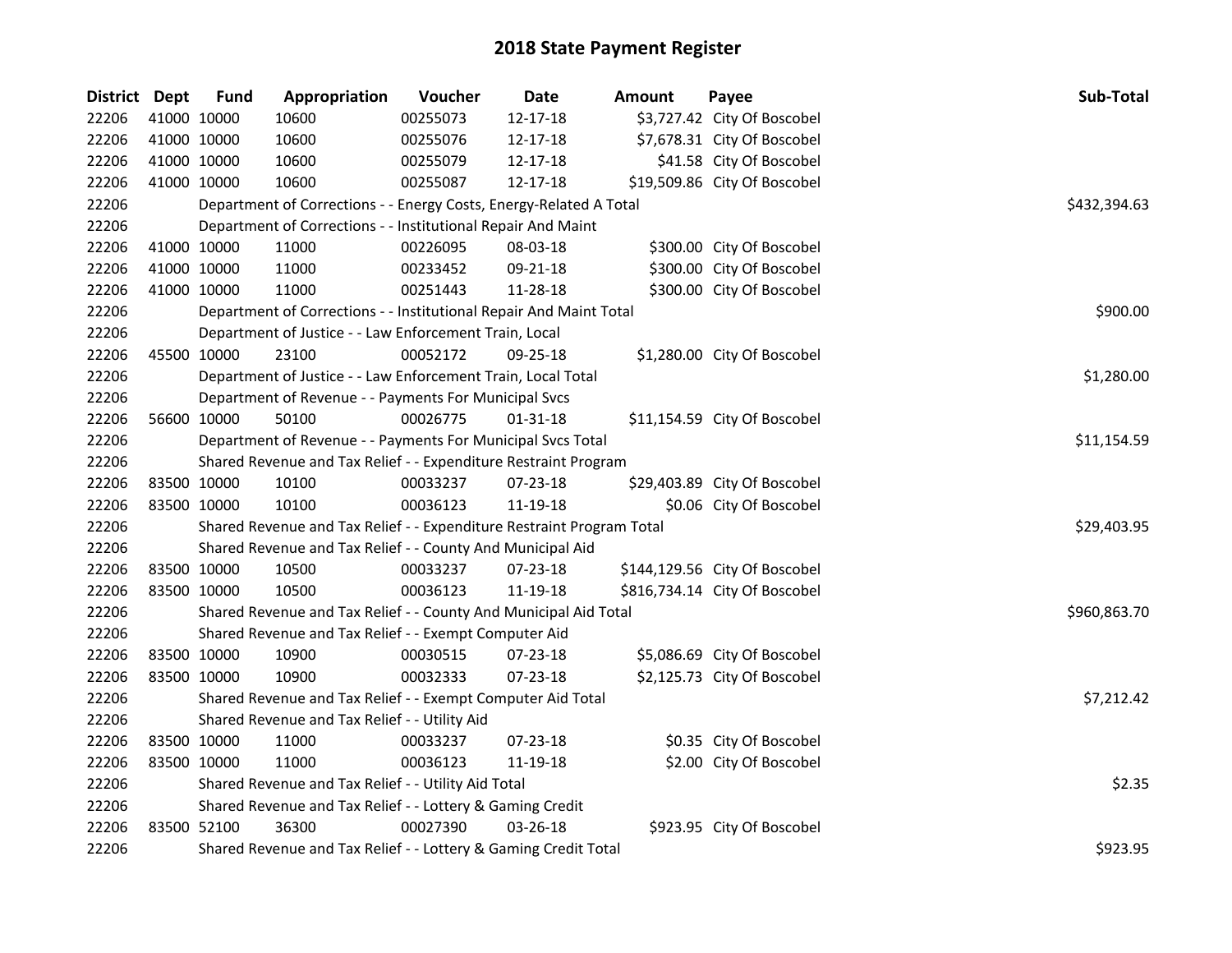| District Dept Fund | Appropriation | Voucher | Date | <b>Amount</b> | Payee | Sub-Total      |
|--------------------|---------------|---------|------|---------------|-------|----------------|
| 22206 Total        |               |         |      |               |       | \$1,649,540.88 |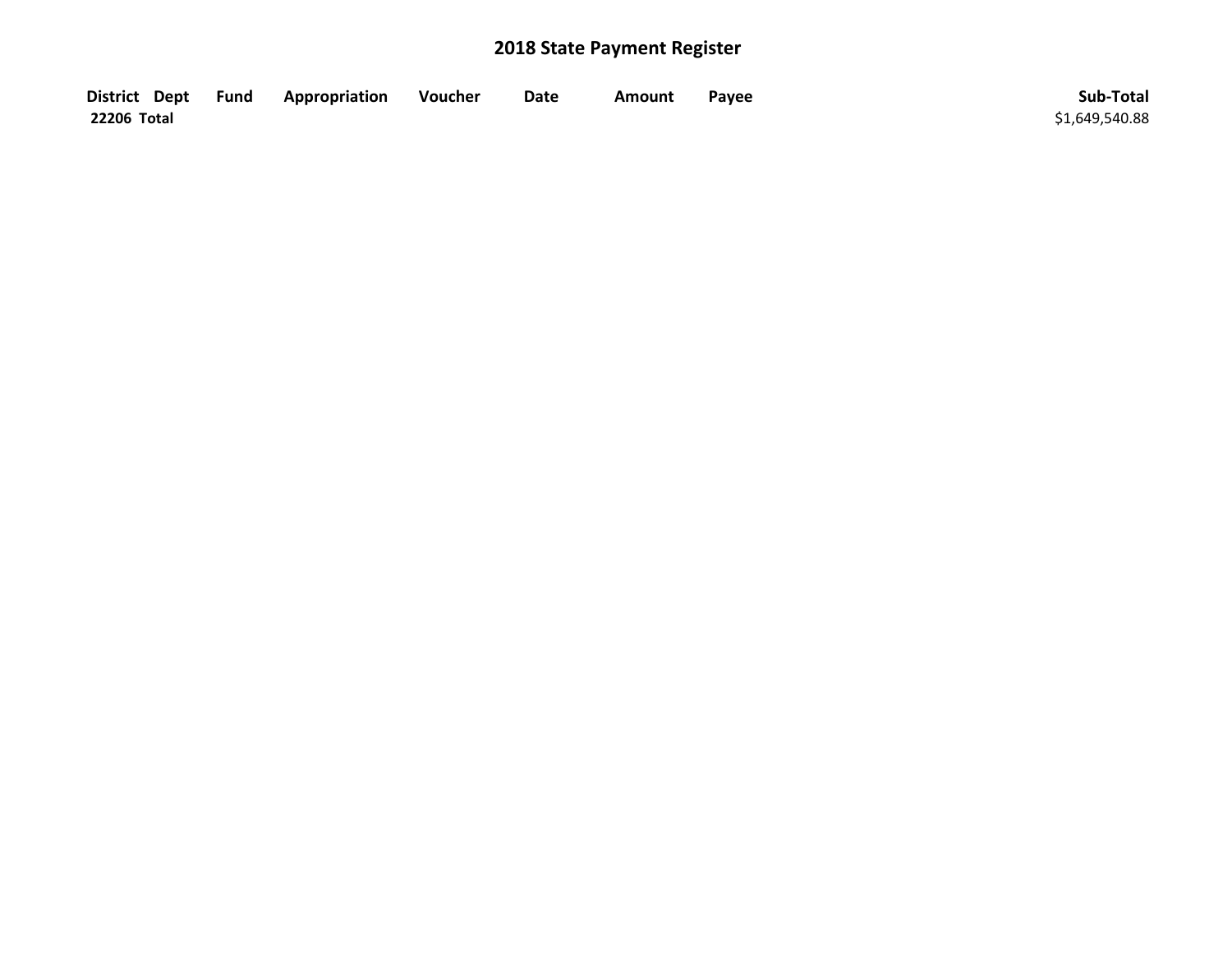| District Dept |             | <b>Fund</b> | Appropriation                                                                   | Voucher    | Date           | <b>Amount</b> | Payee                           | Sub-Total    |
|---------------|-------------|-------------|---------------------------------------------------------------------------------|------------|----------------|---------------|---------------------------------|--------------|
| 22211         |             |             | Dept of Safety & Prof Services - - Fire Dues Distribution                       |            |                |               |                                 |              |
| 22211         |             | 16500 10000 | 22500                                                                           | 00018938   | 07-02-18       |               | \$5,523.67 Cuba City, City of   |              |
| 22211         |             |             | Dept of Safety & Prof Services - - Fire Dues Distribution Total                 |            |                |               |                                 | \$5,523.67   |
| 22211         |             |             | Dept of Natural Resources - - Fin Asst For Responsible Units                    |            |                |               |                                 |              |
| 22211         |             | 37000 27400 | 67000                                                                           | 00235072   | 05-11-18       |               | \$5,815.12 Cuba City, City of   |              |
| 22211         |             |             | Dept of Natural Resources - - Fin Asst For Responsible Units Total              | \$5,815.12 |                |               |                                 |              |
| 22211         |             |             | WI Dept of Transportation - - Trns Aids To Mnc.-Sf                              |            |                |               |                                 |              |
| 22211         |             | 39500 21100 | 19100                                                                           | 00204293   | $01 - 02 - 18$ |               | \$29,049.55 Cuba City, City of  |              |
| 22211         |             | 39500 21100 | 19100                                                                           | 00234802   | 04-02-18       |               | \$29,049.55 Cuba City, City of  |              |
| 22211         |             | 39500 21100 | 19100                                                                           | 00268501   | 07-02-18       |               | \$29,049.55 Cuba City, City of  |              |
| 22211         |             | 39500 21100 | 19100                                                                           | 00302553   | 10-01-18       |               | \$29,049.57 Cuba City, City of  |              |
| 22211         |             |             | WI Dept of Transportation - - Trns Aids To Mnc.-Sf Total                        |            |                |               |                                 | \$116,198.22 |
| 22211         |             |             | Department of Health Services - - Emergency Medical Services, Ai                |            |                |               |                                 |              |
| 22211         |             | 43500 10000 | 11900                                                                           | 00229318   | 08-31-18       |               | \$4,707.31 Cuba City, City of   |              |
| 22211         |             |             | Department of Health Services - - Emergency Medical Services, Ai Total          |            |                |               |                                 | \$4,707.31   |
| 22211         |             |             | Department of Health Services - - Prepaid Medical Transport Reimbursement       |            |                |               |                                 |              |
| 22211         |             | 43500 10000 | 16300                                                                           | AMBULANCE  | 11-08-18       |               | \$2,220.84 Cuba City, City of   |              |
| 22211         |             |             | Department of Health Services - - Prepaid Medical Transport Reimbursement Total |            |                |               |                                 | \$2,220.84   |
| 22211         |             |             | Department of Justice - - Law Enforcement Train, Local                          |            |                |               |                                 |              |
| 22211         |             | 45500 10000 | 23100                                                                           | 00052370   | 10-01-18       |               | \$640.00 Cuba City, City of     |              |
| 22211         |             |             | Department of Justice - - Law Enforcement Train, Local Total                    |            |                |               |                                 | \$640.00     |
| 22211         |             |             | Department of Administration - - Service Award Pgm; State Match                 |            |                |               |                                 |              |
| 22211         | 50500 10000 |             | 41200                                                                           | 00085028   | $07 - 16 - 18$ |               | \$13,666.78 Cuba City, City of  |              |
| 22211         |             |             | Department of Administration - - Service Award Pgm; State Match Total           |            |                |               |                                 | \$13,666.78  |
| 22211         |             |             | Shared Revenue and Tax Relief - - Expenditure Restraint Program                 |            |                |               |                                 |              |
| 22211         |             | 83500 10000 | 10100                                                                           | 00033238   | 07-23-18       |               | \$17,824.66 Cuba City, City of  |              |
| 22211         |             |             | Shared Revenue and Tax Relief - - Expenditure Restraint Program Total           |            |                |               |                                 | \$17,824.66  |
| 22211         |             |             | Shared Revenue and Tax Relief - - County And Municipal Aid                      |            |                |               |                                 |              |
| 22211         |             | 83500 10000 | 10500                                                                           | 00033238   | 07-23-18       |               | \$62,869.96 Cuba City, City of  |              |
| 22211         |             | 83500 10000 | 10500                                                                           | 00036124   | 11-19-18       |               | \$354,042.28 Cuba City, City of |              |
| 22211         |             |             | Shared Revenue and Tax Relief - - County And Municipal Aid Total                |            |                |               |                                 | \$416,912.24 |
| 22211         |             |             | Shared Revenue and Tax Relief - - Exempt Computer Aid                           |            |                |               |                                 |              |
| 22211         |             | 83500 10000 | 10900                                                                           | 00030516   | 07-23-18       |               | \$2,243.50 Cuba City, City of   |              |
| 22211         | 83500 10000 |             | 10900                                                                           | 00032334   | 07-23-18       |               | \$445.28 Cuba City, City of     |              |
| 22211         |             |             | Shared Revenue and Tax Relief - - Exempt Computer Aid Total                     |            |                |               |                                 | \$2,688.78   |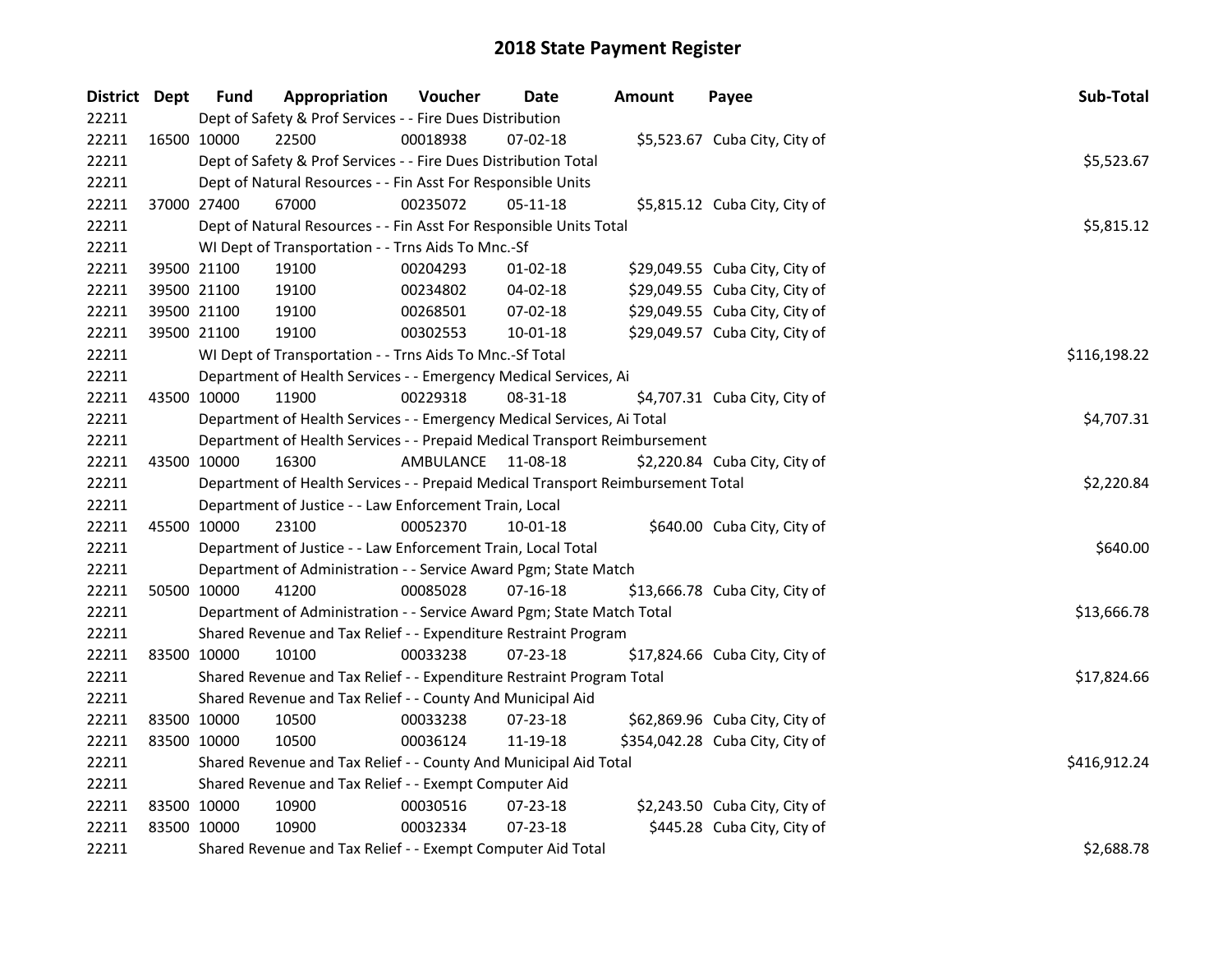| District Dept | Fund        | <b>Appropriation</b>                                | Voucher  | Date     | Amount | Payee                       | Sub-Total    |
|---------------|-------------|-----------------------------------------------------|----------|----------|--------|-----------------------------|--------------|
| 22211         |             | Shared Revenue and Tax Relief - - Utility Aid       |          |          |        |                             |              |
| 22211         | 83500 10000 | 11000                                               | 00033238 | 07-23-18 |        | \$148.37 Cuba City, City of |              |
| 22211         | 83500 10000 | 11000                                               | 00036124 | 11-19-18 |        | \$854.84 Cuba City, City of |              |
| 22211         |             | Shared Revenue and Tax Relief - - Utility Aid Total |          |          |        |                             | \$1,003.21   |
| 22211 Total   |             |                                                     |          |          |        |                             | \$587,200.83 |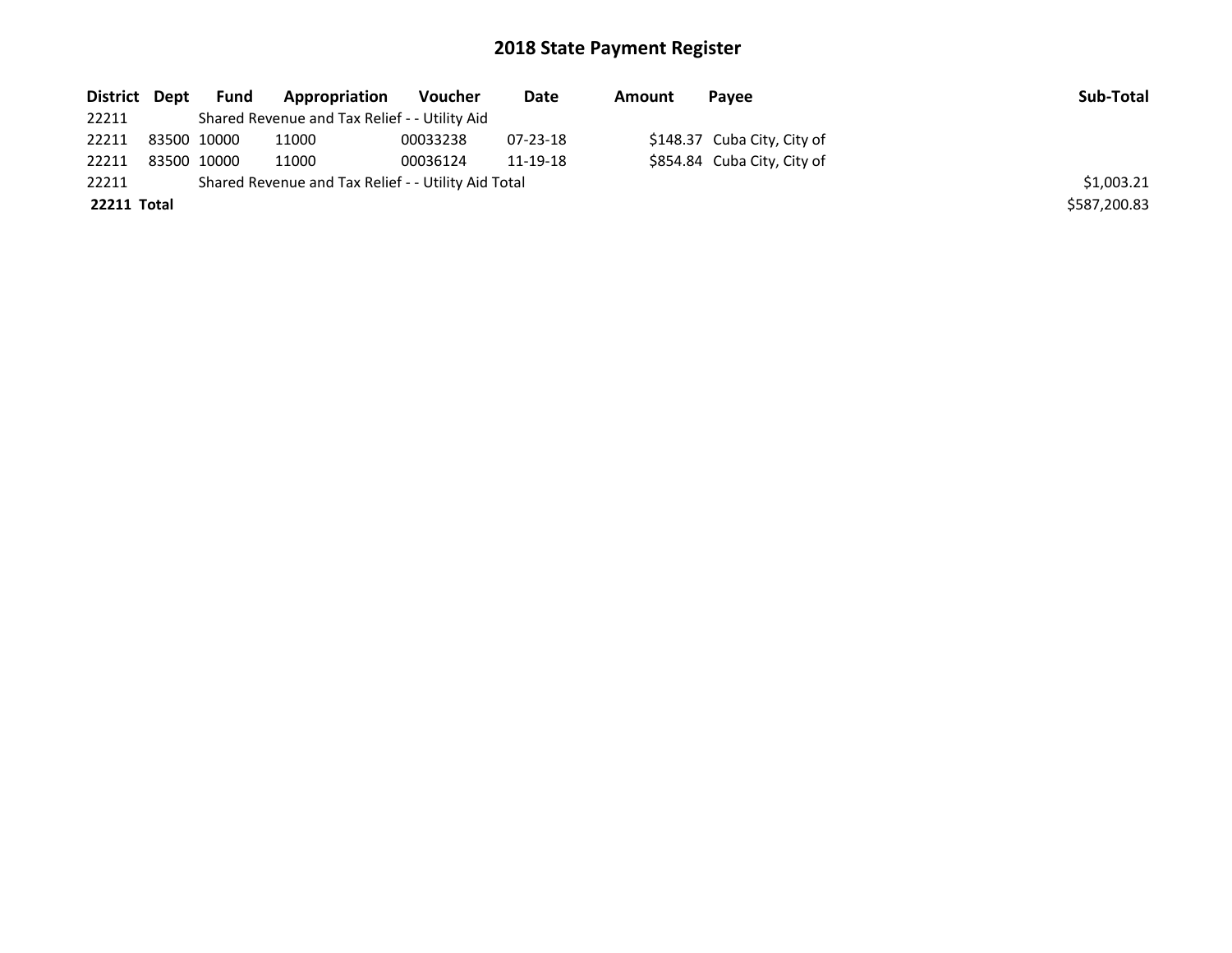| District Dept |             | <b>Fund</b> | Appropriation                                                          | Voucher  | Date           | <b>Amount</b> | Payee                          | Sub-Total    |
|---------------|-------------|-------------|------------------------------------------------------------------------|----------|----------------|---------------|--------------------------------|--------------|
| 22226         |             |             | Dept of Safety & Prof Services - - Fire Dues Distribution              |          |                |               |                                |              |
| 22226         |             | 16500 10000 | 22500                                                                  | 00024150 | 07-25-18       |               | \$5,146.08 City Of Fennimore   |              |
| 22226         |             |             | Dept of Safety & Prof Services - - Fire Dues Distribution Total        |          |                |               |                                | \$5,146.08   |
| 22226         |             |             | Dept of Natural Resources - - Resaids - Urban Forestry Grant           |          |                |               |                                |              |
| 22226         | 37000 21200 |             | 58700                                                                  | 00222538 | 03-26-18       |               | \$5,000.00 City Of Fennimore   |              |
| 22226         |             |             | Dept of Natural Resources - - Resaids - Urban Forestry Grant Total     |          |                |               |                                | \$5,000.00   |
| 22226         |             |             | Dept of Natural Resources - - Fin Asst For Responsible Units           |          |                |               |                                |              |
| 22226         |             | 37000 27400 | 67000                                                                  | 00235927 | 05-11-18       |               | \$10,831.44 City Of Fennimore  |              |
| 22226         |             |             | Dept of Natural Resources - - Fin Asst For Responsible Units Total     |          |                |               |                                | \$10,831.44  |
| 22226         |             |             | WI Dept of Transportation - - Hwy Sfty Loc Aid Ffd                     |          |                |               |                                |              |
| 22226         | 39500 21100 |             | 18500                                                                  | 00304860 | 10-01-18       |               | \$3,930.00 City Of Fennimore   |              |
| 22226         |             |             | WI Dept of Transportation - - Hwy Sfty Loc Aid Ffd Total               |          |                |               |                                | \$3,930.00   |
| 22226         |             |             | WI Dept of Transportation - - Trns Aids To Mnc.-Sf                     |          |                |               |                                |              |
| 22226         | 39500 21100 |             | 19100                                                                  | 00204294 | $01-02-18$     |               | \$39,526.95 City Of Fennimore  |              |
| 22226         | 39500 21100 |             | 19100                                                                  | 00234803 | 04-02-18       |               | \$39,526.95 City Of Fennimore  |              |
| 22226         | 39500 21100 |             | 19100                                                                  | 00268502 | 07-02-18       |               | \$39,526.95 City Of Fennimore  |              |
| 22226         | 39500 21100 |             | 19100                                                                  | 00302554 | 10-01-18       |               | \$39,526.95 City Of Fennimore  |              |
| 22226         |             |             | WI Dept of Transportation - - Trns Aids To Mnc.-Sf Total               |          |                |               |                                | \$158,107.80 |
| 22226         |             |             | Department of Justice - - Law Enforcement Train, Local                 |          |                |               |                                |              |
| 22226         | 45500 10000 |             | 23100                                                                  | 00052733 | 10-04-18       |               | \$1,120.00 City Of Fennimore   |              |
| 22226         |             |             | Department of Justice - - Law Enforcement Train, Local Total           |          |                |               |                                | \$1,120.00   |
| 22226         |             |             | Department of Military Affairs - - Disaster Recovery Aid               |          |                |               |                                |              |
| 22226         | 46500 10000 |             | 30500                                                                  | 00043654 | 05-31-18       |               | \$1,091.65 City Of Fennimore   |              |
| 22226         |             |             | Department of Military Affairs - - Disaster Recovery Aid Total         |          |                |               |                                | \$1,091.65   |
| 22226         |             |             | Department of Military Affairs - - Federal Aid, Local Assistance       |          |                |               |                                |              |
| 22226         | 46500 10000 |             | 34200                                                                  | 00043654 | 05-31-18       |               | \$6,549.90 City Of Fennimore   |              |
| 22226         |             |             | Department of Military Affairs - - Federal Aid, Local Assistance Total |          |                |               |                                | \$6,549.90   |
| 22226         |             |             | Department of Administration - - Federal Aid, Local Assistance         |          |                |               |                                |              |
| 22226         | 50500 10000 |             | 74300                                                                  | 00070739 | $01 - 26 - 18$ |               | \$124,519.50 City Of Fennimore |              |
| 22226         | 50500 10000 |             | 74300                                                                  | 00081484 | 06-14-18       |               | \$10,000.00 City Of Fennimore  |              |
| 22226         | 50500 10000 |             | 74300                                                                  | 00083120 | 06-25-18       |               | \$124,000.00 City Of Fennimore |              |
| 22226         |             |             | Department of Administration - - Federal Aid, Local Assistance Total   |          |                |               |                                | \$258,519.50 |
| 22226         |             |             | Shared Revenue and Tax Relief - - County And Municipal Aid             |          |                |               |                                |              |
| 22226         | 83500 10000 |             | 10500                                                                  | 00033239 | 07-23-18       |               | \$105,349.07 City Of Fennimore |              |
| 22226         | 83500 10000 |             | 10500                                                                  | 00036125 | 11-19-18       |               | \$596,978.09 City Of Fennimore |              |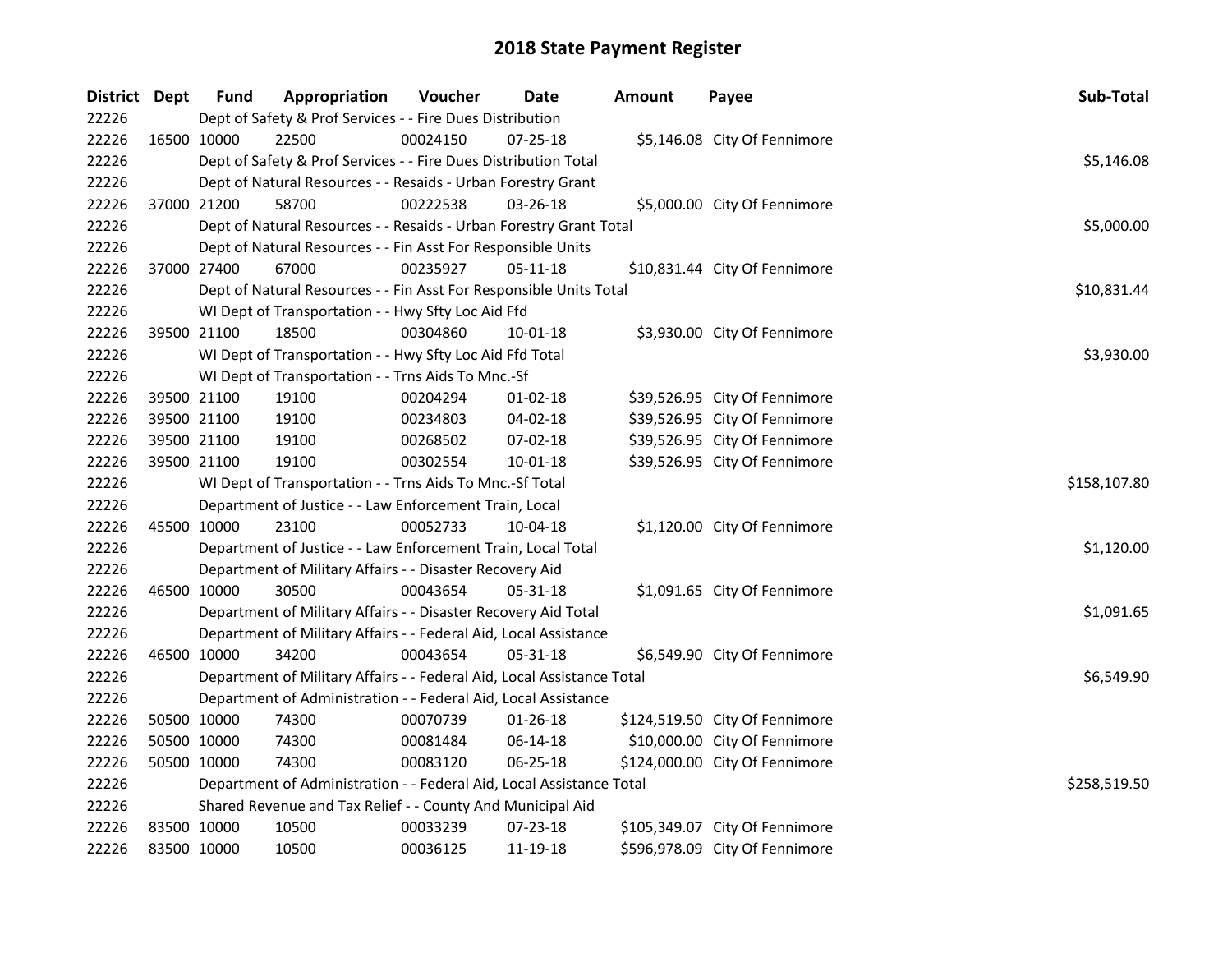| District Dept | <b>Fund</b> | Appropriation                                                    | Voucher    | Date           | Amount | Payee                        | Sub-Total      |
|---------------|-------------|------------------------------------------------------------------|------------|----------------|--------|------------------------------|----------------|
| 22226         |             | Shared Revenue and Tax Relief - - County And Municipal Aid Total |            |                |        |                              | \$702,327.16   |
| 22226         |             | Shared Revenue and Tax Relief - - Exempt Computer Aid            |            |                |        |                              |                |
| 22226         | 83500 10000 | 10900                                                            | 00030517   | 07-23-18       |        | \$1,080.66 City Of Fennimore |                |
| 22226         | 83500 10000 | 10900                                                            | 00032335   | 07-23-18       |        | \$2,146.27 City Of Fennimore |                |
| 22226         |             | Shared Revenue and Tax Relief - - Exempt Computer Aid Total      |            |                |        |                              | \$3,226.93     |
| 22226         |             | Shared Revenue and Tax Relief - - Lottery & Gaming Credit        |            |                |        |                              |                |
| 22226         | 83500 52100 | 36300                                                            | 00027391   | $03 - 26 - 18$ |        | \$1,937.05 City Of Fennimore |                |
| 22226         |             | Shared Revenue and Tax Relief - - Lottery & Gaming Credit Total  | \$1,937.05 |                |        |                              |                |
| 22226 Total   |             |                                                                  |            |                |        |                              | \$1,157,787.51 |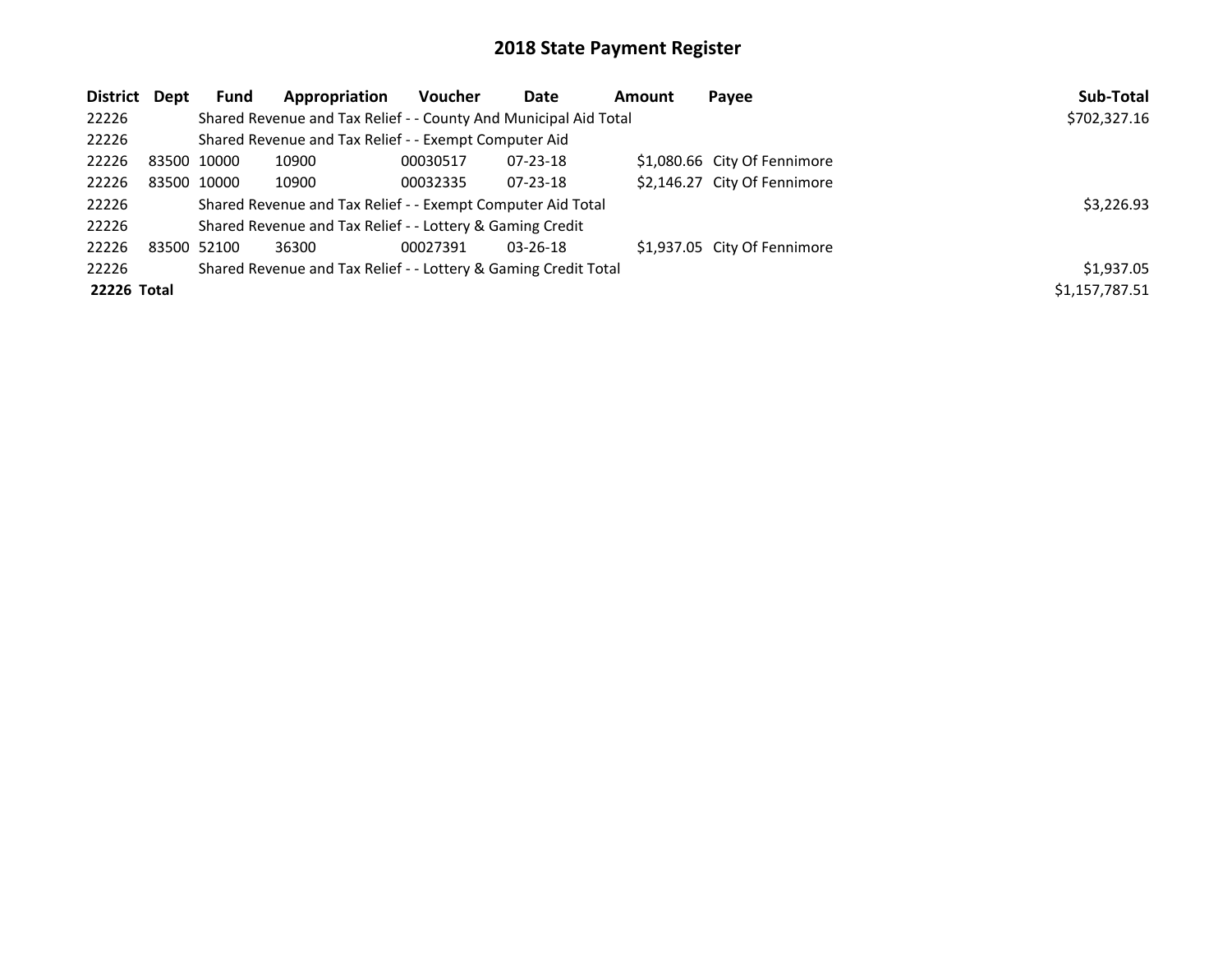| District Dept |             | <b>Fund</b> | Appropriation                                                      | Voucher     | <b>Date</b>    | <b>Amount</b> | Payee                         | Sub-Total    |
|---------------|-------------|-------------|--------------------------------------------------------------------|-------------|----------------|---------------|-------------------------------|--------------|
| 22246         |             |             | Dept of Safety & Prof Services - - Fire Dues Distribution          |             |                |               |                               |              |
| 22246         |             | 16500 10000 | 22500                                                              | 00021115    | 07-19-18       |               | \$10,227.58 City Of Lancaster |              |
| 22246         |             |             | Dept of Safety & Prof Services - - Fire Dues Distribution Total    | \$10,227.58 |                |               |                               |              |
| 22246         |             |             | Dept of Natural Resources - - Fin Asst For Responsible Units       |             |                |               |                               |              |
| 22246         |             | 37000 27400 | 67000                                                              | 00235671    | $05-11-18$     |               | \$15,129.78 City Of Lancaster |              |
| 22246         |             |             | Dept of Natural Resources - - Fin Asst For Responsible Units Total |             |                |               |                               | \$15,129.78  |
| 22246         |             |             | WI Dept of Transportation - - Conn Hwy Aids St Fds                 |             |                |               |                               |              |
| 22246         |             | 39500 21100 | 16200                                                              | 00205564    | 01-02-18       |               | \$8,506.96 City Of Lancaster  |              |
| 22246         | 39500 21100 |             | 16200                                                              | 00236072    | 04-02-18       |               | \$8,506.96 City Of Lancaster  |              |
| 22246         | 39500 21100 |             | 16200                                                              | 00269771    | 07-02-18       |               | \$8,506.96 City Of Lancaster  |              |
| 22246         |             | 39500 21100 | 16200                                                              | 00303823    | 10-01-18       |               | \$8,506.97 City Of Lancaster  |              |
| 22246         |             |             | WI Dept of Transportation - - Conn Hwy Aids St Fds Total           |             |                |               |                               | \$34,027.85  |
| 22246         |             |             | WI Dept of Transportation - - Hwy Sfty Loc Aid Ffd                 |             |                |               |                               |              |
| 22246         |             | 39500 21100 | 18500                                                              | 00227085    | 03-02-18       |               | \$1,000.00 City Of Lancaster  |              |
| 22246         |             |             | WI Dept of Transportation - - Hwy Sfty Loc Aid Ffd Total           |             |                |               |                               | \$1,000.00   |
| 22246         |             |             | WI Dept of Transportation - - Trns Aids To Mnc.-Sf                 |             |                |               |                               |              |
| 22246         |             | 39500 21100 | 19100                                                              | 00204295    | $01-02-18$     |               | \$60,598.36 City Of Lancaster |              |
| 22246         |             | 39500 21100 | 19100                                                              | 00234804    | 04-02-18       |               | \$60,598.36 City Of Lancaster |              |
| 22246         |             | 39500 21100 | 19100                                                              | 00268503    | 07-02-18       |               | \$60,598.36 City Of Lancaster |              |
| 22246         |             | 39500 21100 | 19100                                                              | 00302555    | $10 - 01 - 18$ |               | \$60,598.37 City Of Lancaster |              |
| 22246         |             |             | WI Dept of Transportation - - Trns Aids To Mnc.-Sf Total           |             |                |               |                               | \$242,393.45 |
| 22246         |             |             | Department of Justice - - Crime Laboratories, Dna                  |             |                |               |                               |              |
| 22246         | 45500 10000 |             | 22100                                                              | 00048992    | 07-19-18       |               | \$10.00 City Of Lancaster     |              |
| 22246         |             |             | Department of Justice - - Crime Laboratories, Dna Total            |             |                |               |                               | \$10.00      |
| 22246         |             |             | Department of Justice - - Law Enforcement Train, Local             |             |                |               |                               |              |
| 22246         |             | 45500 10000 | 23100                                                              | 00053301    | 10-18-18       |               | \$1,440.00 City Of Lancaster  |              |
| 22246         |             |             | Department of Justice - - Law Enforcement Train, Local Total       |             |                |               |                               | \$1,440.00   |
| 22246         |             |             | Department of Justice - - Internet Crimes Against Childr           |             |                |               |                               |              |
| 22246         |             | 45500 10000 | 28400                                                              | 00039452    | $01-02-18$     |               | \$646.00 City Of Lancaster    |              |
| 22246         |             |             | Department of Justice - - Internet Crimes Against Childr Total     |             |                |               |                               | \$646.00     |
| 22246         |             |             | Department of Military Affairs - - Disaster Recovery Aid           |             |                |               |                               |              |
| 22246         | 46500 10000 |             | 30500                                                              | 00045302    | $06 - 26 - 18$ |               | \$2,123.43 City Of Lancaster  |              |
| 22246         |             |             | Department of Military Affairs - - Disaster Recovery Aid Total     |             |                |               |                               | \$2,123.43   |
| 22246         |             |             | Department of Military Affairs - - Federal Aid, Local Assistance   |             |                |               |                               |              |
| 22246         |             | 46500 10000 | 34200                                                              | 00045302    | 06-26-18       |               | \$12,740.59 City Of Lancaster |              |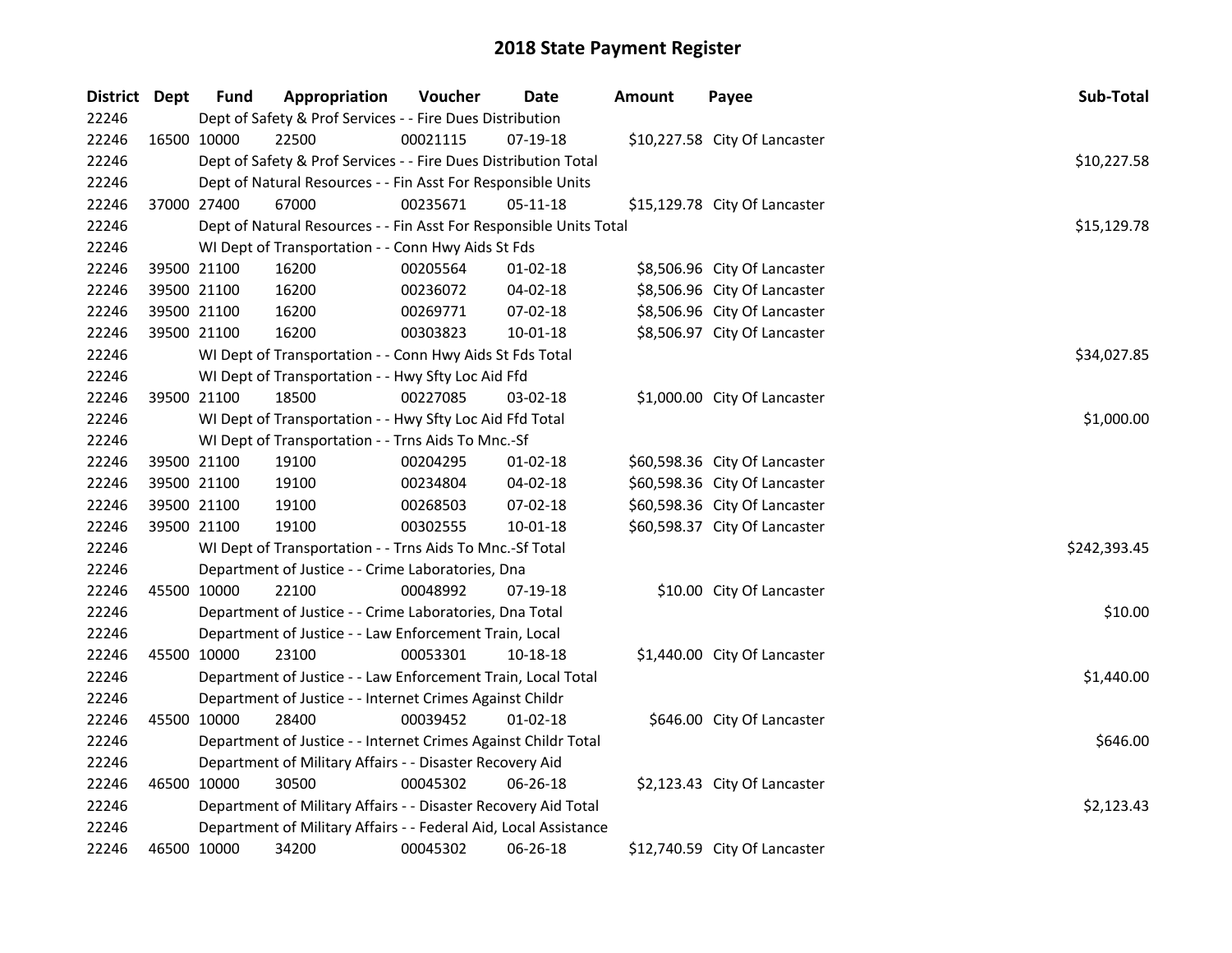| <b>District</b>    | Dept | Fund        | Appropriation                                                          | Voucher  | Date           | <b>Amount</b> | Payee                          | Sub-Total      |
|--------------------|------|-------------|------------------------------------------------------------------------|----------|----------------|---------------|--------------------------------|----------------|
| 22246              |      |             | Department of Military Affairs - - Federal Aid, Local Assistance Total |          |                |               |                                | \$12,740.59    |
| 22246              |      |             | Shared Revenue and Tax Relief - - Expenditure Restraint Program        |          |                |               |                                |                |
| 22246              |      | 83500 10000 | 10100                                                                  | 00033240 | 07-23-18       |               | \$19,297.48 City Of Lancaster  |                |
| 22246              |      | 83500 10000 | 10100                                                                  | 00036126 | 11-19-18       |               | \$0.07 City Of Lancaster       |                |
| 22246              |      |             | Shared Revenue and Tax Relief - - Expenditure Restraint Program Total  |          |                |               |                                | \$19,297.55    |
| 22246              |      |             | Shared Revenue and Tax Relief - - County And Municipal Aid             |          |                |               |                                |                |
| 22246              |      | 83500 10000 | 10500                                                                  | 00033240 | 07-23-18       |               | \$166,548.21 City Of Lancaster |                |
| 22246              |      | 83500 10000 | 10500                                                                  | 00036126 | 11-19-18       |               | \$943,773.22 City Of Lancaster |                |
| 22246              |      |             | Shared Revenue and Tax Relief - - County And Municipal Aid Total       |          |                |               |                                | \$1,110,321.43 |
| 22246              |      |             | Shared Revenue and Tax Relief - - Exempt Computer Aid                  |          |                |               |                                |                |
| 22246              |      | 83500 10000 | 10900                                                                  | 00030518 | $07 - 23 - 18$ |               | \$4,383.50 City Of Lancaster   |                |
| 22246              |      | 83500 10000 | 10900                                                                  | 00032336 | 07-23-18       |               | \$286.38 City Of Lancaster     |                |
| 22246              |      |             | Shared Revenue and Tax Relief - - Exempt Computer Aid Total            |          |                |               |                                | \$4,669.88     |
| 22246              |      |             | Shared Revenue and Tax Relief - - Utility Aid                          |          |                |               |                                |                |
| 22246              |      | 83500 10000 | 11000                                                                  | 00033240 | 07-23-18       |               | \$2,506.83 City Of Lancaster   |                |
| 22246              |      | 83500 10000 | 11000                                                                  | 00036126 | 11-19-18       |               | \$14,410.44 City Of Lancaster  |                |
| 22246              |      |             | Shared Revenue and Tax Relief - - Utility Aid Total                    |          |                |               |                                | \$16,917.27    |
| 22246              |      |             | Shared Revenue and Tax Relief - - Lottery & Gaming Credit              |          |                |               |                                |                |
| 22246              |      | 83500 52100 | 36300                                                                  | 00027392 | $03 - 26 - 18$ |               | \$1,116.21 City Of Lancaster   |                |
| 22246              |      |             | Shared Revenue and Tax Relief - - Lottery & Gaming Credit Total        |          |                |               |                                | \$1,116.21     |
| <b>22246 Total</b> |      |             |                                                                        |          |                |               |                                | \$1,472,061.02 |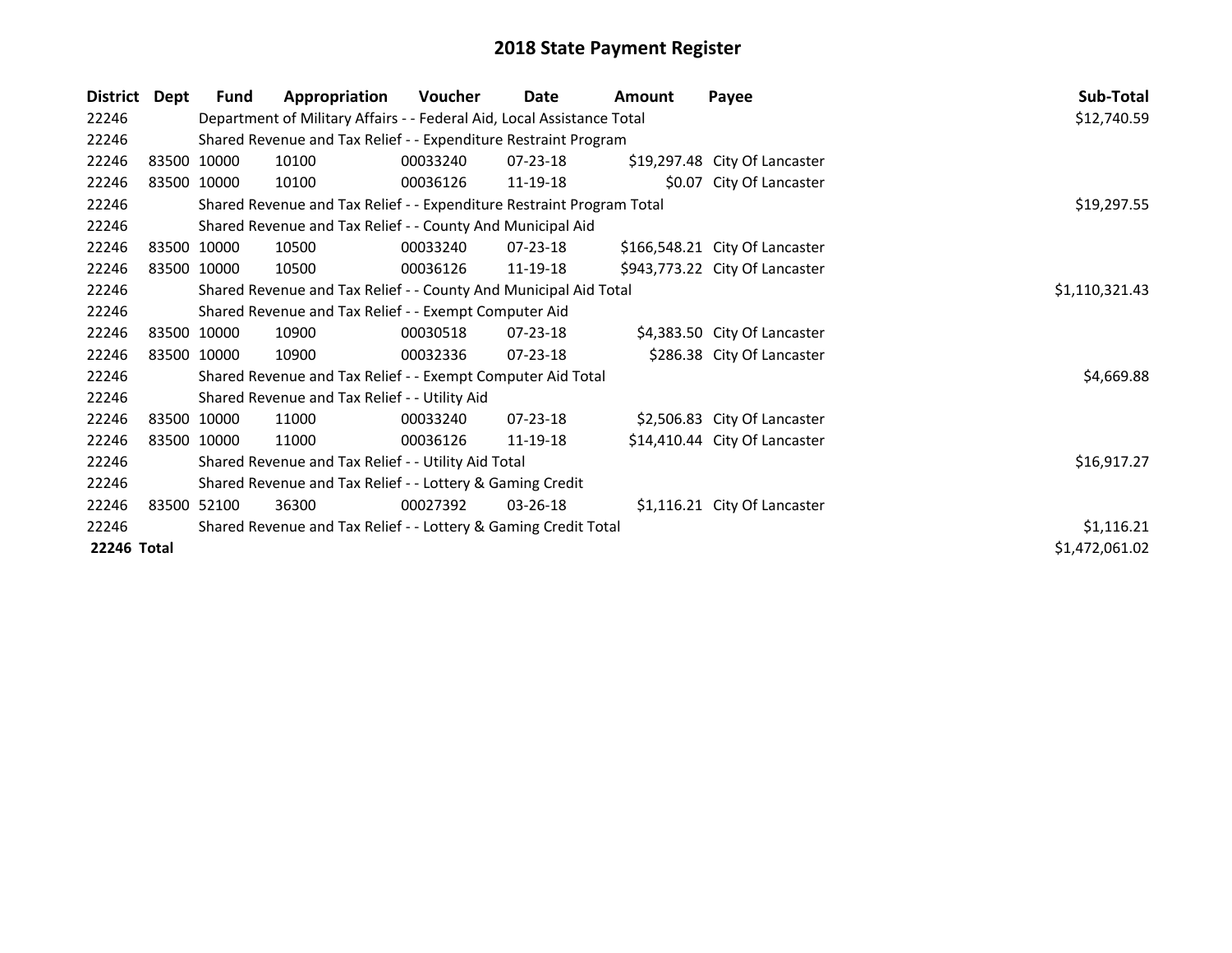| District Dept |             | <b>Fund</b> | Appropriation                                                      | Voucher     | Date           | <b>Amount</b> | Payee                            | Sub-Total    |
|---------------|-------------|-------------|--------------------------------------------------------------------|-------------|----------------|---------------|----------------------------------|--------------|
| 22271         |             |             | Dept of Safety & Prof Services - - Fire Dues Distribution          |             |                |               |                                  |              |
| 22271         |             | 16500 10000 | 22500                                                              | 00024151    | 07-26-18       |               | \$29,546.45 City Of Platteville  |              |
| 22271         |             |             | Dept of Safety & Prof Services - - Fire Dues Distribution Total    | \$29,546.45 |                |               |                                  |              |
| 22271         |             |             | Dept of Natural Resources - - Aids In Lieu Of Taxes - Gener        |             |                |               |                                  |              |
| 22271         |             | 37000 10000 | 50300                                                              | 00229823    | 04-20-18       |               | \$39.11 City Of Platteville      |              |
| 22271         |             |             | Dept of Natural Resources - - Aids In Lieu Of Taxes - Gener Total  |             |                |               |                                  | \$39.11      |
| 22271         |             |             | Dept of Natural Resources - - Fin Asst For Responsible Units       |             |                |               |                                  |              |
| 22271         |             | 37000 27400 | 67000                                                              | 00235205    | $05 - 11 - 18$ |               | \$43,859.19 City Of Platteville  |              |
| 22271         |             |             | Dept of Natural Resources - - Fin Asst For Responsible Units Total |             |                |               |                                  | \$43,859.19  |
| 22271         |             |             | WI Dept of Transportation - - Conn Hwy Aids St Fds                 |             |                |               |                                  |              |
| 22271         | 39500 21100 |             | 16200                                                              | 00205565    | 01-02-18       |               | \$11,541.16 City Of Platteville  |              |
| 22271         |             | 39500 21100 | 16200                                                              | 00236073    | 04-02-18       |               | \$11,541.16 City Of Platteville  |              |
| 22271         |             | 39500 21100 | 16200                                                              | 00269772    | 07-02-18       |               | \$11,541.16 City Of Platteville  |              |
| 22271         |             | 39500 21100 | 16200                                                              | 00303824    | $10 - 01 - 18$ |               | \$11,541.16 City Of Platteville  |              |
| 22271         |             |             | WI Dept of Transportation - - Conn Hwy Aids St Fds Total           |             |                |               |                                  | \$46,164.64  |
| 22271         |             |             | WI Dept of Transportation - - Paratransit Aids, Sf                 |             |                |               |                                  |              |
| 22271         |             | 39500 21100 | 17500                                                              | 00261368    | $06 - 11 - 18$ |               | \$7,049.00 City Of Platteville   |              |
| 22271         |             |             | WI Dept of Transportation - - Paratransit Aids, Sf Total           |             |                |               |                                  | \$7,049.00   |
| 22271         |             |             | WI Dept of Transportation - - Tc, Trns Oper Aid Sf                 |             |                |               |                                  |              |
| 22271         | 39500 21100 |             | 17700                                                              | 00217738    | 02-01-18       |               | \$893.00 City Of Platteville     |              |
| 22271         | 39500 21100 |             | 17700                                                              | 00246823    | 05-02-18       |               | \$8,607.00 City Of Platteville   |              |
| 22271         | 39500 21100 |             | 17700                                                              | 00262493    | 06-13-18       |               | \$22,078.00 City Of Platteville  |              |
| 22271         | 39500 21100 |             | 17700                                                              | 00289445    | 08-24-18       |               | \$66,235.00 City Of Platteville  |              |
| 22271         |             |             | WI Dept of Transportation - - Tc, Trns Oper Aid Sf Total           |             |                |               |                                  | \$97,813.00  |
| 22271         |             |             | WI Dept of Transportation - - Trnst/Trns-Rel Aid F                 |             |                |               |                                  |              |
| 22271         |             | 39500 21100 | 18200                                                              | 00226389    | 03-01-18       |               | \$48,598.80 City Of Platteville  |              |
| 22271         | 39500 21100 |             | 18200                                                              | 00226391    | 03-01-18       |               | \$30,892.47 City Of Platteville  |              |
| 22271         |             | 39500 21100 | 18200                                                              | 00275856    | $07 - 18 - 18$ |               | \$26,573.50 City Of Platteville  |              |
| 22271         |             | 39500 21100 | 18200                                                              | 00323493    | 11-15-18       |               | \$71,518.86 City Of Platteville  |              |
| 22271         |             | 39500 21100 | 18200                                                              | 00323582    | 11-15-18       |               | \$53,849.55 City Of Platteville  |              |
| 22271         |             | 39500 21100 | 18200                                                              | 00323584    | 11-15-18       |               | \$56,744.06 City Of Platteville  |              |
| 22271         |             |             | WI Dept of Transportation - - Trnst/Trns-Rel Aid F Total           |             |                |               |                                  | \$288,177.24 |
| 22271         |             |             | WI Dept of Transportation - - Trns Aids To Mnc.-Sf                 |             |                |               |                                  |              |
| 22271         | 39500 21100 |             | 19100                                                              | 00204296    | $01 - 02 - 18$ |               | \$176,416.06 City Of Platteville |              |
| 22271         |             | 39500 21100 | 19100                                                              | 00234805    | 04-02-18       |               | \$176,416.06 City Of Platteville |              |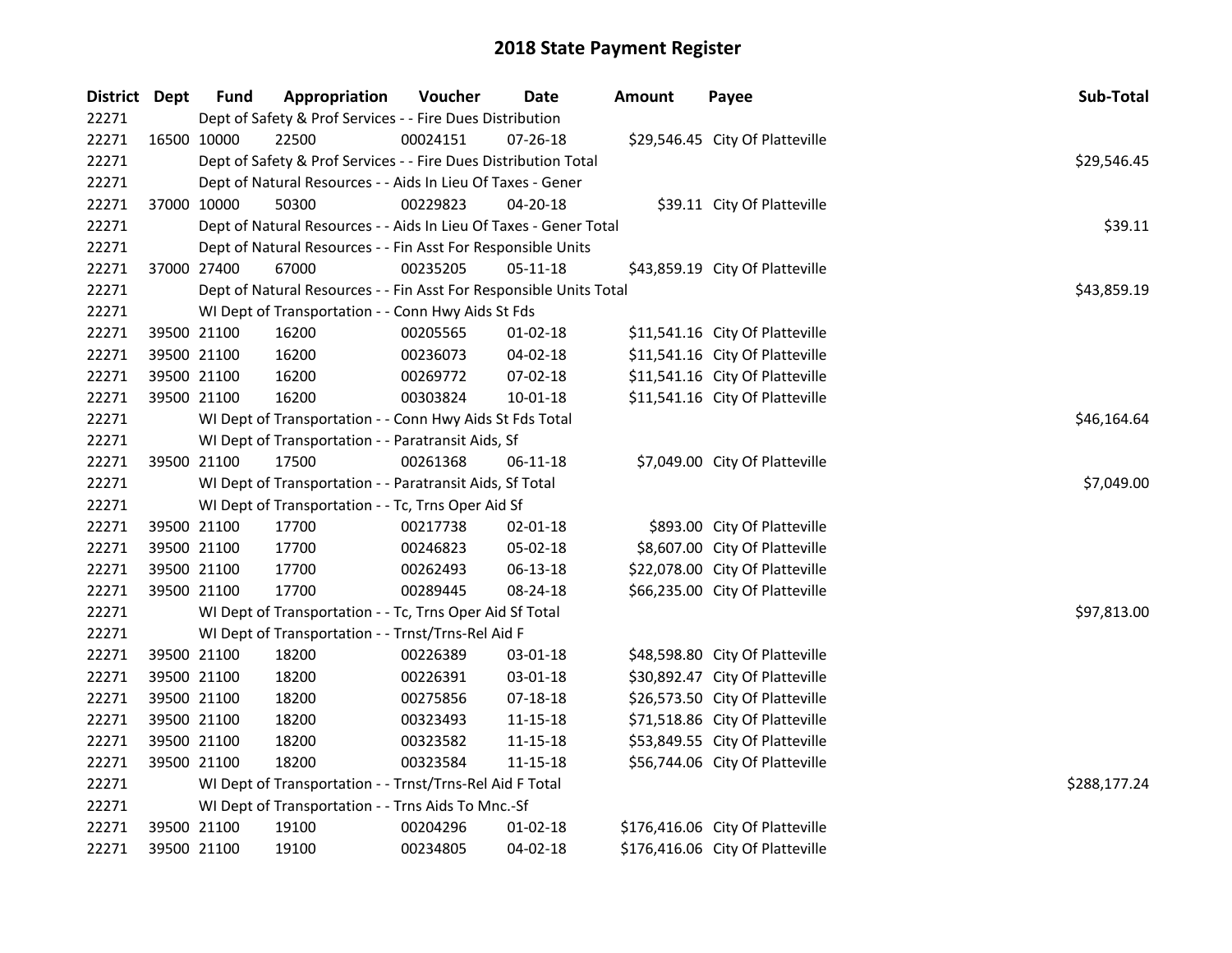| District Dept | <b>Fund</b> | Appropriation                                                                   | Voucher            | <b>Date</b>    | Amount | Payee                            | Sub-Total    |
|---------------|-------------|---------------------------------------------------------------------------------|--------------------|----------------|--------|----------------------------------|--------------|
| 22271         | 39500 21100 | 19100                                                                           | 00268504           | 07-02-18       |        | \$176,416.06 City Of Platteville |              |
| 22271         | 39500 21100 | 19100                                                                           | 00302556           | 10-01-18       |        | \$176,416.06 City Of Platteville |              |
| 22271         |             | WI Dept of Transportation - - Trns Aids To Mnc.-Sf Total                        |                    |                |        |                                  | \$705,664.24 |
| 22271         |             | Department of Health Services - - Prepaid Medical Transport Reimbursement       |                    |                |        |                                  |              |
| 22271         | 43500 10000 | 16300                                                                           | AMBULANCE 11-08-18 |                |        | \$2,000.00 City Of Platteville   |              |
| 22271         |             | Department of Health Services - - Prepaid Medical Transport Reimbursement Total |                    |                |        |                                  | \$2,000.00   |
| 22271         |             | Department of Justice - - Law Enforcement Train, Local                          |                    |                |        |                                  |              |
| 22271         | 45500 10000 | 23100                                                                           | 00053555           | 10-18-18       |        | \$2,560.00 City Of Platteville   |              |
| 22271         |             | Department of Justice - - Law Enforcement Train, Local Total                    |                    |                |        |                                  | \$2,560.00   |
| 22271         |             | Department of Military Affairs - - Energy Costs, Energy-Related A               |                    |                |        |                                  |              |
| 22271         | 46500 10000 | 10600                                                                           | 00036958           | $01 - 10 - 18$ |        | \$304.28 City Of Platteville     |              |
| 22271         | 46500 10000 | 10600                                                                           | 00039192           | 02-15-18       |        | \$301.72 City Of Platteville     |              |
| 22271         | 46500 10000 | 10600                                                                           | 00040220           | 03-09-18       |        | \$311.35 City Of Platteville     |              |
| 22271         | 46500 10000 | 10600                                                                           | 00041849           | $04 - 17 - 18$ |        | \$305.67 City Of Platteville     |              |
| 22271         | 46500 10000 | 10600                                                                           | 00042583           | 05-03-18       |        | \$307.90 City Of Platteville     |              |
| 22271         | 46500 10000 | 10600                                                                           | 00044668           | 06-14-18       |        | \$308.81 City Of Platteville     |              |
| 22271         | 46500 10000 | 10600                                                                           | 00046284           | $07 - 12 - 18$ |        | \$299.50 City Of Platteville     |              |
| 22271         | 46500 10000 | 10600                                                                           | 00047515           | 08-08-18       |        | \$297.86 City Of Platteville     |              |
| 22271         | 46500 10000 | 10600                                                                           | 00049292           | 09-19-18       |        | \$302.31 City Of Platteville     |              |
| 22271         | 46500 10000 | 10600                                                                           | 00050270           | $10 - 11 - 18$ |        | \$306.54 City Of Platteville     |              |
| 22271         | 46500 10000 | 10600                                                                           | 00052005           | 11-15-18       |        | \$303.78 City Of Platteville     |              |
| 22271         | 46500 10000 | 10600                                                                           | 00053104           | 12-14-18       |        | \$316.29 City Of Platteville     |              |
| 22271         |             | Department of Military Affairs - - Energy Costs, Energy-Related A Total         |                    |                |        |                                  | \$3,666.01   |
| 22271         |             | Department of Administration - - Federal Aid, Local Assistance                  |                    |                |        |                                  |              |
| 22271         | 50500 10000 | 74300                                                                           | 00087923           | 09-12-18       |        | \$466,663.00 City Of Platteville |              |
| 22271         |             | Department of Administration - - Federal Aid, Local Assistance Total            |                    |                |        |                                  | \$466,663.00 |
| 22271         |             | Department of Revenue - - Payments For Municipal Svcs                           |                    |                |        |                                  |              |
| 22271         | 56600 10000 | 50100                                                                           | 00026776           | 01-31-18       |        | \$256,319.41 City Of Platteville |              |
| 22271         |             | Department of Revenue - - Payments For Municipal Svcs Total                     |                    |                |        |                                  | \$256,319.41 |
| 22271         |             | Shared Revenue and Tax Relief - - Expenditure Restraint Program                 |                    |                |        |                                  |              |
| 22271         | 83500 10000 | 10100                                                                           | 00033241           | 07-23-18       |        | \$97,038.08 City Of Platteville  |              |
| 22271         | 83500 10000 | 10100                                                                           | 00036127           | 11-19-18       |        | \$0.04 City Of Platteville       |              |
| 22271         |             | Shared Revenue and Tax Relief - - Expenditure Restraint Program Total           |                    |                |        |                                  | \$97,038.12  |
| 22271         |             | Shared Revenue and Tax Relief - - County And Municipal Aid                      |                    |                |        |                                  |              |
| 22271         | 83500 10000 | 10500                                                                           | 00033241           | 07-23-18       |        | \$370,681.05 City Of Platteville |              |